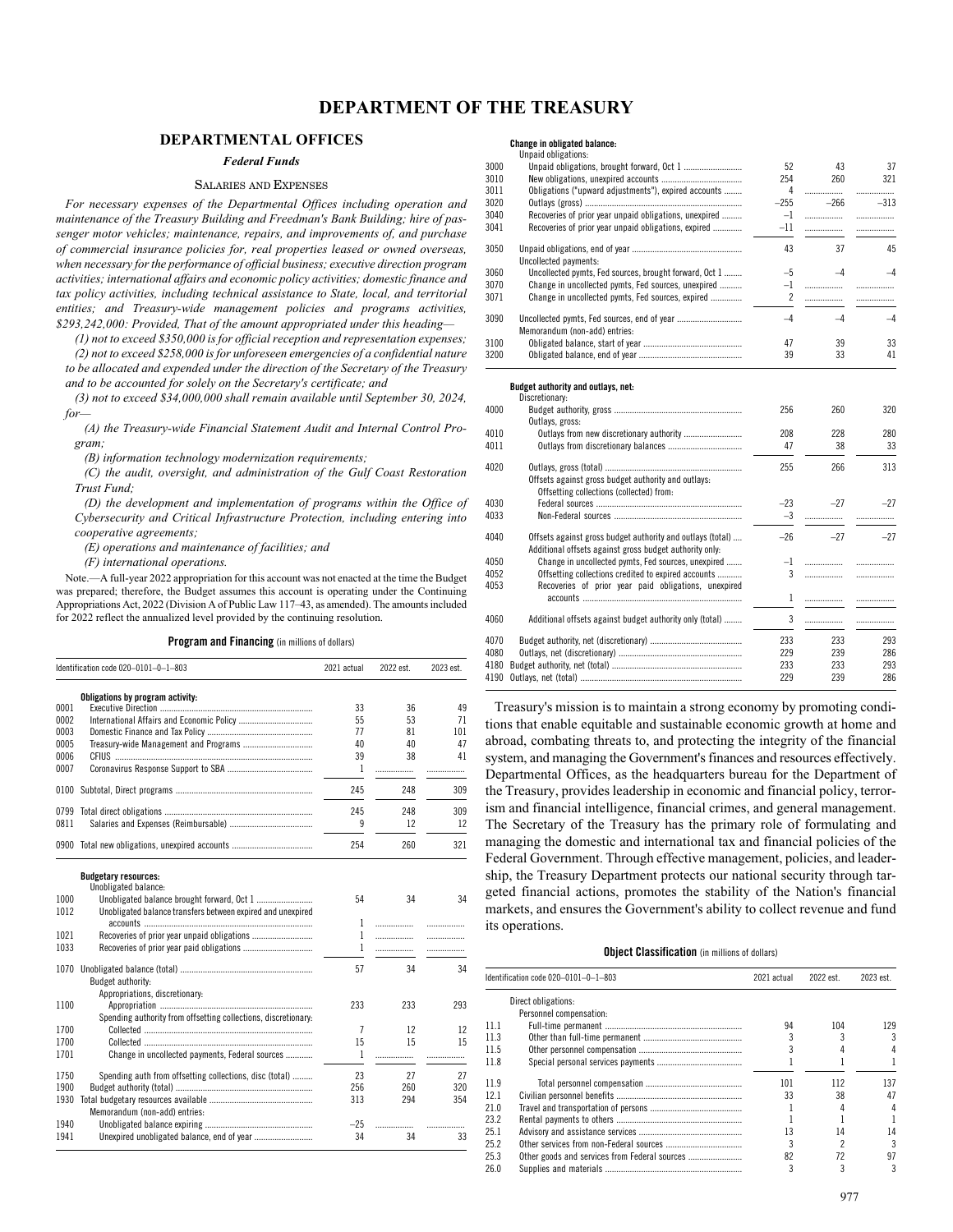# SALARIES AND EXPENSES—Continued

# **Object Classification**—Continued

|      | Identification code 020-0101-0-1-803 | 2021 actual | 2022 est. | 2023 est. |
|------|--------------------------------------|-------------|-----------|-----------|
| 31.0 |                                      |             |           |           |
| 320  |                                      | 5           |           |           |
| 99.0 |                                      | 245         | 248       | 308       |
| 99.0 |                                      | 9           |           | 10        |
| 99.5 |                                      |             |           |           |
| 99.9 |                                      | 254         | 260       | 321       |

# **Employment Summary**

| Identification code $020-0101-0-1-803$                     | 2021 actual | 2022 est. | 2023 est. |
|------------------------------------------------------------|-------------|-----------|-----------|
| 1001 Direct civilian full-time equivalent employment       | 672         | 740       | 869       |
| 2001 Reimbursable civilian full-time equivalent employment | 40          | 41        | 41        |

# OFFICE OF TERRORISM AND FINANCIAL INTELLIGENCE

# SALARIES AND EXPENSES

*For the necessary expenses of the Office of Terrorism and Financial Intelligence to safeguard the financial system against illicit use and to combat rogue nations, terrorist facilitators, weapons of mass destruction proliferators, human rights abusers, money launderers, drug kingpins, and other national security threats, \$212,059,000, of which not less than \$3,000,000 shall be available for addressing human rights violations and corruption, including activities authorized by the Global Magnitsky Human Rights Accountability Act (22 U.S.C. 2656 note): Provided, That of the amounts appropriated under this heading, up to \$12,000,000 shall remain available until September 30, 2024.*

Note.—A full-year 2022 appropriation for this account was not enacted at the time the Budget was prepared; therefore, the Budget assumes this account is operating under the Continuing Appropriations Act, 2022 (Division A of Public Law 117–43, as amended). The amounts included for 2022 reflect the annualized level provided by the continuing resolution.

**Program and Financing** (in millions of dollars)

|              | Identification code 020-1804-0-1-803                                                                          | 2021 actual              | 2022 est. | 2023 est.             |
|--------------|---------------------------------------------------------------------------------------------------------------|--------------------------|-----------|-----------------------|
| 0001         | Obligations by program activity:                                                                              |                          |           |                       |
| 0002         |                                                                                                               | 173                      | 175<br>.  | 210<br>$\overline{2}$ |
| 0799<br>0811 |                                                                                                               | 173<br>8                 | 175<br>11 | 212<br>11             |
|              |                                                                                                               |                          |           | 223                   |
|              | 0900 Total new obligations, unexpired accounts                                                                | 181                      | 186       |                       |
|              | <b>Budgetary resources:</b><br>Unobligated balance:                                                           |                          |           |                       |
| 1000         | Budget authority:                                                                                             | 10                       | 10        | 10                    |
| 1100         | Appropriations, discretionary:                                                                                | 175                      | 175       | 212                   |
| 1700         | Spending authority from offsetting collections, discretionary:                                                | 5                        | 11        | 11                    |
| 1701         | Change in uncollected payments, Federal sources                                                               | 3                        | .         | .                     |
| 1750<br>1900 | Spending auth from offsetting collections, disc (total)                                                       | 8<br>183                 | 11<br>186 | 11<br>223             |
| 1930         | Memorandum (non-add) entries:                                                                                 | 193                      | 196       | 233                   |
| 1940<br>1941 |                                                                                                               | $-2$<br>10               | 10        | .<br>10               |
|              | <b>Change in obligated balance:</b>                                                                           |                          |           |                       |
| 3000         | Unpaid obligations:                                                                                           | 62                       | 56        | 39                    |
| 3010<br>3011 | Obligations ("upward adjustments"), expired accounts                                                          | 181<br>3                 | 186<br>.  | 223<br>.              |
| 3020         |                                                                                                               | $-186$                   | $-203$    | $-226$                |
| 3041         | Recoveries of prior year unpaid obligations, expired                                                          | $-4$                     |           | .                     |
| 3050         | Uncollected payments:                                                                                         | 56                       | 39        | 36                    |
| 3060<br>3070 | Uncollected pymts, Fed sources, brought forward, Oct 1<br>Change in uncollected pymts, Fed sources, unexpired | $-6$<br>$-3$             | $-7$      | $-7$<br>.             |
| 3071         | Change in uncollected pymts, Fed sources, expired                                                             | $\overline{\phantom{a}}$ | .         | .                     |

| 3090 | Memorandum (non-add) entries:                            | $-7$           | $-7$  | $-7$  |
|------|----------------------------------------------------------|----------------|-------|-------|
| 3100 |                                                          | 56             | 49    | 32    |
| 3200 |                                                          | 49             | 32    | 29    |
|      |                                                          |                |       |       |
|      | Budget authority and outlays, net:                       |                |       |       |
|      | Discretionary:                                           |                |       |       |
| 4000 |                                                          | 183            | 186   | 223   |
|      | Outlays, gross:                                          |                |       |       |
| 4010 | Outlays from new discretionary authority                 | 138            | 154   | 185   |
| 4011 |                                                          | 48             | 49    | 41    |
| 4020 | Offsets against gross budget authority and outlays:      | 186            | 203   | 226   |
|      | Offsetting collections (collected) from:                 |                |       |       |
| 4030 |                                                          | $-7$           | $-11$ | $-11$ |
|      | Additional offsets against gross budget authority only.  |                |       |       |
| 4050 | Change in uncollected pymts, Fed sources, unexpired      | $-3$           | .     |       |
| 4052 | Offsetting collections credited to expired accounts      | $\mathfrak{p}$ |       |       |
|      |                                                          |                |       |       |
| 4060 | Additional offsets against budget authority only (total) | $-1$           |       |       |
| 4070 |                                                          | 175            | 175   | 212   |
| 4080 |                                                          | 179            | 192   | 215   |
| 4180 |                                                          | 175            | 175   | 212   |
| 4190 |                                                          | 179            | 192   | 215   |
|      |                                                          |                |       |       |

The Office of Terrorism and Financial Intelligence (TFI) safeguards the financial system against illicit use and combats rogue nations, terrorist facilitators, weapons of mass destruction proliferators, human rights abusers, money launderers, drug kingpins, and other national security threats. In addition to the Financial Crimes Enforcement Network (FinCEN) and Treasury Executive Office for Asset Forfeiture (TEOAF), which are shown separately, TFI includes three other components: 1) the Office of Terrorist Financing and Financial Crimes (TFFC), responsible for policy and outreach such as U.S. representation to the Financial Action Task Force (FATF); 2) the Office of Intelligence and Analysis (OIA), the sole intelligence community (IC) component in the Department of the Treasury; and 3) the Office of Foreign Assets Control (OFAC), which administers and enforces economic and trade sanctions.

# **Object Classification** (in millions of dollars)

|      | Identification code 020-1804-0-1-803 | 2021 actual | 2022 est. | 2023 est.                |
|------|--------------------------------------|-------------|-----------|--------------------------|
|      | Direct obligations:                  |             |           |                          |
|      | Personnel compensation:              |             |           |                          |
| 11.1 |                                      | 64          | 72        | 84                       |
| 11.5 |                                      | 2           | 2         | 3                        |
| 11.9 |                                      | 66          | 74        | 87                       |
| 12.1 |                                      | 23          | 25        | 30                       |
| 21.0 |                                      |             |           | $\overline{\phantom{a}}$ |
| 25.1 |                                      | 13          | 12        | 13                       |
| 25.2 |                                      | 4           | 4         | $\Delta$                 |
| 25.3 |                                      | 45          | 44        | 54                       |
| 25.7 |                                      | 5           |           | 8                        |
| 26.0 |                                      |             |           | 4                        |
| 31.0 |                                      |             | 3         | 5                        |
| 32.0 |                                      | 10          | 5         | 4                        |
| 91.0 |                                      |             |           | 2                        |
| 99.0 |                                      | 172         | 176       | 213                      |
| 99.0 |                                      | 9           | 10        | 10                       |
| 99.9 |                                      | 181         | 186       | 223                      |

# **Employment Summary**

| ldentification code 020–1804–0–1–803                                                                               | 2021 actual | 2022 est. | 2023 est. |
|--------------------------------------------------------------------------------------------------------------------|-------------|-----------|-----------|
| 1001 Direct civilian full-time equivalent employment<br>2001 Reimbursable civilian full-time equivalent employment | 524<br>35   | 561<br>41 | 624<br>41 |
|                                                                                                                    |             |           |           |
|                                                                                                                    |             |           |           |

# CYBERSECURITY ENHANCEMENT ACCOUNT

*For salaries and expenses for enhanced cybersecurity for systems operated by the Department of the Treasury, \$215,000,000, to remain available until September 30, 2025: Provided, That such funds shall supplement and not supplant any other amounts made available to the Treasury offices and bureaus for cybersecurity:*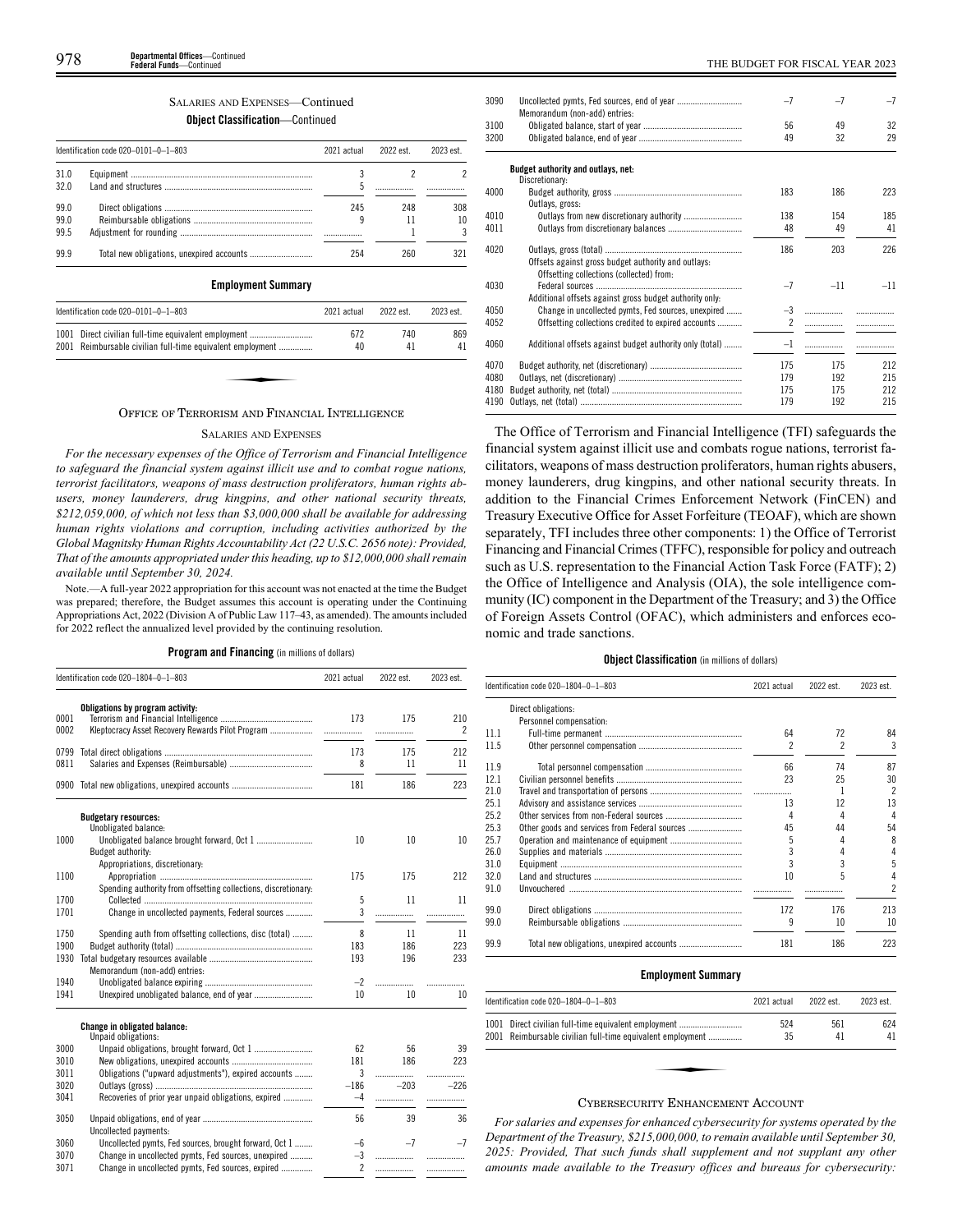*Provided further, That of the total amount made available under this heading \$9,000,000 shall be available for administrative expenses for the Treasury Chief Information Officer to provide oversight of the investments made under this heading: Provided further, That such funds shall supplement and not supplant any other amounts made available to the Treasury Chief Information Officer.*

Note.—A full-year 2022 appropriation for this account was not enacted at the time the Budget was prepared; therefore, the Budget assumes this account is operating under the Continuing Appropriations Act, 2022 (Division A of Public Law 117–43, as amended). The amounts included for 2022 reflect the annualized level provided by the continuing resolution.

**Program and Financing** (in millions of dollars)

|      | Identification code 020-1855-0-1-808                       | 2021 actual              | 2022 est.                | 2023 est.      |
|------|------------------------------------------------------------|--------------------------|--------------------------|----------------|
|      | Obligations by program activity:                           |                          |                          |                |
| 0001 |                                                            | 28                       | 21                       | 122            |
|      | <b>Budgetary resources:</b><br>Unobligated balance:        |                          |                          |                |
| 1000 |                                                            | 27                       | 18                       | 17             |
| 1021 |                                                            | $\overline{\phantom{a}}$ | $\overline{\phantom{a}}$ | $\overline{2}$ |
| 1070 |                                                            | 29                       | 20                       | 19             |
|      | Budget authority:                                          |                          |                          |                |
|      | Appropriations, discretionary:                             |                          |                          |                |
| 1100 |                                                            | 18                       | 18                       | 215            |
| 1930 | Memorandum (non-add) entries:                              | 47                       | 38                       | 234            |
| 1940 |                                                            | $-1$                     |                          |                |
| 1941 |                                                            | 18                       | 17                       | 112            |
|      | <b>Change in obligated balance:</b><br>Unpaid obligations: |                          |                          |                |
| 3000 |                                                            | 16                       | 24                       | 18             |
| 3010 |                                                            | 28                       | 21                       | 122            |
| 3020 |                                                            | $-16$                    | $-25$                    | $-133$         |
| 3040 | Recoveries of prior year unpaid obligations, unexpired     | $-2$                     | $-2$                     | $-2$           |
| 3041 | Recoveries of prior year unpaid obligations, expired       | $-2$                     | .                        | .              |
| 3050 | Memorandum (non-add) entries:                              | 24                       | 18                       | 5              |
| 3100 |                                                            | 16                       | 24                       | 18             |
| 3200 |                                                            | 24                       | 18                       | 5              |
|      | Budget authority and outlays, net:<br>Discretionary:       |                          |                          |                |
| 4000 |                                                            | 18                       | 18                       | 215            |
|      | Outlays, gross:                                            |                          | 4                        | 122            |
| 4010 |                                                            | .                        |                          | 11             |
| 4011 |                                                            | 16                       | 21                       |                |
| 4020 |                                                            | 16                       | 25                       | 133            |
| 4180 |                                                            | 18                       | 18                       | 215            |
| 4190 |                                                            | 16                       | 25                       | 133            |

Trillions of dollars are accounted for and processed by the Department of the Treasury's information technology (IT) systems and therefore these systems are a constant target for sophisticated threat actors. The Cybersecurity Enhancement Account (CEA) allows Treasury to more proactively and strategically protect Treasury systems against cybersecurity threats. The account supports enterprise-wide services and capabilities. The CEA budgetary resources will be used to address new cybersecurity requirements outlined in Executive Order 14028 — *Improving the Nation's Cybersecurity* — and associated guidance at the enterprise level as well as targeted bureauspecific cyber investments.

**Object Classification** (in millions of dollars)

|       | Identification code 020-1855-0-1-808                 | 2021 actual | 2022 est. | 2023 est. |
|-------|------------------------------------------------------|-------------|-----------|-----------|
|       | Direct obligations:                                  |             |           |           |
| -11.1 |                                                      |             |           |           |
| 12.1  |                                                      |             |           |           |
| 23.3  | Communications, utilities, and miscellaneous charges |             |           |           |
| 25.1  |                                                      | 25          |           |           |
| 25.2  |                                                      |             |           |           |
| 25.3  | Other goods and services from Federal sources        |             |           |           |
| 25.7  |                                                      |             |           | 14        |
| 310   |                                                      |             |           |           |
| 99.9  |                                                      | 28          |           |           |

# **Employment Summary**

| Identification code 020-1855-0-1-808                 | 2021 actual | 2022 est. | 2023 est. |
|------------------------------------------------------|-------------|-----------|-----------|
| 1001 Direct civilian full-time equivalent employment |             | 10        |           |
|                                                      |             |           |           |
|                                                      |             |           |           |

# DEPARTMENT-WIDE SYSTEMS AND CAPITAL INVESTMENTS PROGRAMS

# (INCLUDING TRANSFER OF FUNDS)

*For development and acquisition of automatic data processing equipment, software, and services; for the hire of zero emission passenger motor vehicles and for supporting charging or fueling infrastructure; and for repairs and renovations to buildings owned by the Department of the Treasury, \$11,118,000, to remain available until September 30, 2025: Provided, That these funds shall be transferred to accounts and in amounts as necessary to satisfy the requirements of the Department's offices, bureaus, and other organizations: Provided further, That this transfer authority shall be in addition to any other transfer authority provided in this Act: Provided further, That none of the funds appropriated under this heading shall be used to support or supplement "Internal Revenue Service, Operations Support" or "Internal Revenue Service, Business Systems Modernization".*

Note.—A full-year 2022 appropriation for this account was not enacted at the time the Budget was prepared; therefore, the Budget assumes this account is operating under the Continuing Appropriations Act, 2022 (Division A of Public Law 117–43, as amended). The amounts included for 2022 reflect the annualized level provided by the continuing resolution.

# **Program and Financing** (in millions of dollars)

|      |                                                                                              |                 | Identification code 020-0115-0-1-803<br>2021 actual |       | 2022 est. | 2023 est. |
|------|----------------------------------------------------------------------------------------------|-----------------|-----------------------------------------------------|-------|-----------|-----------|
| 0001 | Obligations by program activity:<br>Department-wide Systems and Capital Investments Programs | 9               | 9                                                   | 11    |           |           |
|      | <b>Budgetary resources:</b>                                                                  |                 |                                                     |       |           |           |
|      | Unobligated balance:                                                                         |                 |                                                     |       |           |           |
| 1000 |                                                                                              | 6               | 3                                                   | .     |           |           |
|      | Budget authority:                                                                            |                 |                                                     |       |           |           |
|      | Appropriations, discretionary:                                                               |                 |                                                     |       |           |           |
| 1100 |                                                                                              | $6\overline{6}$ | 6                                                   | 11    |           |           |
| 1930 |                                                                                              | 12              | 9                                                   | 11    |           |           |
| 1941 | Memorandum (non-add) entries:                                                                | 3               | .                                                   |       |           |           |
|      |                                                                                              |                 |                                                     |       |           |           |
|      | <b>Change in obligated balance:</b>                                                          |                 |                                                     |       |           |           |
|      | Unpaid obligations:                                                                          |                 |                                                     |       |           |           |
| 3000 |                                                                                              | 4               | 9                                                   | 9     |           |           |
| 3010 |                                                                                              | 9               | 9                                                   | 11    |           |           |
| 3020 |                                                                                              | $-4$            | -9                                                  | $-10$ |           |           |
| 3050 |                                                                                              | 9               | 9                                                   | 10    |           |           |
|      | Memorandum (non-add) entries:                                                                |                 |                                                     |       |           |           |
| 3100 |                                                                                              | 4               | 9                                                   | 9     |           |           |
| 3200 |                                                                                              | 9               | 9                                                   | 10    |           |           |
|      |                                                                                              |                 |                                                     |       |           |           |
|      | Budget authority and outlays, net:<br>Discretionary:                                         |                 |                                                     |       |           |           |
| 4000 |                                                                                              | 6               | 6                                                   | 11    |           |           |
|      | Outlays, gross:                                                                              |                 |                                                     |       |           |           |
| 4010 | Outlays from new discretionary authority                                                     | $\overline{2}$  | 3                                                   | 5     |           |           |
| 4011 |                                                                                              | $\overline{c}$  | 6                                                   | 5     |           |           |
|      |                                                                                              |                 |                                                     |       |           |           |
| 4020 |                                                                                              | 4               | 9                                                   | 10    |           |           |
| 4180 |                                                                                              | 6               | 6                                                   | 11    |           |           |
| 4190 |                                                                                              | 4               | 9                                                   | 10    |           |           |

This account is authorized to be used by Treasury's offices and bureaus to modernize business processes, increase efficiency, and improve infrastructure through technology and capital investments.

# **Object Classification** (in millions of dollars)

|                              | Identification code 020-0115-0-1-803 | 2021 actual | 2022 est | 2023 est. |
|------------------------------|--------------------------------------|-------------|----------|-----------|
| 23.3<br>25.1<br>31.0<br>32.0 | Direct obligations:                  |             |          | 5         |
|                              |                                      |             |          |           |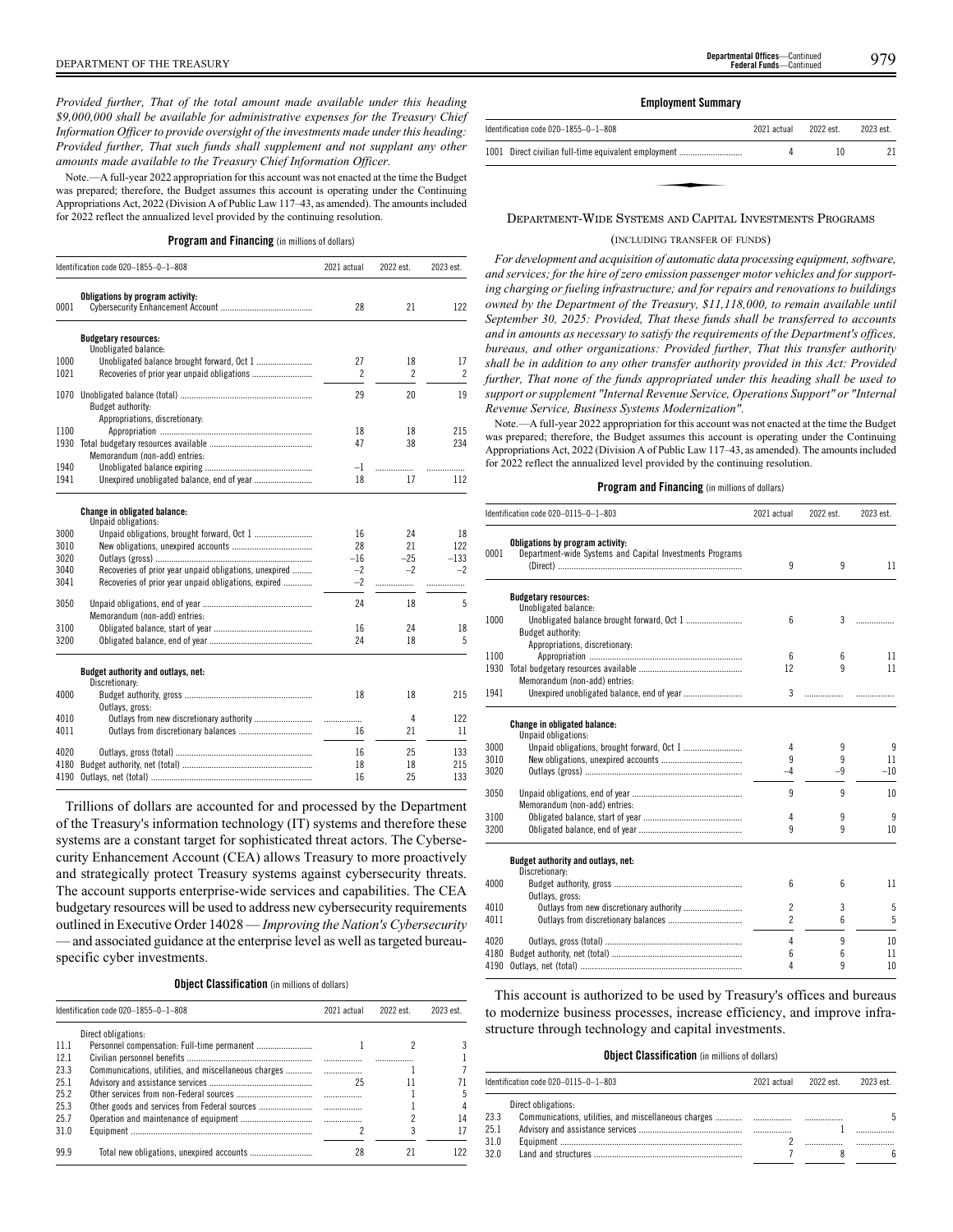DEPARTMENT-WIDE SYSTEMS AND CAPITAL INVESTMENTS PROGRAMS—Continued **Object Classification**—Continued

|      | Identification code 020-0115-0-1-803 | 2021 actual | 2022 est. | 2023 est. |
|------|--------------------------------------|-------------|-----------|-----------|
| 99.9 |                                      |             |           |           |
|      |                                      |             |           |           |
|      |                                      |             |           |           |

# SALARIES AND EXPENSES

*For necessary expenses of the Office of Inspector General in carrying out the provisions of the Inspector General Act of 1978, \$43,878,000, including hire of passenger motor vehicles; of which not to exceed \$100,000 shall be available for unforeseen emergencies of a confidential nature, to be allocated and expended under the direction of the Inspector General of the Treasury; of which up to \$2,800,000 to remain available until September 30, 2024, shall be for audits and investigations conducted pursuant to section 1608 of the Resources and Ecosystems Sustainability, Tourist Opportunities, and Revived Economies of the Gulf Coast States Act of 2012 (33 U.S.C. 1321 note); and of which not to exceed \$1,000 shall be available for official reception and representation expenses.*

Note.—A full-year 2022 appropriation for this account was not enacted at the time the Budget was prepared; therefore, the Budget assumes this account is operating under the Continuing Appropriations Act, 2022 (Division A of Public Law 117–43, as amended). The amounts included for 2022 reflect the annualized level provided by the continuing resolution.

**Program and Financing** (in millions of dollars)

|      | Identification code 020-0106-0-1-803                           | 2021 actual      | 2022 est. | 2023 est. |
|------|----------------------------------------------------------------|------------------|-----------|-----------|
|      | Obligations by program activity:                               |                  |           |           |
| 0001 |                                                                | 29               | 32        | 33        |
| 0002 |                                                                | 10               | 11        | 11        |
| 0003 |                                                                | 8                | 9         | 9         |
| 0004 |                                                                | .                | 1         | 1         |
| 0005 |                                                                | .                | 1         | 1         |
| 0799 |                                                                | 47               | 54        | 55        |
| 0801 |                                                                | 9                | 12        | 12        |
| 0900 |                                                                | 56               | 66        | 67        |
|      | <b>Budgetary resources:</b>                                    |                  |           |           |
| 1000 | Unobligated balance:                                           | 35               | 41        | 29        |
| 1012 | Unobligated balance transfers between expired and unexpired    |                  |           |           |
|      |                                                                | 1                | 1         | 1         |
| 1070 |                                                                | 36               | 42        | 30        |
|      | Budget authority:                                              |                  |           |           |
|      | Appropriations, discretionary:                                 |                  |           |           |
| 1100 |                                                                | 41               | 41        | 44        |
| 1100 | Appropriation (Consolidated Appropriations Act, 2021)          | 7                | .         |           |
|      |                                                                |                  |           |           |
| 1160 |                                                                | 48               | 41        | 44        |
|      | Appropriations, mandatory:                                     |                  |           |           |
| 1221 | Appropriations transferred from other acct [020-0124]          | 3                | .         | .         |
| 1221 | Appropriations transferred from other acct [020-0150]          | 3                | .         | .         |
| 1260 |                                                                | 6.               | .         | .         |
|      | Spending authority from offsetting collections, discretionary: |                  |           |           |
| 1700 |                                                                | 4                | 12        | 12        |
| 1701 | Change in uncollected payments, Federal sources                | 6                | .         | .         |
| 1750 | Spending auth from offsetting collections, disc (total)        | 10 <sup>10</sup> | 12        | 12        |
| 1900 |                                                                | 64               | 53        | 56        |
| 1930 |                                                                | 100              | 95        | 86        |
|      | Memorandum (non-add) entries:                                  |                  |           |           |
| 1940 |                                                                | $-3$             |           | .         |
|      |                                                                | 41               | 29        | 19        |

| 3000 |                                                        | 12            | 16    | 13 |  |
|------|--------------------------------------------------------|---------------|-------|----|--|
| 3010 |                                                        | 56            | 66    | 67 |  |
| 3011 | Obligations ("upward adjustments"), expired accounts   |               |       |    |  |
| 3020 |                                                        | $-53$         | $-69$ |    |  |
| 3041 | Recoveries of prior year unpaid obligations, expired   | $-\varLambda$ |       |    |  |
| 3050 |                                                        | 16            | 13    | 13 |  |
|      | Uncollected payments:                                  |               |       |    |  |
| 3060 | Uncollected ovmts. Fed sources, brought forward, Oct 1 | -5            | —h    |    |  |
| 3070 | Change in uncollected pymts, Fed sources, unexpired    | $-6$          |       |    |  |
| 3071 | Change in uncollected pymts, Fed sources, expired      |               |       |    |  |
|      |                                                        |               |       |    |  |

| 3090 |                                                          | –հ   | -6             | $-6$           |
|------|----------------------------------------------------------|------|----------------|----------------|
|      | Memorandum (non-add) entries:                            |      |                |                |
| 3100 |                                                          | 7    | 10             | 7              |
| 3200 |                                                          | 10   | 7              | $\overline{7}$ |
|      | Budget authority and outlays, net:                       |      |                |                |
|      | Discretionary:                                           |      |                |                |
| 4000 |                                                          | 58   | 53             | 56             |
|      | Outlays, gross:                                          |      |                |                |
| 4010 | Outlays from new discretionary authority                 | 40   | 39             | 42             |
| 4011 |                                                          | 13   | 28             | 23             |
|      |                                                          |      |                |                |
| 4020 |                                                          | 53   | 67             | 65             |
|      | Offsets against gross budget authority and outlays:      |      |                |                |
|      | Offsetting collections (collected) from:                 |      |                |                |
| 4030 |                                                          | $-9$ | $-12$          | $-12$          |
|      | Additional offsets against gross budget authority only:  |      |                |                |
| 4050 | Change in uncollected pymts, Fed sources, unexpired      | $-6$ |                |                |
| 4052 | Offsetting collections credited to expired accounts      | 5    |                |                |
|      |                                                          |      |                |                |
| 4060 | Additional offsets against budget authority only (total) | $-1$ |                |                |
| 4070 |                                                          | 48   | 41             | 44             |
| 4080 |                                                          | 44   | 55             | 53             |
|      | Mandatory:                                               |      |                |                |
| 4090 |                                                          | 6    |                |                |
|      | Outlays, gross:                                          |      |                |                |
| 4101 |                                                          |      | $\overline{2}$ | $\overline{2}$ |
| 4180 |                                                          | 54   | 41             | 44             |
| 4190 |                                                          | 44   | 57             | 55             |
|      |                                                          |      |                |                |

The Office of Inspector General (OIG) conducts audits and investigations designed to promote integrity, efficiency, and effectiveness in programs and operations within the Department and across the OIG's jurisdiction, as well as to keep the Secretary and the Congress fully informed of problems and deficiencies in the administration of such programs and operations. The OIG conducts audits and investigations of Treasury programs and operations except those under jurisdictional oversight of the Treasury Inspector General for Tax Administration, the Special Inspector General for the Troubled Asset Relief Program, and the Special Inspector General for Pandemic Recovery. In addition, the Treasury Inspector General functions as Chair of the Council of Inspectors General on Financial Oversight. The Resources and Ecosystems Sustainability, Tourist Opportunities, and Revived Economies of the Gulf Coast States Act tasked the OIG with oversight of all projects, programs, and operations of the Gulf Coast Restoration Trust Fund (Trust Fund), which extends to the Gulf Coast Ecosystem Restoration Council.

The Budget request for the OIG will be used to fund audit, investigative, and mission support activities to meet the requirements of the Inspector General Act, as well as other statutes relating to: 1) cyber threats; 2) Bank Secrecy Act, anti-money laundering, and anti-terrorist financing enforcement; 3) spending transparency and improper payments; and 4) administration of the Trust Fund. Specific mandates include audits of the Department's financial statements, compliance with FISMA, and actions in implementing cybersecurity information sharing. In its oversight of the Office of the Comptroller of the Currency, OIG conducts material loss reviews of failed national banks and trusts insured by the Federal Deposit Insurance Corporation. With resources available after mandated requirements are met, the OIG will conduct audits and reviews of the Department's highest risk programs and operations. The OIG will also respond to stakeholder requests.

The Office of Audit expects to complete 100 percent of statutory audits by the required deadline and to complete 82 audit products in 2023, as well as provide oversight, on a reimbursable basis, of the Small Business Lending Fund.

In 2023, the Office of Investigations will continue to investigate all reports of fraud, waste, abuse, and criminal activity affecting Treasury programs and operations. It will also continue proactive efforts to detect, investigate, and deter electronic crimes and other threats to Treasury's physical and IT critical infrastructure, and will continue current efforts to aggressively investigate, close, and refer cases for criminal prosecution, civil litigation, or corrective administrative action in a timely manner.

This account also supports the oversight of COVID response programs, such as the Coronavirus Relief Fund, Emergency Rental Assistance, and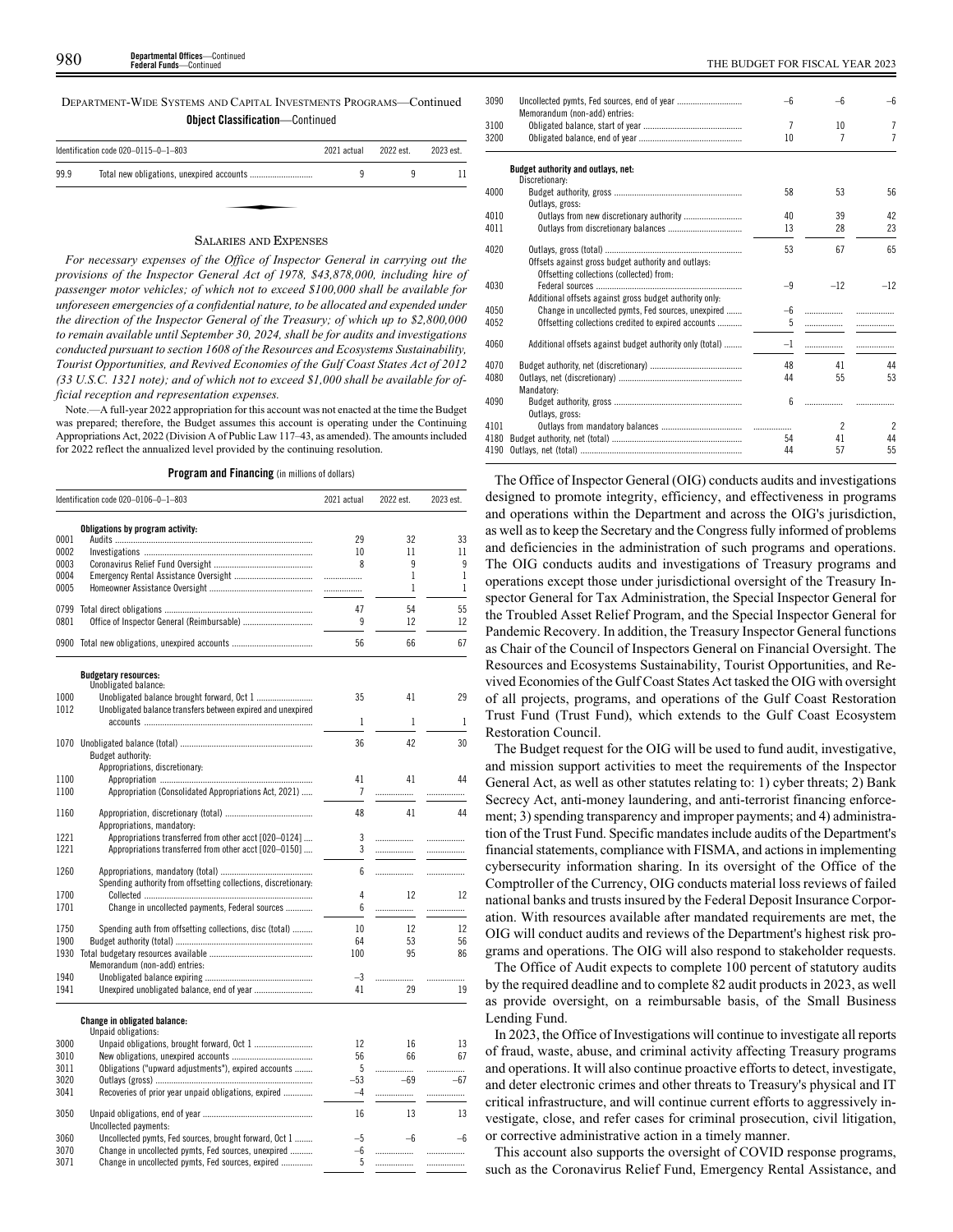the Homeowner Assistance Fund pursuant to the Coronavirus Aid, Relief, and Economic Security (CARES) Act, Division N of the Consolidated Appropriations Act, 2021, and the American Rescue Plan Act of 2021.

|      | Identification code 020-0106-0-1-803                 | 2021 actual | 2022 est.                | 2023 est.      |
|------|------------------------------------------------------|-------------|--------------------------|----------------|
|      | Direct obligations:                                  |             |                          |                |
|      | Personnel compensation:                              |             |                          |                |
| 11.1 |                                                      | 22          | 27                       | 28             |
| 11.5 |                                                      | 1           | 1                        | 1              |
| 11.9 |                                                      | 23          | 28                       | 29             |
| 12.1 |                                                      | q           | 10                       | 11             |
| 21.0 |                                                      |             | 1                        | 1              |
| 23.1 |                                                      | .           | 4                        | 4              |
| 23.3 | Communications, utilities, and miscellaneous charges | .           |                          | 1              |
| 25.1 |                                                      |             | .                        | .              |
| 25.2 |                                                      | 4           | $\overline{\phantom{a}}$ | 2              |
| 25.3 | Other goods and services from Federal sources        | 8           | $\overline{7}$           | $\overline{7}$ |
| 31.0 |                                                      | 1           | .                        |                |
| 99.0 |                                                      | 46          | 53                       | 55             |
| 99.0 |                                                      | 9           | 12                       | 12             |
| 99.5 |                                                      | 1           | 1                        | .              |
| 99.9 |                                                      | 56          | 66                       | 67             |
|      | <b>Employment Summary</b>                            |             |                          |                |
|      | Identification code 020-0106-0-1-803                 | 2021 actual | 2022 est.                | 2023 est.      |
|      | 1001 Direct civilian full-time equivalent employment | 189         | 190                      | 190            |

## COMMITTEE ON FOREIGN INVESTMENT IN THE UNITED STATES FUND

## (INCLUDING TRANSFER OF FUNDS)

*For necessary expenses of the Committee on Foreign Investment in the United States, \$20,000,000, to remain available until expended: Provided, That the chairperson of the Committee may transfer such amounts to any department or agency represented on the Committee (including the Department of the Treasury) subject to advance notification to the Committees on Appropriations of the House of Representatives and the Senate: Provided further, That amounts so transferred shall remain available until expended for expenses of implementing section 721 of the Defense Production Act of 1950, as amended (50 U.S.C. 4565), and shall be available in addition to any other funds available to any department or agency: Provided further, That fees authorized by section 721(p) of such Act shall be credited to this appropriation as offsetting collections: Provided further, That the total amount appropriated under this heading from the general fund shall be reduced as such offsetting collections are received during fiscal year 2023, so as to result in a total appropriation from the general fund estimated at not more than \$0.*

Note.—A full-year 2022 appropriation for this account was not enacted at the time the Budget was prepared; therefore, the Budget assumes this account is operating under the Continuing Appropriations Act, 2022 (Division A of Public Law 117–43, as amended). The amounts included for 2022 reflect the annualized level provided by the continuing resolution.

**Program and Financing** (in millions of dollars)

|              | Identification code 020-0165-0-1-803                           |         | 2022 est. | 2023 est. |
|--------------|----------------------------------------------------------------|---------|-----------|-----------|
|              | Obligations by program activity:                               |         |           |           |
| 0001<br>0002 |                                                                | 15<br>1 | 15<br>5   | 15<br>5   |
| 0900         | Total new obligations, unexpired accounts (object class 94.0)  | 16      | 20        | 20        |
|              | <b>Budgetary resources:</b>                                    |         |           |           |
| 1000         | Unobligated balance:<br>Budget authority:                      | 5       | 12        | 12        |
|              | Spending authority from offsetting collections, discretionary. |         |           |           |
| 1700         |                                                                | 23      | 20        | 20        |
| 1930         | Memorandum (non-add) entries:                                  | 28      | 32        | 32        |
| 1941         |                                                                | 12      | 12        | 12        |
|              | <b>Change in obligated balance:</b>                            |         |           |           |
|              | Unpaid obligations:                                            |         |           |           |
| 3000         |                                                                |         |           |           |

| 3010         |                                                                                                 | 16           | 20           | 20    |
|--------------|-------------------------------------------------------------------------------------------------|--------------|--------------|-------|
| 3020         |                                                                                                 | $-15$        | $-21$        | $-20$ |
| 3050         | Memorandum (non-add) entries:                                                                   | $\mathbf{1}$ |              | .     |
| 3100         |                                                                                                 |              | $\mathbf{1}$ | .     |
| 3200         |                                                                                                 | 1.           |              |       |
|              | Budget authority and outlays, net:<br>Discretionary:                                            |              |              |       |
| 4000         | Outlays, gross:                                                                                 | 23           | 20           | 20    |
| 4010<br>4011 |                                                                                                 | 15           | 20           | 20    |
| 4020         | Offsets against gross budget authority and outlays:<br>Offsetting collections (collected) from: | 15           | 21           | 20    |
| 4033<br>4180 |                                                                                                 | $-23$        | $-20$        | $-20$ |
| 4190         |                                                                                                 | -8           | 1            |       |
|              |                                                                                                 |              |              |       |

The Committee on Foreign Investment in the United States (CFIUS) is an interagency committee, chaired by the Secretary of the Treasury, authorized to review certain transactions involving foreign investment in the United States and certain real estate transactions by foreign persons in order to determine the effect of such transactions on the national security of the United States. The Foreign Investment Risk Review Modernization Act of 2018 established the CFIUS Fund. This account funds investments necessary to the functioning of CFIUS and allows the transfer of a portion of such funds to CFIUS agencies to address emerging needs. S Fund. This a<br>S Fund. This a<br>CFIUS and al<br>cies to address

# TREASURY INSPECTOR GENERAL FOR TAX ADMINISTRATION

# SALARIES AND EXPENSES

*For necessary expenses of the Treasury Inspector General for Tax Administration in carrying out the Inspector General Act of 1978, as amended, including purchase and hire of passenger motor vehicles (31 U.S.C. 1343(b)); and services authorized by 5 U.S.C. 3109, at such rates as may be determined by the Inspector General for Tax Administration; \$182,409,000, of which \$5,000,000 shall remain available until September 30, 2024; of which not to exceed \$6,000,000 shall be available for official travel expenses; of which not to exceed \$500,000 shall be available for unforeseen emergencies of a confidential nature, to be allocated and expended under the direction of the Inspector General for Tax Administration; and of which not to exceed \$1,500 shall be available for official reception and representation expenses.*

Note.—A full-year 2022 appropriation for this account was not enacted at the time the Budget was prepared; therefore, the Budget assumes this account is operating under the Continuing Appropriations Act, 2022 (Division A of Public Law 117–43, as amended). The amounts included for 2022 reflect the annualized level provided by the continuing resolution.

|  | <b>Program and Financing</b> (in millions of dollars) |  |  |
|--|-------------------------------------------------------|--|--|
|--|-------------------------------------------------------|--|--|

|              | Identification code 020-0119-0-1-803                           | 2021 actual    | 2022 est.      | 2023 est.      |
|--------------|----------------------------------------------------------------|----------------|----------------|----------------|
| 0001<br>0002 | Obligations by program activity:                               | 65<br>109      | 65<br>110      | 67<br>115      |
| 0799<br>0801 | Inspector General for Tax Administration<br>Treasurv           | 174            | 175            | 182            |
|              |                                                                | 1              | 1              | 1              |
|              | 0900 Total new obligations, unexpired accounts                 | 175            | 176            | 183            |
|              | <b>Budgetary resources:</b><br>Unobligated balance:            |                |                |                |
| 1000         | Budget authority:                                              | 4              | 7              | $\overline{2}$ |
| 1100         | Appropriations, discretionary:<br>Appropriations, mandatory:   | 170            | 170            | 182            |
| 1200         | Spending authority from offsetting collections, discretionary: | 8              |                |                |
| 1700         |                                                                | 1              | 1              | 1              |
| 1900         |                                                                | 179            | 171            | 183            |
| 1930         | Memorandum (non-add) entries:                                  | 183            | 178            | 185            |
| 1940         |                                                                |                |                |                |
| 1941         |                                                                | $\overline{7}$ | $\mathfrak{p}$ | $\mathfrak{p}$ |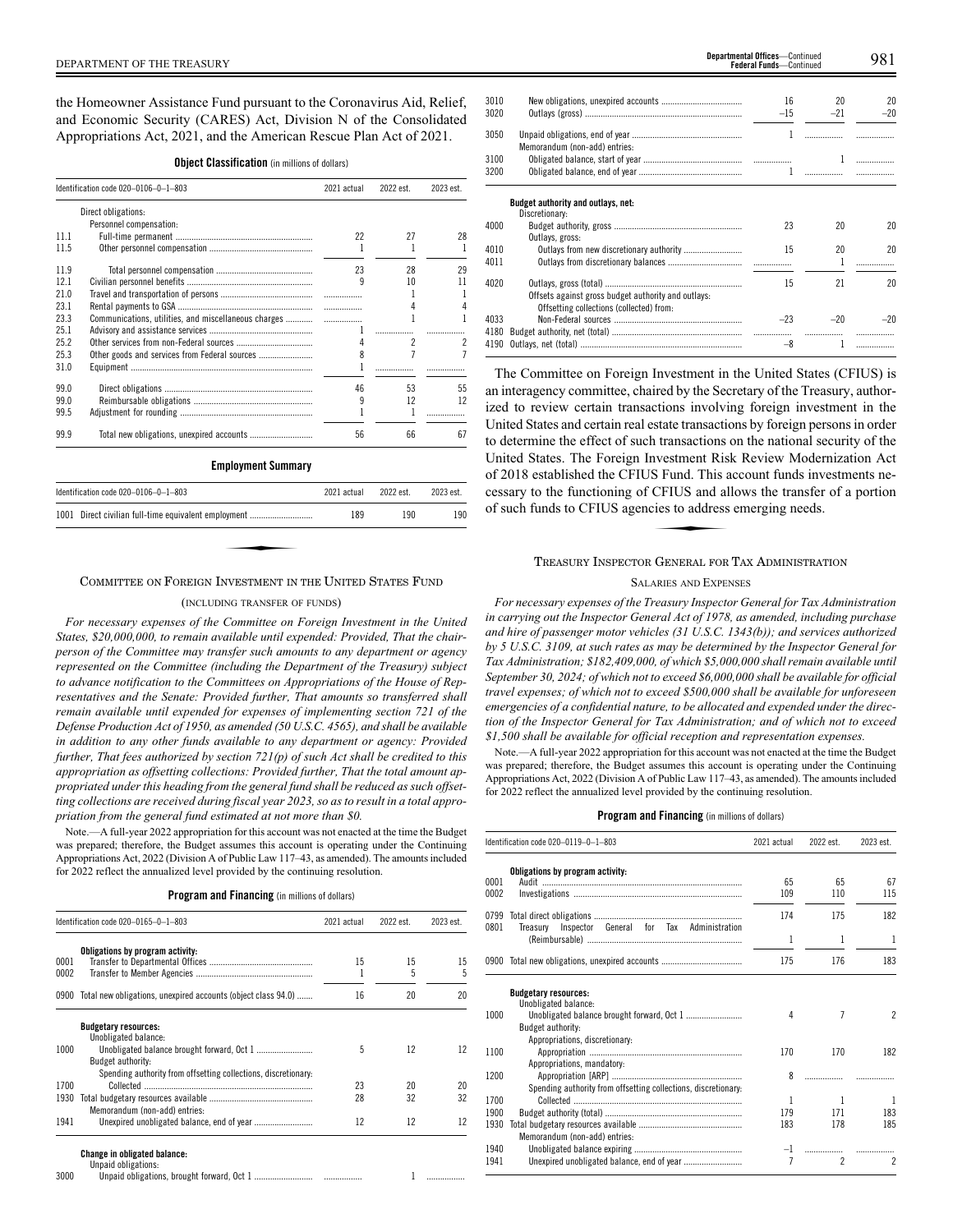TREASURY INSPECTOR GENERAL FOR TAX ADMINISTRATION—Continued

**Program and Financing**—Continued

|      | Identification code 020-0119-0-1-803                                                            | 2021 actual    | 2022 est. | 2023 est. |
|------|-------------------------------------------------------------------------------------------------|----------------|-----------|-----------|
|      | <b>Change in obligated balance:</b><br>Unpaid obligations:                                      |                |           |           |
| 3000 | Unpaid obligations, brought forward, Oct 1                                                      | 19             | 19        | 14        |
| 3010 |                                                                                                 | 175            | 176       | 183       |
| 3011 | Obligations ("upward adjustments"), expired accounts                                            | 9              | .         | .         |
| 3020 |                                                                                                 | $-175$         | $-181$    | $-182$    |
| 3041 | Recoveries of prior year unpaid obligations, expired                                            | $-9$           |           | .         |
| 3050 | Memorandum (non-add) entries:                                                                   | 19             | 14        | 15        |
| 3100 |                                                                                                 | 19             | 19        | 14        |
| 3200 |                                                                                                 | 19             | 14        | 15        |
|      | Budget authority and outlays, net:<br>Discretionary:                                            |                |           |           |
| 4000 | Outlays, gross:                                                                                 | 171            | 171       | 183       |
| 4010 | Outlays from new discretionary authority                                                        | 157            | 157       | 168       |
| 4011 |                                                                                                 | 16             | 18        | 14        |
| 4020 | Offsets against gross budget authority and outlays:<br>Offsetting collections (collected) from: | 173            | 175       | 182       |
| 4030 |                                                                                                 | $-1$           | $-1$      | $-1$      |
|      | Mandatory:                                                                                      |                |           |           |
| 4090 | Outlays, gross:                                                                                 | 8              | .         |           |
| 4100 |                                                                                                 | $\overline{2}$ | .         | .         |
| 4101 |                                                                                                 |                | 6         | .         |
| 4110 |                                                                                                 | $\overline{2}$ | 6         |           |
| 4180 |                                                                                                 | 178            | 170       | 182       |
| 4190 |                                                                                                 | 174            | 180       | 181       |

The Treasury Inspector General for Tax Administration (TIGTA), an independent office within the Department of the Treasury, was established by Congress under the Internal Revenue Service (IRS) Restructuring and Reform Act of 1998 (RRA 98). It provides oversight of IRS activities by conducting independent audits, investigations, and inspections and evaluations necessary to prevent and detect waste, fraud, and abuse in IRS programs and operations. TIGTA also identifies and recommends strategies to address IRS management challenges and implement the Department's priorities.

TIGTA's Office of Audit focuses on the major management and performance challenges confronting the IRS by prioritizing statutory audit coverage and audit work in high-risk tax administration areas. Statutory coverage includes audits mandated by RRA 98 and other statutory authorities involving computer security, taxpayer rights and privacy issues. Through its audit programs, TIGTA promotes efficiency and effectiveness in the administration of internal revenue laws. TIGTA is dedicated to the prevention and detection of fraud, waste, and abuse affecting tax administration.

TIGTA's Office of Investigations (OI) concentrates on three areas: 1) employee integrity; 2) employee and infrastructure security; and 3) external attempts to corrupt tax administration. OI's performance model uses a ratio of those investigations that have the greatest impact on IRS' operations and/or the protection of Federal tax administration to the total number of investigations conducted. Investigations in these areas protect IRS personnel, data, and facilities, as well as the public's confidence in the tax system.

TIGTA's Office of Inspections and Evaluations (I&E) identifies opportunities for improvements in IRS and TIGTA programs by performing inspections and evaluations that report timely, useful, and reliable information to decisionmakers and stakeholders. The oversight activities of I&E include inspecting the compliance of the IRS with established system controls and operating procedures, as well as evaluating the Agency's operations for high-risk systemic inefficiencies.

This account also supports the oversight of Economic Impact Payments and other fast and direct relief pursuant to Division N of the Consolidated Appropriations Act, 2021, and the American Rescue Plan Act of 2021.

# **Object Classification** (in millions of dollars)

|      | Identification code 020-0119-0-1-803                 | 2021 actual | 2022 est. | 2023 est.      |
|------|------------------------------------------------------|-------------|-----------|----------------|
|      | Direct obligations:                                  |             |           |                |
|      | Personnel compensation:                              |             |           |                |
| 11.1 |                                                      | 88          | 87        | 94             |
| 11.1 |                                                      | 1           |           | .              |
| 11.5 |                                                      | 9           | 9         | 9              |
| 11.9 |                                                      | 98          | 100       | 103            |
| 12.1 |                                                      | 42          | 42        | 46             |
| 12.1 |                                                      |             |           | .              |
| 21.0 |                                                      |             |           | 3              |
| 23.1 |                                                      |             | 8         | 8              |
| 23.3 | Communications, utilities, and miscellaneous charges |             |           | 1              |
| 25.1 |                                                      |             | 2         | $\overline{c}$ |
| 25.2 |                                                      |             |           | 1              |
| 25.3 | Other goods and services from Federal sources        | 11          | 11        | 12             |
| 25.7 |                                                      | 2           | 2         | $\overline{c}$ |
| 26.0 |                                                      |             |           | 1              |
| 31.0 |                                                      | 5           |           | 3              |
| 99.0 |                                                      | 174         | 175       | 182            |
| 99.0 |                                                      |             |           | ı              |
| 99.5 |                                                      | 1           | .         |                |
| 99.9 | Total new obligations, unexpired accounts            | 175         | 176       | 183            |

# **Employment Summary**

| Identification code $020-0119-0-1-803$                                                                             | 2021 actual | 2022 est. | 2023 est. |
|--------------------------------------------------------------------------------------------------------------------|-------------|-----------|-----------|
| 1001 Direct civilian full-time equivalent employment<br>2001 Reimbursable civilian full-time equivalent employment | 739         | 760       | 760       |
|                                                                                                                    |             |           |           |
|                                                                                                                    |             |           |           |
| TERRORISM INSURANCE PROGRAM                                                                                        |             |           |           |

# TERRORISM INSURANCE PROGRAM

|      | Identification code 020-0123-0-1-376                   | 2021 actual    | 2022 est.    | 2023 est. |
|------|--------------------------------------------------------|----------------|--------------|-----------|
|      | Obligations by program activity:                       |                |              |           |
| 0001 |                                                        | 3              | 6            | 5         |
| 0003 |                                                        |                | 24           | 74        |
| 0900 |                                                        | 3              | 30           | 79        |
|      | <b>Budgetary resources:</b><br>Unobligated balance:    |                |              |           |
| 1000 |                                                        |                | 1            | 1         |
| 1021 |                                                        | 1              |              |           |
|      |                                                        |                |              |           |
| 1070 |                                                        | $\mathbf{1}$   | $\mathbf{1}$ | 1         |
|      | Budget authority:                                      |                |              |           |
|      | Appropriations, mandatory:                             |                |              |           |
| 1200 |                                                        | 3              | 30           | 79        |
| 1930 |                                                        | 4              | 31           | 80        |
|      | Memorandum (non-add) entries:                          |                |              |           |
| 1941 |                                                        | 1              | 1            | 1         |
|      | Change in obligated balance:                           |                |              |           |
|      | Unpaid obligations:                                    |                |              |           |
| 3000 |                                                        | 1              | .            | 8         |
| 3010 |                                                        | 3              | 30           | 79        |
| 3020 |                                                        | $-3$           | $-22$        | $-67$     |
| 3040 | Recoveries of prior year unpaid obligations, unexpired | $-1$           | .            |           |
| 3050 |                                                        |                | 8            | 20        |
|      | Memorandum (non-add) entries:                          |                |              |           |
| 3100 |                                                        | 1              | .            | 8         |
| 3200 |                                                        |                | 8            | 20        |
|      | Budget authority and outlays, net:                     |                |              |           |
|      | Mandatory:                                             |                |              |           |
| 4090 |                                                        | 3              | 30           | 79        |
|      | Outlays, gross:                                        |                |              |           |
| 4100 |                                                        | $\overline{c}$ | 22           | 59        |
| 4101 |                                                        | 1              | .            | 8         |
| 4110 |                                                        | 3              | 22           | 67        |
| 4180 |                                                        | 3              | 30           | 79        |
| 4190 |                                                        | 3              | 22           | 67        |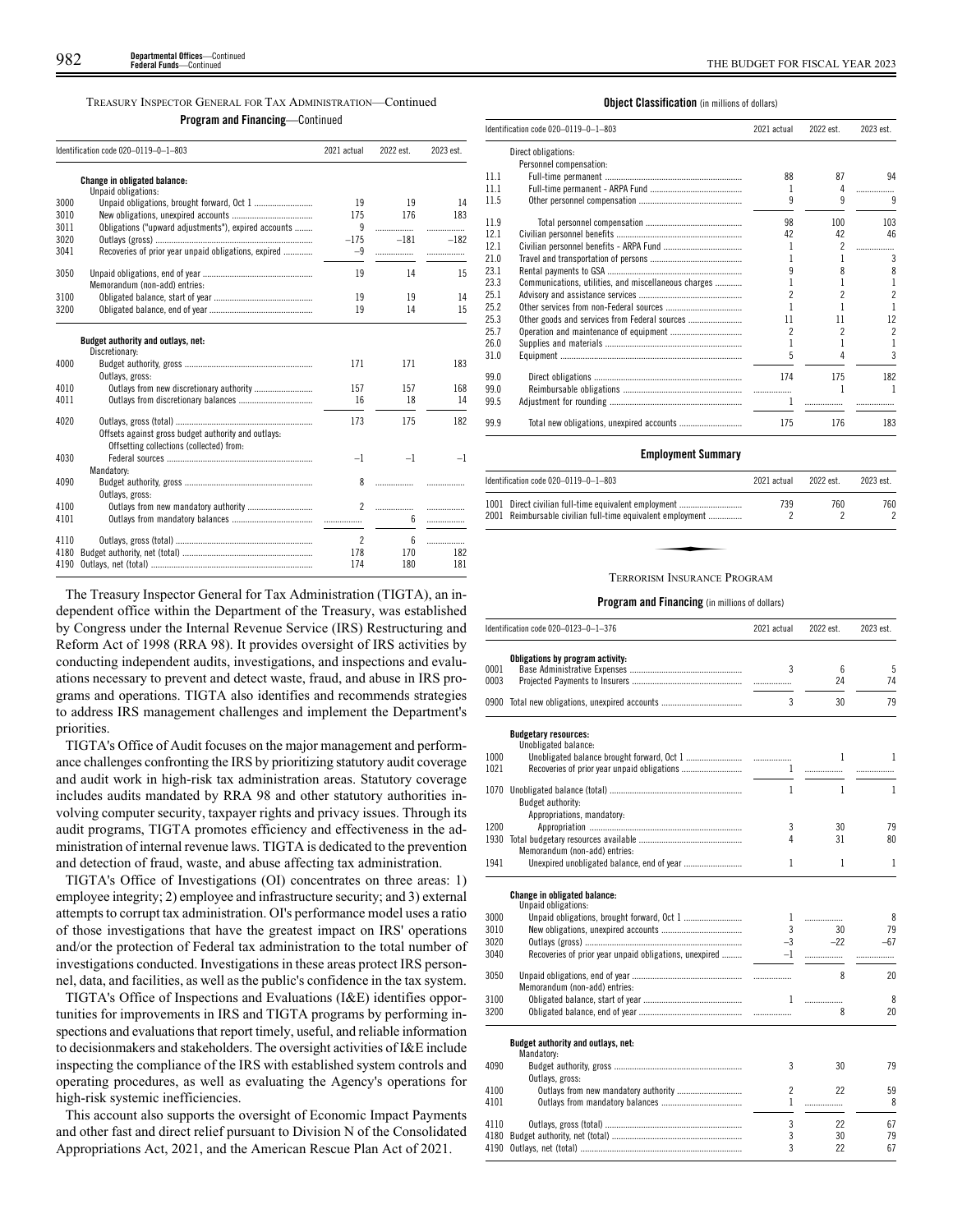The Terrorism Risk Insurance Program Reauthorization Act of 2019 (P.L. 116–94) reauthorized and revised the program established by the Terrorism Risk Insurance Act of 2002 (TRIA) (P.L. 107–297). The 2019 Act extended the Terrorism Risk Insurance Program (TRIP) for seven years, through December 31, 2027. The Budget baseline includes the estimated Federal cost of providing payments in connection with terrorism risk insurance losses. There have been no prior payments under the Program. While the Budget does not forecast any specific payment triggering events, the Budget includes estimates representing the weighted average of payments over a full range of possible scenarios, most of which include no notional payment triggering events and some of which include notional triggering events of varying magnitude. Relying upon this methodology, the Budget baseline projects net spending associated with the current reauthorization of \$497 million over the 2023–2032 period. Mechanisms in TRIA result in Treasury's relative share of any covered losses decreasing over time as premiums in the insurance market increase. The budget estimate reflects this projected decrease in Treasury's share.

**Object Classification** (in millions of dollars)

|      | Identification code 020-0123-0-1-376          | 2021 actual | 2022 est. | 2023 est. |
|------|-----------------------------------------------|-------------|-----------|-----------|
|      | Direct obligations:                           |             |           |           |
| 11.1 |                                               |             |           |           |
| 25.1 |                                               |             |           |           |
| 25.3 | Other goods and services from Federal sources |             | .         |           |
| 42.0 |                                               |             | 24        | 74        |
| 99.0 |                                               |             | 30        | 79        |
| 99.9 |                                               |             | 30        | 79        |

**Employment Summary**

| Identification code 020-0123-0-1-376                 | 2021 actual | 2022 est. | 2023 est. |
|------------------------------------------------------|-------------|-----------|-----------|
| 1001 Direct civilian full-time equivalent employment |             |           | 10        |
|                                                      |             |           |           |
| <b>TREASURY FORFEITURE FUND</b>                      |             |           |           |

**Special and Trust Fund Receipts** (in millions of dollars)

|      | Identification code 020-5697-0-2-751                         | 2021 actual | 2022 est. | 2023 est. |
|------|--------------------------------------------------------------|-------------|-----------|-----------|
| 0100 |                                                              | 30          | 45        | 32        |
|      | Receipts:                                                    |             |           |           |
|      | Current law:                                                 |             |           |           |
| 1110 | Forfeited Cash and Proceeds from Sale of Forfeited Property, |             |           |           |
|      |                                                              | 784         | 562       | 573       |
| 1140 | Earnings on Investments, Treasury Forfeiture Fund            | 2           | 5         | 5         |
| 1199 |                                                              | 786         | 567       | 578       |
| 1999 |                                                              | 786         | 567       | 578       |
| 2000 |                                                              | 816         | 612       | 610       |
|      | Appropriations:                                              |             |           |           |
|      | Current law:                                                 |             |           |           |
| 2101 |                                                              | $-786$      | $-567$    | $-578$    |
| 2103 |                                                              | $-30$       | $-45$     | $-32$     |
| 2132 |                                                              | 45          | 32        | 33        |
| 2199 |                                                              | $-771$      | $-580$    | $-577$    |
| 2999 |                                                              | $-771$      | $-580$    | $-577$    |
| 5099 |                                                              | 45          | 32        | 33        |

# **Program and Financing** (in millions of dollars)

|              | Identification code 020-5697-0-2-751<br>2021 actual<br>Obligations by program activity: |            | 2022 est. | 2023 est.  |
|--------------|-----------------------------------------------------------------------------------------|------------|-----------|------------|
|              |                                                                                         |            |           |            |
| 0001<br>0002 |                                                                                         | 624<br>360 | 453<br>98 | 462<br>100 |
| 0003         |                                                                                         | 15         | 35        | 35         |
|              | 0900 Total new obligations, unexpired accounts                                          | 999        | 586       | 597        |

# **Budgetary resources:**

|      | Unobligated balance:                                     |        |            |        |
|------|----------------------------------------------------------|--------|------------|--------|
| 1000 |                                                          | 691    | 877        | 808    |
| 1021 |                                                          | 34     | 12         | 12     |
| 1033 |                                                          | 455    | .          | .      |
|      |                                                          | 1,180  | 889        | 820    |
|      | Budget authority:                                        |        |            |        |
|      | Appropriations, discretionary:                           |        |            |        |
| 1130 |                                                          |        | $-75$      | .      |
|      | Appropriations, mandatory:                               |        |            |        |
| 1201 |                                                          | 786    | 567        | 578    |
| 1203 | Appropriation (previously unavailable)(special or trust) | 30     | 45         | 32     |
| 1230 | Appropriations<br>and/or<br>unobligated<br>balance<br>of |        |            |        |
|      | appropriations permanently reduced                       | $-75$  | .          | .      |
| 1232 | and/or<br>unobligated<br>Appropriations<br>balance of    |        |            |        |
|      |                                                          | $-45$  | $-32$      | $-33$  |
|      |                                                          |        |            |        |
| 1260 |                                                          | 696    | 580        | 577    |
| 1900 |                                                          | 696    | 505        | 577    |
|      |                                                          | 1,876  | 1,394      | 1,397  |
|      | Memorandum (non-add) entries:                            |        |            |        |
| 1941 | Unexpired unobligated balance, end of year               | 877    | 808        | 800    |
|      |                                                          |        |            |        |
|      | <b>Change in obligated balance:</b>                      |        |            |        |
|      | Unpaid obligations:                                      |        |            |        |
| 3000 |                                                          | 531    | 863        | 928    |
| 3010 |                                                          | 999    | 586        | 597    |
| 3020 |                                                          | $-633$ | $-509$     | $-535$ |
| 3040 | Recoveries of prior year unpaid obligations, unexpired   | $-34$  | $-12$      | $-12$  |
| 3050 |                                                          | 863    | 928        | 978    |
|      | Memorandum (non-add) entries:                            |        |            |        |
|      |                                                          | 531    |            | 928    |
| 3100 |                                                          | 863    | 863<br>928 |        |
| 3200 |                                                          |        |            | 978    |
|      | Budget authority and outlays, net:                       |        |            |        |
|      | Discretionary:                                           |        |            |        |
| 4000 |                                                          |        | $-75$      | .      |
|      | Outlays, gross:                                          |        |            |        |
| 4010 |                                                          |        | $-8$       | .      |
| 4011 |                                                          |        |            | $-19$  |
|      |                                                          |        |            |        |
| 4020 |                                                          |        | $-8$       | $-19$  |
|      | Mandatory:                                               |        |            |        |
| 4090 |                                                          | 696    | 580        | 577    |
|      | Outlays, gross:                                          |        |            |        |
| 4100 |                                                          |        | 29         | 28     |
| 4101 |                                                          | 633    | 488        | 526    |
|      |                                                          |        |            |        |
| 4110 |                                                          | 633    | 517        | 554    |
|      | Offsets against gross budget authority and outlays:      |        |            |        |
|      | Offsetting collections (collected) from:                 |        |            |        |
| 4120 |                                                          | $-455$ |            |        |
|      | Additional offsets against gross budget authority only:  |        |            |        |
| 4143 | Recoveries of prior year paid obligations, unexpired     |        |            |        |
|      |                                                          | 455    | .          | .      |
|      |                                                          |        |            |        |
| 4160 |                                                          | 696    | 580        | 577    |
| 4170 |                                                          | 178    | 517        | 554    |
| 4180 |                                                          | 696    | 505        | 577    |
|      |                                                          | 178    | 509        | 535    |
|      |                                                          |        |            |        |
|      | Memorandum (non-add) entries:                            |        |            |        |
| 5000 | Total investments, SOY: Federal securities: Par value    | 1,218  | 1,825      | 2,008  |
| 5001 | Total investments, EOY: Federal securities: Par value    | 1,825  | 2,008      | 2,029  |

The mission of the Treasury Forfeiture Fund (Fund) is to affirmatively influence the consistent and strategic use of asset forfeiture by law enforcement bureaus that participate in the Fund to disrupt and dismantle criminal enterprises. The Fund supports Federal, State, and local law enforcement's use of asset forfeiture to disrupt and deter criminal activity. Proceeds from non-tax forfeitures made by participating bureaus of the Department of the Treasury and the Department of Homeland Security are deposited into the Fund. Such proceeds are available to pay or reimburse certain costs and expenses related to seizures and forfeitures that occur pursuant to laws enforced by the bureaus and other expenses authorized by 31 U.S.C. 9705. Forfeiture proceeds can also be used to fund Federal law enforcement-related activities based on requests from Federal agencies and evaluation by the Secretary of the Treasury.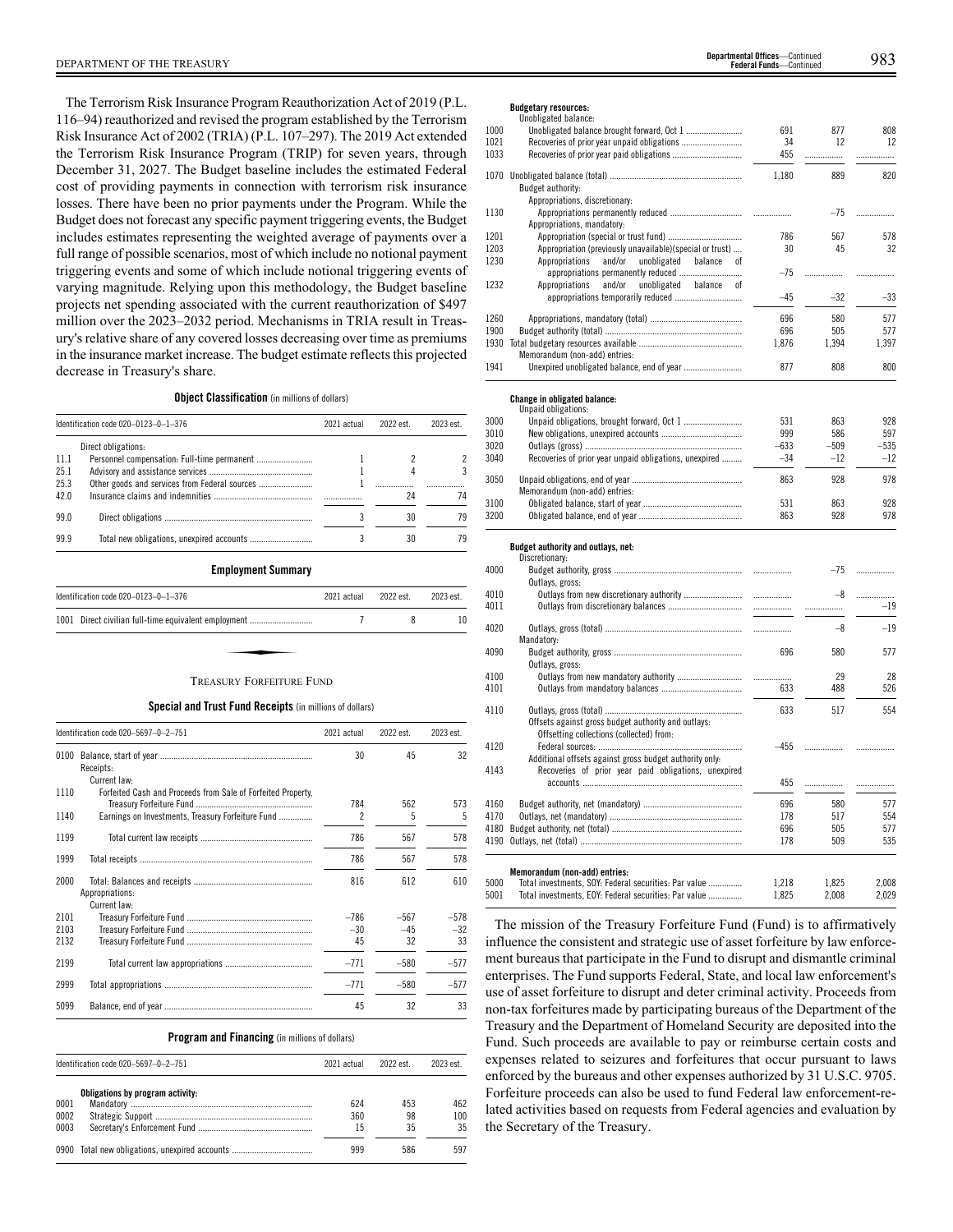# TREASURY FORFEITURE FUND—Continued

# **Object Classification** (in millions of dollars)

|      | Identification code 020-5697-0-2-751 | 2021 actual | 2022 est. | 2023 est. |
|------|--------------------------------------|-------------|-----------|-----------|
|      | Direct obligations:                  |             |           |           |
| 25.2 |                                      | 67          | 16        | 15        |
| 25.3 |                                      | 233         | 295       | 302       |
| 41.0 |                                      | 132         | 158       | 161       |
| 44.0 |                                      | 192         | 88        | 89        |
| 94.0 |                                      | 375         | 29        | 30        |
| 99.9 |                                      | 999         | 586       | 597       |
|      |                                      |             |           |           |
|      |                                      |             |           |           |
|      | <b>FINANCIAL RESEARCH FUND</b>       |             |           |           |

# **Special and Trust Fund Receipts** (in millions of dollars)

|                      | Identification code 020-5590-0-2-376          | 2021 actual | 2022 est.  | 2023 est.  |
|----------------------|-----------------------------------------------|-------------|------------|------------|
| 0100                 | Receipts:<br>Current law:                     | 4           | 4          | 5          |
| 1110                 | Fees and Assessments. Financial Research Fund | 69          | 93         | 94         |
| 2000                 | Appropriations:<br>Current law:               | 73          | 97         | 99         |
| 2101<br>2103<br>2132 |                                               | $-69$       | $-93$<br>5 | $-94$<br>5 |
| 2199                 |                                               | $-69$       | $-92$      | $-94$      |
| 2999                 |                                               | $-69$       | $-92$      | $-94$      |
| 5099                 |                                               | 4           | 5          | 5          |

# **Program and Financing** (in millions of dollars)

|              | Identification code 020-5590-0-2-376                     | 2021 actual | 2022 est. | 2023 est. |
|--------------|----------------------------------------------------------|-------------|-----------|-----------|
|              | Obligations by program activity:                         |             |           |           |
| 0002<br>0003 |                                                          | 5<br>4      | 8<br>3    | 8<br>5    |
|              |                                                          |             |           |           |
| 0091<br>0101 |                                                          | 9<br>71     | 11<br>78  | 13<br>88  |
|              |                                                          |             |           |           |
|              |                                                          | 80          | 89        | 101       |
|              | <b>Budgetary resources:</b><br>Unobligated balance:      |             |           |           |
| 1000         |                                                          | 62          | 52        | 59        |
| 1021         |                                                          | 1           | 4         | 4         |
| 1070         |                                                          | 63          | 56        | 63        |
|              | Budget authority:                                        |             |           |           |
|              | Appropriations, mandatory:                               |             |           |           |
| 1201<br>1203 | Appropriation (previously unavailable)(special or trust) | 69<br>4     | 93<br>4   | 94<br>5   |
| 1232         | Appropriations<br>and/or<br>unobligated<br>balance<br>0f |             |           |           |
|              |                                                          | $-4$        | $-5$      | -5        |
| 1260         |                                                          | 69          | 92        | 94        |
| 1930         |                                                          | 132         | 148       | 157       |
|              | Memorandum (non-add) entries:                            |             |           |           |
| 1941         |                                                          | 52          | 59        | 56        |
|              | Change in obligated balance:                             |             |           |           |
| 3000         | Unpaid obligations:                                      | 27          | 34        | 23        |
| 3010         |                                                          | 80          | 89        | 101       |
| 3020         |                                                          | $-72$       | $-96$     | $-95$     |
| 3040         | Recoveries of prior year unpaid obligations, unexpired   | $-1$        | $-4$      | $-4$      |
| 3050         | Memorandum (non-add) entries:                            | 34          | 23        | 25        |
| 3100         |                                                          | 27          | 34        | 23        |
| 3200         |                                                          | 34          | 23        | 25        |
|              | Budget authority and outlays, net:                       |             |           |           |
|              | Mandatory:                                               |             |           |           |
| 4090         |                                                          | 69          | 92        | 94        |

|      | Outlays, gross:                                       |    |    |    |
|------|-------------------------------------------------------|----|----|----|
| 4100 |                                                       | 59 | 18 | 24 |
| 4101 |                                                       | 13 | 78 |    |
| 4110 |                                                       | 72 | 96 | 95 |
|      |                                                       | 69 | 92 | 94 |
|      |                                                       | 72 | 96 | 95 |
|      | Memorandum (non-add) entries:                         |    |    |    |
| 5000 | Total investments, SOY: Federal securities: Par value | 84 | 80 | 59 |
| 5001 | Total investments, EOY: Federal securities: Par value | 80 | 59 | 57 |
|      |                                                       |    |    |    |

The Office of Financial Research (OFR) and the Financial Stability Oversight Council (Council), whose expenses are paid for out of the Financial Research Fund, were established under the Dodd-Frank Wall Street Reform and Consumer Protection Act (the Act) (P.L. 111–203).

The OFR was established to serve the Council, its member agencies, and other stakeholders by improving the quality, transparency, and accessibility of financial data and information, by conducting and sponsoring research related to financial stability, and by promoting best practices in risk management. The OFR is an office within the Department of the Treasury.

The Council is comprised of 10 voting members, including the heads of all Federal financial regulators, and five non-voting members. The Secretary of the Treasury serves as Chairperson of the Council. The Council's purpose is to identify risks to the financial stability of the United States, promote market discipline, and respond to emerging threats to the stability of the U.S. financial system.

As required under Section  $210(n)(10)$  of the Act, the Council's expenses also include reimbursement of certain reasonable expenses incurred by the Federal Deposit Insurance Corporation in implementing Orderly Liquidation Authority, provided by Title II of the Act.

Since July 2012, OFR and the Council have been funded through assessments on certain bank holding companies and nonbank financial companies supervised by the Board of Governors. Expenses of the Council are considered expenses of, and are paid by, the OFR. Projected fees and assessments are estimates and may change.

# **Object Classification** (in millions of dollars)

| Identification code 020-5590-0-2-376 |                         | 2021 actual | 2022 est. | 2023 est.      |
|--------------------------------------|-------------------------|-------------|-----------|----------------|
|                                      | Direct obligations:     |             |           |                |
|                                      | Personnel compensation: |             |           |                |
| 11.1                                 |                         | 23          | 30        | 35             |
| 11.5                                 |                         |             |           |                |
| 11.9                                 |                         | 24          | 31        | 36             |
| 12.1                                 |                         | 9           | 11        | 13             |
| 25.1                                 |                         | 23          | 24        | 26             |
| 25.3                                 |                         |             | հ         | 6              |
| 25.7                                 |                         |             |           | 7              |
| 26.0                                 |                         |             |           | 9              |
| 31.0                                 |                         |             |           |                |
| 41.0                                 |                         |             |           | $\overline{c}$ |
| 99.0                                 |                         | 80          | 89        | 100            |
| 99.5                                 |                         |             |           |                |
| 99.9                                 |                         | 80          | 89        | 101            |

# **Employment Summary**

| Identification code 020-5590-0-2-376                 | 2021 actual | 2022 est. | 2023 est. |
|------------------------------------------------------|-------------|-----------|-----------|
| 1001 Direct civilian full-time equivalent employment | 125         | 166       | 190       |
|                                                      |             |           |           |
| PRESIDENTIAL ELECTION CAMPAIGN FUND                  |             |           |           |

# **Special and Trust Fund Receipts** (in millions of dollars)

| Identification code 020-5081-0-2-808 | 2021 actual | 2022 est. | 2023 est |
|--------------------------------------|-------------|-----------|----------|
|                                      |             |           |          |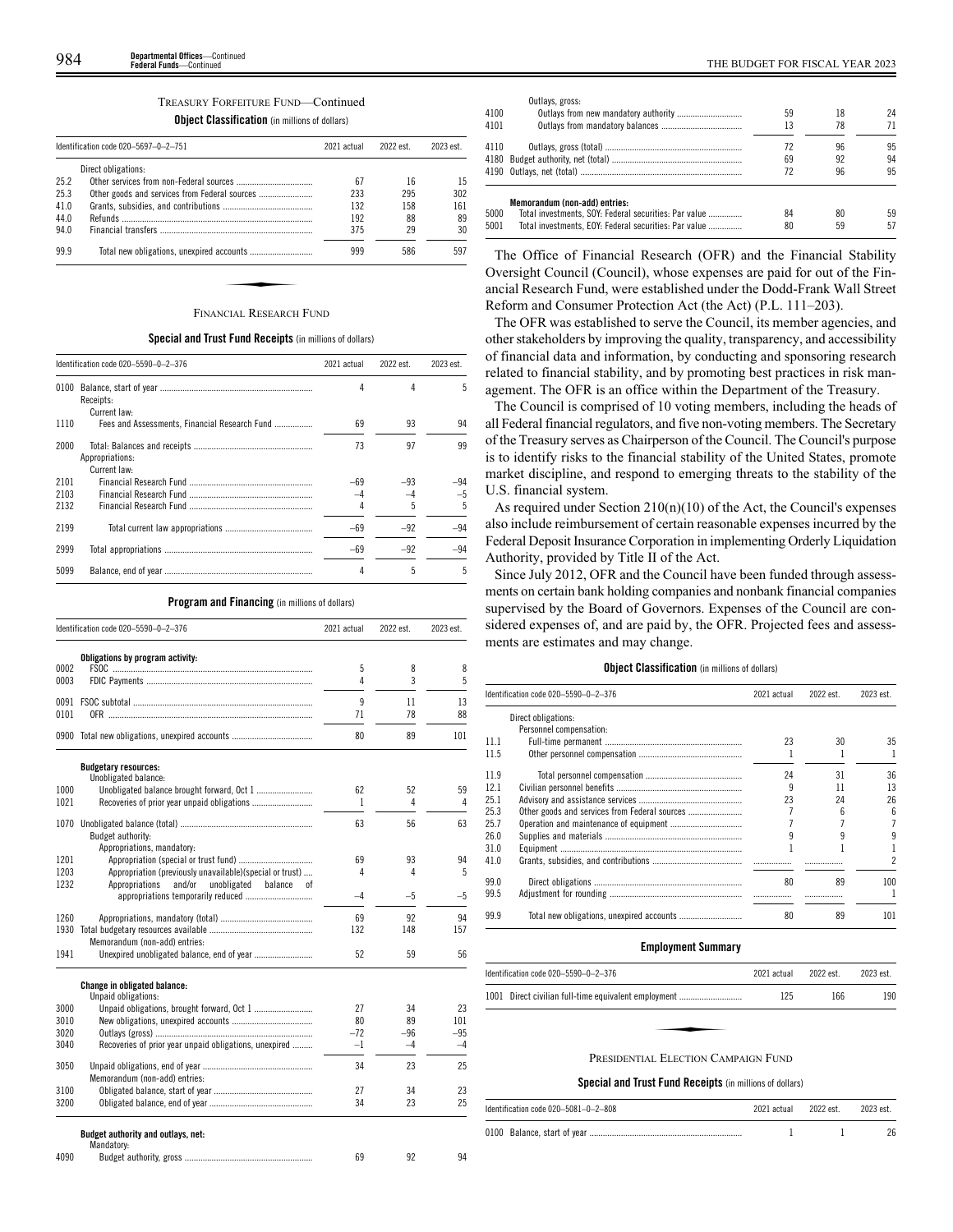|      | Receipts:                       |       |       |       |
|------|---------------------------------|-------|-------|-------|
|      | Current law:                    |       |       |       |
| 1110 |                                 | 24    | 50    | 50    |
| 2000 | Appropriations:<br>Current law: | 25    | 51    | 76    |
| 2101 |                                 | $-24$ | $-25$ | $-25$ |
| 2103 |                                 | $-1$  | $-1$  |       |
| 2132 |                                 |       |       |       |
| 2199 |                                 | $-24$ | $-25$ | $-25$ |
| 2999 |                                 | $-24$ | $-25$ | $-25$ |
| 5099 |                                 |       | 26    | 51    |

# **Program and Financing** (in millions of dollars)

|      | Identification code 020-5081-0-2-808                               | 2021 actual | 2022 est. | 2023 est. |
|------|--------------------------------------------------------------------|-------------|-----------|-----------|
| 0001 | Obligations by program activity:                                   |             |           | 41        |
|      | 0900 Total new obligations, unexpired accounts (object class 41.0) |             | .         | 41        |
|      | <b>Budgetary resources:</b>                                        |             |           |           |
| 1000 | Unobligated balance:<br>Budget authority:                          | 377         | 401       | 426       |
| 1201 | Appropriations, mandatory:                                         | 24          | 25        | 25        |
| 1203 | (Sequestration pop-up, Authorizing<br>Appropriation                | 1           | 1         | 1         |
| 1232 | Appropriations and/or unobligated balance of                       | -1          | $-1$      | $-1$      |
| 1260 |                                                                    | 24          | 25        | 25        |
| 1930 | Memorandum (non-add) entries:                                      | 401         | 426       | 451       |
| 1941 |                                                                    | 401         | 426       | 410       |
|      | Change in obligated balance:<br>Unpaid obligations:                |             |           |           |
| 3010 |                                                                    |             |           | 41        |
| 3020 |                                                                    |             |           | $-41$     |
|      | Budget authority and outlays, net:<br>Mandatory:                   |             |           |           |
| 4090 | Outlays, gross:                                                    | 24          | 25        | 25        |
| 4101 |                                                                    |             |           | 41        |
| 4180 |                                                                    | 24          | 25        | 25        |
| 4190 |                                                                    |             |           | 41        |

Individual Federal income tax returns include an optional Federal income tax designation of \$3 that an individual may elect to be paid to the Presidential Election Campaign Fund (PECF). The Department of the Treasury collects the income tax designations and makes distributions from the PECF to qualified presidential candidates. Amounts not made available to and used by qualified candidates are transferred to the 10-Year Pediatric Research Initiative Fund, which was established in 2014 by the Gabriella Miller Kids First Research Act.

The Federal Election Commission administers the public funding program, determines which candidates are eligible, the amount to which they are entitled, and audits their use of the funds.

Amounts previously transferred were intended to cover the years between elections and no funds will be transferred for FY 2022 and FY 2023. die engloe, die finds.<br>Fed were intendent transferred for<br>SURY FRANCHISE

# TREASURY FRANCHISE FUND

**Program and Financing** (in millions of dollars)

|      | Identification code 020-4560-0-4-803                | 2021 actual | 2022 est | 2023 est. |
|------|-----------------------------------------------------|-------------|----------|-----------|
|      | Obligations by program activity:                    |             |          |           |
| 0802 | Financial Management Administrative Support Service | 224         | 214      | 211       |
| 0804 |                                                     | 231         | 215      | 221       |
| 0806 |                                                     | 359         | 314      | 327       |
| 0808 |                                                     | 130         | 138      | 160       |

|              | 0900 Total new obligations, unexpired accounts                 | 944          | 881        | 919        |
|--------------|----------------------------------------------------------------|--------------|------------|------------|
|              | <b>Budgetary resources:</b>                                    |              |            |            |
| 1000         | Unobligated balance:                                           | 168          | 124        | 137        |
| 1021         |                                                                | 13           | 13         | 13         |
| 1033         |                                                                | 1            |            |            |
|              |                                                                |              | .          | .          |
| 1070         | <b>Budget authority:</b>                                       | 182          | 137        | 150        |
|              | Spending authority from offsetting collections, discretionary: |              |            |            |
| 1700         |                                                                | 880          | 881        | 919        |
| 1701         | Change in uncollected payments, Federal sources                | 6            | .          |            |
|              |                                                                |              |            |            |
| 1750<br>1930 | Spending auth from offsetting collections, disc (total)        | 886<br>1.068 | 881        | 919        |
|              |                                                                |              | 1.018      | 1,069      |
| 1941         | Memorandum (non-add) entries:                                  | 124          |            | 150        |
|              |                                                                |              | 137        |            |
|              | <b>Change in obligated balance:</b>                            |              |            |            |
|              | Unpaid obligations:                                            |              |            |            |
| 3000<br>3010 |                                                                | 245<br>944   | 303<br>881 | 288<br>919 |
| 3020         |                                                                | $-873$       | $-883$     | $-1.065$   |
| 3040         | Recoveries of prior year unpaid obligations, unexpired         | $-13$        | $-13$      | $-13$      |
|              |                                                                |              |            |            |
| 3050         | Uncollected payments:                                          | 303          | 288        | 129        |
| 3060         | Uncollected pymts, Fed sources, brought forward, Oct 1         | $-26$        | $-32$      | $-32$      |
| 3070         | Change in uncollected pymts, Fed sources, unexpired            | -6           | .          | .          |
| 3090         |                                                                |              | $-32$      | $-32$      |
|              |                                                                | $-32$        |            |            |
| 3100         | Memorandum (non-add) entries:                                  | 219          | 271        | 256        |
| 3200         |                                                                | 271          | 256        | 97         |
|              |                                                                |              |            |            |
|              | Budget authority and outlays, net:<br>Discretionary:           |              |            |            |
| 4000         |                                                                | 886          | 881        | 919        |
|              | Outlays, gross:                                                |              |            |            |
| 4010         |                                                                | 717          | 758        | 790        |
| 4011         |                                                                | 156          | 125        | 275        |
|              |                                                                |              |            |            |
| 4020         |                                                                | 873          | 883        | 1.065      |
|              | Offsets against gross budget authority and outlays:            |              |            |            |
|              | Offsetting collections (collected) from:                       |              |            |            |
| 4030         |                                                                | $-881$       | $-881$     | $-919$     |
|              | Additional offsets against gross budget authority only:        |              |            |            |
| 4050         | Change in uncollected pymts, Fed sources, unexpired            | $-6$         | .          | .          |
| 4053         | Recoveries of prior year paid obligations, unexpired           | 1            |            |            |
|              |                                                                |              | .          | .          |
| 4060         | Additional offsets against budget authority only (total)       | -5           |            | .          |
| 4080         |                                                                | $-8$         | 2          | 146        |

The Treasury Franchise Fund (the Fund) was established by P.L. 104–208, made permanent by P.L. 108–447, and codified as 31 U.S.C. 322, note. The Fund is revolving in nature and provides financial management, procurement, travel, human resources, and information technology services through its four business lines: the Administrative Resource Center (ARC) Administrative Services, ARC Information Technology Services, Treasury Shared Services Programs (TSSP), and Centralized Treasury Administrative Services (CTAS). Services are provided to Federal customers on a reimbursable, fee-for-service basis.

4180 Budget authority, net (total) .......................................................... ................. ................. .................

4190 Outlays, net (total)

# **Object Classification** (in millions of dollars)

|      | ldentification code 020–4560–0–4–803<br>2021 actual<br>2022 est. |     | 2023 est. |     |
|------|------------------------------------------------------------------|-----|-----------|-----|
|      | Reimbursable obligations:                                        |     |           |     |
|      | Personnel compensation:                                          |     |           |     |
| 11.1 |                                                                  | 187 | 189       | 193 |
| 11.3 |                                                                  |     |           |     |
| 11.5 |                                                                  | 8   | 6         | ĥ   |
| 11.9 |                                                                  | 196 | 196       | 200 |
| 12.1 |                                                                  | 72  | 72        | 77  |
| 23.1 |                                                                  | 36  | 33        | 34  |
| 23.3 | Communications, utilities, and miscellaneous charges             | 82  | 88        | 92  |
| 25.1 |                                                                  | 224 | 129       | 141 |
| 25.2 |                                                                  | 40  | 32        | 40  |
| 25.3 |                                                                  | 154 | 147       | 160 |
| 25.4 |                                                                  |     | 2         | 5   |
| 25.7 |                                                                  | 87  | 127       | 114 |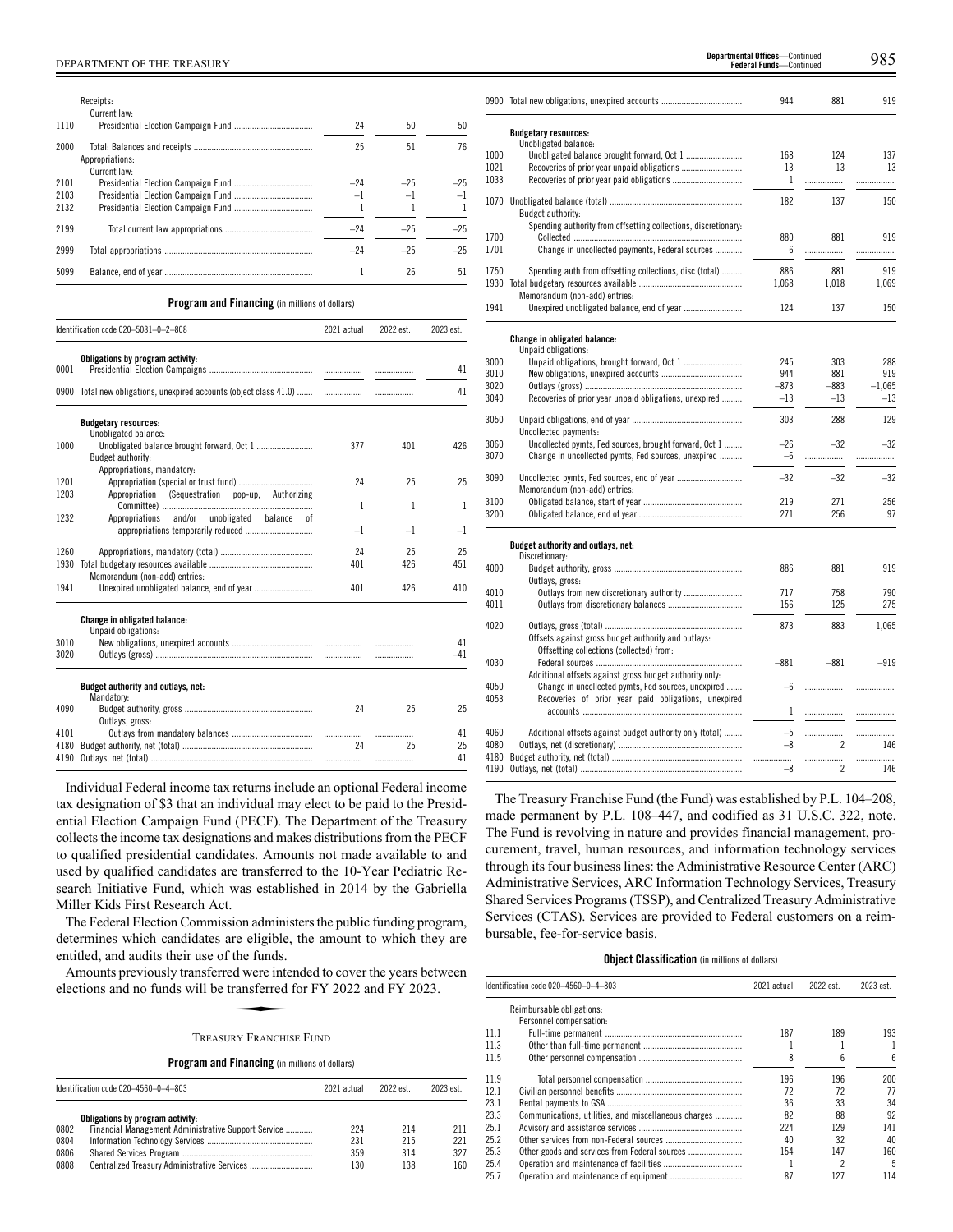# TREASURY FRANCHISE FUND—Continued **Object Classification**—Continued

|                      | Identification code 020-4560-0-4-803 | 2021 actual | 2022 est. | 2023 est |
|----------------------|--------------------------------------|-------------|-----------|----------|
| 26.0<br>31.0<br>32.0 |                                      | 44          | 50        | 52       |
| 99.0<br>99.5         |                                      | 943         | 880       | 919      |
| 999                  |                                      | 944         | 881       | 919      |

# **Employment Summary**

| Identification code 020-4560-0-4-803 |                                                            | 2021 actual | 2022 est. | 2023 est. |
|--------------------------------------|------------------------------------------------------------|-------------|-----------|-----------|
|                                      | 2001 Reimbursable civilian full-time equivalent employment | 2.036       | 2.232     | 2.209     |
|                                      |                                                            |             |           |           |
|                                      | <b>EXCHANGE STARII IZATION FIND</b>                        |             |           |           |

## EXCHANGE STABILIZATION FUND

## **Program and Financing** (in millions of dollars)

|      | Identification code 020-4444-0-3-155                                                   | 2021 actual | 2022 est. | 2023 est. |
|------|----------------------------------------------------------------------------------------|-------------|-----------|-----------|
|      | Obligations by program activity:                                                       |             |           |           |
| 0001 |                                                                                        | 114,139     |           | .         |
|      | 0900 Total new obligations, unexpired accounts (object class 25.2)                     | 114,139     | .         | .         |
|      | <b>Budgetary resources:</b>                                                            |             |           |           |
|      | Unobligated balance:                                                                   |             |           |           |
| 1000 |                                                                                        | 21,102      | 40,566    | 40,616    |
| 1021 |                                                                                        | 10,520      |           | .         |
| 1026 | Adjustment for change in allocation of trust fund limitation                           |             |           |           |
|      |                                                                                        | 111,428     |           | .         |
| 1070 |                                                                                        | 143,050     | 40.566    | 40,616    |
|      | Budget authority:                                                                      |             |           |           |
|      | Spending authority from offsetting collections, mandatory.                             |             |           |           |
| 1800 |                                                                                        | 11,655      | 50        | 353       |
|      |                                                                                        | 154,705     | 40,616    | 40,969    |
|      | Memorandum (non-add) entries:                                                          |             |           |           |
| 1941 |                                                                                        | 40,566      | 40,616    | 40,969    |
|      | <b>Change in obligated balance:</b>                                                    |             |           |           |
|      | Unpaid obligations:                                                                    |             |           |           |
| 3000 |                                                                                        | 63,417      | 167,036   | 167,036   |
| 3010 |                                                                                        | 114,139     |           | .         |
| 3040 | Recoveries of prior year unpaid obligations, unexpired                                 | $-10,520$   | .         |           |
| 3050 |                                                                                        | 167,036     | 167,036   | 167,036   |
|      | Memorandum (non-add) entries:                                                          |             |           |           |
| 3100 |                                                                                        | 63,417      | 167,036   | 167,036   |
| 3200 |                                                                                        | 167,036     | 167,036   | 167,036   |
|      | Budget authority and outlays, net:                                                     |             |           |           |
|      | Mandatory:                                                                             |             |           |           |
| 4090 |                                                                                        | 11,655      | 50        | 353       |
|      | Offsets against gross budget authority and outlays:                                    |             |           |           |
|      | Offsetting collections (collected) from:                                               |             |           |           |
| 4121 |                                                                                        | $-7$        | $-43$     | $-346$    |
| 4123 |                                                                                        | $-11,648$   | $-7$      | $-7$      |
| 4130 | Offsets against gross budget authority and outlays (total)                             | $-11,655$   | $-50$     | $-353$    |
| 4170 |                                                                                        | $-11.655$   | $-50$     | $-353$    |
| 4180 |                                                                                        | .           | .         | .         |
| 4190 |                                                                                        | $-11,655$   | $-50$     | $-353$    |
|      |                                                                                        |             |           |           |
| 5000 | Memorandum (non-add) entries:<br>Total investments, SOY: Federal securities: Par value | 11,170      | 22,837    | 22,880    |
| 5001 | Total investments, EOY: Federal securities: Par value                                  | 22,837      | 22,880    | 23,226    |
| 5010 | Total investments, SOY: non-Fed securities: Market value                               | 47          |           |           |

Under the law governing the Exchange Stabilization Fund (ESF), section 10 of the Gold Reserve Act of 1934, as amended, codified at 31 U.S.C. 5302, the Secretary of the Treasury, with the approval of the President, is authorized to deal in gold, foreign exchange, and other instruments of credit and securities, as the Secretary considers necessary, consistent with U.S. obligations in the International Monetary Fund regarding orderly exchange arrangements and a stable system of exchange rates. All earnings and interest accruing to the ESF are available for the purposes thereof. U.S. holdings of Special Drawing Rights (SDRs) are credited to the account of, and administered as part of the fund. By law, the fund is not available to pay administrative expenses.

Since 1934, the principal sources of the fund's income have been earnings on investments held by the fund, including interest earned on fund holdings of U.S. Government securities. In the wake of the COVID-19 pandemic, Treasury used funds in the ESF to invest and provide other support to the Commercial Paper Funding Facility (CPFF) and the Money Market Mutual Fund Liquidity Facility (MMLF) established by the Federal Reserve to enhance liquidity and support the flow of credit to households, and businesses. The investments in these two Federal Reserve facilities were unwound in accordance with their terms in 2021, and the ESF received interest and other earnings from these transactions.

The amounts reflected in 2022 estimates entail only projected net interest earnings on ESF assets. The estimates are subject to considerable variance, depending on changes in the amount and composition of assets and the interest rates applied to investments. In addition, these estimates make no attempt to forecast gains or losses on SDR valuation or foreign currency valuation.

# **Balance Sheet** (in millions of dollars)

| Identification code 020-4444-0-3-155 |                                                  | 2020 actual | 2021 actual |
|--------------------------------------|--------------------------------------------------|-------------|-------------|
|                                      | ASSETS:                                          |             |             |
|                                      | Federal assets:                                  |             |             |
|                                      | Investments in U.S. securities:                  |             |             |
| 1102                                 |                                                  | 11,170      | 22,837      |
| 1106                                 |                                                  |             |             |
| 1201                                 | Non-Federal assets: Foreign Currency Investments | 33.341      | 20.945      |
| 1801                                 | Other Federal assets: Special Drawing Rights     | 51,733      | 163,874     |
| 1999                                 |                                                  | 96.244      | 207,656     |
| 2207                                 | LIABILITIES:                                     | 54,917      | 167,036     |
|                                      | <b>NET POSITION:</b>                             |             |             |
| 3100                                 |                                                  | 200         | 200         |
| 3300                                 |                                                  | 41,127      | 40,420      |
| 3999                                 |                                                  | 41,327      | 40,620      |
| 4999                                 |                                                  | 96,244      | 207,656     |

## ECONOMIC STABILIZATION PROGRAM ACCOUNT

## **Program and Financing** (in millions of dollars)

|      | Identification code 020-1889-0-1-376                | 2021 actual    | 2022 est. | 2023 est. |
|------|-----------------------------------------------------|----------------|-----------|-----------|
|      | Obligations by program activity:                    |                |           |           |
| 0001 |                                                     | 20             | 5         | 36        |
| 0002 |                                                     | $\overline{c}$ |           |           |
| 0091 |                                                     | 22             | 5         | 36        |
|      | Credit program obligations:                         |                |           |           |
| 0701 |                                                     | 9              |           | .         |
| 0703 |                                                     | 8              | .         |           |
| 0705 |                                                     | 309            | .         |           |
| 0706 |                                                     | 597            | 3         |           |
| 0791 |                                                     | 923            | 3         | .         |
| 0900 |                                                     | 945            | 8         | 36        |
|      | <b>Budgetary resources:</b><br>Unobligated balance: |                |           |           |
| 1000 |                                                     | 468,136        | 1.591     | 220       |
| 1021 |                                                     | 12,290         |           |           |
| 1070 |                                                     | 480.426        | 1.591     | 220       |
|      | Budget authority:                                   |                |           |           |
|      | Appropriations, mandatory:                          |                |           |           |
| 1200 |                                                     | 906            | 3         |           |
| 1230 | Appropriations and/or unobligated balance<br>0Ť     |                |           |           |
|      |                                                     | $-478.796$     | $-1.366$  | .         |

1260 Appropriations, mandatory (total) ......................................... –477,890 –1,363 .................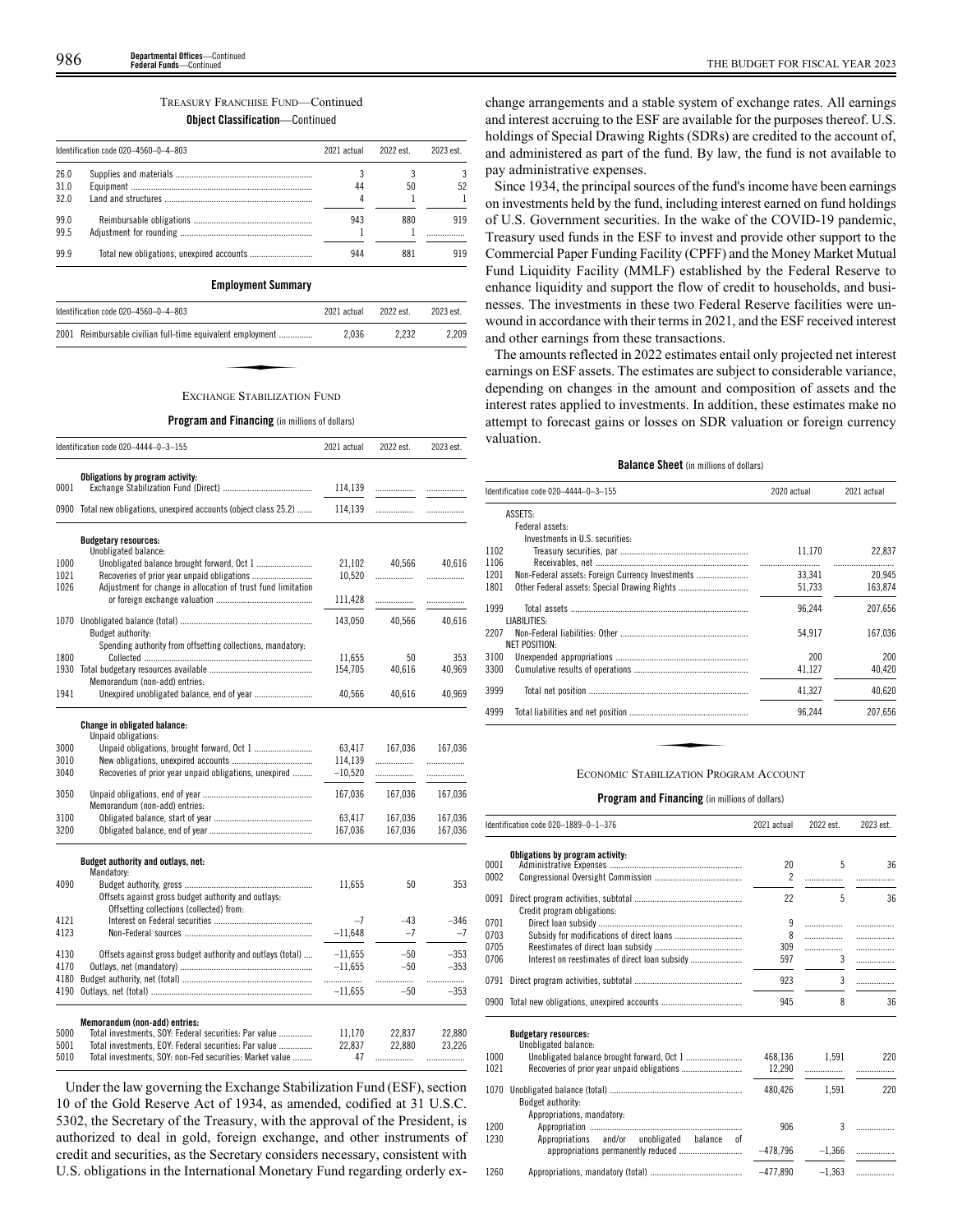| 1900<br>1930<br>1941 | Memorandum (non-add) entries:                          | $-477,890$<br>2,536<br>1,591 | $-1.363$<br>228<br>220 | .<br>220<br>184 |
|----------------------|--------------------------------------------------------|------------------------------|------------------------|-----------------|
|                      | <b>Change in obligated balance:</b>                    |                              |                        |                 |
|                      | Unpaid obligations:                                    |                              |                        |                 |
| 3000                 |                                                        | 12.508                       | 13                     | 8               |
| 3010                 |                                                        | 945                          | 8                      | 36              |
| 3020                 |                                                        | $-1,150$                     | $-13$                  | $-39$           |
| 3040                 | Recoveries of prior year unpaid obligations, unexpired | $-12,290$                    |                        |                 |
| 3050                 | Memorandum (non-add) entries:                          | 13                           | $\boldsymbol{8}$       | 5               |
| 3100                 |                                                        | 12,508                       | 13                     | 8               |
| 3200                 |                                                        | 13                           | 8                      | 5               |
|                      | Budget authority and outlays, net:<br>Mandatory:       |                              |                        |                 |
| 4090                 | Outlays, gross:                                        | $-477.890$                   | $-1.363$               | .               |
| 4101                 |                                                        | 1.150                        | 13                     | 39              |
| 4180                 |                                                        | -477.890                     | $-1,363$               | .               |
| 4190                 |                                                        | 1.150                        | 13                     | 39              |
|                      |                                                        |                              |                        |                 |

# **Summary ofLoan Levels, Subsidy Budget Authority and Outlays by Program** (inmillionsof dollars)

|        | Identification code 020-1889-0-1-376                        | 2021 actual    | 2022 est. | 2023 est. |
|--------|-------------------------------------------------------------|----------------|-----------|-----------|
|        | Direct loan levels supportable by subsidy budget authority: |                |           |           |
| 115005 |                                                             | 36             | .         | .         |
| 115007 |                                                             | 325            | .         | .         |
| 115008 |                                                             | 40             | .         | .         |
| 115009 |                                                             | $\overline{c}$ | .         | .         |
| 115999 |                                                             | 403            |           | .         |
|        | Direct loan subsidy (in percent):                           |                |           |           |
| 132005 |                                                             | 4.70           | .         | .         |
| 132007 |                                                             | 1.11           | .         | .         |
| 132008 |                                                             | 8.62           | .         | .         |
| 132009 |                                                             | 7.75           | .         | .         |
|        |                                                             |                |           |           |
| 132999 | Direct loan subsidy budget authority:                       | 2.21           | .         | .         |
| 133005 |                                                             | $\overline{c}$ | .         |           |
| 133007 |                                                             | 4              | .         | .<br>.    |
| 133008 |                                                             | 3              | .         |           |
|        |                                                             |                |           | .         |
| 133999 | Direct loan subsidy outlays:                                | 9              | .         | .         |
| 134002 |                                                             | 8              | .         |           |
| 134005 |                                                             | 209            | .         | .<br>.    |
| 134007 |                                                             | 4              | .         |           |
| 134008 |                                                             | 3              |           | .         |
|        |                                                             |                | .         | .         |
| 134999 |                                                             | 224            | .         | .         |
|        | Direct loan reestimates:                                    |                |           |           |
| 135001 |                                                             | 454            | $-218$    | .         |
| 135002 |                                                             | $-13,367$      | $-3,252$  | .         |
| 135003 | 13(3) Term Asset-Backed Securities Loan Facility            | 96             | $-98$     | .         |
| 135004 |                                                             | $-269$         | $-451$    | .         |
| 135005 |                                                             | $-47$          | $-231$    | .         |
| 135006 |                                                             | 9              | $-157$    | .         |
| 135007 |                                                             | .              | $-1$      | .         |
| 135008 |                                                             | .              | $-3$      | .         |
| 135999 |                                                             | $-13,124$      | $-4,411$  | .         |
|        | Administrative expense data:                                |                |           |           |
| 3580   |                                                             | 15             | 5         | 36        |

The CARES Act (P.L. 116–136) authorized the Department of the Treasury to make up to \$500 billion in loans and other investments in support of and to provide liquidity to eligible businesses, nonprofits, states, and municipalities impacted by the COVID-19 pandemic. This included investments in facilities established by the Board of Governors of the Federal Reserve System pursuant to Section 13(3) of the Federal Reserve Act to provide liquidity to the financial system. The CARES Act also authorized Treasury to use up to \$46 billion of these funds to make loans to passenger and cargo air carriers, certain other aviation businesses, and businesses critical to maintaining national security. As required by the Federal Credit Reform Act of 1990, as amended, this account records the subsidy costs associated with these loans and investments, which are estimated on a present value basis. The Consolidated Appropriations Act, 2021 (P.L. 116–260) Sec. 1003 rescinded \$478.8 billion in budget authority from this program in 2021 and the Infrastructure Investment and Jobs Act (PL 117–58) Sec. 90007 further rescinded \$1.4 billion in 2022.

Starting in 2023, obligations, outlays and staffing include administrative activities for programs authorized by Sec. 9901 of the American Rescue Plan, consistent with Sec. 123 of the Treasury Administrative Provisions.

# **Object Classification** (in millions of dollars)

|      | Identification code 020-1889-0-1-376<br>2021 actual |     | 2022 est. | 2023 est. |
|------|-----------------------------------------------------|-----|-----------|-----------|
|      | Direct obligations:                                 |     |           |           |
|      | Personnel compensation:                             |     |           |           |
| 11.1 |                                                     |     |           | 8         |
| 11.8 |                                                     |     |           |           |
| 11.9 |                                                     |     |           | 8         |
| 12.1 |                                                     |     |           | 2         |
| 25.1 |                                                     | 13  |           | 11        |
| 25.3 |                                                     |     |           | 15        |
| 41.0 |                                                     | 923 |           |           |
| 99.0 |                                                     | 945 |           | 36        |
| 99.9 |                                                     | 945 |           | 36        |

# **Employment Summary**

| Identification code 020-1889-0-1-376<br>2021 actual  |    | 2022 est. | 2023 est |
|------------------------------------------------------|----|-----------|----------|
| 1001 Direct civilian full-time equivalent employment | 11 |           | 64       |
|                                                      |    |           |          |
| ECONOMIC STABILIZATION DIRECT LOAN FINANCING ACCOUNT |    |           |          |

|              | Identification code 020-4447-0-3-376                       | 2021 actual          | 2022 est. | 2023 est. |
|--------------|------------------------------------------------------------|----------------------|-----------|-----------|
|              | Obligations by program activity:                           |                      |           |           |
|              | Credit program obligations:                                |                      |           |           |
| 0710         |                                                            | 403                  | .         | .         |
| 0713         |                                                            | 607                  | 198       | 195       |
| 0741         |                                                            | .                    | 155       | .         |
| 0742         | Downward reestimates paid to receipt accounts              | 14.024               | 4,341     | .         |
| 0743         |                                                            | 6                    | 74        | .         |
|              | 0900 Total new obligations, unexpired accounts             | 15,040               | 4,768     | 195       |
|              | <b>Budgetary resources:</b>                                |                      |           |           |
|              | Unobligated balance:                                       |                      |           |           |
| 1000<br>1021 |                                                            |                      | 379       | .         |
| 1024         | Unobligated balance of borrowing authority withdrawn       | 105,580<br>$-93.291$ | .         | .         |
|              |                                                            |                      | .         |           |
| 1070         |                                                            | 12,289               | 379       | .         |
|              | Financing authority:                                       |                      |           |           |
|              | Borrowing authority, mandatory:                            |                      |           |           |
| 1400         |                                                            | 14.714               | 3.775     | 112       |
| 1424         | Capital transfers of borrowing authority to general        |                      |           |           |
|              |                                                            | $-1$                 | .         |           |
|              |                                                            |                      |           |           |
| 1440         |                                                            | 14,713               | 3,775     | 112       |
|              | Spending authority from offsetting collections, mandatory: |                      |           |           |
| 1800         |                                                            | 78,980               | 5,753     | 83        |
| 1801         | Change in uncollected payments, Federal sources            | $-12,497$            | .         |           |
| 1825         | Spending authority from offsetting collections applied to  |                      |           |           |
|              |                                                            | $-78,066$            | $-5,139$  | .         |
| 1850         | Spending auth from offsetting collections, mand (total)    | $-11,583$            | 614       | 83        |
| 1900         |                                                            | 3,130                | 4,389     | 195       |
| 1930         |                                                            | 15,419               | 4,768     | 195       |
|              | Memorandum (non-add) entries:                              |                      |           |           |
| 1941         |                                                            | 379                  |           |           |
|              |                                                            |                      |           |           |
|              | Change in obligated balance:                               |                      |           |           |
|              | Unpaid obligations:                                        |                      |           |           |

| 3000 |                                                        | 106.035    |          |        |
|------|--------------------------------------------------------|------------|----------|--------|
| 3010 |                                                        | 15.040     | 4.768    | 195    |
| 3020 |                                                        | $-15.495$  | $-4.768$ | $-195$ |
| 3040 | Recoveries of prior year unpaid obligations, unexpired | $-105.580$ |          |        |
|      | Uncollected payments:                                  |            |          |        |
| 3060 |                                                        |            |          |        |
|      |                                                        |            |          |        |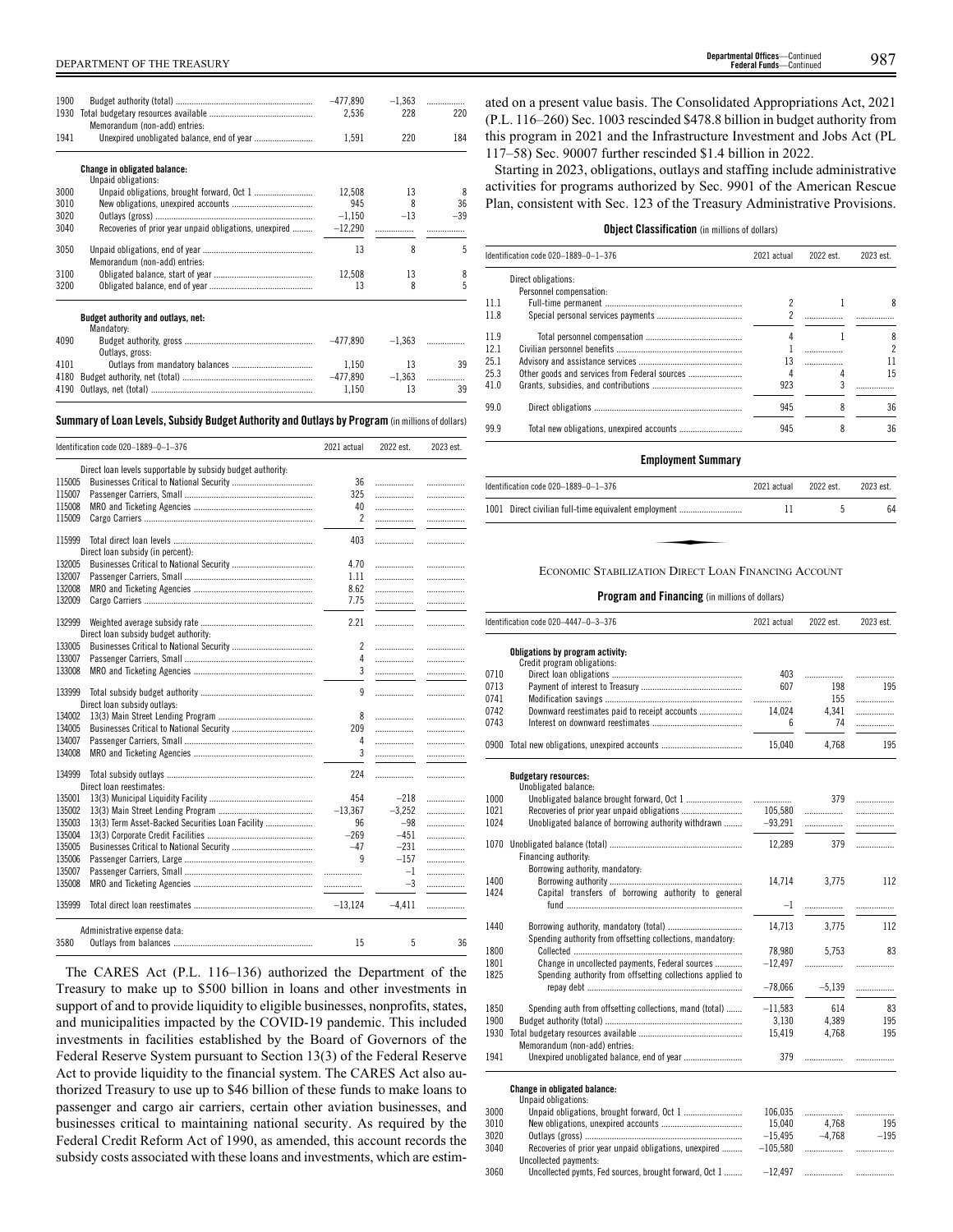| ECONOMIC STABILIZATION DIRECT LOAN FINANCING ACCOUNT—Continued |
|----------------------------------------------------------------|
| <b>Program and Financing</b> —Continued                        |

|      | Identification code 020-4447-0-3-376                                                                                       | 2021 actual | 2022 est. | 2023 est. |
|------|----------------------------------------------------------------------------------------------------------------------------|-------------|-----------|-----------|
| 3070 | Change in uncollected pymts, Fed sources, unexpired<br>Memorandum (non-add) entries:                                       | 12.497      | .         |           |
| 3100 |                                                                                                                            | 93,538      | .         |           |
|      | Financing authority and disbursements, net:<br>Mandatory:                                                                  |             |           |           |
| 4090 | Financing disbursements:                                                                                                   | 3,130       | 4,389     | 195       |
| 4110 | Offsets against gross financing authority and disbursements:<br>Offsetting collections (collected) from:                   | 15,495      | 4,768     | 195       |
| 4120 |                                                                                                                            | $-1,131$    | $-3$      |           |
| 4122 |                                                                                                                            | $-130$      | $-12$     | $-3$      |
| 4123 |                                                                                                                            | $-77,719$   | $-5.738$  | $-80$     |
| 4130 | Offsets against gross budget authority and outlays (total)<br>Additional offsets against financing authority only (total): | $-78,980$   | $-5.753$  | $-83$     |
| 4140 | Change in uncollected pymts, Fed sources, unexpired                                                                        | 12,497      |           |           |
| 4160 |                                                                                                                            | $-63,353$   | $-1,364$  | 112       |
| 4170 |                                                                                                                            | $-63.485$   | $-985$    | 112       |
| 4180 |                                                                                                                            | $-63.353$   | $-1,364$  | 112       |
| 4190 |                                                                                                                            | $-63,485$   | $-985$    | 112       |

# **Status of Direct Loans** (in millions of dollars)

|      | Identification code 020-4447-0-3-376                                   |           | 2022 est. | 2023 est. |
|------|------------------------------------------------------------------------|-----------|-----------|-----------|
| 1111 | Position with respect to appropriations act limitation on obligations. | 403       |           |           |
| 1150 |                                                                        | 403       |           |           |
|      | Cumulative balance of direct loans outstanding:                        |           |           |           |
| 1210 |                                                                        | 104.320   | 27.544    | 22.382    |
| 1231 |                                                                        | 858       |           |           |
| 1251 |                                                                        | $-77.634$ | $-5.162$  | $-80$     |
| 1290 |                                                                        | 27.544    | 22.382    | 22.302    |

As authorized by the Coronavirus Aid, Relief, and Economic Security Act (P.L. 116–136) and required by the Federal Credit Reform Act of 1990, as amended, this non-budgetary account records all cash flows to and from the Government resulting from direct loans and other investments obligated in FY 2020 and FY 2021, including modifications of those direct loans. The amounts in this account are a means of financing and are not included in the Budget totals.

# **Balance Sheet** (in millions of dollars)

|      | Identification code 020-4447-0-3-376                              | 2020 actual | 2021 actual |
|------|-------------------------------------------------------------------|-------------|-------------|
|      | ASSETS:                                                           |             |             |
|      | Federal assets:                                                   |             |             |
| 1101 | Investments in U.S. securities:                                   |             | 380         |
| 1106 |                                                                   | 458         |             |
|      | Non-Federal assets:                                               |             |             |
| 1201 |                                                                   | 97.899      | 25,578      |
| 1206 |                                                                   |             | 462         |
|      | Net value of assets related to post-1991 direct loans receivable: |             |             |
| 1401 |                                                                   | 1,821       | 1,147       |
| 1402 |                                                                   |             | 7           |
| 1405 |                                                                   | $-243$      | 158         |
| 1499 | Net present value of assets related to direct loans               | 1,580       | 1,312       |
| 1999 |                                                                   | 99,937      | 27,732      |
|      | LIABILITIES:                                                      |             |             |
|      | Federal liabilities:                                              |             |             |
| 2103 |                                                                   | 87.102      | 23.998      |
| 2105 |                                                                   | 12.835      | 3.734       |
| 2205 |                                                                   |             |             |
| 2999 |                                                                   | 99.937      | 27.732      |
|      | <b>NET POSITION:</b>                                              |             |             |
| 3300 |                                                                   |             |             |
| 3300 |                                                                   |             |             |
| 3300 |                                                                   |             |             |
| 3300 |                                                                   |             |             |
| 3300 |                                                                   |             |             |

| 3300 |                                   |        |        |
|------|-----------------------------------|--------|--------|
| 3999 |                                   |        |        |
| 4999 |                                   | 99.937 | 27.732 |
|      | <b>AIR CARRIER WORKER SUPPORT</b> |        |        |

# **Program and Financing** (in millions of dollars)

|      | Identification code 020-1894-0-1-402                       | 2021 actual | 2022 est.      | 2023 est.      |
|------|------------------------------------------------------------|-------------|----------------|----------------|
|      | Obligations by program activity:                           |             |                |                |
| 0001 |                                                            | 15          | $\overline{7}$ | 7              |
| 0002 |                                                            | 28,582      | 4              | .              |
| 0003 |                                                            | 5           |                |                |
| 0004 |                                                            | 2,244       | 2              |                |
|      | 0900 Total new obligations, unexpired accounts             | 30,846      | 13             | $\overline{7}$ |
|      | <b>Budgetary resources:</b><br>Unobligated balance:        |             |                |                |
| 1000 |                                                            | 3.794       | 3.993          | 903            |
| 1021 |                                                            | 34          | 31             | .              |
| 1033 | Recoveries of prior year paid obligations                  | 11          | 92             | .              |
|      |                                                            |             |                |                |
|      |                                                            | 3,839       | 4,116          | 903            |
|      | Budget authority:                                          |             |                |                |
|      | Appropriations, mandatory:                                 |             |                |                |
| 1200 |                                                            | 31,000      | .              |                |
| 1230 | Appropriations<br>and/or<br>unobligated<br>balance<br>0f   |             |                |                |
|      | appropriations permanently reduced                         |             | $-3,200$       | .              |
|      |                                                            |             |                |                |
| 1260 |                                                            | 31,000      | $-3,200$       |                |
| 1930 |                                                            | 34,839      | 916            | 903            |
|      | Memorandum (non-add) entries:                              |             |                |                |
| 1941 |                                                            | 3,993       | 903            | 896            |
|      |                                                            |             |                |                |
|      | <b>Change in obligated balance:</b><br>Unpaid obligations: |             |                |                |
| 3000 | Unpaid obligations, brought forward, Oct 1                 | 65          | 110            | .              |
| 3010 |                                                            | 30,846      | 13             | 7              |
| 3020 |                                                            | $-30,767$   | $-92$          | $-7$           |
| 3040 | Recoveries of prior year unpaid obligations, unexpired     | $-34$       | $-31$          | .              |
|      |                                                            |             |                |                |
| 3050 |                                                            | 110         | .              | .              |
|      | Memorandum (non-add) entries:                              |             |                |                |
| 3100 |                                                            | 65          | 110            | .              |
| 3200 |                                                            | 110         | .              | .              |
|      | Budget authority and outlays, net:                         |             |                |                |
|      | Mandatory:                                                 |             |                |                |
| 4090 |                                                            | 31,000      | $-3,200$       |                |
|      | Outlays, gross:                                            |             |                |                |
| 4100 |                                                            | 30,260      |                | .              |
| 4101 |                                                            | 507         | 92             | 7              |
| 4110 |                                                            | 30,767      | 92             | $\overline{7}$ |
|      | Offsets against gross budget authority and outlays:        |             |                |                |
|      | Offsetting collections (collected) from:                   |             |                |                |
| 4123 |                                                            | $-11$       | $-92$          | .              |
|      | Additional offsets against gross budget authority only:    |             |                |                |
| 4143 | Recoveries of prior year paid obligations, unexpired       |             |                |                |
|      |                                                            | 11          | 92             | .              |
|      |                                                            |             |                |                |
| 4160 |                                                            | 31,000      | $-3,200$       | .              |
| 4170 |                                                            | 30,756      | .              | 7              |
| 4180 |                                                            | 31,000      | $-3,200$       | .              |
| 4190 |                                                            | 30,756      | .              | 7              |

The Coronavirus Aid, Relief, and Economic Security Act (P.L. 116–136) Section 4112 (CARES Act), Consolidated Appropriations Act, 2021 (P.L. 116–260) Division N Section 402, and the American Rescue Plan Act of 2021 (P.L. 117–2) Section 7301 each authorized the Secretary of the Treasury to provide financial assistance to the aviation industry for the continued payment of employee wages, salaries, and benefits. The CARES Act provided for financial assistance to passenger air carriers, cargo air carriers, and airline contractors. The two subsequent laws provided for additional financial assistance only for passenger air carriers and airline contractors. The Infrastructure Investment and Jobs Act (P.L. 117–58) Section 90007 rescinded \$3 billion from CARES Act Section 4120 budget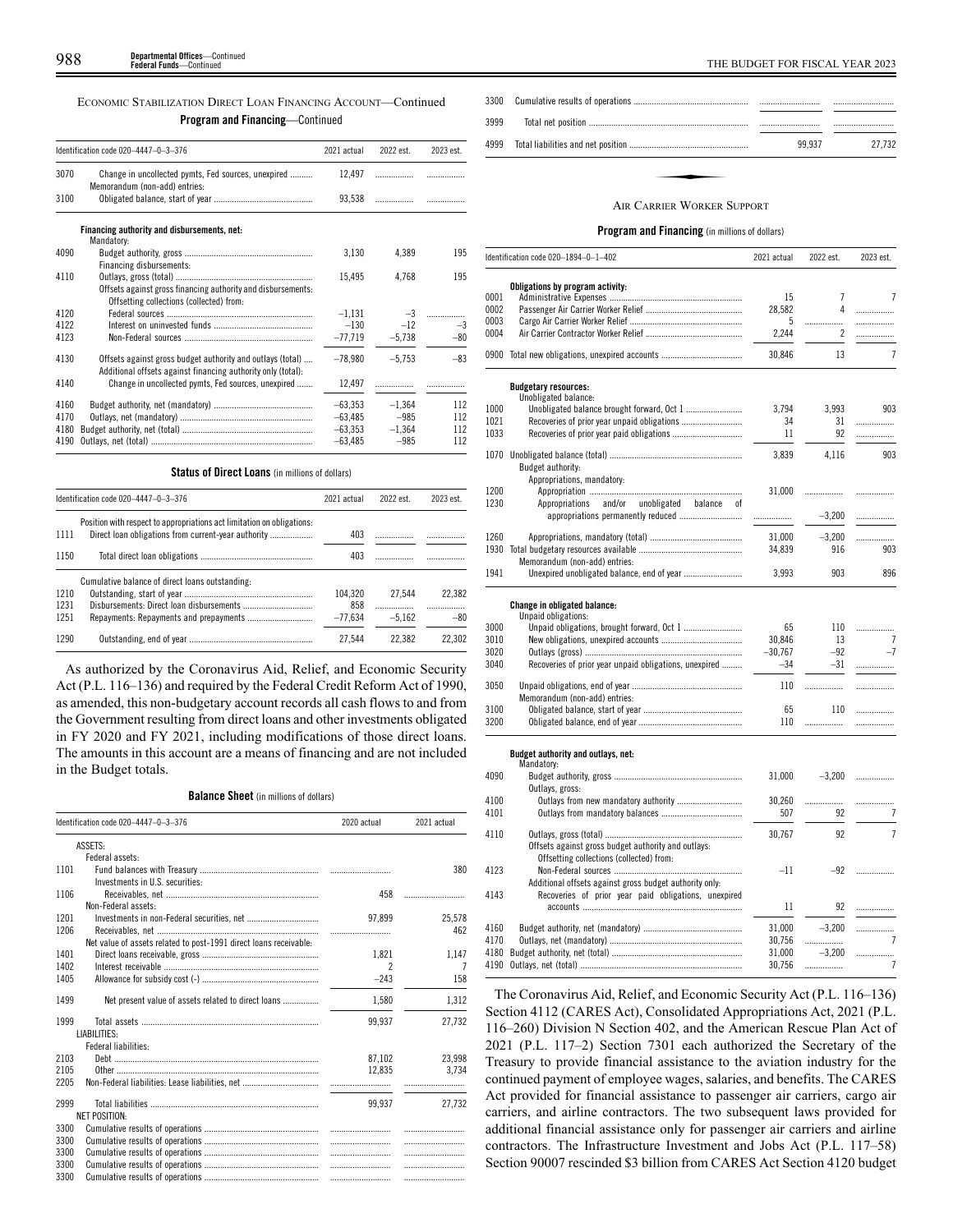authority, which corresponded with a lack of demand for the program among cargo airlines, as well as \$200 million from the P.L. 116–260 Division N Sec. 411 budget authority.

Starting in 2023, obligations and outlays also reflect amounts provided for the administration of the Emergency Rental Assistance program and programs authorized by Sec. 9901 of the American Rescue Plan, consistent with Sec. 123 of the Treasury Administrative Provisions.

# **Object Classification** (in millions of dollars)

|      | Identification code 020-1894-0-1-402          | 2021 actual | 2022 est. | 2023 est. |
|------|-----------------------------------------------|-------------|-----------|-----------|
|      | Direct obligations:                           |             |           |           |
|      | Personnel compensation:                       |             |           |           |
| 111  |                                               | 2           |           |           |
| 11.8 |                                               |             |           |           |
| 11.9 |                                               | 3           |           |           |
| 12.1 |                                               |             |           |           |
| 25.1 |                                               |             | 2         |           |
| 25.3 | Other goods and services from Federal sources |             |           | 3         |
| 41.0 |                                               | 30.831      | 6         |           |
| 99.0 |                                               | 30,846      | 13        |           |
| 99.9 |                                               | 30.846      | 13        |           |
|      | <b>Employment Summary</b>                     |             |           |           |

# ✦ TRANSPORTATION SERVICES ECONOMIC RELIEF

Identification code 020–1894–0–1–402 2021 actual 2022 est. 2023 est. 1001 Direct civilian full-time equivalent employment ............................ 14 5 1

# **Program and Financing** (in millions of dollars)

|      | Identification code 020-0156-0-1-401                   | 2021 actual | 2022 est.                | 2023 est. |
|------|--------------------------------------------------------|-------------|--------------------------|-----------|
|      | Obligations by program activity:                       |             |                          |           |
| 0002 |                                                        | 4           | 9                        | 6         |
| 0003 |                                                        | 279         | 80                       | .         |
| 0004 |                                                        | 721         | 318                      | .         |
| 0005 |                                                        | 290<br>1    | 285<br>$\mathbf{1}$      | .         |
| 0006 |                                                        |             |                          | .         |
| 0900 |                                                        | 1,295       | 693                      | 6         |
|      | <b>Budgetary resources:</b>                            |             |                          |           |
|      | Unobligated balance:                                   |             |                          |           |
| 1000 |                                                        | .           | 705                      | 19        |
| 1021 |                                                        | .           | 7                        | .         |
| 1070 |                                                        |             | 712                      | 19        |
|      | Budget authority:                                      |             |                          |           |
|      | Appropriations, mandatory:                             |             |                          |           |
| 1200 |                                                        | 2.000       | .                        |           |
| 1930 |                                                        | 2.000       | 712                      | 19        |
|      | Memorandum (non-add) entries:                          |             |                          |           |
| 1941 | Unexpired unobligated balance, end of year             | 705         | 19                       | 13        |
|      | Change in obligated balance:                           |             |                          |           |
|      | Unpaid obligations:                                    |             |                          |           |
| 3000 |                                                        |             | 1                        | 2         |
| 3010 |                                                        | 1,295       | 693                      | 6         |
| 3020 |                                                        | $-1,294$    | $-685$                   | $-8$      |
| 3040 | Recoveries of prior year unpaid obligations, unexpired |             | $-7$                     | .         |
| 3050 |                                                        | 1           | $\overline{\phantom{a}}$ | .         |
|      | Memorandum (non-add) entries:                          |             |                          |           |
| 3100 |                                                        |             | 1                        | 2         |
| 3200 |                                                        | 1           | $\overline{\phantom{a}}$ | .         |
|      | Budget authority and outlays, net:                     |             |                          |           |
|      | Mandatory:                                             |             |                          |           |
| 4090 |                                                        | 2,000       | .                        | .         |
|      | Outlays, gross:                                        |             |                          |           |
| 4100 |                                                        | 1.294       | .                        | .         |
| 4101 |                                                        | .           | 685                      | 8         |
| 4110 |                                                        | 1,294       | 685                      | 8         |
| 4180 |                                                        | 2,000       | .                        | .         |
|      |                                                        |             |                          |           |

|  |  | 685 |  |
|--|--|-----|--|
|--|--|-----|--|

The Consolidated Appropriations Act, 2021 (P.L. 116–260) Section 421 authorized the Secretary of the Treasury, in consultation with the Secretary of Transportation, to make grants available to eligible providers of transportation services that suffered revenue loss due to the coronavirus pandemic. Eligible companies provided charter, local, commuter, school, and tour bus services.Eligible small passenger vessels (as defined in 46 U.S.C 85, 116, and 2101) and the pilotage industry were also included.

# **Object Classification** (in millions of dollars)

|      | Identification code 020-0156-0-1-401 | 2021 actual | 2022 est. | 2023 est. |
|------|--------------------------------------|-------------|-----------|-----------|
|      | Direct obligations:                  |             |           |           |
| 11.1 |                                      |             |           |           |
| 25.1 |                                      |             |           | 4         |
| 25.3 |                                      |             |           |           |
| 41.0 |                                      | 1.291       | 684       |           |
| 99.9 |                                      | 1.295       | 693       | 6         |

# **Employment Summary**

| ldentification code 020–0156–0–1–401                 | 2021 actual | 2022 est. | 2023 est. |
|------------------------------------------------------|-------------|-----------|-----------|
| 1001 Direct civilian full-time equivalent employment |             |           |           |
|                                                      |             |           |           |
|                                                      |             |           |           |
| <b>CORONAVIRUS RELIEF FUND</b>                       |             |           |           |

|      | ldentification code 020—1892—0—1—806                          | 2021 actual | 2022 est.  | 2023 est.      |
|------|---------------------------------------------------------------|-------------|------------|----------------|
|      | Obligations by program activity:                              |             |            |                |
| 0004 |                                                               | 154,140     | 41,160     | .              |
| 0005 |                                                               | 4,500       | .          | .              |
| 0006 |                                                               | 19,957      | 44         | .              |
| 0007 |                                                               | 22,506      | 23,063     | .              |
| 0008 |                                                               | 32.284      | 32,816     | .              |
| 0009 |                                                               | 9.546       | 9.984      | .              |
| 0012 |                                                               | 16          | 28         | $\overline{4}$ |
| 0013 |                                                               |             | 9,800      | .              |
| 0014 |                                                               | .           | 100        | .              |
| 0015 |                                                               |             | 100        | .              |
| 0016 |                                                               | .           | 750        | 750            |
| 0017 |                                                               | .           | 250        | 250            |
|      |                                                               |             |            |                |
|      | 0900 Total new obligations, unexpired accounts                | 242,949     | 118,095    | 1,004          |
|      |                                                               |             |            |                |
|      | <b>Budgetary resources:</b><br>Unobligated balance:           |             |            |                |
| 1000 |                                                               |             | 119,101    | 1,006          |
|      | Budget authority:                                             |             |            |                |
|      | Appropriations, mandatory:                                    |             |            |                |
| 1200 |                                                               | 350,000     | .          | .              |
| 1200 |                                                               | 50          | .          | .              |
| 1200 |                                                               | 10,000      | .          |                |
| 1200 | <b>TLocal</b><br>Assistance<br>and<br>Appropriation<br>Tribal |             |            |                |
|      |                                                               | 2,000       | .          |                |
|      |                                                               |             |            |                |
| 1260 |                                                               | 362,050     | .          |                |
| 1930 |                                                               | 362,050     | 119,101    | 1,006          |
|      | Memorandum (non-add) entries:                                 |             |            |                |
| 1941 |                                                               | 119,101     | 1,006      | $\overline{c}$ |
|      |                                                               |             |            |                |
|      | <b>Change in obligated balance:</b><br>Unpaid obligations:    |             |            |                |
| 3000 | Unpaid obligations, brought forward, Oct 1                    | 534         | 23         | 8,441          |
| 3010 |                                                               | 242.949     | 118,095    | 1.004          |
| 3011 |                                                               | 1           | .          |                |
| 3020 | Obligations ("upward adjustments"), expired accounts          | $-243.460$  | $-109.677$ | <br>$-3.523$   |
|      | Recoveries of prior year unpaid obligations, expired          |             |            |                |
| 3041 |                                                               | $-1$        | .          | .              |
| 3050 |                                                               | 23          | 8.441      | 5,922          |
|      | Memorandum (non-add) entries:                                 |             |            |                |
| 3100 |                                                               | 534         | 23         | 8.441          |
| 3200 |                                                               | 23          | 8,441      | 5,922          |
|      |                                                               |             |            |                |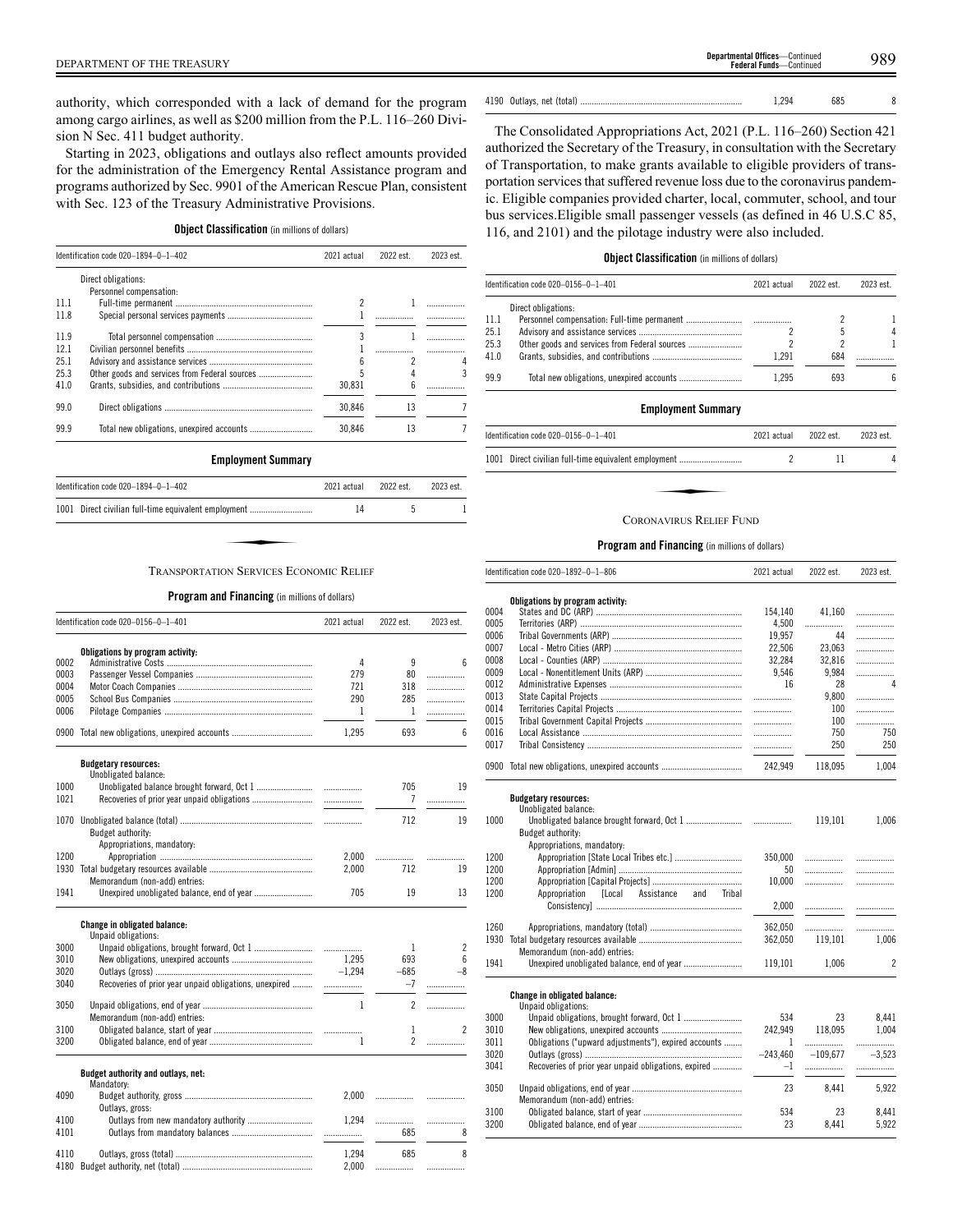# CORONAVIRUS RELIEF FUND—Continued

**Program and Financing**—Continued

|              | Identification code 020-1892-0-1-806             | 2021 actual        | 2022 est. | 2023 est.  |
|--------------|--------------------------------------------------|--------------------|-----------|------------|
|              | Budget authority and outlays, net:<br>Mandatory: |                    |           |            |
| 4090         | Outlays, gross:                                  | 362.050            |           |            |
| 4100         |                                                  | 242.944            | .         |            |
| 4101         |                                                  | 516                | 109.677   | 3.523      |
| 4110<br>4180 |                                                  | 243.460<br>362.050 | 109.677   | 3.523<br>. |
| 4190         |                                                  | 243.460            | 109.677   | 3.523      |

The Coronavirus Aid, Relief, and Economic Security Act (P.L. 116–136) Section 5001, as amended by the Consolidated Appropriations Act, 2021 (P.L. 116–260) Section 1001, and the American Rescue Plan Act of 2021 (P.L. 117–2) Section 9901 (ARP) amended the Social Security Act (42 U.S.C. 301 et seq.) to authorize the Secretary of the Treasury to make payments to states, territories, tribal governments, and units of local government to assist with expenditures related to, as well as to mitigate the fiscal effects stemming from, the coronavirus pandemic.

In addition, the ARP established a Coronavirus Capital Projects Fund and a Local Assistance and Tribal Consistency Fund. The Coronavirus Capital Projects Fund provides payments to states, territories, and tribal governments to carry out critical capital projects, including broadband infrastructure, directly enabling work, education, and health monitoring, including remote options, in response to the coronavirus pandemic. The Local Assistance and Tribal Consistency Fund provides payments to eligible revenue sharing counties and eligible tribal governments for any governmental purpose other than lobbying activity.

Starting in 2023, obligations, outlays, and staffing associated with the administration of programs authorized by Sec. 9901 of the American Rescue Plan are reflected in the Economic Stabilization Program and the Air Carrier Worker Support accounts, consistent with Sec. 123 of the Treasury Administrative Provisions.

**Object Classification** (in millions of dollars)

| 2023 est. | 2022 est. | 2021 actual | Identification code 020-1892-0-1-806          |      |
|-----------|-----------|-------------|-----------------------------------------------|------|
|           |           |             | Direct obligations:                           |      |
|           |           |             | Personnel compensation:                       |      |
|           |           |             |                                               | 111  |
|           |           |             |                                               | 11.8 |
|           |           | 3           |                                               | 11.9 |
| .         | 2         |             |                                               |      |
|           |           | 5           |                                               | 25.1 |
|           | 10        |             | Other goods and services from Federal sources | 25.3 |
| 1.000     | 118.066   | 242.933     |                                               | 41.0 |
| 1.004     | 118.093   | 242.949     |                                               | 99.0 |
|           | 2         |             |                                               | 99.5 |
| 1.004     | 118.095   | 242.949     |                                               | 99.9 |
|           |           |             |                                               | 12.1 |

# **Employment Summary**

|      | Identification code 020-1892-0-1-806                  | 2021 actual | 2022 est. | 2023 est. |
|------|-------------------------------------------------------|-------------|-----------|-----------|
|      | 1001 Direct civilian full-time equivalent employment  |             | 61        |           |
|      |                                                       |             |           |           |
|      | <b>EMERGENCY RENTAL ASSISTANCE</b>                    |             |           |           |
|      | <b>Program and Financing</b> (in millions of dollars) |             |           |           |
|      | Identification code 020-0150-0-1-604                  | 2021 actual | 2022 est. | 2023 est. |
|      |                                                       |             |           |           |
|      | Obligations by program activity:                      |             |           |           |
| 0001 |                                                       | 400         |           |           |
| 0002 | Payments to Tribes and Hawaiian Homeland (CAA21)      | 800         | 200       | .         |
| 0003 |                                                       | 23,785      | 5,054     | .         |
| 0004 |                                                       | 13          | 14        | 11        |

| 0005 |                                                             | 7,308       | 11,404    | .              |
|------|-------------------------------------------------------------|-------------|-----------|----------------|
| 0006 |                                                             | 148         | 157       | .              |
| 0007 |                                                             | 1,004       | 1,496     | .              |
| 0900 |                                                             | 33,458      | 18,325    | 11             |
|      | <b>Budgetary resources:</b>                                 |             |           |                |
|      | Unobligated balance:                                        |             |           |                |
| 1000 |                                                             | .           | 13,083    | 12             |
| 1012 | Unobligated balance transfers between expired and unexpired | .           | 5,254     | .              |
|      |                                                             |             | 18,337    | 12             |
|      | Budget authority:                                           |             |           |                |
|      | Appropriations, mandatory:                                  |             |           |                |
| 1200 |                                                             | 46,550      |           | .              |
| 1220 | Appropriations transferred to other acct [020-0106]         | $-3$        |           |                |
| 1260 |                                                             | 46,547      |           | .              |
| 1930 |                                                             | 46,547      | 18.337    | 12             |
|      | Memorandum (non-add) entries:                               |             |           |                |
| 1940 |                                                             | $-6$        |           | .              |
| 1941 |                                                             | 13,083      | 12        | 1              |
|      | <b>Change in obligated balance:</b>                         |             |           |                |
| 3000 | Unpaid obligations:                                         |             | 146       | 1              |
| 3010 |                                                             | .<br>33,458 | 18,325    | 11             |
| 3020 |                                                             | $-33,312$   | $-18,470$ | $-10$          |
|      |                                                             |             |           |                |
| 3050 |                                                             | 146         | 1         | $\overline{c}$ |
|      | Memorandum (non-add) entries:                               |             |           |                |
| 3100 |                                                             |             | 146       | 1              |
| 3200 |                                                             | 146         | 1         | $\overline{c}$ |
|      | Budget authority and outlays, net:                          |             |           |                |
|      | Mandatory:                                                  |             |           |                |
| 4090 | Outlays, gross:                                             | 46,547      |           | .              |
| 4100 |                                                             | 33,312      |           |                |
| 4101 |                                                             |             | 18.470    | 10             |
| 4110 |                                                             | 33,312      | 18.470    | 10             |
| 4180 |                                                             | 46,547      | .         | .              |
| 4190 |                                                             | 33,312      | 18.470    | 10             |

The Consolidated Appropriations Act, 2021 (P.L. 116–260) Division N Section 501 established the Emergency Rental Assistance program to provide grants to states, territories, tribes, localities, and other eligible entities to provide financial assistance and housing stability services to eligible households. These services may include the payment of rent, rental arrears, and utilities and home energy costs for a specified period of time. The American Rescue Plan Act of 2021 (P.L. 117–2) Section 3201 provided for additional assistance and expanded housing stability services, in addition to allocating a subset of the funds specifically for high-need grantees in FY 2022 and FY 2023.

Starting in 2023, obligations and outlays associated with the administration of the Emergency Rental Assistance program are reflected in the Air Carrier Worker Support account, consistent with Sec. 123 of the Treasury Administrative Provisions.

# **Object Classification** (in millions of dollars)

|      | Identification code 020-0150-0-1-604 | 2021 actual | 2022 est. | 2023 est. |
|------|--------------------------------------|-------------|-----------|-----------|
|      | Direct obligations:                  |             |           |           |
|      | Personnel compensation:              |             |           |           |
| 11.1 |                                      |             |           |           |
| 11.8 |                                      |             |           |           |
| 11.9 |                                      |             |           |           |
| 12.1 |                                      |             |           |           |
| 25.1 |                                      |             |           |           |
| 25.3 |                                      |             |           | հ         |
| 41.0 |                                      | 33.445      | 18.311    |           |
| 99.9 |                                      | 33.458      | 18.325    |           |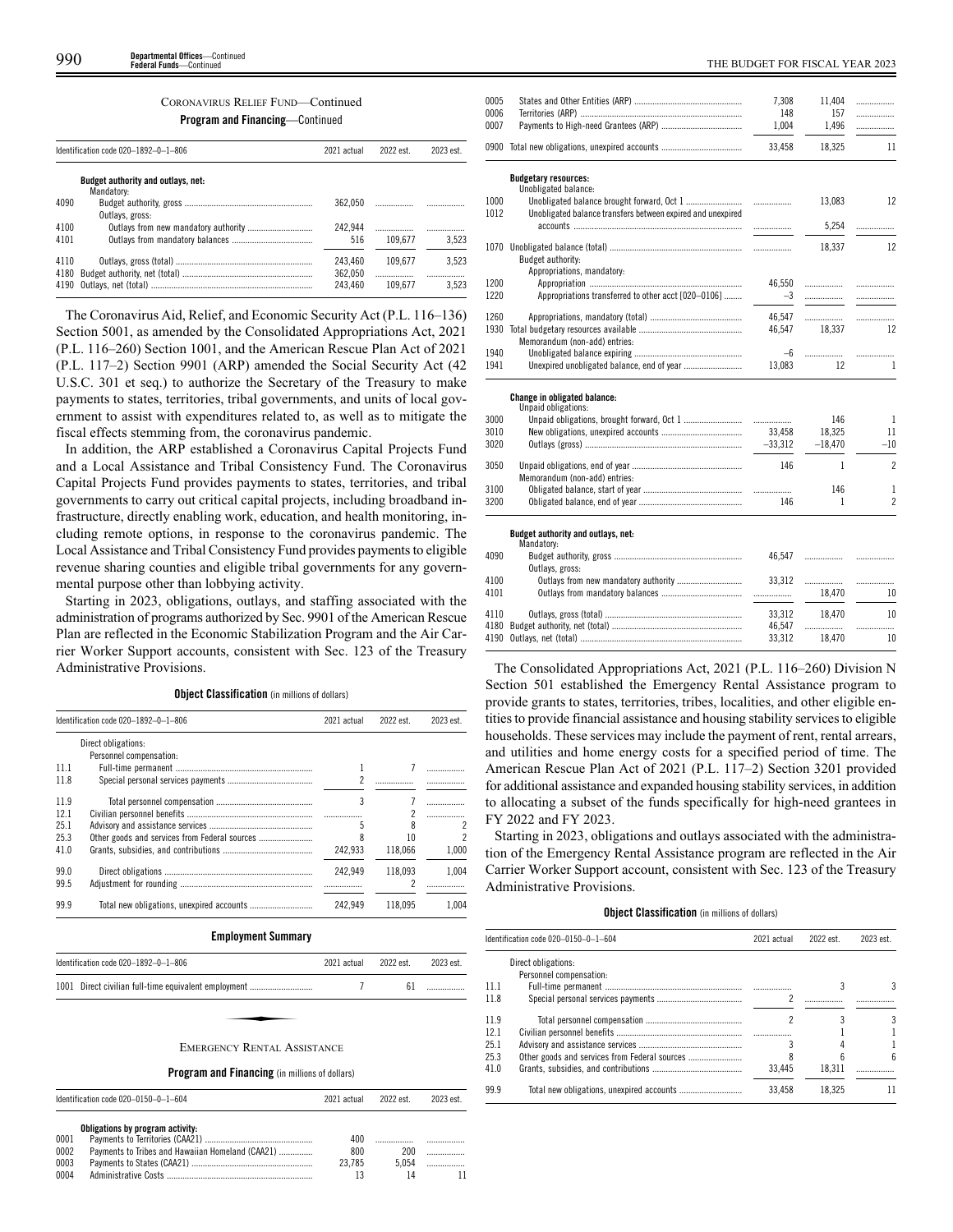# **Employment Summary**

| Identification code 020-0150-0-1-604                 | 2021 actual | 2022 est. | 2023 est. |
|------------------------------------------------------|-------------|-----------|-----------|
| 1001 Direct civilian full-time equivalent employment |             | 20        |           |
|                                                      |             |           |           |
| HOMEOWNER ASSISTANCE FUND                            |             |           |           |

# **Program and Financing** (in millions of dollars)

|      | Identification code 020-0124-0-1-604                | 2021 actual    | 2022 est.      | 2023 est. |
|------|-----------------------------------------------------|----------------|----------------|-----------|
|      | Obligations by program activity:                    |                |                |           |
| 0001 |                                                     | 3              | 27             | .         |
| 0002 |                                                     | 32             | 466            | .         |
| 0003 |                                                     | 931            | 8,460          | .         |
| 0004 |                                                     | 4              | 12             | 12        |
|      | 0900 Total new obligations, unexpired accounts      | 970            | 8,965          | 12        |
|      | <b>Budgetary resources:</b><br>Unobligated balance: |                |                |           |
| 1000 |                                                     |                | 8,988          | 23        |
|      | Budget authority:                                   |                |                |           |
|      | Appropriations, mandatory:                          |                |                |           |
| 1200 |                                                     | 9.961          |                | .         |
| 1220 | Appropriations transferred to other acct [020-0106] | $-3$           | .              |           |
|      |                                                     |                |                |           |
| 1260 |                                                     | 9,958          |                | .         |
| 1930 |                                                     | 9,958          | 8.988          | 23        |
|      | Memorandum (non-add) entries:                       |                |                |           |
| 1941 |                                                     | 8,988          | 23             | 11        |
|      | Change in obligated balance:                        |                |                |           |
|      | Unpaid obligations:                                 |                |                |           |
| 3000 |                                                     |                | 2              | .         |
| 3010 |                                                     | 970            | 8,965          | 12        |
| 3020 |                                                     | $-968$         | $-8.967$       | $-12$     |
| 3050 |                                                     | $\overline{2}$ |                | .         |
|      | Memorandum (non-add) entries:                       |                |                |           |
| 3100 |                                                     |                | $\mathfrak{p}$ | .         |
| 3200 |                                                     | $\mathbf{2}$   | .              | .         |
|      | Budget authority and outlays, net:                  |                |                |           |
|      | Mandatory:                                          |                |                |           |
| 4090 |                                                     | 9,958          |                |           |
|      | Outlays, gross:                                     |                |                |           |
| 4100 | Outlays from new mandatory authority                | 968            |                | .         |
| 4101 |                                                     |                | 8.967          | 12        |
| 4110 |                                                     | 968            | 8.967          | 12        |
| 4180 |                                                     | 9,958          | .              |           |
| 4190 |                                                     | 968            | 8,967          | 12        |
|      |                                                     |                |                |           |

The American Rescue Plan Act of 2021 (P.L. 117–2) Section 3206 established the Homeowner Assistance Fund to mitigate financial hardships associated with the coronavirus pandemic by providing funds to states, territories, tribes, and other eligible entities in order to prevent homeowner mortgage delinquencies, defaults, foreclosures, loss of utilities or home energy services, displacements, and post-foreclosure evictions.

| <b>Object Classification</b> (in millions of dollars) |  |
|-------------------------------------------------------|--|
|-------------------------------------------------------|--|

|      | Identification code 020-0124-0-1-604 | 2021 actual | 2022 est. | 2023 est.      |
|------|--------------------------------------|-------------|-----------|----------------|
|      | Direct obligations:                  |             |           |                |
| 11.1 |                                      |             | 4         |                |
| 12.1 |                                      |             |           |                |
| 25.1 |                                      |             |           |                |
| 25.3 |                                      |             |           | 5              |
| 41.0 |                                      | 965         | 8.953     |                |
| 99.0 |                                      | 968         | 8.965     | 13             |
| 99.5 |                                      | 2           |           | $\overline{-}$ |
| 99.9 |                                      | 970         | 8.965     |                |

# **Employment Summary**

| Identification code 020-0124-0-1-604                 | 2021 actual | 2022 est. | 2023 est. |
|------------------------------------------------------|-------------|-----------|-----------|
| 1001 Direct civilian full-time equivalent employment |             |           | 26        |
|                                                      |             |           |           |
|                                                      |             |           |           |
| <b>STATE SMALL BUSINESS CREDIT INITIATIVE</b>        |             |           |           |

# **Program and Financing** (in millions of dollars)

|      | Identification code 020-0142-0-1-376                | 2021 actual    | 2022 est. | 2023 est. |
|------|-----------------------------------------------------|----------------|-----------|-----------|
|      | Obligations by program activity:                    |                |           |           |
| 0001 |                                                     | .              | 7,800     | .         |
| 0002 |                                                     | .              | 1,500     | .         |
| 0003 |                                                     | .              | 500       | .         |
| 0004 |                                                     | 6              | 23        | 27        |
|      | 0900 Total new obligations, unexpired accounts      | 6              | 9,823     | 27        |
|      | <b>Budgetary resources:</b><br>Unobligated balance: |                |           |           |
| 1000 |                                                     |                | 9,994     | 171       |
|      | Budget authority:                                   |                |           |           |
|      | Appropriations, mandatory:                          |                |           |           |
| 1200 |                                                     | 10,000         | .         | .         |
| 1900 |                                                     | 10,000         | .         | .         |
| 1930 |                                                     | 10,000         | 9,994     | 171       |
|      | Memorandum (non-add) entries:                       |                |           |           |
| 1941 |                                                     | 9,994          | 171       | 144       |
|      | Change in obligated balance:<br>Unpaid obligations: |                |           |           |
| 3000 | Unpaid obligations, brought forward, Oct 1          | 1              | 5         | 6.900     |
| 3010 |                                                     | 6              | 9,823     | 27        |
| 3020 |                                                     | $-2$           | $-2,928$  | $-1,327$  |
|      |                                                     |                |           |           |
| 3050 |                                                     | 5              | 6,900     | 5,600     |
|      | Memorandum (non-add) entries:                       |                |           |           |
| 3100 |                                                     | 1              | 5         | 6,900     |
| 3200 |                                                     | 5              | 6,900     | 5,600     |
|      | Budget authority and outlays, net:                  |                |           |           |
|      | Mandatory:                                          |                |           |           |
| 4090 |                                                     | 10,000         | .         |           |
|      | Outlays, gross:                                     |                |           |           |
| 4100 | Outlays from new mandatory authority                | 2              | .         | .         |
| 4101 |                                                     |                | 2,928     | 1,327     |
| 4110 |                                                     | $\overline{c}$ | 2,928     | 1,327     |
| 4180 |                                                     | 10,000         | .         | .         |
| 4190 |                                                     | 2              | 2,928     | 1.327     |

The American Rescue Plan Act of 2021 (P.L. 117–2) Section 3301, amends the State Small Business Credit Initiative Act of 2010 (12 U.S.C. 4701 et seq.) and provides additional funding for the State Small Business Credit Initiative (SSBCI) that was originally established in the Small Business Jobs Act of 2010 (P.L. 111–240). SSBCI funds eligible state, territorial and tribal government programs through September 29, 2030, which provide support to investment and credit programs for small businesses, with particular emphasis on business enterprises owned and controlled by socially and economically disadvantaged individuals. Additionally, SSBCI funds technical assistance for small businesses applying for Federal and State support programs.

# **Object Classification** (in millions of dollars)

|      | Identification code $020-0142-0-1-376$        | 2021 actual | 2022 est. | 2023 est. |
|------|-----------------------------------------------|-------------|-----------|-----------|
|      | Direct obligations:                           |             |           |           |
| 11.1 |                                               |             | 6         | 6         |
| 12.1 |                                               |             |           | 2         |
| 25.1 |                                               |             | 10        | 13        |
| 25.3 | Other goods and services from Federal sources | 5           |           | 5         |
| 41.0 |                                               |             | 9.800     |           |
| 99.0 |                                               | 5           | 9.823     | 26        |
| 99.5 |                                               |             |           |           |
| 99.9 |                                               | 6           | 9.823     | 27        |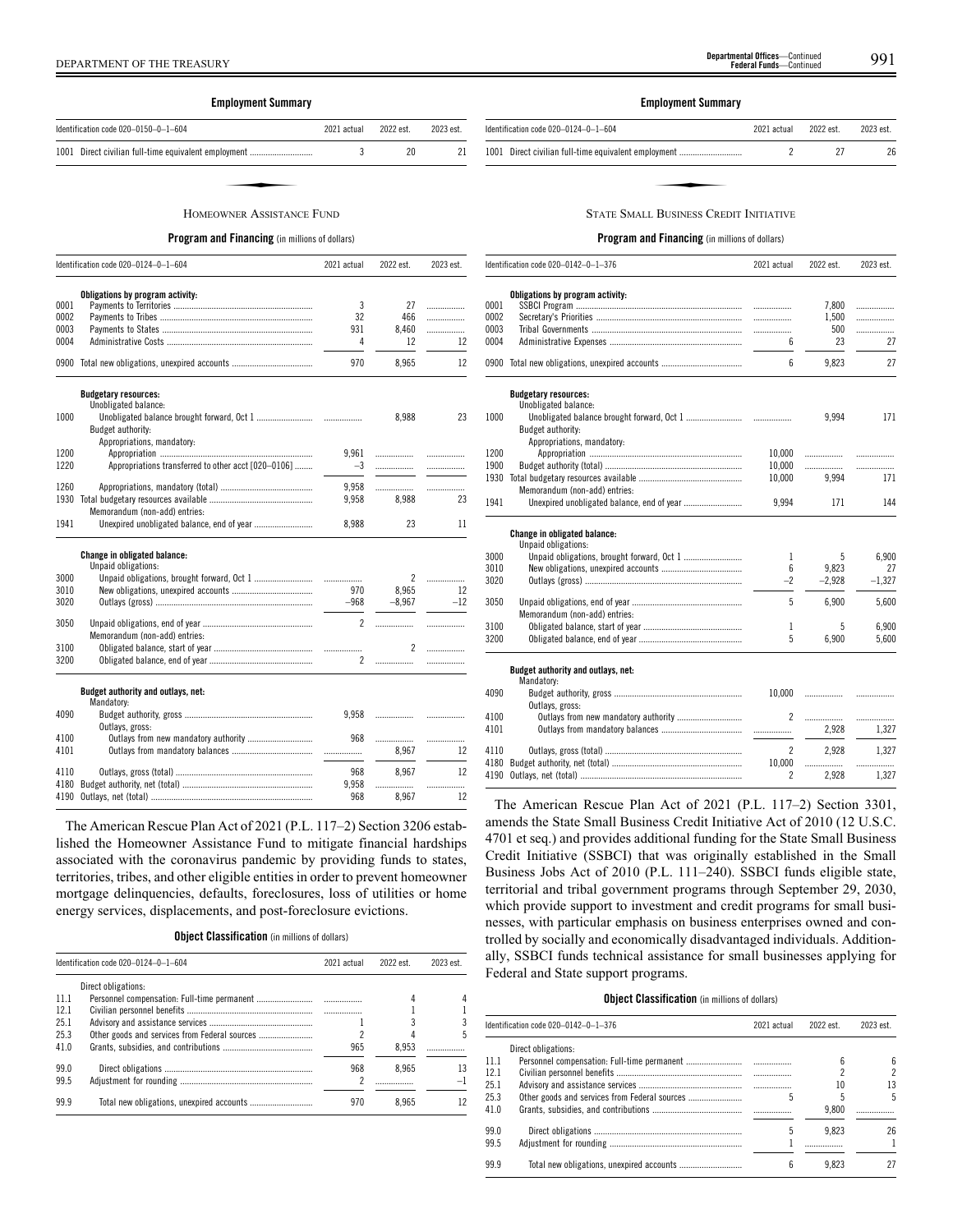# STATE SMALL BUSINESS CREDIT INITIATIVE—Continued

# **Employment Summary**

| Identification code 020-0142-0-1-376                 | 2021 actual | 2022 est. | 2023 est. |
|------------------------------------------------------|-------------|-----------|-----------|
| 1001 Direct civilian full-time equivalent employment |             | 37        | 39        |
|                                                      |             |           |           |
|                                                      |             |           |           |

## SPECIAL INSPECTOR GENERAL FOR PANDEMIC RECOVERY

# *SALARIES AND EXPENSES*

*For necessary expenses of the Office of the Special Inspector General for Pandemic Recovery in carrying out section 4018 of the Coronavirus Aid, Relief, and Economic Security Act of 2020 (Public Law 116–136), in addition to amounts otherwise available for such purpose, \$25,000,000, to remain available until September 30, 2025.*

**Program and Financing** (in millions of dollars)

|      | Identification code 020-1893-0-1-376                                                | 2021 actual | 2022 est. | 2023 est. |
|------|-------------------------------------------------------------------------------------|-------------|-----------|-----------|
| 0001 | Obligations by program activity:<br>Special Inspector General for Pandemic Recovery | 11          | 13        | 25        |
|      | <b>Budgetary resources:</b>                                                         |             |           |           |
| 1000 | Unobligated balance:                                                                | 24          |           |           |
|      | Budget authority:                                                                   |             |           |           |
|      | Appropriations, discretionary:                                                      |             |           |           |
| 1100 |                                                                                     |             |           | 25        |
| 1900 |                                                                                     |             | .         | 25        |
| 1930 |                                                                                     | 24          | 13        | 25        |
|      | Memorandum (non-add) entries:                                                       |             |           |           |
| 1941 |                                                                                     | 13          |           |           |
|      | Change in obligated balance:                                                        |             |           |           |
|      | Unpaid obligations:                                                                 |             |           |           |
| 3000 |                                                                                     | 1           | 1         | 1         |
| 3010 |                                                                                     | 11          | 13        | 25        |
| 3020 |                                                                                     | $-11$       | $-13$     | $-23$     |
| 3050 |                                                                                     | 1           | 1         | 3         |
|      | Memorandum (non-add) entries:                                                       |             |           |           |
| 3100 |                                                                                     | 1           | 1         | 1         |
| 3200 |                                                                                     | 1           | 1         | 3         |
|      | Budget authority and outlays, net:                                                  |             |           |           |
|      | Discretionary:                                                                      |             |           |           |
| 4000 |                                                                                     |             |           | 25        |
|      | Outlays, gross:                                                                     |             |           |           |
| 4010 |                                                                                     |             | .         | 23        |
|      | Mandatory:                                                                          |             |           |           |
|      | Outlays, gross:                                                                     |             |           |           |
| 4101 |                                                                                     | 11          | 13        | .         |
| 4180 |                                                                                     |             | .         | 25<br>23  |
| 4190 |                                                                                     | 11          | 13        |           |

The Special Inspector General for Pandemic Recovery (SIGPR) was established by Section 4018 of the Coronavirus Aid, Relief, and Economic Security (CARES) Act.

SIGPR has the duty to conduct, supervise, and coordinate audits, evaluations, and investigations of the making, purchase, management, and sale of loans, loan guarantees, and other investments made by the Secretary of the Treasury under programs established by the Secretary, as authorized by Section 4018(c) of the CARES Act, and the management by the Secretary of programs, as authorized by Section 4018(c) of the CARES Act.

By express incorporation, SIGPR also has the duties, responsibilities, powers, and authorities granted inspectors general under the Inspector General Act of 1978, including broad subpoena authority.

The role and mission of SIGPR is to safeguard the peoples' tax dollars appropriated by Congress through the CARES Act. SIGPR strives to ensure that the American taxpayer gets the best return on investment by efficiently rooting out fraud, waste, and abuse. In carrying out its mission, SIGPR's goal is to treat everyone with respect, to operate with the utmost integrity, and to be fair, objective, and independent.

The CARES Act provided an initial appropriation of \$25 million to SIGPR derived from amounts made available under section 4027. The Budget proposes appropriations language to provide SIGPR \$25 million in appropriated funds to carry out section 4018 of the CARES Act. This funding is critical in ensuring that SIGPR's audit and investigative services have the necessary resources to identify waste, fraud, and abuse, protect the integrity of CARES Act funds, and aid in the conviction of perpetrators of unlawful activity, while collecting renumeration for the U.S. Treasury.

# **Object Classification** (in millions of dollars)

|      | Identification code 020-1893-0-1-376            | 2021 actual | 2022 est. | 2023 est. |
|------|-------------------------------------------------|-------------|-----------|-----------|
|      | Direct obligations:                             |             |           |           |
| 11.1 |                                                 | 6           | 8         | 12        |
| 12.1 |                                                 |             | 2         | 3         |
| 23.1 |                                                 |             |           |           |
| 25.3 |                                                 |             | 2         | 6         |
| 99.0 |                                                 | 12          | 13        | 22        |
| 99.5 |                                                 | -1          |           | 3         |
| 99.9 |                                                 | 11          | 13        | 25        |
|      | <b>Employment Summary</b>                       |             |           |           |
|      | Identification code 020-1893-0-1-376            | 2021 actual | 2022 est. | 2023 est. |
| 1001 | Direct civilian full-time equivalent employment | 35          | 38        | 66        |
|      |                                                 |             |           |           |
|      |                                                 |             |           |           |
|      |                                                 |             |           |           |

# COMMUNITY DEVELOPMENT FINANCIAL INSTITUTIONS FUND PROGRAM ACCOUNT

*To carry out the Riegle Community Development and Regulatory Improvement Act of 1994 (subtitle A of title I of Public Law 103–325), including services authorized by section 3109 of title 5, United States Code, but at rates for individuals not to exceed the per diem rate equivalent to the rate for EX-III, \$331,420,000. Of the amount appropriated under this heading—*

*(1) not less than \$217,383,000, notwithstanding section 108(e) of Public Law 103–325 (12 U.S.C. 4707(e)) with regard to Small and/or Emerging Community Development Financial Institutions Assistance awards, is available until September 30, 2024, for financial assistance and technical assistance under subparagraphs (A) and (B) of section 108(a)(1), respectively, of Public Law 103–325 (12 U.S.C. 4707(a)(1)(A) and (B)), of which up to \$1,600,000 may be available for training and outreach under section 109 of Public Law 103–325 (12 U.S.C. 4708), of which up to \$3,153,750 may be used for the cost of direct loans, of which up to \$6,000,000, notwithstanding subsection (d) of section 108 of Public Law 103–325 (12 U.S.C. 4707 (d)), may be available to provide financial assistance, technical assistance, training, and outreach to community development financial institutions to expand investments that benefit individuals with disabilities, and of which not less than \$2,000,000 shall be for the Economic Mobility Corps to be operated in conjunction with the Corporation for National and Community Service, pursuant to 42 U.S.C. 12571: Provided, That the cost of direct and guaranteed loans, including the cost of modifying such loans, shall be as defined in section 502 of the Congressional Budget Act of 1974: Provided further, That these funds are available to subsidize gross obligations for the principal amount of direct loans not to exceed \$25,000,000: Provided further, That of the funds provided under this paragraph, excluding those made to community development financial institutions to expand investments that benefit individuals with disabilities and those made to community development financial institutions that serve populations living in persistent poverty counties, the CDFI Fund shall prioritize Financial Assistance awards to organizations that invest and lend in high-poverty areas: Provided further, That for purposes of this section, the term "high-poverty area" means any census tract with a poverty rate of at least 20 percent as measured by the 2011–2015 5-year data series available from the American Community Survey of the Bureau of the Census for all States and Puerto Rico or with a poverty rate of at least 20 percent as measured by the 2010 Island areas Decennial Census data for any territory or possession of the United States;*

*(2) not less than \$21,500,000, notwithstanding section 108(e) of Public Law 103–325 (12 U.S.C. 4707(e)), is available until September 30, 2024, for financial assistance, technical assistance, training, and outreach programs designed to benefit Native American, Native Hawaiian, and Alaska Native communities and provided primarily through qualified community development lender organizations with experience and expertise in community development banking and lending in*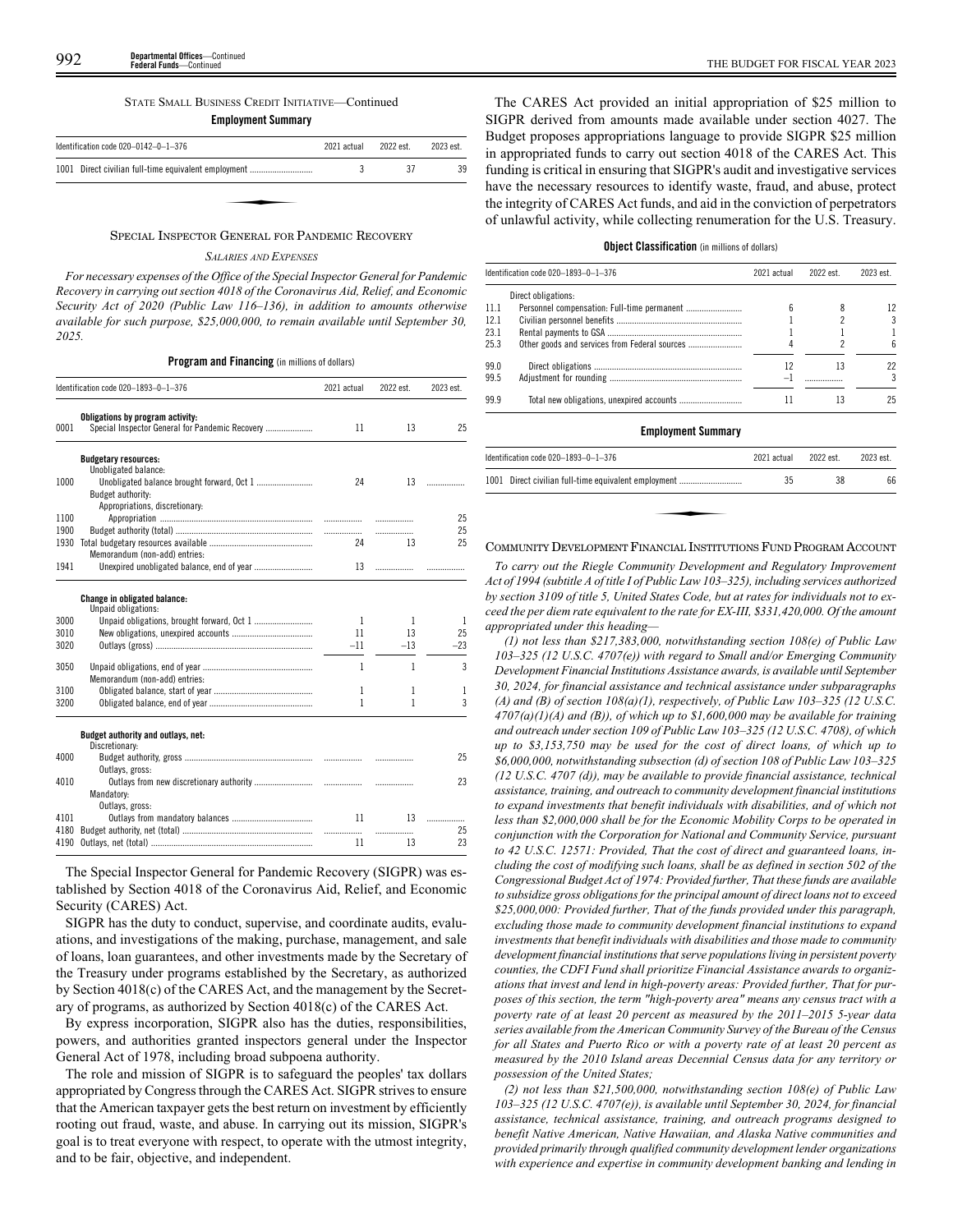*Indian country, Native American organizations, Tribes and Tribal organizations, and other suitable providers;*

*(3) not less than \$26,000,000 is available until September 30, 2024, for the Bank Enterprise Award program;*

*(4) not less than \$23,000,000, notwithstanding subsections (d) and (e) of section 108 of Public Law 103–325 (12 U.S.C. 4707(d) and (e)), is available until September 30,2024, for a Healthy Food Financing Initiative to provide financial assistance, technical assistance, training, and outreach to community development financial institutions for the purpose of offering affordable financing and technical assistance to expand the availability of healthy food options in distressed communities;*

*(5) not less than \$8,500,000 is available until September 30, 2024, to provide grants for loan loss reserve funds and to provide technical assistance for small dollar loan programs under section 122 of Public Law 103–325 (12 U.S.C. 4719): Provided, That sections 108(d) and 122(b)(2) of such Public Law shall not apply to the provision of such grants and technical assistance;*

*(6) up to \$35,037,000 is available until September 30, 2023, for administrative expenses, including administration of CDFI Fund programs and the New Markets Tax Credit Program, of which not less than \$1,000,000 is for the development of tools to better assess and inform CDFI investment performance and CDFI Fund program impacts, and up to \$300,000 is for administrative expenses to carry out the direct loan program; and*

*(7) during fiscal year 2023, none of the funds available under this heading are available for the cost, as defined in section 502 of the Congressional Budget Act of 1974, of commitments to guarantee bonds and notes under section 114A of the Riegle Community Development and Regulatory Improvement Act of 1994 (12 U.S.C. 4713a): Provided, That commitments to guarantee bonds and notes under such section 114A shall not exceed \$500,000,000: Provided further, That such section 114A shall remain in effect until December 31, 2023: Provided further, That of the funds awarded under this heading, except those provided for the Economic Mobility Corps, not less than 10 percent shall be used for awards that support investments that serve populations living in persistent poverty counties: Provided further, That for the purposes of this paragraph and paragraph (1), the term "persistent poverty counties" means any county, including county equivalent areas in Puerto Rico, that has had 20 percent or more of its population living in poverty over the past 30 years, as measured by the 1990 and 2000 decennial censuses and the 2011–2015 5-year data series available from the American Community Survey of the Bureau of the Census or any other territory or possession of the United States that has had 20 percent or more of its population living in poverty over the past 30 years, as measured by the 1990, 2000 and 2010 Island Areas Decennial Censuses, or equivalent data, of the Bureau of the Census.*

Note.—A full-year 2022 appropriation for this account was not enacted at the time the Budget was prepared; therefore, the Budget assumes this account is operating under the Continuing Appropriations Act, 2022 (Division A of Public Law 117–43, as amended). The amounts included for 2022 reflect the annualized level provided by the continuing resolution.

**Program and Financing** (in millions of dollars)

|      | Identification code 020-1881-0-1-451                 | 2021 actual | 2022 est. | 2023 est.                |
|------|------------------------------------------------------|-------------|-----------|--------------------------|
|      | Obligations by program activity:                     |             |           |                          |
| 0009 |                                                      | 30          | 29        | 35                       |
| 0012 |                                                      | 22          | 312       | 215                      |
| 0013 |                                                      | 11          | 12        | 8                        |
| 0014 |                                                      | 3           | 30        | 22                       |
| 0015 |                                                      | 2           | 4         | $\overline{\phantom{a}}$ |
| 0026 |                                                      | .           | 45        | 23                       |
| 0028 |                                                      | .           | 26        | 52                       |
| 0050 |                                                      | .           | 3         | 1                        |
| 0091 | Credit program obligations:                          | 68          | 461       | 358                      |
| 0701 |                                                      |             | 3         | 2                        |
| 0705 |                                                      | 1           | 1         | .                        |
| 0706 |                                                      | 14          | 17        | .                        |
| 0791 |                                                      | 15          | 21        | 2                        |
|      | 0900 Total new obligations, unexpired accounts       | 83          | 482       | 360                      |
|      | <b>Budgetary resources:</b><br>Unobligated balance:  |             |           |                          |
| 1000 |                                                      | 14          | 218       | 28                       |
| 1001 | Discretionary unobligated balance brought fwd, Oct 1 | 12          | .         |                          |
| 1021 |                                                      |             | 1         |                          |
| 1070 |                                                      | 14          | 219       | 29                       |

|              | Budget authority:                                                                               |        |                |                          |
|--------------|-------------------------------------------------------------------------------------------------|--------|----------------|--------------------------|
|              | Appropriations, discretionary:                                                                  |        |                |                          |
| 1100         |                                                                                                 | 270    | 270            | 331                      |
| 1200         | Appropriations, mandatory:                                                                      | 16     | 18             | 1                        |
|              | Spending authority from offsetting collections, discretionary:                                  |        |                |                          |
| 1700         |                                                                                                 | .      | $\overline{c}$ | .                        |
|              | Spending authority from offsetting collections, mandatory:                                      |        |                |                          |
| 1800         |                                                                                                 | 1      | 1              | .                        |
| 1900         |                                                                                                 | 287    | 291            | 332                      |
| 1930         |                                                                                                 | 301    | 510            | 361                      |
|              | Memorandum (non-add) entries:                                                                   |        |                |                          |
| 1941         |                                                                                                 | 218    | 28             | 1                        |
|              | Change in obligated balance:                                                                    |        |                |                          |
|              | Unpaid obligations:                                                                             |        |                |                          |
| 3000         |                                                                                                 | 267    | 75             | 284                      |
| 3010         |                                                                                                 | 83     | 482            | 360                      |
| 3020         |                                                                                                 | $-274$ | $-272$         | $-279$                   |
| 3040         | Recoveries of prior year unpaid obligations, unexpired                                          | .      | $-1$           | $-1$                     |
| 3041         | Recoveries of prior year unpaid obligations, expired                                            | $-1$   | .              | .                        |
| 3050         |                                                                                                 | 75     | 284            | 364                      |
|              | Memorandum (non-add) entries:                                                                   |        |                |                          |
| 3100         |                                                                                                 | 267    | 75             | 284                      |
| 3200         |                                                                                                 | 75     | 284            | 364                      |
|              | Budget authority and outlays, net:<br>Discretionary:                                            |        |                |                          |
| 4000         |                                                                                                 | 270    | 272            | 331                      |
|              | Outlays, gross:                                                                                 | 21     |                | 27                       |
| 4010<br>4011 |                                                                                                 | 237    | 25<br>229      | 250                      |
|              |                                                                                                 |        |                |                          |
| 4020         |                                                                                                 | 258    | 254            | 277                      |
|              | Offsets against gross budget authority and outlays:                                             |        |                |                          |
|              | Offsetting collections (collected) from:                                                        |        |                |                          |
| 4033         |                                                                                                 | .      | $-2$           | .                        |
| 4040         | Offsets against gross budget authority and outlays (total)                                      | .      | $-2$           | .                        |
|              | Mandatory:                                                                                      |        |                |                          |
| 4090         |                                                                                                 | 17     | 19             | 1                        |
|              | Outlays, gross:                                                                                 |        |                |                          |
| 4100         |                                                                                                 | 16     | 18             | 1                        |
| 4101         |                                                                                                 | .      | .              | 1                        |
|              |                                                                                                 | 16     | 18             | $\overline{\mathcal{C}}$ |
| 4110         |                                                                                                 |        |                |                          |
|              | Offsets against gross budget authority and outlays:<br>Offsetting collections (collected) from: |        |                |                          |
| 4123         |                                                                                                 | $-1$   | $-1$           | .                        |
| 4180         |                                                                                                 | 286    | 288            | 332                      |
|              |                                                                                                 | 273    | 269            | 279                      |
|              |                                                                                                 |        |                |                          |
|              | Memorandum (non-add) entries:                                                                   |        |                |                          |
|              |                                                                                                 |        |                |                          |

|             | Memorandum (non-add) entries:                            |  |  |
|-------------|----------------------------------------------------------|--|--|
| 5010        | Total investments, SOY: non-Fed securities: Market value |  |  |
| <b>E011</b> | Total investments. FOV non Fed essertives Market value   |  |  |

vestments, EOY: non-Fed securities: Market value

**Summary ofLoan Levels, Subsidy Budget Authority and Outlays by Program** (inmillionsof dollars)

| Identification code 020-1881-0-1-451                            | 2021 actual | 2022 est. | 2023 est.                |
|-----------------------------------------------------------------|-------------|-----------|--------------------------|
| Direct loan levels supportable by subsidy budget authority.     |             |           |                          |
| Community Development Financial Institutions Prog Fin<br>115001 |             |           |                          |
|                                                                 |             | 25        | 25                       |
| 115002                                                          | 100         | 500       | 500                      |
| 115999                                                          | 100         | 525       | 525                      |
| Direct loan subsidy (in percent):                               |             |           |                          |
| Community Development Financial Institutions Prog Fin<br>132001 |             |           |                          |
|                                                                 |             | 12.61     | 9.08                     |
| 132002                                                          |             | 0.00      | 0.00                     |
| 132999<br>Direct loan subsidy budget authority:                 | $-4.62$     | 0.60      | 0.43                     |
| Community Development Financial Institutions Prog Fin<br>133001 |             |           |                          |
|                                                                 |             | 3         | $\overline{\phantom{a}}$ |
| 133002                                                          | $-5$        |           |                          |
| 133999<br>Direct loan subsidy outlays:                          | $-5$        | 3         | $\mathfrak{p}$           |
| 134002                                                          | $-3$        |           |                          |
| 134999<br>Direct loan reestimates:                              | $-3$        |           |                          |
| Community Development Financial Institutions Prog Fin<br>135001 |             |           |                          |
|                                                                 | 2           |           | $-2$                     |
| 135002                                                          | 4           | Δ         |                          |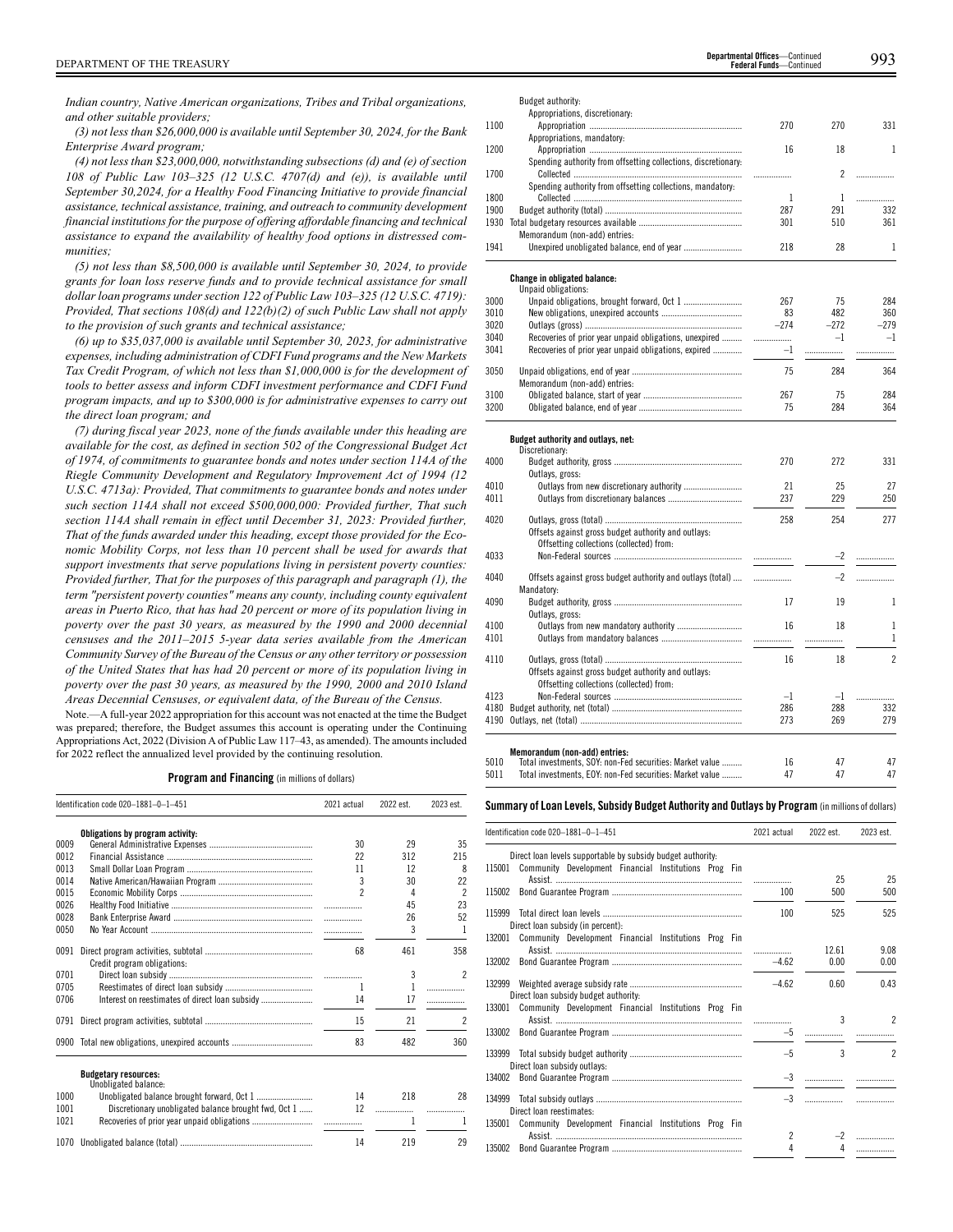COMMUNITY DEVELOPMENT FINANCIAL INSTITUTIONS FUND PROGRAM ACCOUNT—Continued

**Summary of Loan Levels, Subsidy Budget Authority and Outlays by Program**—Continued

| Identification code $020-1881-0-1-451$ | 2021 actual | 2022 est. | 2023 est. |
|----------------------------------------|-------------|-----------|-----------|
|                                        |             |           |           |

The Community Development Financial Institutions (CDFI) Fund promotes economic and community development through investment in and assistance to CDFIs (including community development banks, credit unions, loan funds, and venture capital funds) to expand the availability of financial services and affordable credit for underserved populations and communities. The 2023 Budget provides funding for the CDFI Program, the Healthy Food Financing Initiative, the Native American CDFI Assistance Program, the Bank Enterprise Award Program, the AmeriCorps CDFI Economic Mobility Corps, and the Small Dollar Loan Program.

The CDFI Fund's Bond Guarantee Program (BGP) was originally authorized in the Small Business Jobs Act of 2010 (P.L. 111–240) for a period of four years to provide a source of long-term capital in low-income and underserved communities. The Budget proposes an annual commitment authority of \$500 million.

# **Object Classification** (in millions of dollars)

|                     | 2021 actual                          | 2022 est. | 2023 est. |
|---------------------|--------------------------------------|-----------|-----------|
| Direct obligations: |                                      |           |           |
|                     |                                      | 10        | 12        |
|                     |                                      |           |           |
|                     |                                      |           |           |
|                     | 8                                    | 12        | 10        |
|                     |                                      |           |           |
|                     |                                      | ĥ         |           |
|                     | 53                                   | 446       | 322       |
|                     | 83                                   | 483       | 360       |
|                     |                                      | $-1$      |           |
|                     | 83                                   | 482       | 360       |
|                     | Identification code 020-1881-0-1-451 |           |           |

**Employment Summary**

| Identification code 020-1881-0-1-451                                    | 2021 actual | 2022 est. | 2023 est. |
|-------------------------------------------------------------------------|-------------|-----------|-----------|
| 1001 Direct civilian full-time equivalent employment                    | 67          | 82        | 89        |
|                                                                         |             |           |           |
| COMMUNITY DEVELOPMENT FINANCIAL INSTITUTIONS FUND DIRECT LOAN FINANCING |             |           |           |

**ACCOUNT** 

# **Program and Financing** (in millions of dollars)

|      | Identification code 020-4088-0-3-451                            | 2021 actual    | 2022 est.      | 2023 est.     |
|------|-----------------------------------------------------------------|----------------|----------------|---------------|
|      | Obligations by program activity:<br>Credit program obligations: |                |                |               |
| 0710 |                                                                 | 100            | 525            | 525           |
| 0713 |                                                                 | 3              | 3              | 3             |
| 0715 |                                                                 | 34             | 34             | 40            |
| 0740 |                                                                 | 5              | .              |               |
| 0742 | Downward reestimates paid to receipt accounts                   | q              | 16             | .             |
| 0743 |                                                                 |                | 1              |               |
|      |                                                                 |                |                |               |
| 0900 |                                                                 | 151            | 579            | 568           |
|      | <b>Budgetary resources:</b>                                     |                |                |               |
|      | Unobligated balance:                                            |                |                |               |
| 1000 |                                                                 | $\overline{2}$ | $\mathfrak{p}$ | $\mathcal{P}$ |
| 1021 |                                                                 | 27             |                |               |
| 1023 |                                                                 | $-2$           | $-2$           | $-2$          |
| 1024 | Unobligated balance of borrowing authority withdrawn            |                |                |               |
|      | Financing authority:                                            |                |                |               |
|      | Borrowing authority, mandatory:                                 |                |                |               |
| 1400 |                                                                 | 117            | 525            | 525           |
|      | Spending authority from offsetting collections, mandatory:      |                |                |               |
| 1800 |                                                                 | 95             | 105            | 103           |
|      |                                                                 |                |                |               |

| 1825 | Spending authority from offsetting collections applied to                                                | $-59$          | $-49$                    | $-58$                    |
|------|----------------------------------------------------------------------------------------------------------|----------------|--------------------------|--------------------------|
| 1850 | Spending auth from offsetting collections, mand (total)                                                  | 36             | 56                       | 45                       |
| 1900 |                                                                                                          | 153            | 581                      | 570                      |
| 1930 | Memorandum (non-add) entries:                                                                            | 153            | 581                      | 570                      |
| 1941 | Unexpired unobligated balance, end of year                                                               | $\overline{c}$ | $\overline{\phantom{a}}$ | $\overline{\phantom{a}}$ |
|      | Change in obligated balance:<br>Unpaid obligations:                                                      |                |                          |                          |
| 3000 | Unpaid obligations, brought forward, Oct 1                                                               | 423            | 402                      | 784                      |
| 3010 |                                                                                                          | 151            | 579                      | 568                      |
| 3020 |                                                                                                          | $-145$         | $-197$                   | $-290$                   |
| 3040 | Recoveries of prior year unpaid obligations, unexpired                                                   | $-27$          | .                        |                          |
| 3050 | Memorandum (non-add) entries:                                                                            | 402            | 784                      | 1.062                    |
| 3100 |                                                                                                          | 423            | 402                      | 784                      |
| 3200 |                                                                                                          | 402            | 784                      | 1,062                    |
|      | Financing authority and disbursements, net:<br>Mandatory:                                                |                |                          |                          |
| 4090 |                                                                                                          | 153            | 581                      | 570                      |
|      | Financing disbursements:                                                                                 |                |                          |                          |
| 4110 |                                                                                                          | 145            | 197                      | 290                      |
|      | Offsets against gross financing authority and disbursements:<br>Offsetting collections (collected) from: |                |                          |                          |
| 4120 |                                                                                                          | $-16$          | $-18$                    | .                        |
| 4122 |                                                                                                          | $-3$           | $-3$                     | $-3$                     |
| 4123 | Non-Federal sources - Interest repayments                                                                | $-76$          | $-35$                    | $-42$                    |
| 4123 | Non-Federal sources - Principal Repayments                                                               | .              | $-49$                    | $-58$                    |
| 4130 | Offsets against gross budget authority and outlays (total)                                               | $-95$          | $-105$                   | $-103$                   |
| 4160 |                                                                                                          | 58             | 476                      | 467                      |
| 4170 |                                                                                                          | 50             | 92                       | 187                      |
| 4180 |                                                                                                          | 58             | 476                      | 467                      |
| 4190 |                                                                                                          | 50             | 92                       | 187                      |

## **Status of Direct Loans** (in millions of dollars)

|      | Identification code 020-4088-0-3-451                                   | 2021 actual | 2022 est. | 2023 est. |
|------|------------------------------------------------------------------------|-------------|-----------|-----------|
| 1111 | Position with respect to appropriations act limitation on obligations: | 100         | 525       | 525       |
| 1150 |                                                                        | 100         | 525       | 525       |
|      | Cumulative balance of direct loans outstanding:                        |             |           |           |
| 1210 |                                                                        | 1.213       | 1.265     | 1.412     |
| 1231 |                                                                        | 95          | 197       | 290       |
| 1251 |                                                                        | $-42$       | $-49$     | $-58$     |
| 1263 |                                                                        | $-1$        | $-1$      | $-1$      |
| 1290 |                                                                        | 1.265       | 1.412     | 1.643     |

# **Balance Sheet** (in millions of dollars)

|      | Identification code 020-4088-0-3-451                              | 2020 actual    | 2021 actual    |
|------|-------------------------------------------------------------------|----------------|----------------|
|      | ASSETS:                                                           |                |                |
|      | Federal assets:                                                   |                |                |
| 1101 |                                                                   | $\mathfrak{p}$ | $\overline{2}$ |
|      | Investments in U.S. securities:                                   |                |                |
| 1106 |                                                                   | 19             | 20             |
|      | Net value of assets related to post-1991 direct loans receivable: |                |                |
| 1401 |                                                                   | 1.213          | 1.265          |
| 1402 |                                                                   |                | -1             |
| 1405 |                                                                   | 35             | 40             |
| 1499 | Net present value of assets related to direct loans               | 1.248          | 1.306          |
| 1801 | Other Federal assets: Cash and other monetary assets              |                |                |
| 1999 |                                                                   | 1.269          | 1.328          |
|      | LIABILITIES:                                                      |                |                |
|      | Federal liabilities:                                              |                |                |
| 2103 |                                                                   | 1.257          | 1.308          |
| 2105 | Other Liabilities without Related Budgetary Offset                | 12             | 20             |
| 2999 |                                                                   | 1.269          | 1.328          |
|      | <b>NET POSITION:</b>                                              |                |                |
| 3300 |                                                                   |                |                |
|      |                                                                   | 1,269          | 1,328          |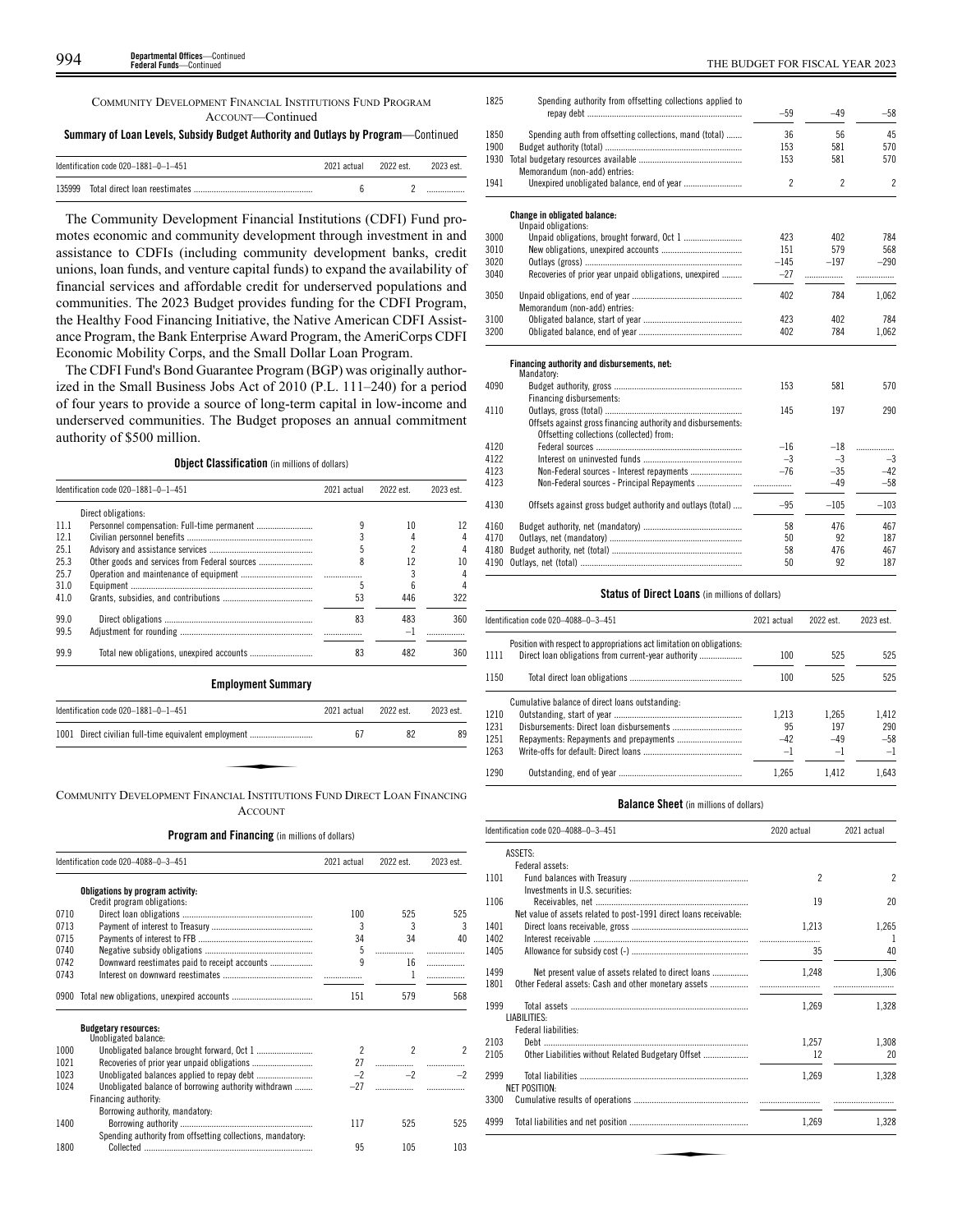COMMUNITY DEVELOPMENT FINANCIAL INSTITUTIONS FUND PROGRAM, EMERGENCY **SUPPORT** 

**Program and Financing** (in millions of dollars)

|                      | Identification code 020-0160-0-1-451                                                                                                  | 2021 actual | 2022 est.   | 2023 est.       |
|----------------------|---------------------------------------------------------------------------------------------------------------------------------------|-------------|-------------|-----------------|
| 0001<br>0002<br>0003 | Obligations by program activity:<br>CDFI Grants Economic Impact Rapid Response<br>CDFI Grants Economic Impact Underserved Communities | 1.248       | .<br>.<br>3 | .<br>1,739<br>3 |
|                      |                                                                                                                                       | 1.248       | 3           | 1.742           |
|                      | <b>Budgetary resources:</b>                                                                                                           |             |             |                 |
| 1000                 | Unobligated balance:<br>Budget authority:<br>Appropriations, mandatory:                                                               |             | 1,750       | 1,747           |
| 1200                 |                                                                                                                                       | 3.000       |             |                 |
| 1930                 | Memorandum (non-add) entries:                                                                                                         | 3,000       | 1.750       | 1.747           |
| 1940                 |                                                                                                                                       | $-2$        |             | .               |
| 1941                 |                                                                                                                                       | 1,750       | 1.747       | 5               |
|                      | Change in obligated balance:<br>Unpaid obligations:                                                                                   |             |             |                 |
| 3000                 |                                                                                                                                       | .           | 163         | 33              |
| 3010                 |                                                                                                                                       | 1.248       | 3           | 1,742           |
| 3020                 |                                                                                                                                       | $-1,085$    | $-133$      | $-905$          |
| 3050                 | Memorandum (non-add) entries:                                                                                                         | 163         | 33          | 870             |
| 3100                 |                                                                                                                                       |             | 163         | 33              |
| 3200                 |                                                                                                                                       | 163         | 33          | 870             |
|                      | Budget authority and outlays, net:<br>Mandatory:                                                                                      |             |             |                 |
| 4090                 | Outlays, gross:                                                                                                                       | 3,000       |             |                 |
| 4100                 |                                                                                                                                       | 1,085       | .           | .               |
| 4101                 |                                                                                                                                       | .           | 133         | 905             |
| 4110                 |                                                                                                                                       | 1,085       | 133         | 905             |
| 4180                 |                                                                                                                                       | 3,000       |             | .               |
| 4190                 |                                                                                                                                       | 1,085       | 133         | 905             |

The Consolidated Appropriations Act, 2021 (P. L. 116–260) provided \$3 billion to deliver immediate assistance to CDFIs in communities impacted by the COVID-19 pandemic. In the spring of 2021, the CDFI Fund awarded \$1.25 billion of these funds through its newly established CDFI Rapid Response Program (CDFI RRP), which was designed to quickly deploy capital to CDFIs through a streamlined application and review process.

The CDFI Fund will begin the process of making \$1.75 billion in grant funds available to CDFIs to expand their lending, grant making, or investment activity in low- or moderate-income minority communities and to minorities that have significant unmet capital or financial service needs.

| <b>Object Classification</b> (in millions of dollars) |  |  |  |  |
|-------------------------------------------------------|--|--|--|--|
|-------------------------------------------------------|--|--|--|--|

|      | Identification code $020-0160-0-1-451$    | 2021 actual | 2022 est | 2023 est. |
|------|-------------------------------------------|-------------|----------|-----------|
|      | Direct obligations:                       |             |          |           |
| 11.1 |                                           |             |          |           |
| 12.1 |                                           |             |          |           |
| 25.3 |                                           |             |          |           |
| 41.0 |                                           | 1.248       |          | 1.739     |
| 99.9 | Total new obligations, unexpired accounts | 1.248       |          | 1.742     |

# **Employment Summary**

| Identification code 020-0160-0-1-451                 | 2021 actual | 2022 est. | 2023 est. |
|------------------------------------------------------|-------------|-----------|-----------|
| 1001 Direct civilian full-time equivalent employment |             | 12        |           |
|                                                      |             |           |           |
|                                                      |             |           |           |

# EMERGENCY CAPITAL INVESTMENT FUND

**Program and Financing** (in millions of dollars)

|              | Identification code 020-0161-0-1-451             | 2021 actual | 2022 est.      | 2023 est. |
|--------------|--------------------------------------------------|-------------|----------------|-----------|
| 0001<br>0002 | Obligations by program activity:                 | 24          | 36             | 15        |
| 0003         |                                                  |             | 4,816<br>3,931 | .<br>.    |
|              | 0900 Total new obligations, unexpired accounts   | 24          | 8,783          | 15        |
|              | <b>Budgetary resources:</b>                      |             |                |           |
| 1000         | Unobligated balance:<br>Budget authority:        |             | 8,976          | 193       |
| 1200         | Appropriations, mandatory:                       | 9.000       |                |           |
| 1930         |                                                  | 9,000       | .<br>8.976     | .<br>193  |
|              | Memorandum (non-add) entries:                    |             |                |           |
| 1941         |                                                  | 8,976       | 193            | 178       |
|              | Change in obligated balance:                     |             |                |           |
|              | Unpaid obligations:                              |             |                |           |
| 3000         |                                                  | 24          | 19             | 18<br>15  |
| 3010<br>3020 |                                                  | $-5$        | 8,783          | $-15$     |
|              |                                                  |             | $-8,784$       |           |
| 3050         |                                                  | 19          | 18             | 18        |
|              | Memorandum (non-add) entries:                    |             |                |           |
| 3100         |                                                  |             | 19             | 18        |
| 3200         |                                                  | 19          | 18             | 18        |
|              | Budget authority and outlays, net:<br>Mandatory: |             |                |           |
| 4090         |                                                  | 9.000       |                |           |
|              | Outlays, gross:                                  |             |                |           |
| 4100         |                                                  | 5           | .              | .         |
| 4101         |                                                  |             | 8.784          | 15        |
|              |                                                  |             |                |           |
| 4110         |                                                  | 5           | 8.784          | 15        |
| 4180<br>4190 |                                                  | 9,000<br>5  | .<br>8,784     | .<br>15   |
|              |                                                  |             |                |           |

The Emergency Capital Investment Program (ECIP) invests in either perpetual preferred equity or subordinated debt (with a maturity of fifteen or thirty years) issued by financial institutions consistent with ECIP's terms. Institutions eligible to participate must be: 1) Community Development Financial Institutions or Minority Depository Institutions; 2) insured depository institutions, bank or savings and loan holding companies, or federally insured credit unions; and 3) supportive of low-and middle-income communities. Dividend yields or interest paid on ECIP securities decrease when institutions reach lending goals established at the time of their participation. Division N, Section 522 of the Consolidated Appropriations Act, 2021 (P.L. 116–260) established ECIP by amending the Community Development Banking and Financial Institutions Act of 1994 (12 U.S.C. 4701 et seq.) and provided \$9 billion for the program. Treasury issued an interim final rule for ECIP on March 9, 2021, and on March 22, 2021, the Board of Governors of the Federal Reserve System (FRB), Federal Deposit Insurance Corporation (FDIC) and the Office of the Comptroller of the Currency (OCC) jointly issued an interim final rule for securities issued under ECIP, providing that preferred stock issued qualifies as additional tier 1 capital and subordinated debt qualifies as tier 2 capital under the FRB/FDIC/OCC capital rule. The ECIP application period closed on September 1, 2021 and preliminary recipients were announced in December 2021.

# **Object Classification** (in millions of dollars)

|      | Identification code 020-0161-0-1-451 | 2021 actual | 2022 est. | 2023 est. |
|------|--------------------------------------|-------------|-----------|-----------|
|      | Direct obligations:                  |             |           |           |
| 11.1 |                                      |             |           |           |
| 12.1 |                                      |             |           |           |
| 25.1 |                                      | 13          | 27        |           |
| 25.2 |                                      |             |           |           |
| 25.3 |                                      |             |           |           |
| 41.0 |                                      |             | 8.747     |           |
| 99.0 |                                      | 23          | 8.782     | 15        |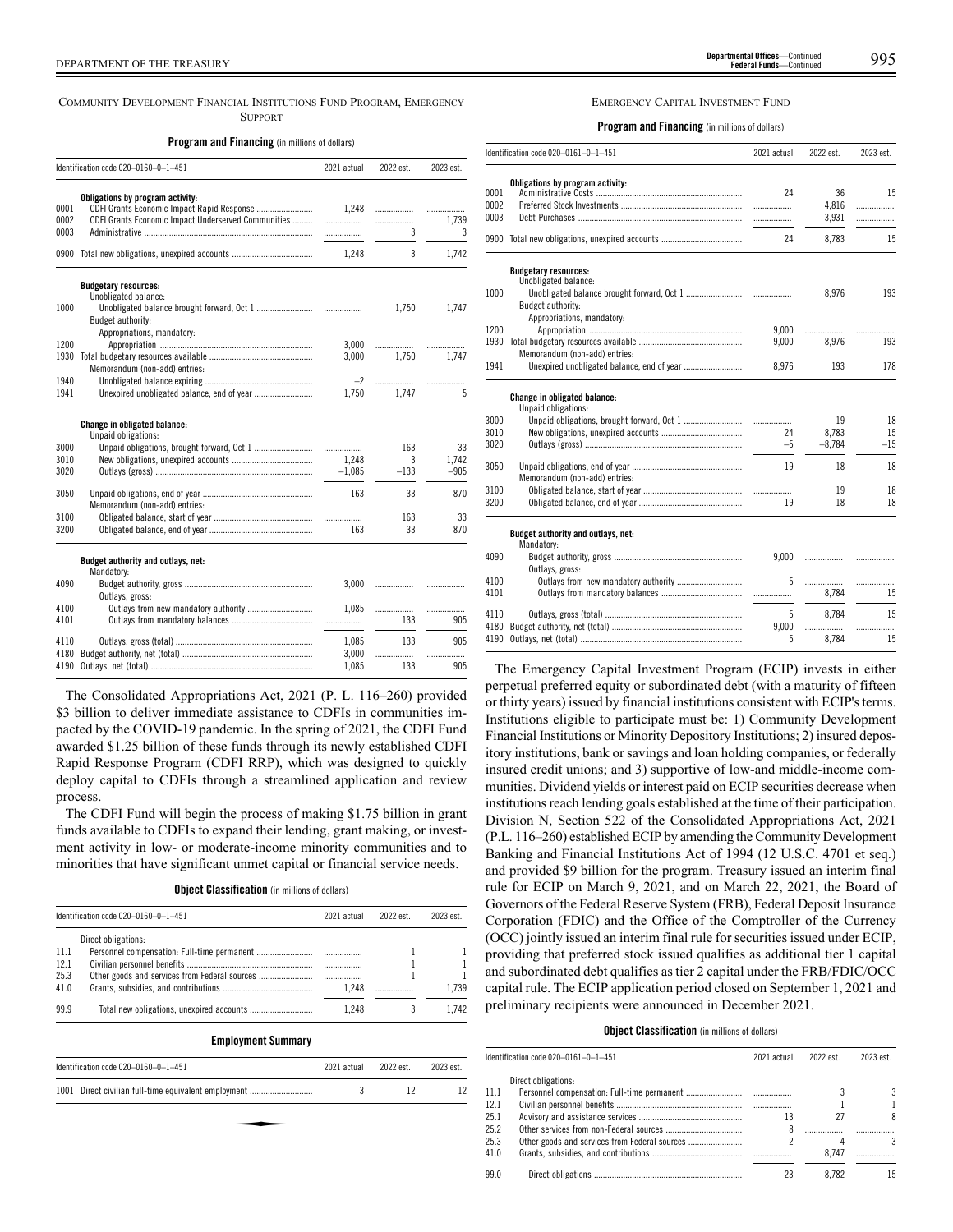# EMERGENCY CAPITAL INVESTMENT FUND—Continued

# **Object Classification**—Continued

|      | Identification code 020-0161-0-1-451 | 2021 actual | 2022 est. | 2023 est. |
|------|--------------------------------------|-------------|-----------|-----------|
| 99.5 |                                      |             |           |           |
| 99.9 |                                      | 24          | 8.783     | 15        |
|      | <b>Employment Summary</b>            |             |           |           |
|      | Identification code 020-0161-0-1-451 | 2021 actual | 2022 est. | 2023 est. |

| Identification code $020-0161-0-1-451$                                 | 2021 actual | 2022 est. | 2023 est. |
|------------------------------------------------------------------------|-------------|-----------|-----------|
|                                                                        |             | 27        | 23        |
|                                                                        |             |           |           |
| COMMUNITY FINANCIAL DEVELOPMENT INSTITUTIONS AFFORDABLE HOUSING SUPPLY |             |           |           |

FUND

(Legislative proposal, subject to PAYGO)

# **Program and Financing** (in millions of dollars)

|      | Identification code 020-1898-4-1-604                                           | 2021 actual | 2022 est. | 2023 est. |
|------|--------------------------------------------------------------------------------|-------------|-----------|-----------|
| 0001 | Obligations by program activity:                                               |             |           | 500       |
|      | 0900 Total new obligations, unexpired accounts (object class 41.0)             | .           |           | 500       |
|      | <b>Budgetary resources:</b><br>Budget authority:<br>Appropriations, mandatory: |             |           |           |
| 1200 |                                                                                |             |           | 5,000     |
| 1930 | Memorandum (non-add) entries:                                                  |             | .         | 5,000     |
| 1941 |                                                                                |             |           | 4,500     |
|      | Change in obligated balance:<br>Unpaid obligations:                            |             |           |           |
| 3010 |                                                                                |             |           | 500       |
| 3020 |                                                                                |             | .         | $-500$    |
|      | Budget authority and outlays, net:<br>Mandatory:                               |             |           |           |
| 4090 | Outlays, gross:                                                                |             |           | 5.000     |
| 4100 |                                                                                |             |           | 500       |
| 4180 |                                                                                |             | .         | 5.000     |
| 4190 |                                                                                |             | .         | 500       |

The CDFI Affordable Housing Supply Fund expands lending in disadvantaged communities and increases the affordable housing supply. The 2023 Budget proposes \$5 billion in long-term mandatory funding to support Lending by eligible CDFIs to finance new construction and substantial re-<br>habilitation that creates net new units of affordable rental and for sale<br>housing. habilitation that creates net new units of affordable rental and for sale housing.

# OFFICE OF FINANCIAL STABILITY

# **Program and Financing** (in millions of dollars)

|      | Identification code 020-0128-0-1-376                | 2021 actual | 2022 est. | 2023 est. |
|------|-----------------------------------------------------|-------------|-----------|-----------|
| 0001 | Obligations by program activity:                    | 36          | 38        | 34        |
|      | <b>Budgetary resources:</b><br>Unobligated balance: |             |           |           |
| 1000 | Budget authority:                                   |             |           |           |
|      | Appropriations, mandatory:                          |             |           |           |
| 1200 |                                                     | 41          | 38        | 34        |
| 1930 |                                                     | 41          | 39        | 35        |
|      | Memorandum (non-add) entries:                       |             |           |           |
| 1940 |                                                     |             |           |           |
| 1941 |                                                     |             |           |           |

# **Change in obligated balance:**

|      | Unpaid obligations:                                  |       |       |       |
|------|------------------------------------------------------|-------|-------|-------|
| 3000 |                                                      | 30    | 19    | 24    |
| 3010 |                                                      | 36    | 38    | 34    |
| 3020 |                                                      | $-31$ | $-33$ | $-30$ |
| 3041 | Recoveries of prior year unpaid obligations, expired | $-16$ |       |       |
| 3050 | Memorandum (non-add) entries:                        | 19    | 24    | 28    |
| 3100 |                                                      | 30    | 19    | 24    |
| 3200 |                                                      | 19    | 24    | 28    |
|      | Budget authority and outlays, net:<br>Mandatory:     |       |       |       |
| 4090 | Outlays, gross:                                      | 41    | 38    | 34    |
| 4100 |                                                      | 23    | 25    | 17    |
| 4101 |                                                      | 8     | 8     | 13    |
| 4110 |                                                      | 31    | 33    | 30    |
| 4180 |                                                      | 41    | 38    | 34    |
|      |                                                      | 31    | 33    | 30    |
|      |                                                      |       |       |       |

The Emergency Economic Stabilization Act of 2008 (EESA) (P.L. 110–343) authorized the establishment of the Troubled Asset Relief Program (TARP) and the Office of Financial Stability (OFS) to purchase and insure certain types of troubled assets for the purpose of providing stability to and preventing disruption in the economy and financial system and protecting taxpayers. The Act gave the Secretary of the Treasury broad and flexible authority to purchase and insure mortgages and other troubled assets, as well as inject capital by taking limited equity positions, as needed to stabilize the financial markets. This account provides for the administrative costs of OFS, which oversees and manages TARP.

# **Object Classification** (in millions of dollars)

|      | Identification code 020-0128-0-1-376 | 2021 actual | 2022 est. | 2023 est. |
|------|--------------------------------------|-------------|-----------|-----------|
|      | Direct obligations:                  |             |           |           |
| 11.1 |                                      |             |           |           |
| 25.1 |                                      |             |           | 3         |
| 25.2 |                                      | 22          | 28        | 24        |
| 25.3 |                                      |             |           | 5         |
| 41.0 |                                      |             |           |           |
| 99.0 |                                      | 35          | 37        | 33        |
| 99.5 |                                      |             |           |           |
| 99.9 |                                      | 36          | 38        | 34        |

# **Employment Summary**

| Identification code $020-0128-0-1-376$               | 2021 actual | 2022 est. | 2023 est. |
|------------------------------------------------------|-------------|-----------|-----------|
| 1001 Direct civilian full-time equivalent employment | 10          | 10        |           |
|                                                      |             |           |           |
| TROUBLED ASSET RELIEF PROGRAM ACCOUNT                |             |           |           |

# **Summary ofLoan Levels, Subsidy Budget Authority and Outlays by Program** (inmillionsof dollars)

| Identification code 020-0132-0-1-376<br>2021 actual |  |  |  | 2023 est. |
|-----------------------------------------------------|--|--|--|-----------|
| Direct loan reestimates:                            |  |  |  |           |
|                                                     |  |  |  |           |

As authorized by the Emergency Economic Stabilization Act of 2008 (EESA) (P.L. 110–343) and required by the Federal Credit Reform Act of 1990, as amended, this account records the subsidy costs associated with Troubled Asset Relief Program (TARP) direct loans obligated and loan guarantees including modifications of direct loans or loan guarantees that resulted from obligations or commitments in any year. The subsidy amounts are estimated on a present value basis using a risk-adjusted discount rate, as required by EESA.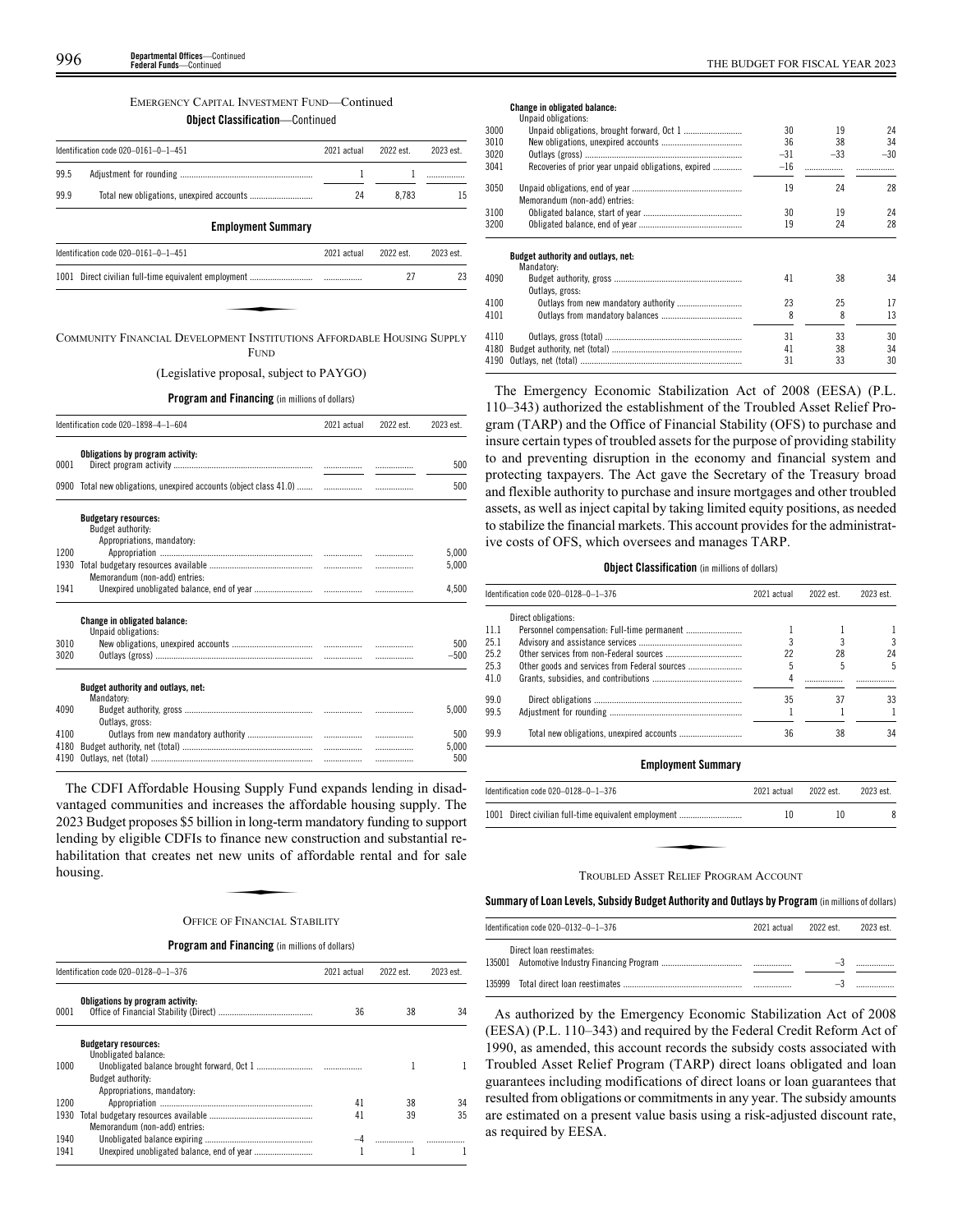The authority to make new financial commitments via TARP expired on<br>
ctober 3, 2010, under the terms of EESA. However, Treasury can continue<br>
execute commitments entered into before October 3, 2010.<br>
TROURLED ASSET RELIEF October 3, 2010, under the terms of EESA. However, Treasury can continue to execute commitments entered into before October 3, 2010.

TROUBLED ASSET RELIEF PROGRAM DIRECT LOAN FINANCING ACCOUNT

# **Program and Financing** (in millions of dollars)

|      | Identification code 020-4277-0-3-376                                                                     |                          | 2022 est.      | 2023 est.      |
|------|----------------------------------------------------------------------------------------------------------|--------------------------|----------------|----------------|
|      | Obligations by program activity:<br>Credit program obligations:                                          |                          |                |                |
| 0742 |                                                                                                          |                          | $\overline{c}$ | .              |
| 0743 |                                                                                                          |                          | $\mathbf{1}$   | .              |
| 0900 |                                                                                                          |                          | 3              | .              |
|      | <b>Budgetary resources:</b><br>Unobligated balance:                                                      |                          |                |                |
| 1000 | Financing authority:                                                                                     |                          | 3              | .              |
|      | Spending authority from offsetting collections, mandatory:                                               |                          |                |                |
| 1800 |                                                                                                          | 3                        |                |                |
| 1900 |                                                                                                          | 3                        | .              | .              |
| 1930 | Memorandum (non-add) entries:                                                                            | $\overline{3}$           | $\mathcal{R}$  | .              |
| 1941 |                                                                                                          | 3                        |                |                |
|      | Change in obligated balance:<br>Unpaid obligations:                                                      |                          |                |                |
| 3000 |                                                                                                          |                          |                | 3              |
| 3010 |                                                                                                          | $\overline{\phantom{a}}$ | 3              | .              |
| 3050 | Memorandum (non-add) entries:                                                                            |                          | 3              | 3              |
| 3100 |                                                                                                          |                          | .              | 3              |
| 3200 |                                                                                                          |                          | 3              | $\overline{3}$ |
|      | Financing authority and disbursements, net:<br>Mandatory:                                                |                          |                |                |
| 4090 | Offsets against gross financing authority and disbursements:<br>Offsetting collections (collected) from: | 3                        |                |                |
| 4123 |                                                                                                          |                          |                |                |
| 4180 |                                                                                                          |                          |                |                |
| 4190 |                                                                                                          | $-3$                     | .              | .              |

As authorized by the Emergency Economic Stabilization Act of 2008 (P.L. 110–343) and required by the Federal Credit Reform Act of 1990, as amended, this non-budgetary account records all cash flows to and from the Government resulting from direct loans obligated in 2008 and beyond including modifications of direct loans that resulted from obligations in any year. The amounts in this account are a means of financing and are not included in the budget totals.

# **Balance Sheet** (in millions of dollars)

|              | Identification code 020-4277-0-3-376                                 | 2020 actual | 2021 actual |
|--------------|----------------------------------------------------------------------|-------------|-------------|
|              | ASSETS:                                                              |             |             |
| 1101         | Net value of assets related to post-1991 direct loans receivable:    | 13          |             |
| 1401<br>1401 |                                                                      |             |             |
| 1405<br>1405 |                                                                      |             |             |
| 1499         |                                                                      |             |             |
| 1999         | LIABILITIES:                                                         | 13          |             |
|              | Federal liabilities:                                                 |             |             |
| 2104<br>2105 |                                                                      | 13          |             |
| 2999         | Total upward reestimate subsidy BA [20–0132]<br><b>NET POSITION:</b> | 13          | 3           |
| 3300         |                                                                      |             |             |

4999 Total liabilities and net position ..................................................... 13 3

www.communications.com<br>Program Four<br>Program Four TROUBLED ASSET RELIEF PROGRAM EQUITY PURCHASE PROGRAM

# **Program and Financing** (in millions of dollars)

|      | Identification code 020-0134-0-1-376                               | 2021 actual    | 2022 est.         | 2023 est. |
|------|--------------------------------------------------------------------|----------------|-------------------|-----------|
|      | Obligations by program activity:<br>Credit program obligations:    |                |                   |           |
| 0705 |                                                                    | $\overline{c}$ | 4                 |           |
| 0706 |                                                                    | 3              |                   |           |
|      | 0900 Total new obligations, unexpired accounts (object class 41.0) | 5              | 12                |           |
|      | <b>Budgetary resources:</b><br>Budget authority:                   |                |                   |           |
|      | Appropriations, mandatory:                                         |                |                   |           |
| 1200 |                                                                    | 5              | 12 <sup>12</sup>  |           |
| 1930 |                                                                    | 5              | $12 \,$           |           |
|      | <b>Change in obligated balance:</b><br>Unpaid obligations:         |                |                   |           |
| 3010 |                                                                    | 5              | 12 <sup>7</sup>   |           |
| 3020 |                                                                    | $-5$           | $-12$             |           |
|      | Budget authority and outlays, net:<br>Mandatory:                   |                |                   |           |
| 4090 |                                                                    | 5              | $12 \overline{ }$ |           |
|      | Outlays, gross:                                                    |                |                   |           |
| 4100 |                                                                    | 5              | 12                |           |
| 4180 |                                                                    | 5              | 12                |           |
| 4190 |                                                                    | 5              | 12                |           |

**Summary ofLoan Levels, Subsidy Budget Authority and Outlays by Program** (inmillionsof dollars)

| Identification code 020-0134-0-1-376            | 2021 actual 2022 est. |      | 2023 est. |    |
|-------------------------------------------------|-----------------------|------|-----------|----|
| Direct loan reestimates:                        |                       | $-3$ |           | 12 |
| 135006 Community Development Capital Initiative |                       |      |           |    |
|                                                 |                       | 12   |           |    |

As authorized by the Emergency Economic Stabilization Act of 2008 (EESA) (P.L. 110–343) and required by the Federal Credit Reform Act of 1990, as amended, this account records the subsidy costs associated with TARP equity purchase obligations (including modifications of equity purchases that resulted from obligations in any year). The subsidy amounts are estimated on a present value basis using a risk-adjusted discount rate, as required by EESA.

The authority to make new financial commitments via TARP expired on<br>
ctober 3, 2010, under the terms of EESA. However, Treasury can continue<br>
execute commitments entered into before October 3, 2010.<br>
TROUBLED ASSET RELIEF October 3, 2010, under the terms of EESA. However, Treasury can continue to execute commitments entered into before October 3, 2010.

TROUBLED ASSET RELIEF PROGRAM EQUITY PURCHASE FINANCING ACCOUNT

|      | Identification code 020-4278-0-3-376                            | 2021 actual | 2022 est. | 2023 est. |
|------|-----------------------------------------------------------------|-------------|-----------|-----------|
|      | Obligations by program activity:<br>Credit program obligations: |             |           |           |
| 0713 |                                                                 |             |           |           |
| 0742 | Downward reestimates paid to receipt accounts                   |             |           |           |
| 0743 |                                                                 | 2           |           |           |
|      | 0900 Total new obligations, unexpired accounts                  | 4           |           |           |
|      | <b>Budgetary resources:</b><br>Unobligated balance:             |             |           |           |
| 1000 |                                                                 |             |           | 13        |
| 1023 |                                                                 |             |           | $-1$      |
|      |                                                                 |             |           | 12        |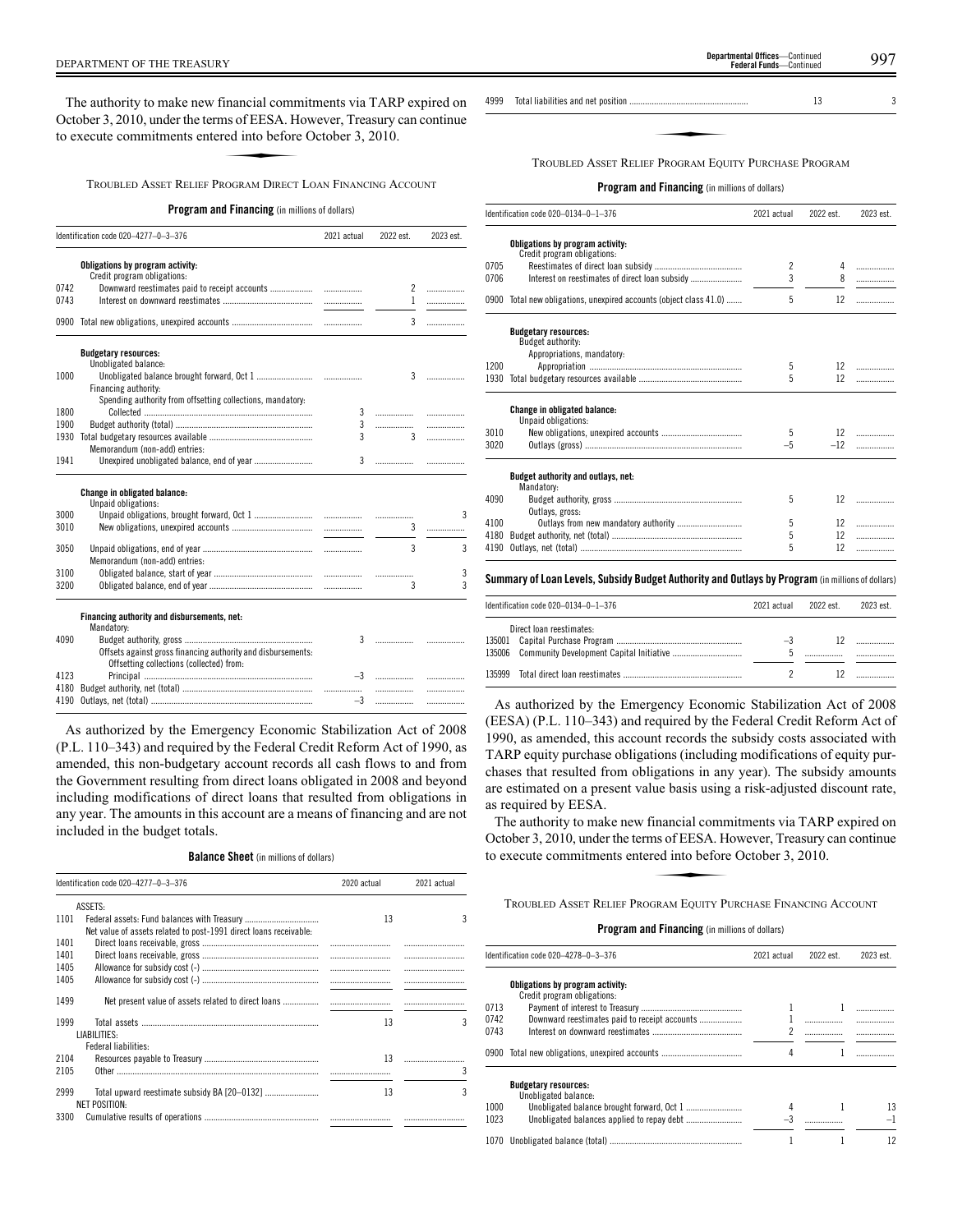# TROUBLED ASSET RELIEF PROGRAM EQUITY PURCHASE FINANCING ACCOUNT—Continued **Program and Financing**—Continued

|      | Identification code 020-4278-0-3-376                         |      | 2022 est.    | 2023 est.    |
|------|--------------------------------------------------------------|------|--------------|--------------|
|      | Financing authority:                                         |      |              |              |
|      | Borrowing authority, mandatory:                              |      |              |              |
| 1400 |                                                              | 3    | .            |              |
|      | Spending authority from offsetting collections, mandatory:   |      |              |              |
| 1800 |                                                              | 6    | 13           | 1            |
| 1825 | Spending authority from offsetting collections applied to    | $-5$ |              |              |
|      |                                                              |      | .            | .            |
| 1850 | Spending auth from offsetting collections, mand (total)      | 1    | 13           | 1            |
| 1900 |                                                              | 4    | 13           | 1            |
| 1930 |                                                              | 5    | 14           | 13           |
|      | Memorandum (non-add) entries:                                |      |              |              |
| 1941 |                                                              | 1    | 13           | 13           |
|      | Change in obligated balance:                                 |      |              |              |
|      | Unpaid obligations:                                          |      |              |              |
| 3000 |                                                              |      |              | 1            |
| 3010 |                                                              | 4    | $\mathbf{1}$ | .            |
| 3020 |                                                              | $-4$ | .            | .            |
| 3050 |                                                              |      | $\mathbf{1}$ | 1            |
|      | Memorandum (non-add) entries:                                |      |              |              |
| 3100 |                                                              |      |              | 1            |
| 3200 |                                                              |      | 1            | 1            |
|      | Financing authority and disbursements, net:                  |      |              |              |
|      | Mandatory:                                                   |      | 13           | $\mathbf{1}$ |
| 4090 | Financing disbursements:                                     | 4    |              |              |
| 4110 |                                                              | 4    |              |              |
|      | Offsets against gross financing authority and disbursements: |      |              |              |
|      | Offsetting collections (collected) from:                     |      |              |              |
| 4120 |                                                              | $-5$ | $-13$        | .            |
| 4123 |                                                              | $-1$ | .            | .            |
| 4123 |                                                              |      | .            | -1           |
|      |                                                              |      |              |              |
| 4130 | Offsets against gross budget authority and outlays (total)   | $-6$ | $-13$        | $-1$         |
| 4160 |                                                              | $-2$ |              | .            |
| 4170 |                                                              | $-2$ | $-13$        | $-1$         |
| 4180 |                                                              | $-2$ | .            | .            |
| 4190 |                                                              | $-2$ | $-13$        | $-1$         |

# **Status of Direct Loans** (in millions of dollars)

|      | Identification code 020-4278-0-3-376            |    | 2022 est. | 2023 est. |
|------|-------------------------------------------------|----|-----------|-----------|
|      | Cumulative balance of direct loans outstanding: |    |           |           |
| 1210 |                                                 | 23 |           | 13        |
| 1251 |                                                 |    |           | $-1$      |
| 1263 |                                                 |    |           |           |
| 1264 |                                                 |    |           |           |
| 1290 |                                                 | 13 |           |           |

As authorized by the Emergency Economic Stabilization Act of 2008 (P.L. 110–343) and required by the Federal Credit Reform Act of 1990, as amended, this non-budgetary account records all cash flows to and from the Government resulting from equity purchases obligated in 2008 and beyond including modifications of equity purchases that resulted from obligations in any year. The amounts in this account are a means of financing and are not included in the budget totals.

**Balance Sheet** (in millions of dollars)

| Identification code 020-4278-0-3-376<br>2020 actual |                                                                   |          | 2021 actual |
|-----------------------------------------------------|-------------------------------------------------------------------|----------|-------------|
|                                                     | ASSETS-                                                           |          |             |
|                                                     | Federal assets:                                                   |          |             |
| 1101                                                |                                                                   |          |             |
|                                                     | Investments in U.S. securities:                                   |          |             |
| 1106                                                |                                                                   |          | 12          |
|                                                     | Non-Federal assets:                                               |          |             |
| 1201                                                |                                                                   |          |             |
| 1206                                                |                                                                   | c        |             |
|                                                     | Net value of assets related to post-1991 direct loans receivable: |          |             |
| 1401                                                |                                                                   | 23       | 13          |
| 1405                                                |                                                                   | $\equiv$ |             |

| 1405         |                                                     |    |    |
|--------------|-----------------------------------------------------|----|----|
| 1499         | Net present value of assets related to direct loans | 16 | 4  |
| 1999         | LIABILITIES:                                        | 22 | 17 |
| 2103<br>2105 | Federal liabilities:                                | 22 | 17 |
| 2999<br>3300 | NET POSITION:                                       | 22 | 17 |
| 4999         |                                                     | 22 | 17 |
|              |                                                     |    |    |
|              | TROUBLED ASSET RELIEF PROGRAM, HOUSING PROGRAMS     |    |    |

# **Program and Financing** (in millions of dollars)

|      | Identification code 020-0136-0-1-604                                                                            | 2021 actual | 2022 est. | 2023 est. |  |
|------|-----------------------------------------------------------------------------------------------------------------|-------------|-----------|-----------|--|
|      | <b>Budgetary resources:</b>                                                                                     |             |           |           |  |
|      | Unobligated balance:                                                                                            |             |           |           |  |
| 1000 |                                                                                                                 | 91          | 91        | 91        |  |
| 1031 |                                                                                                                 | $-114$      | .         | .         |  |
| 1033 |                                                                                                                 | 114         | .         | .         |  |
| 1070 |                                                                                                                 | 91          | 91        | 91        |  |
|      |                                                                                                                 | 91          | 91        | 91        |  |
|      | Memorandum (non-add) entries:                                                                                   |             |           |           |  |
| 1941 |                                                                                                                 | 91          | 91        | 91        |  |
|      | Change in obligated balance:                                                                                    |             |           |           |  |
|      | Unpaid obligations:                                                                                             |             |           |           |  |
| 3000 |                                                                                                                 | 1,693       | 1,214     | 706       |  |
| 3020 |                                                                                                                 | $-479$      | $-508$    | $-456$    |  |
| 3050 | Memorandum (non-add) entries:                                                                                   | 1.214       | 706       | 250       |  |
| 3100 |                                                                                                                 | 1,693       | 1,214     | 706       |  |
| 3200 |                                                                                                                 | 1,214       | 706       | 250       |  |
|      | Budget authority and outlays, net:                                                                              |             |           |           |  |
|      | Mandatory:                                                                                                      |             |           |           |  |
|      | Outlays, gross:                                                                                                 |             |           |           |  |
| 4101 |                                                                                                                 | 479         | 508       | 456       |  |
|      | Offsets against gross budget authority and outlays:                                                             |             |           |           |  |
|      | Offsetting collections (collected) from:                                                                        |             |           |           |  |
| 4123 |                                                                                                                 | $-114$      |           | .         |  |
|      | Additional offsets against gross budget authority only:<br>Recoveries of prior year paid obligations, unexpired |             |           |           |  |
| 4143 |                                                                                                                 | 114         | .         | .         |  |
| 4170 |                                                                                                                 | 365         | 508       | 456       |  |
| 4180 |                                                                                                                 | .           | .         | .         |  |
|      |                                                                                                                 | 365         | 508       | 456       |  |
|      | Memorandum (non-add) entries:                                                                                   |             |           |           |  |
| 5103 | Unexpired unavailable balance, SOY: Fulfilled purpose                                                           | 13,069      | 13,183    | 12,509    |  |
| 5104 | Unexpired unavailable balance, EOY: Fulfilled purpose                                                           | 13,183      | 12,509    | 12,509    |  |
|      |                                                                                                                 |             |           |           |  |
|      | Summary of Loan Levels, Subsidy Budget Authority and Outlays by Program (in millions of dollars)                |             |           |           |  |

| Identification code 020-0136-0-1-604 | 2021 actual | 2022 est. | 2023 est. |
|--------------------------------------|-------------|-----------|-----------|
| Guaranteed loan reestimates:         |             |           |           |
|                                      |             |           |           |

Treasury's Home Affordable Modification Program (HAMP) offered mortgage modifications to homeowners at risk of foreclosure under the authority of sections 101 and 109 of the Emergency Economic Stabilization Act of 2008, as amended (EESA) (P.L. 110–343). HAMP closed to new applications on December 30, 2016, but incentive payments continue to be made on modifications entered into on or before December 1, 2017. Additionally, the Hardest Hit Fund has allocated \$9.6 billion under EESA to State housing finance agencies in 18 States and the District of Columbia for foreclosure prevention programs. Funds under EESA also support a Federal Housing Administration (FHA) refinance program that helps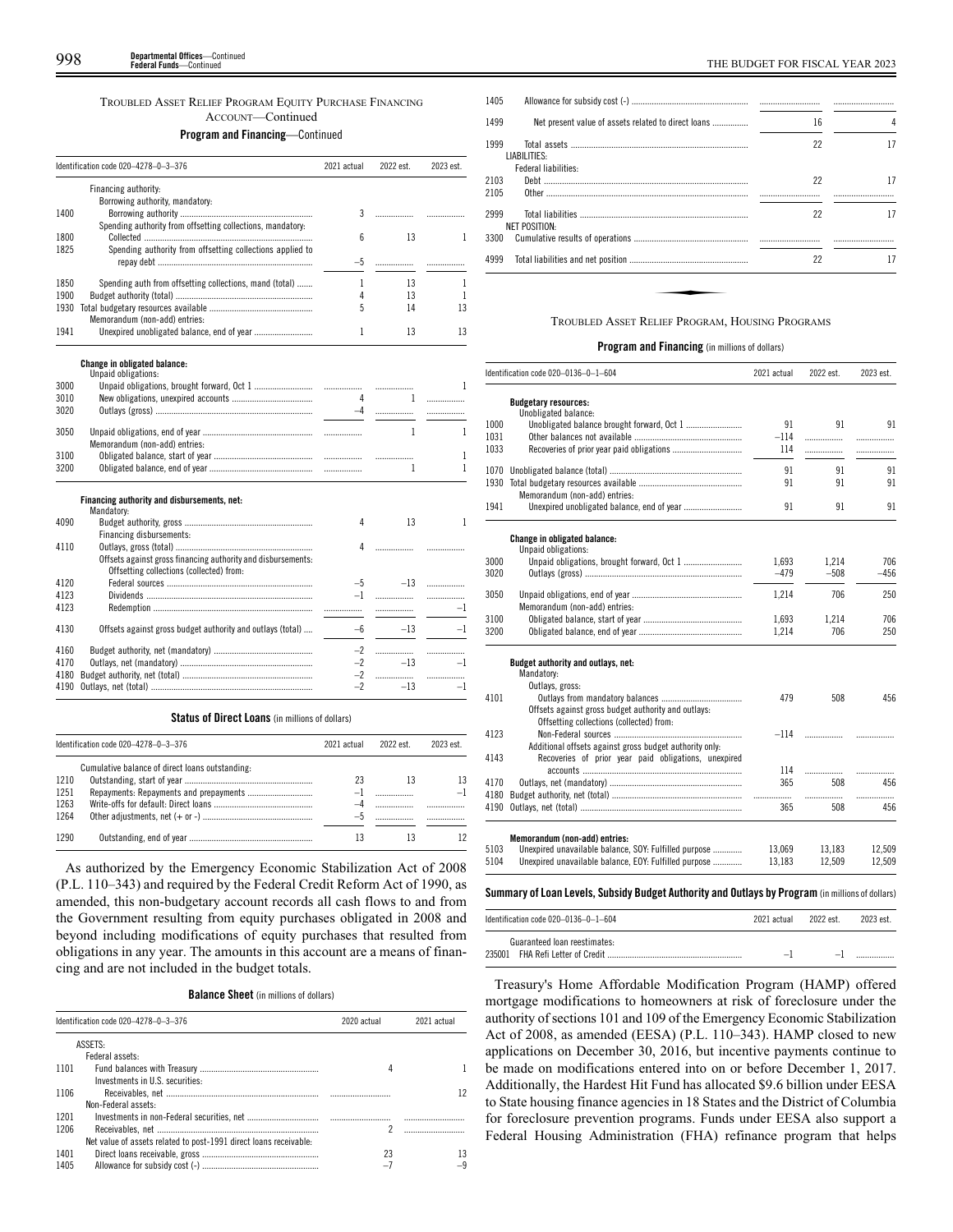DEPARTMENT OF THE TREASURY 999 **Departmental Offices**—Continued

homeowners refinance into a new FHA-insured loan if their existing mortgage holders agree to write down principal. a new FHA-i<br>ite down princ<br>ERAM HOUSING

TROUBLED ASSET RELIEF PROGRAM, HOUSING PROGRAMS, LETTER OF CREDIT FINANCING ACCOUNT

# **Program and Financing** (in millions of dollars)

|              | Identification code 020-4329-0-3-371                                                  | 2021 actual         | 2022 est.      | 2023 est. |
|--------------|---------------------------------------------------------------------------------------|---------------------|----------------|-----------|
|              | Obligations by program activity:<br>Credit program obligations:                       |                     |                |           |
| 0742         | Downward reestimates paid to receipt accounts                                         | 1                   | 1              | .         |
|              | 0900 Total new obligations, unexpired accounts                                        | 1                   | $\mathbf{1}$   | .         |
|              | <b>Budgetary resources:</b>                                                           |                     |                |           |
|              | Unobligated balance:                                                                  |                     |                |           |
| 1000         |                                                                                       | 2<br>$\mathfrak{p}$ |                | 1<br>1    |
|              | Memorandum (non-add) entries:                                                         |                     |                |           |
| 1941         |                                                                                       |                     |                |           |
|              |                                                                                       |                     |                |           |
|              | <b>Change in obligated balance:</b><br>Unpaid obligations:                            |                     |                |           |
| 3000         |                                                                                       |                     |                | 1         |
| 3010         |                                                                                       | $\mathbf{1}$        | $\mathbf{1}$   | .         |
| 3020         |                                                                                       | $-1$                |                | .         |
|              |                                                                                       |                     |                |           |
| 3050         | Memorandum (non-add) entries:                                                         |                     | $\mathbf{1}$   | 1         |
| 3100         |                                                                                       |                     |                | 1         |
| 3200         |                                                                                       |                     | $\overline{1}$ | 1         |
| 4110<br>4180 | Financing authority and disbursements, net:<br>Mandatory:<br>Financing disbursements: |                     |                | .<br>.    |
|              |                                                                                       | 1.                  | .              | .         |
|              | Status of Guaranteed Loans (in millions of dollars)                                   |                     |                |           |
|              | Identification code 020-4329-0-3-371                                                  | 2021 actual         | 2022 est.      | 2023 est. |
| 2111         | Position with respect to appropriations act limitation on<br>commitments:             |                     |                | .         |
| 2150         |                                                                                       |                     |                | .         |
|              |                                                                                       |                     |                |           |
|              | Cumulative balance of guaranteed loans outstanding:                                   |                     |                |           |
| 2210         |                                                                                       | 135                 | 111            | 111       |
| 2251<br>2263 | Adjustments: Terminations for default that result in claim                            | $-23$               |                | .         |
|              |                                                                                       | $-1$                |                |           |
|              |                                                                                       |                     |                |           |

2290 Outstanding, end of year ....................................................... 111 111 111 Memorandum: 55 45 45 Guaranteed amount of guaranteed loans outstanding, end of year ....................................................................................... 2299

**Balance Sheet** (in millions of dollars)

| Identification code 020-4329-0-3-371<br>2020 actual              |   | 2021 actual |  |
|------------------------------------------------------------------|---|-------------|--|
| ASSETS:                                                          |   |             |  |
| 1101                                                             | 3 |             |  |
| 1999<br>LIABILITIES:                                             |   |             |  |
| Federal liabilities:                                             |   |             |  |
| 2104                                                             |   |             |  |
| 2105                                                             |   |             |  |
| 2204<br>Non-Federal liabilities: Liabilities for loan guarantees |   |             |  |
| 2999                                                             |   |             |  |
| NET POSITION:                                                    |   |             |  |
| 3300                                                             |   |             |  |

**Federal Funds**—Continue

SPECIAL INSPECTOR GENERAL FOR THE TROUBLED ASSET RELIEF PROGRAM

# SALARIES AND EXPENSES

*For necessary expenses of the Office of the Special Inspector General in carrying out the provisions of the Emergency Economic Stabilization Act of 2008 (Public Law 110–343), \$9,000,000.*

Note.—A full-year 2022 appropriation for this account was not enacted at the time the Budget was prepared; therefore, the Budget assumes this account is operating under the Continuing Appropriations Act, 2022 (Division A of Public Law 117–43, as amended). The amounts included for 2022 reflect the annualized level provided by the continuing resolution.

# **Program and Financing** (in millions of dollars)

|      | Identification code 020-0133-0-1-376                                                                | 2021 actual | 2022 est. | 2023 est.    |
|------|-----------------------------------------------------------------------------------------------------|-------------|-----------|--------------|
| 0001 | Obligations by program activity:<br>Special Inspector General for the Troubled Asset Relief Program |             |           |              |
|      |                                                                                                     | 21          | 19        | 17           |
|      | <b>Budgetary resources:</b>                                                                         |             |           |              |
|      | Unobligated balance:                                                                                |             |           |              |
| 1000 |                                                                                                     | 15          | 13        | 13           |
|      | Budget authority:                                                                                   |             |           |              |
|      | Appropriations, discretionary:                                                                      |             |           |              |
| 1100 |                                                                                                     | 19          | 19        | 9            |
| 1900 |                                                                                                     | 19          | 19        | 9            |
| 1930 |                                                                                                     | 34          | 32        | 22           |
|      | Memorandum (non-add) entries:                                                                       |             |           |              |
| 1941 |                                                                                                     | 13          | 13        | 5            |
|      | Change in obligated balance:                                                                        |             |           |              |
|      | Unpaid obligations:                                                                                 |             |           |              |
| 3000 |                                                                                                     | 4           | 4         | 3            |
| 3010 |                                                                                                     | 21          | 19        | 17           |
| 3011 | Obligations ("upward adjustments"), expired accounts                                                | 1           |           | .            |
| 3020 |                                                                                                     | $-21$       | $-20$     | $-19$        |
| 3041 | Recoveries of prior year unpaid obligations, expired                                                | $-1$        | .         | .            |
| 3050 |                                                                                                     | 4           | 3         | $\mathbf{1}$ |
|      | Memorandum (non-add) entries:                                                                       |             |           |              |
| 3100 |                                                                                                     | 4           | 4         | 3            |
| 3200 |                                                                                                     | 4           | 3         | $\mathbf{1}$ |
|      | Budget authority and outlays, net:                                                                  |             |           |              |
|      | Discretionary:                                                                                      |             |           |              |
| 4000 |                                                                                                     | 19          | 19        | 9            |
|      | Outlays, gross:                                                                                     |             |           |              |
| 4010 | Outlays from new discretionary authority                                                            | 18          | 15        | 7            |
| 4011 |                                                                                                     | 1           | 5         | 12           |
|      |                                                                                                     |             |           |              |
| 4020 |                                                                                                     | 19          | 20        | 19           |
|      | Mandatory:                                                                                          |             |           |              |
|      | Outlays, gross:                                                                                     |             |           |              |
| 4101 |                                                                                                     | 2           | .         |              |
| 4180 |                                                                                                     | 19          | 19        | 9            |
| 4190 |                                                                                                     | 21          | 20        | 19           |

The mission of the Office of the Special Inspector General for the Troubled Asset Relief Program (SIGTARP) is to prevent and detect fraud, waste, and abuse in the more than \$442 billion in funds and programs from the Emergency Economic Stabilization Act of 2008 (EESA) (P.L. 110–343) and \$2 billion in funds from the Consolidated Appropriations Act of 2016, and to promote economy, efficiency, effectiveness, and accountability in these economic stability programs. SIGTARP received an initial appropriation of \$50 million in permanent, indefinite budget authority in EESA. The Public-Private Investment Program Improvement and Oversight Act of 2009 (12 U.S.C. 5231a) provided \$15 million in supplemental funding. Since 2010, SIGTARP has received annual appropriations to fund its operations. The FY 2023 Budget requests \$9 million, a reduction of 47 percent from the FY 2022 level of \$17 million.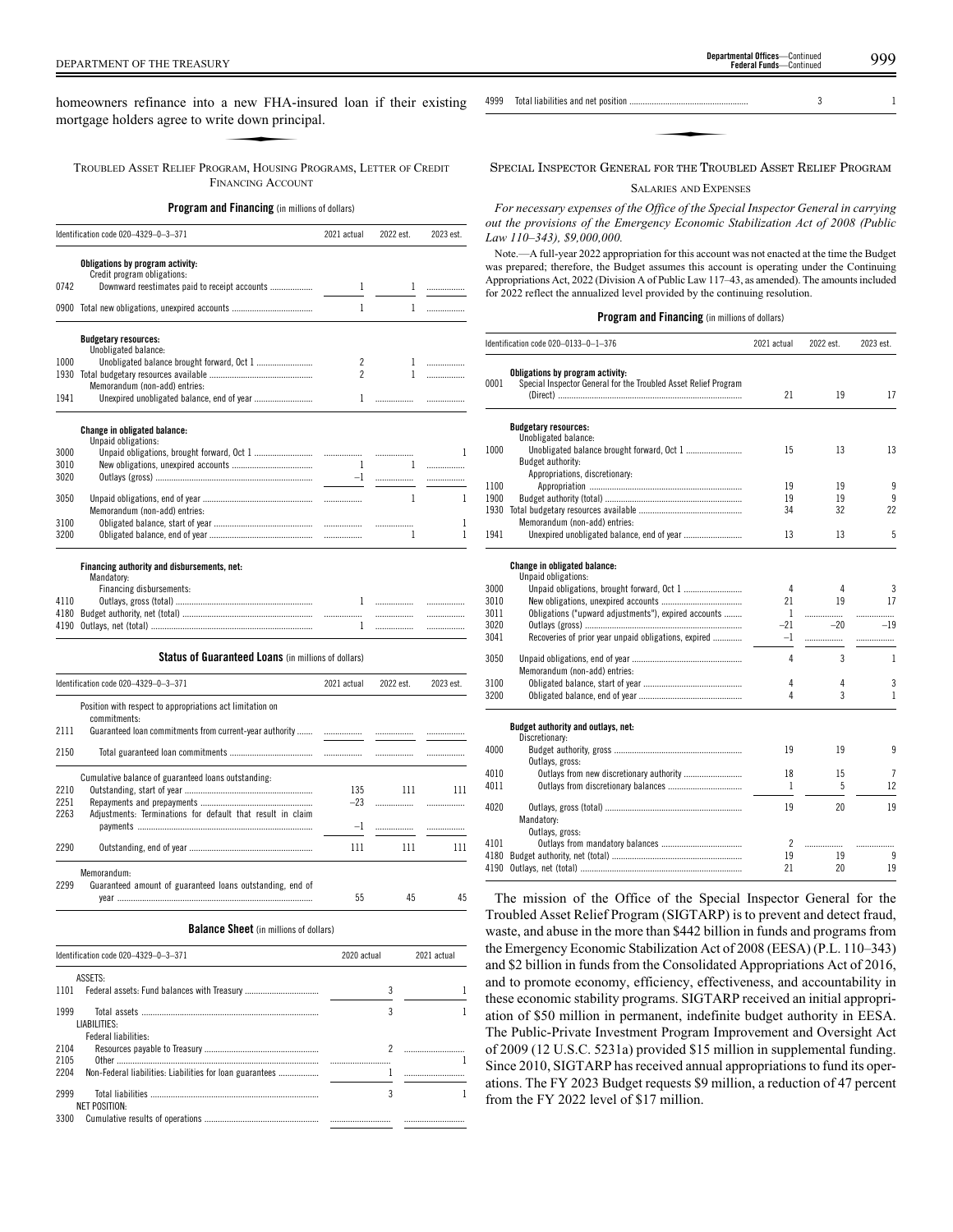SPECIAL INSPECTOR GENERAL FOR THE TROUBLED ASSET RELIEF PROGRAM—Continued

|      | <b>Object Classification</b> (in millions of dollars) |             |           |           |  |
|------|-------------------------------------------------------|-------------|-----------|-----------|--|
|      | Identification code 020-0133-0-1-376                  | 2021 actual | 2022 est. | 2023 est. |  |
|      | Direct obligations:                                   |             |           |           |  |
|      | Personnel compensation:                               |             |           |           |  |
| 11 1 |                                                       |             | 8         |           |  |
| 11.3 |                                                       |             |           |           |  |
| 11.5 |                                                       |             |           |           |  |
| 119  |                                                       | 12          | 13        |           |  |
| 121  |                                                       |             |           |           |  |
| 23.1 |                                                       |             |           |           |  |
| 25.3 |                                                       |             |           |           |  |
| 99.0 |                                                       | 22          | 19        |           |  |
| 99.5 |                                                       | $-1$        |           |           |  |
| 99.9 |                                                       | 21          | 19        |           |  |

# **Employment Summary**

| Identification code 020-0133-0-1-376                 | 2021 actual | 2022 est. | 2023 est. |
|------------------------------------------------------|-------------|-----------|-----------|
| 1001 Direct civilian full-time equivalent employment | 70          | 68        | 45        |
|                                                      |             |           |           |
| <b>SMALL BUSINESS LENDING FUND PROGRAM ACCOUNT</b>   |             |           |           |

# **Program and Financing** (in millions of dollars)

|              | Identification code 020-0141-0-1-376 | 2021 actual                   | 2022 est.                | 2023 est.                |
|--------------|--------------------------------------|-------------------------------|--------------------------|--------------------------|
|              | Obligations by program activity:     |                               |                          |                          |
|              | Credit program obligations:          |                               |                          |                          |
| 0709         |                                      | 2                             | $\overline{\phantom{a}}$ | 2                        |
| 0900         |                                      | $\overline{\phantom{a}}$      | $\overline{2}$           | 2                        |
|              | <b>Budgetary resources:</b>          |                               |                          |                          |
|              | Budget authority:                    |                               |                          |                          |
| 1200         | Appropriations, mandatory:           | 2                             |                          |                          |
| 1930         |                                      | $\overline{\phantom{a}}$      | 2<br>$\overline{2}$      | 2<br>2                   |
|              |                                      |                               |                          |                          |
|              | <b>Change in obligated balance:</b>  |                               |                          |                          |
|              | Unpaid obligations:                  |                               |                          |                          |
| 3000         |                                      | 8<br>$\overline{\phantom{a}}$ | 9                        | 6<br>2                   |
| 3010<br>3020 |                                      |                               | $\overline{c}$<br>$-5$   |                          |
|              |                                      | -1                            |                          | 4                        |
| 3050         |                                      | 9                             | 6                        | 4                        |
|              | Memorandum (non-add) entries:        |                               |                          |                          |
| 3100         |                                      | 8                             | 9                        | 6                        |
| 3200         |                                      | q                             | 6                        | 4                        |
|              | Budget authority and outlays, net:   |                               |                          |                          |
|              | Mandatory:                           |                               |                          |                          |
| 4090         |                                      | 2                             | 2                        | 2                        |
|              | Outlays, gross:                      |                               |                          |                          |
| 4100         | Outlays from new mandatory authority | 1                             | $\overline{c}$           | $\overline{c}$           |
| 4101         |                                      |                               | 3                        | $\overline{\phantom{a}}$ |
| 4110         |                                      | 1                             | 5                        | 4                        |
| 4180         |                                      | 2                             | $\overline{c}$           | 2                        |
| 4190         |                                      | 1                             | 5                        | 4                        |

# **Summary ofLoan Levels, Subsidy Budget Authority and Outlays by Program** (inmillionsof dollars)

| Identification code 020-0141-0-1-376                                       | 2021 actual | 2022 est. | 2023 est. |
|----------------------------------------------------------------------------|-------------|-----------|-----------|
| Direct loan reestimates:<br>135001 Small Business Lending Fund Investments |             |           |           |
| Administrative expense data:<br>3510<br>3580<br>3590                       |             |           |           |

The Small Business Lending Fund (SBLF) was established by the Small Business Jobs Act of 2010 (P.L. 111–240) and is a dedicated investment fund that encourages lending to small businesses by providing capital to

qualified community banks and community development loan funds (CDLFs). In total, the SBLF provided \$4.0 billion to 281 community banks and 51 CDLFs in 2011. As of December 1, 2021, 327 institutions with aggregate investments of \$3.95 billion have fully redeemed their SBLF investments and exited the program. For institutions that still participate in the program, CDLF securities matured by 2021. As of September 30, 2021, only one CDLF security remained outstanding, to a CDLF in bankruptcy. Community bank participants were generally expected to end their participation in 2021, although because Treasury holds perpetual preferred shares in these banks, they are not required to redeem. As of September 30, 2021, two operating bank participants remained in the program and have yet to decide when to purchase their outstanding perpetual preferred shares from Treasury. A third participant that has remained outstanding is in bankruptcy.

# **Object Classification** (in millions of dollars)

|              | Identification code 020-0141-0-1-376                      | 2021 actual | 2022 est. | 2023 est. |
|--------------|-----------------------------------------------------------|-------------|-----------|-----------|
| 25.3         | Direct obligations: Other goods and services from Federal |             |           |           |
| 99.0<br>99.5 |                                                           |             |           |           |
| 99.9         |                                                           |             |           |           |

# **Employment Summary**

| Identification code $020-0141-0-1-376$               | 2021 actual | 2022 est. | 2023 est. |
|------------------------------------------------------|-------------|-----------|-----------|
| 1001 Direct civilian full-time equivalent employment |             |           |           |
|                                                      |             |           |           |
| <b>SMALL BUSINESS LENDING FUND FINANCING ACCOUNT</b> |             |           |           |

# **Program and Financing** (in millions of dollars)

|      | Identification code 020-4349-0-3-376                            | 2021 actual    | 2022 est.       | 2023 est. |
|------|-----------------------------------------------------------------|----------------|-----------------|-----------|
|      | Obligations by program activity:<br>Credit program obligations: |                |                 |           |
| 0713 |                                                                 | $\mathbf{1}$   | $\mathbf{1}$    | .         |
| 0742 | Downward reestimates paid to receipt accounts                   | 1              | 4               | .         |
| 0743 |                                                                 |                | $\mathbf{1}$    | .         |
|      | 0900 Total new obligations, unexpired accounts                  | $\overline{c}$ | 6               | .         |
|      | <b>Budgetary resources:</b><br>Unobligated balance:             |                |                 |           |
| 1000 |                                                                 | $\overline{2}$ | $\overline{2}$  | 3         |
| 1023 |                                                                 | $-2$           |                 |           |
|      | Financing authority:<br>Borrowing authority, mandatory:         |                |                 | 3         |
| 1400 |                                                                 | $\mathbf{1}$   | $\mathbf{1}$    | .         |
| 1800 | Spending authority from offsetting collections, mandatory:      | 15             | 8               |           |
| 1825 | Spending authority from offsetting collections applied to       | $-12$          |                 | 6<br>.    |
| 1850 | Spending auth from offsetting collections, mand (total)         | 3              | 8               | 6         |
| 1900 |                                                                 | 4              | 9               | 6         |
| 1930 |                                                                 | Δ              | q               | 9         |
| 1941 | Memorandum (non-add) entries:                                   | $\mathfrak{p}$ | 3               | 9         |
|      | Change in obligated balance:<br>Unpaid obligations:             |                |                 |           |
| 3000 |                                                                 |                |                 | 6         |
| 3010 |                                                                 | $\overline{2}$ | ĥ               | .         |
| 3020 |                                                                 | $-2$           |                 | .         |
| 3050 | Memorandum (non-add) entries:                                   |                | $6\overline{6}$ | 6         |
| 3100 |                                                                 |                |                 | 6         |

3200 Obligated balance, end of year .............................................. ................. 6 6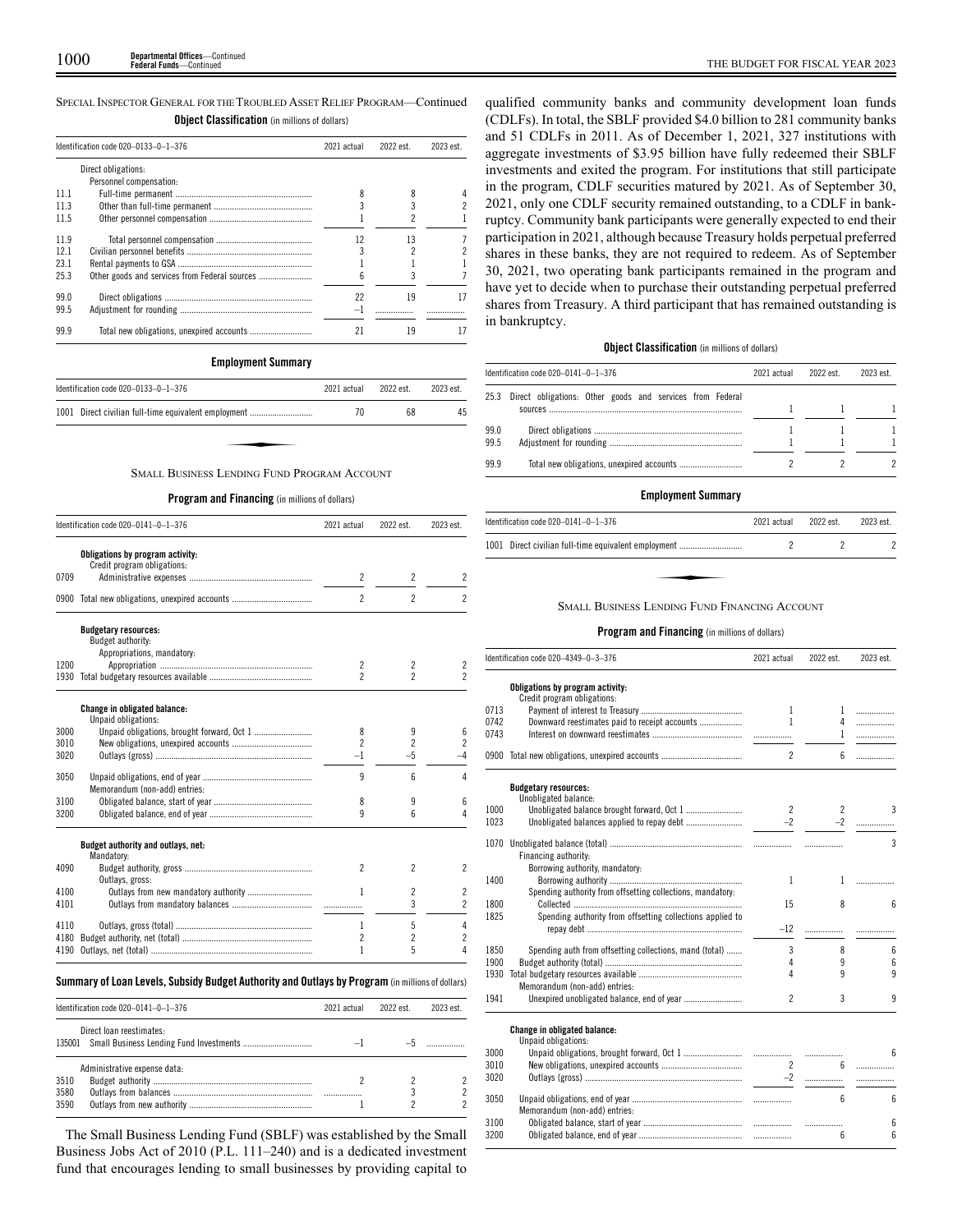| <b>partmental Offices</b> —Continued | 1001 |
|--------------------------------------|------|
| <b>Federal Funds</b> —Continued      |      |

# **Financing authority and disbursements, net:** Mandatory:

| 4090 |                                                              |       |      |  |
|------|--------------------------------------------------------------|-------|------|--|
|      | Financing disbursements:                                     |       |      |  |
| 4110 |                                                              |       |      |  |
|      | Offsets against gross financing authority and disbursements: |       |      |  |
|      | Offsetting collections (collected) from:                     |       |      |  |
| 4123 |                                                              | $-11$ |      |  |
| 4123 |                                                              |       |      |  |
|      |                                                              |       |      |  |
| 4130 | Offsets against gross budget authority and outlays (total)   | $-15$ |      |  |
| 4160 |                                                              | $-11$ |      |  |
|      |                                                              |       |      |  |
| 4170 |                                                              | $-13$ | $-8$ |  |
| 4180 |                                                              | $-11$ |      |  |
| 4190 |                                                              | $-13$ |      |  |
|      |                                                              |       |      |  |

# **Status of Direct Loans** (in millions of dollars)

|      | Identification code 020-4349-0-3-376            | 2021 actual | 2022 est | 2023 est |
|------|-------------------------------------------------|-------------|----------|----------|
|      | Cumulative balance of direct loans outstanding: |             |          |          |
| 1210 |                                                 | 81          | 70       | 65       |
| 1251 |                                                 | $-11$       | —ე       |          |
| 1290 |                                                 | 70          | 65       | 61       |

# **Balance Sheet** (in millions of dollars)

| ASSETS:<br>Federal assets:<br>2<br>Investments in U.S. securities:<br>Net value of assets related to post-1991 direct loans receivable:<br>81<br>1405<br>$-36$<br>45<br>1499<br>Net present value of assets related to direct loans<br>47<br>LIABILITIES:<br>47 | 2021 actual |
|-----------------------------------------------------------------------------------------------------------------------------------------------------------------------------------------------------------------------------------------------------------------|-------------|
| 1101<br>1106<br>1401<br>1999<br>2103                                                                                                                                                                                                                            |             |
|                                                                                                                                                                                                                                                                 |             |
|                                                                                                                                                                                                                                                                 | 3           |
|                                                                                                                                                                                                                                                                 |             |
|                                                                                                                                                                                                                                                                 |             |
|                                                                                                                                                                                                                                                                 |             |
|                                                                                                                                                                                                                                                                 | 70          |
|                                                                                                                                                                                                                                                                 | $-39$       |
|                                                                                                                                                                                                                                                                 | 31          |
|                                                                                                                                                                                                                                                                 | 34          |
|                                                                                                                                                                                                                                                                 |             |
|                                                                                                                                                                                                                                                                 | 34          |
| <b>NET POSITION:</b>                                                                                                                                                                                                                                            |             |
| 3300                                                                                                                                                                                                                                                            |             |
| 47<br>4999                                                                                                                                                                                                                                                      | 34          |

# **Program and Financing** (in millions of dollars)

|      | Identification code 020-0146-0-1-506                       | 2021 actual | 2022 est.                | 2023 est.                |
|------|------------------------------------------------------------|-------------|--------------------------|--------------------------|
|      | Obligations by program activity:                           |             |                          |                          |
| 0001 |                                                            | 1           | $\overline{\phantom{a}}$ | $\overline{\phantom{a}}$ |
| 0002 |                                                            | 8           | 39                       | 37                       |
| 0900 |                                                            | 9           | 41                       | 39                       |
|      | <b>Budgetary resources:</b><br>Unobligated balance:        |             |                          |                          |
| 1000 |                                                            | 97          | 88                       | 47                       |
| 1930 |                                                            | 97          | 88                       | 47                       |
|      | Memorandum (non-add) entries:                              |             |                          |                          |
| 1941 |                                                            | 88          | 47                       | 8                        |
|      | <b>Change in obligated balance:</b><br>Unpaid obligations: |             |                          |                          |
| 3000 |                                                            |             | 8                        | 41                       |
| 3010 |                                                            | q           | 41                       | 39                       |
| 3020 |                                                            | $-1$        | $-8$                     | $-13$                    |
| 3050 |                                                            | 8           | 41                       | 67                       |
|      | Memorandum (non-add) entries:                              |             |                          |                          |
| 3100 |                                                            |             | 8                        | 41                       |
| 3200 |                                                            | 8           | 41                       | 67                       |

|  | <br> |  |
|--|------|--|
|  |      |  |

The Social Impact Partnerships to Pay for Results Act (SIPPRA) was included as part of the Bipartisan Budget Act of 2018 (P.L. 115–123). SIPPRA created a ten-year \$100 million fund to support social impact partnership projects by State and local governments to support new and innovative ways to solve entrenched social problems. The program funds social programs at the State or local level that achieve demonstrable, measurable, and scalable results, by making payment of funds contingent on positive outcomes.

# **Object Classification** (in millions of dollars)

|      | Identification code 020-0146-0-1-506 | 2021 actual | 2022 est. | 2023 est. |
|------|--------------------------------------|-------------|-----------|-----------|
|      | Direct obligations:                  |             |           |           |
| 11.1 |                                      |             |           |           |
| 25.1 |                                      |             |           | 11        |
| 41.0 |                                      |             | 39        | 27        |
| 99.0 |                                      |             | 41        | 39        |
| 99.5 |                                      |             |           |           |
| 99.9 |                                      | 9           | 41        | 39        |
|      |                                      |             |           |           |

# **Employment Summary**

| Identification code $020-0146-0-1-506$               | 2021 actual | 2022 est | 2023 est |
|------------------------------------------------------|-------------|----------|----------|
| 1001 Direct civilian full-time equivalent employment |             |          |          |
|                                                      |             |          |          |
| <b>GSE PREFERRED STOCK PURCHASE AGREEMENTS</b>       |             |          |          |

# **Program and Financing** (in millions of dollars)

|      | Identification code 020-0125-0-1-371                | 2021 actual | 2022 est. | 2023 est. |
|------|-----------------------------------------------------|-------------|-----------|-----------|
|      | <b>Budgetary resources:</b><br>Unobligated balance: |             |           |           |
| 1000 |                                                     | 254.051     | 254.051   | 254.051   |
| 1930 |                                                     | 254.051     | 254.051   | 254.051   |
| 1941 | Memorandum (non-add) entries:                       | 254.051     | 254.051   | 254.051   |
| 4180 |                                                     |             | .         |           |
| 4190 |                                                     |             |           |           |

In 2008, under temporary authority granted by section 1117 of the Housing and Economic Recovery Act of 2008 (P.L. 110–289), Treasury entered into agreements with Fannie Mae and Freddie Mac (the GSEs) to purchase senior preferred stock of each GSE and to provide up to \$100 billion when needed to ensure that each company maintains a positive net worth. In May 2009, Treasury increased the Senior Preferred Stock Purchase Agreement (PSPA) funding commitment caps to \$200 billion for each GSE, and in December 2009 Treasury modified the funding commitment caps in the PSPAs to be the greater of \$200 billion or \$200 billion plus cumulative net worth deficits experienced during 2010–2012, less any surplus remaining as of December 31, 2012. Based on the financial results reported by each GSE as of December 31, 2012, and under the terms of the PSPAs, the combined cumulative funding commitment cap for Fannie Mae and Freddie Mac was set at \$445.5 billion. Treasury's authority to purchase obligations or other securities of the GSEs or to increase the funding commitment expired on December 31, 2009. Under the PSPAs, Treasury has maintained the solvency of the GSEs by providing \$191.5<br>
billion of investment to the GSEs. For additional discussion of the GSEs,<br>
please see the *Analytical Perspectives* volume of the Budget. billion of investment to the GSEs. For additional discussion of the GSEs, please see the *Analytical Perspectives* volume of the Budget.

**Budget authority and outlays, net:** Mandatory

|      | <b>IVIGHUALUI Y.</b> |  |  |
|------|----------------------|--|--|
|      | Outlays, gross:      |  |  |
| 4101 |                      |  |  |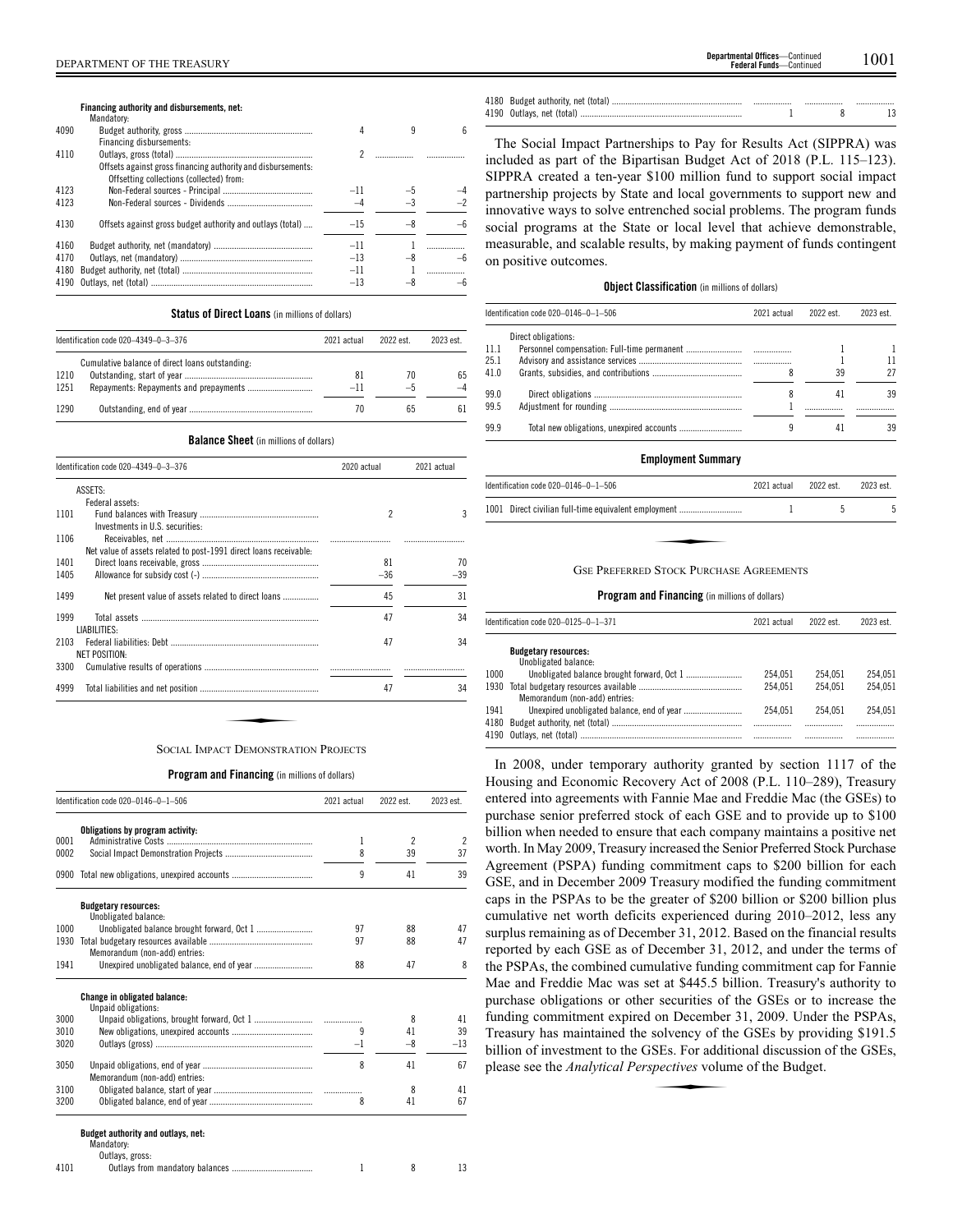# GSE MORTGAGE-BACKED SECURITIES PURCHASE PROGRAM ACCOUNT

# **Program and Financing** (in millions of dollars)

|      | Identification code 020-0126-0-1-371                                           | 2021 actual | 2022 est. | 2023 est. |
|------|--------------------------------------------------------------------------------|-------------|-----------|-----------|
| 0010 | Obligations by program activity:                                               | 1           | 1         |           |
|      | 0900 Total new obligations, unexpired accounts (object class 25.2)             | 1           | 1         |           |
|      | <b>Budgetary resources:</b><br>Budget authority:<br>Appropriations, mandatory: |             |           |           |
| 1221 | Appropriations transferred from other acct [020-1802]                          |             |           |           |
| 1930 |                                                                                |             |           |           |
|      | <b>Change in obligated balance:</b><br>Unpaid obligations:                     |             |           |           |
| 3010 |                                                                                | 1           |           |           |
| 3020 |                                                                                |             |           |           |
|      | Budget authority and outlays, net:<br>Mandatory:                               |             |           |           |
| 4090 | Outlays, gross:                                                                | 1           | 1         |           |
| 4100 | Outlays from new mandatory authority                                           | 1           | 1         |           |
| 4180 |                                                                                |             |           |           |
| 4190 |                                                                                |             |           |           |

# **Summary ofLoan Levels, Subsidy Budget Authority and Outlays by Program** (inmillionsof dollars)

|        | Identification code 020-0126-0-1-371 | 2021 actual     | 2022 est        | 2023 est. |
|--------|--------------------------------------|-----------------|-----------------|-----------|
|        | Direct loan reestimates:             | $-122$<br>$-51$ | $-90-$<br>$-50$ |           |
| 135999 |                                      | $-173$          | $-140$          |           |

The authority for the three programs displayed in this account: Fannie Mae and Freddie Mac's mortgage-backed securities purchase program, which purchased and then liquidated mortgage backed securities; the Temporary Credit and Liquidity Program, which provided liquidity to State housing financing agencies (HFAs); and the New Issue Bond Program, which purchased securities backed by new HFA housing bonds was provided in section 1117 of the Housing and Economic Recovery Act of 2008 (P.L. 110–289). As required by the Federal Credit Reform Act of 1990 as amended, this account records the subsidy costs associated with these programs, which are treated as direct loans for budget execution. The subsidy amounts are estimated on a present value basis.<br>STATE HEA DIRECT L these programs, which are treated as direct loans for budget execution. The subsidy amounts are estimated on a present value basis.

# STATE HFA DIRECT LOAN FINANCING ACCOUNT

# **Program and Financing** (in millions of dollars)

|      | Identification code 020-4298-0-3-371                            | 2021 actual | 2022 est. | 2023 est. |
|------|-----------------------------------------------------------------|-------------|-----------|-----------|
|      | Obligations by program activity:<br>Credit program obligations: |             |           |           |
| 0713 |                                                                 | 79          | 61        | 61        |
| 0742 | Downward reestimates paid to receipt accounts                   | 114         | 88        | .         |
| 0743 |                                                                 | 59          | 52        | .         |
|      | 0900 Total new obligations, unexpired accounts                  | 252         | 201       | 61        |
|      | <b>Budgetary resources:</b><br>Unobligated balance:             |             |           |           |
| 1000 |                                                                 | 137         | 54        |           |
| 1023 |                                                                 | $-137$      |           |           |
| 1070 | Financing authority:                                            |             | 54        |           |
| 1400 | Borrowing authority, mandatory:                                 | 173         | 147       | 57        |
| 1800 | Spending authority from offsetting collections, mandatory.      | 1.196       | 85        | 83        |
| 1825 | Spending authority from offsetting collections applied to       | $-1.063$    | $-85$     | $-21$     |

| 1850 | Spending auth from offsetting collections, mand (total)      | 133      | .      | 62    |
|------|--------------------------------------------------------------|----------|--------|-------|
| 1900 |                                                              | 306      | 147    | 119   |
| 1930 | Memorandum (non-add) entries:                                | 306      | 201    | 119   |
| 1941 |                                                              | 54       | .      | 58    |
|      | Change in obligated balance:                                 |          |        |       |
|      | Unpaid obligations:                                          |          |        |       |
| 3000 |                                                              |          | .      | 51    |
| 3010 |                                                              | 252      | 201    | 61    |
| 3020 |                                                              | $-252$   | $-150$ | $-61$ |
| 3050 | Memorandum (non-add) entries:                                |          | 51     | 51    |
| 3100 |                                                              |          | .      | 51    |
| 3200 |                                                              |          | 51     | 51    |
|      | Financing authority and disbursements, net:<br>Mandatory:    |          |        |       |
| 4090 | Financing disbursements:                                     | 306      | 147    | 119   |
| 4110 | Offsets against gross financing authority and disbursements: | 252      | 150    | 61    |
|      | Offsetting collections (collected) from:                     |          |        |       |
| 4122 |                                                              | $-12$    | $-4$   | $-4$  |
| 4123 |                                                              | $-61$    | $-45$  | $-44$ |
| 4123 |                                                              | $-1.123$ | $-36$  | $-35$ |
| 4130 | Offsets against gross budget authority and outlays (total)   | $-1.196$ | $-85$  | $-83$ |
| 4160 |                                                              | $-890$   | 62     | 36    |
| 4170 |                                                              | $-944$   | 65     | $-22$ |
| 4180 |                                                              | $-890$   | 62     | 36    |
| 4190 |                                                              | $-944$   | 65     | $-22$ |

# **Status of Direct Loans** (in millions of dollars)

|      | Identification code 020-4298-0-3-371            | 2021 actual | 2022 est. | 2023 est. |
|------|-------------------------------------------------|-------------|-----------|-----------|
|      | Cumulative balance of direct loans outstanding: |             |           |           |
| 1210 |                                                 | 2.789       | 1.667     | 1.630     |
| 1251 |                                                 | $-1.122$    | $-37$     | $-35$     |
| 1290 |                                                 | 1.667       | 1.630     | 1.595     |

# **Balance Sheet** (in millions of dollars)

| 137<br>2.789<br>$-396$ | 54<br>1.667 |
|------------------------|-------------|
|                        |             |
|                        |             |
|                        | $-249$      |
|                        |             |
| 2,393                  | 1,418       |
| 2,530                  | 1.472       |
|                        | 1.331       |
| 173                    | 141         |
| 2.530                  | 1.472       |
|                        |             |
| 2,530                  | 1.472       |
|                        |             |
|                        | 2.357       |

# *Trust Funds*

CAPITAL MAGNET FUND, COMMUNITY DEVELOPMENT FINANCIAL INSTITUTIONS

# **Special and Trust Fund Receipts** (in millions of dollars)

|      | Identification code 020–8524–0–7–451               | 2021 actual | 2022 est. | 2023 est. |
|------|----------------------------------------------------|-------------|-----------|-----------|
|      | Receipts:<br>Current law:                          | 10          | 22        |           |
| 1130 | Affordable Housing Allocation, Capital Magnet Fund | 383         | 367       | 212       |
| 2000 |                                                    | 393         | 389       | 233       |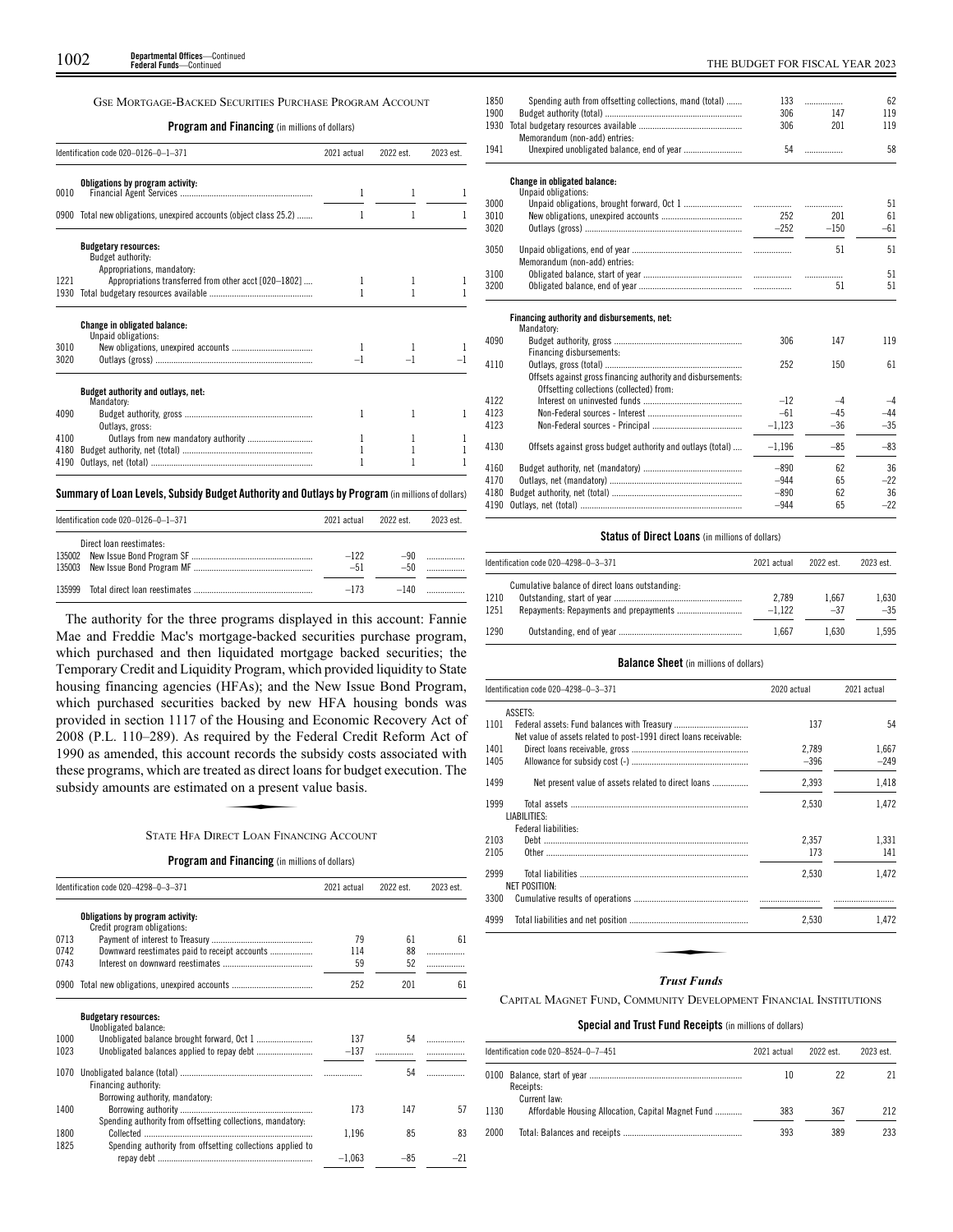|      | Appropriations:                                      |        |        |        |
|------|------------------------------------------------------|--------|--------|--------|
|      | Current law:                                         |        |        |        |
| 2101 | Capital Magnet Fund, Community Development Financial | $-383$ | $-367$ | $-212$ |
| 2103 | Capital Magnet Fund, Community Development Financial |        |        |        |
|      |                                                      | $-10$  | $-22$  | $-21$  |
| 2132 | Capital Magnet Fund, Community Development Financial |        |        |        |
|      |                                                      | 22     | 21     | 12     |
| 2199 |                                                      | $-371$ | $-368$ | $-221$ |
| 2999 |                                                      | $-371$ | $-368$ | $-221$ |
| 5099 |                                                      | 22     | 21     | 12     |

# **Program and Financing** (in millions of dollars)

|              | Identification code 020-8524-0-7-451                     | 2021 actual                     | 2022 est. | 2023 est. |
|--------------|----------------------------------------------------------|---------------------------------|-----------|-----------|
|              | Obligations by program activity:                         |                                 |           |           |
| 0001<br>0002 |                                                          | 175<br>$\overline{\phantom{a}}$ | 380<br>3  | 364<br>3  |
|              |                                                          |                                 |           |           |
| 0900         |                                                          | 177                             | 383       | 367       |
|              | <b>Budgetary resources:</b><br>Unobligated balance:      |                                 |           |           |
| 1000         |                                                          | 173                             | 367       | 352       |
|              | Budget authority:                                        |                                 |           |           |
|              | Appropriations, mandatory:                               |                                 |           |           |
| 1201         |                                                          | 383                             | 367       | 212       |
| 1203         | Appropriation (previously unavailable)(special or trust) | 10                              | 22        | 21        |
| 1232         | and/or<br>Appropriations<br>unobligated balance<br>0Ť    |                                 |           |           |
|              |                                                          | $-22$                           | $-21$     | $-12$     |
| 1260         |                                                          | 371                             | 368       | 221       |
| 1930         |                                                          | 544                             | 735       | 573       |
|              | Memorandum (non-add) entries:                            |                                 |           |           |
| 1941         |                                                          | 367                             | 352       | 206       |
|              | <b>Change in obligated balance:</b>                      |                                 |           |           |
|              | Unpaid obligations:                                      |                                 |           |           |
| 3000         |                                                          | 8                               | 13        | 74        |
| 3010         |                                                          | 177                             | 383       | 367       |

|      | UIIDAIU UDIIEALIUIIS:                            |        |        |        |
|------|--------------------------------------------------|--------|--------|--------|
| 3000 |                                                  | 8      | 13     | 74     |
| 3010 |                                                  | 177    | 383    | 367    |
| 3020 |                                                  | $-172$ | $-322$ | $-353$ |
| 3050 | Memorandum (non-add) entries:                    | 13     | 74     | 88     |
| 3100 |                                                  | 8      | 13     | 74     |
| 3200 |                                                  | 13     | 74     | 88     |
|      | Budget authority and outlays, net:<br>Mandatory: |        |        |        |
| 4090 | Outlays, gross:                                  | 371    | 368    | 221    |
| 4100 |                                                  | 167    |        |        |
| 4101 |                                                  | 5      | 322    | 353    |
| 4110 |                                                  |        |        |        |
|      |                                                  | 172    | 322    | 353    |
| 4180 |                                                  | 371    | 368    | 221    |

Established by the Housing and Economic Recovery Act of 2008 (HERA) (P.L. 110–289), the Capital Magnet Fund (CMF) awards grants to CDFIs and qualified non-profit housing organizations to finance affordable housing activities, as well as related economic development activities and community service facilities. Organizations that receive Capital Magnet Fund awards are required to produce housing and community development investments at least ten times the size of the award amount. Funding is provided by the Government-Sponsored Enterprises, Fannie Mae and Freddie Mac, which are required to set aside an amount equal to 4.2 basis points of each dollar of the unpaid principal balance of their total new business purchases and to allocate and transfer those funds to CMF and the Housing Trust Fund.

**Object Classification** (in millions of dollars)

|      | Identification code 020-8524-0-7-451 | 2021 actual | 2022 est | 2023 est. |
|------|--------------------------------------|-------------|----------|-----------|
|      | Direct obligations:                  |             |          |           |
| 11.1 |                                      |             |          |           |
| 31.0 |                                      |             |          |           |
| 41.0 |                                      | 175         | 380      | 364       |
|      |                                      |             |          |           |

99.9 Total new obligations, unexpired accounts ............................ 177 383 367

# **Employment Summary**

| Identification code 020-8524-0-7-451                 | 2021 actual | 2022 est. | 2023 est. |
|------------------------------------------------------|-------------|-----------|-----------|
| 1001 Direct civilian full-time equivalent employment | 4           |           |           |
|                                                      |             |           |           |
| <b>GIFTS AND REQUESTS</b>                            |             |           |           |

# GIFTS AND BEQUESTS

**Program and Financing** (in millions of dollars)

|              | Identification code 020-8790-0-7-803                                                   | 2021 actual | 2022 est. | 2023 est. |
|--------------|----------------------------------------------------------------------------------------|-------------|-----------|-----------|
|              | <b>Budgetary resources:</b><br>Unobligated balance:                                    |             |           |           |
| 1000         |                                                                                        |             |           |           |
| 1930         | Memorandum (non-add) entries:                                                          |             |           |           |
| 1941         |                                                                                        |             |           |           |
| 4180<br>4190 |                                                                                        | <br>        |           |           |
| 5000         | Memorandum (non-add) entries:<br>Total investments, SOY: Federal securities: Par value |             |           |           |
| 5001         | Total investments. EOY: Federal securities: Par value                                  |             |           |           |

This account was established pursuant to 31 U.S.C. 321 to receive gifts and bequests to the Department. These funds support the restoration of the Treasury building and historical collection of art, furniture, and artifacts<br>
owned by the Department. The fund is also used as an endowment for<br>
Treasury's restored rooms.<br> **EINANCIAL CRIMES ENEORCEMENT NETWORK** owned by the Department. The fund is also used as an endowment for Treasury's restored rooms.

# **FINANCIAL CRIMES ENFORCEMENT NETWORK**

# *Federal Funds*

# SALARIES AND EXPENSES

*For necessary expenses of the Financial Crimes Enforcement Network, including hire of passenger motor vehicles; travel and training expenses of non-Federal and foreign government personnel to attend meetings and training concerned with domestic and foreign financial intelligence activities, law enforcement, and financial regulation; services authorized by 5 U.S.C. 3109; not to exceed \$45,000 for official reception and representation expenses; and for assistance to Federal law enforcement agencies, with or without reimbursement, \$210,330,000, of which not to exceed \$94,600,000 shall remain available until September 30, 2025 for information technology and to implement Division F of the William M. (Mac) Thornberry National Defense Authorization Act for Fiscal Year 2021 (Public Law 116–283).*

Note.—A full-year 2022 appropriation for this account was not enacted at the time the Budget was prepared; therefore, the Budget assumes this account is operating under the Continuing Appropriations Act, 2022 (Division A of Public Law 117–43, as amended). The amounts included for 2022 reflect the annualized level provided by the continuing resolution.

|              | Identification code 020-0173-0-1-751                           | 2021 actual | 2022 est. | 2023 est. |
|--------------|----------------------------------------------------------------|-------------|-----------|-----------|
| 0001<br>0801 | Obligations by program activity:                               | 143<br>2    | 167<br>4  | 216<br>4  |
|              | 0900 Total new obligations, unexpired accounts                 | 145         | 171       | 220       |
|              | <b>Budgetary resources:</b><br>Unobligated balance:            |             |           |           |
| 1000         |                                                                | 29          | 20        | 3         |
|              | Budget authority:<br>Appropriations, discretionary:            |             |           |           |
| 1100         |                                                                | 127         | 127       | 210       |
|              | Spending authority from offsetting collections, discretionary. |             |           |           |
| 1700         |                                                                | 1           | 27        | 10        |
| 1701         | Change in uncollected payments, Federal sources                | 8           |           |           |
| 1750         | Spending auth from offsetting collections, disc (total)        | 9           | 27        | 10        |
| 1900         |                                                                | 136         | 154       | 220       |
| 1930         |                                                                | 165         | 174       | 223       |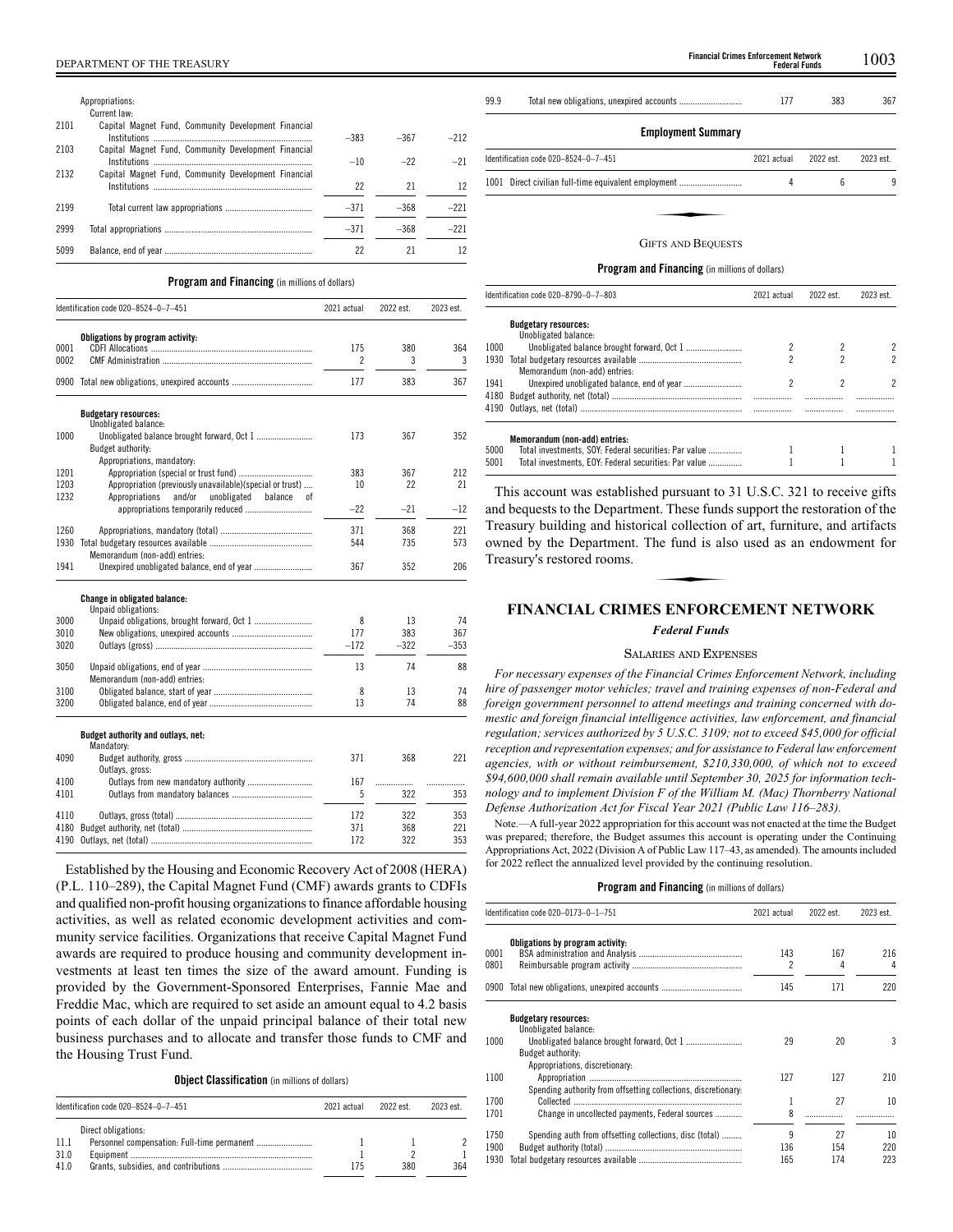# SALARIES AND EXPENSES—Continued

**Program and Financing**—Continued

|      | Identification code 020-0173-0-1-751                     | 2021 actual | 2022 est. | 2023 est. |
|------|----------------------------------------------------------|-------------|-----------|-----------|
|      | Memorandum (non-add) entries:                            |             |           |           |
| 1941 | Unexpired unobligated balance, end of year               | 20          | 3         | 3         |
|      | <b>Change in obligated balance:</b>                      |             |           |           |
|      | Unpaid obligations:                                      |             |           |           |
| 3000 |                                                          | 58          | 62        | 81        |
| 3010 |                                                          | 145         | 171       | 220       |
| 3020 |                                                          | $-138$      | $-152$    | $-143$    |
| 3041 | Recoveries of prior year unpaid obligations, expired     | $-3$        | .         |           |
| 3050 | Uncollected payments:                                    | 62          | 81        | 158       |
| 3060 | Uncollected pymts, Fed sources, brought forward, Oct 1   | $-1$        | $-8$      | $-8$      |
| 3070 | Change in uncollected pymts, Fed sources, unexpired      | $-8$        | .         | .         |
| 3071 | Change in uncollected pymts, Fed sources, expired        | 1           | .         | .         |
| 3090 | Memorandum (non-add) entries:                            | $-8$        | $-8$      | -8        |
| 3100 |                                                          | 57          | 54        | 73        |
| 3200 |                                                          | 54          | 73        | 150       |
|      | Budget authority and outlays, net:<br>Discretionary:     |             |           |           |
| 4000 | Outlays, gross:                                          | 136         | 154       | 220       |
| 4010 |                                                          | 78          | 104       | 101       |
| 4011 |                                                          | 60          | 48        | 42        |
| 4020 | Offsets against gross budget authority and outlays:      | 138         | 152       | 143       |
|      | Offsetting collections (collected) from:                 |             |           |           |
| 4030 |                                                          | $-2$        | $-27$     | $-10$     |
|      | Additional offsets against gross budget authority only:  |             |           |           |
| 4050 | Change in uncollected pymts, Fed sources, unexpired      | -8          | .         |           |
| 4052 | Offsetting collections credited to expired accounts      | 1           | .         | .         |
|      |                                                          |             |           |           |
| 4060 | Additional offsets against budget authority only (total) | $-7$        | .         | .         |
| 4070 |                                                          | 127         | 127       | 210       |
| 4080 |                                                          | 136         | 125       | 133       |
| 4180 |                                                          | 127         | 127       | 210       |
| 4190 |                                                          | 136         | 125       | 133       |

The Federal Crimes Enforcement Network (FinCEN) is the primary Federal regulator for the Bank Secrecy Act (BSA) and is responsible for the regulations and implementation of the non-public database of ownership and/or effective control of firms (i.e. beneficial ownership) pursuant to the Corporate Transparency Act (CTA). In this role, FinCEN safeguards the financial system from illicit use, combats money laundering, and promotes national security through the strategic use of financial authorities and the collection, analysis, and dissemination of financial intelligence. FinCEN carries out its mission by: 1) developing and issuing regulations under the BSA; 2) enforcing compliance with the BSA in partnership with regulatory partners and law enforcement, including responsibilities under the Anti-Money Laundering Act; 3) receiving and maintaining certain types of beneficial ownership and financial transaction data; 4) analyzing and disseminating financial intelligence for law enforcement purposes; and 5) serving as the U.S. Financial Intelligence Unit (FIU) and maintaining a network of information sharing with over 150 FIU partner countries.

# **Object Classification** (in millions of dollars)

|      | Identification code 020-0173-0-1-751                 | 2021 actual | 2022 est. | 2023 est. |
|------|------------------------------------------------------|-------------|-----------|-----------|
|      | Direct obligations:                                  |             |           |           |
|      | Personnel compensation:                              |             |           |           |
| 11 1 |                                                      | 37          | 41        | 66        |
| 11.5 |                                                      |             |           |           |
| 11.9 |                                                      | 38          | 42        |           |
| 121  |                                                      |             | 14        | 22        |
| 21.0 |                                                      |             | .         |           |
| 23.1 |                                                      | 5           |           |           |
| 23.2 |                                                      |             |           |           |
| 23.3 | Communications, utilities, and miscellaneous charges |             |           |           |
| 25.1 |                                                      |             |           |           |
| 25.2 |                                                      | 54          | 74        | 68        |

| 25.3 | 12  | 14  |                |
|------|-----|-----|----------------|
| 25.7 |     |     | 9              |
| 26.0 |     | .   | $\mathfrak{p}$ |
| 31.0 |     |     | 10             |
| 99.0 | 143 | 168 | 216            |
| 99.0 |     |     | 4              |
| 99.5 |     | $-$ |                |
| 99.9 | 145 |     | 220.           |
|      |     |     |                |

# **Employment Summary**

| Identification code 020-0173-0-1-751                       | 2021 actual | 2022 est. | 2023 est. |
|------------------------------------------------------------|-------------|-----------|-----------|
| 1001 Direct civilian full-time equivalent employment       | 269         | 285       | 420       |
| 2001 Reimbursable civilian full-time equivalent employment |             |           | 3         |
|                                                            |             |           |           |
|                                                            |             |           |           |
| FISCAL SEDVICE                                             |             |           |           |

# **FISCAL SERVICE**

# *Federal Funds*

## SALARIES AND EXPENSES

*For necessary expenses of operations of the Bureau of the Fiscal Service, \$372,485,000; of which not to exceed \$8,000,000, to remain available until September 30, 2025, is for information systems modernization initiatives; and of which \$5,000 shall be available for official reception and representation expenses. In addition, \$165,000, to be derived from the Oil Spill Liability Trust Fund to reimburse administrative and personnel expenses for financial management of the Fund, as authorized by section 1012 of Public Law 101–380.*

Note.—A full-year 2022 appropriation for this account was not enacted at the time the Budget was prepared; therefore, the Budget assumes this account is operating under the Continuing Appropriations Act, 2022 (Division A of Public Law 117–43, as amended). The amounts included for 2022 reflect the annualized level provided by the continuing resolution.

# **Special and Trust Fund Receipts** (in millions of dollars)

|      | Identification code 020-0520-0-1-803 | 2021 actual | 2022 est. | 2023 est. |
|------|--------------------------------------|-------------|-----------|-----------|
|      |                                      | $-3$        |           | <br>      |
| 0199 |                                      |             |           |           |
| 2000 |                                      |             |           |           |
| 5099 |                                      |             |           |           |

# **Program and Financing** (in millions of dollars)

|      | Identification code 020-0520-0-1-803                           | 2021 actual  | 2022 est. | 2023 est. |
|------|----------------------------------------------------------------|--------------|-----------|-----------|
|      | Obligations by program activity:                               |              |           |           |
| 0001 |                                                                | 41           | 44        | 48        |
| 0005 |                                                                | 97           | 97        | 98        |
| 0006 |                                                                | 145          | 144       | 132       |
| 0007 |                                                                | 62           | 66        | 68        |
| 0009 |                                                                | 24           | 25        | 26        |
| 0010 |                                                                | 5            | 26        | 19        |
| 0799 |                                                                | 374          | 402       | 391       |
| 0801 |                                                                | 225          | 209       | 185       |
|      | 0900 Total new obligations, unexpired accounts                 | 599          | 611       | 576       |
|      | <b>Budgetary resources:</b>                                    |              |           |           |
| 1000 | Unobligated balance:                                           | 121          | 74        | 43        |
| 1001 | Discretionary unobligated balance brought fwd, Oct 1           | 121          |           |           |
| 1010 | Unobligated balance transfer to other accts [020-5445]         | $-49$        | .         | .         |
| 1012 | Unobligated balance transfers between expired and unexpired    |              |           | .         |
|      |                                                                | 1            |           | .         |
| 1021 |                                                                | $\mathbf{1}$ |           | .         |
| 1033 |                                                                | 3            |           |           |
|      |                                                                |              |           | .         |
| 1070 |                                                                | 77           | 74        | 43        |
|      | Budget authority:                                              |              |           |           |
|      | Appropriations, discretionary:                                 |              |           |           |
| 1100 |                                                                | 371          | 371       | 372       |
|      | Appropriations, mandatory:                                     |              |           |           |
| 1200 |                                                                | 23           |           |           |
|      | Spending authority from offsetting collections, discretionary: |              |           |           |

1700 Collected ........................................................................... 228 209 185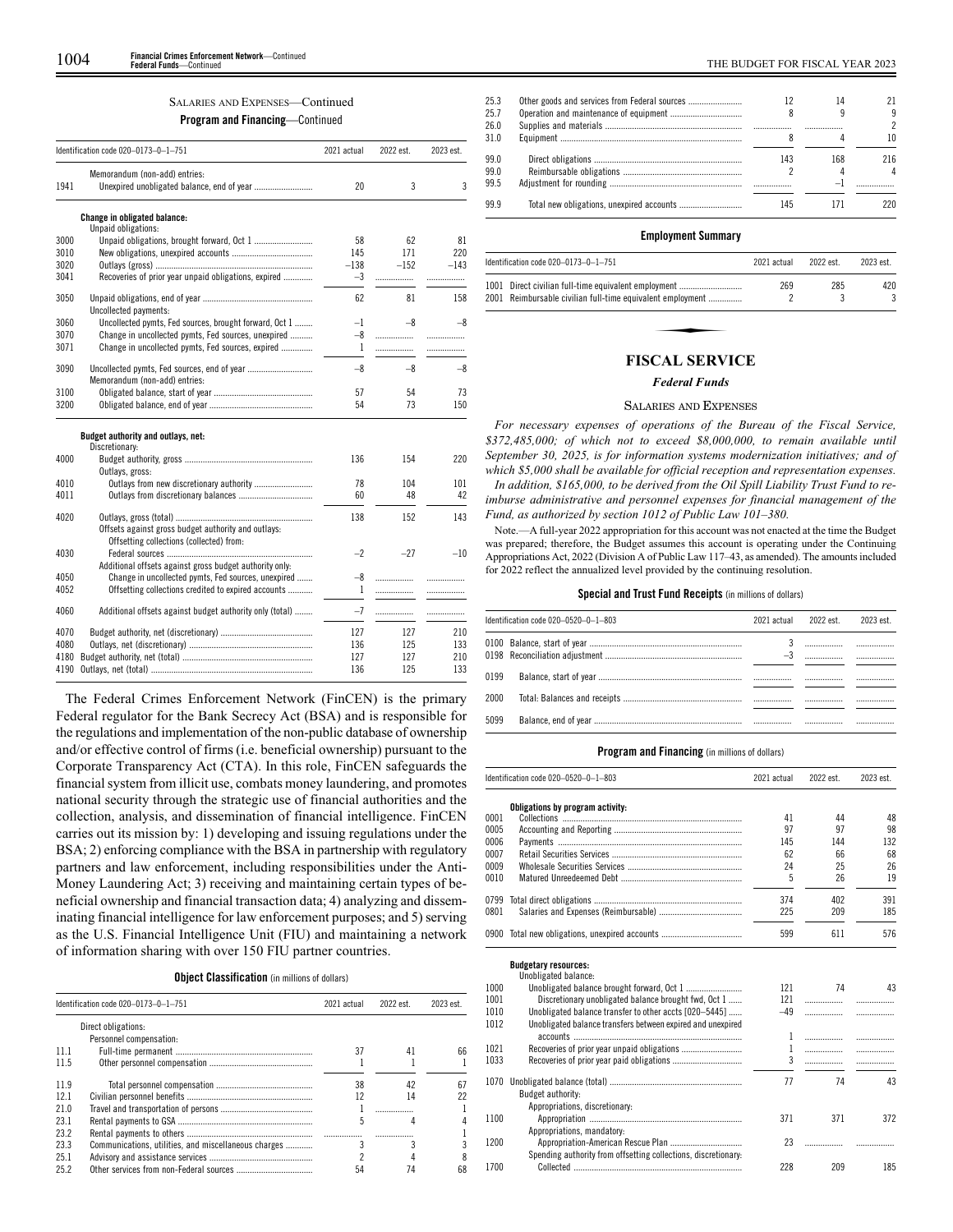| 1701         | Change in uncollected payments, Federal sources                                                                       | $-25$  | .      | .      |
|--------------|-----------------------------------------------------------------------------------------------------------------------|--------|--------|--------|
| 1750         | Spending auth from offsetting collections, disc (total)                                                               | 203    | 209    | 185    |
| 1900         |                                                                                                                       | 597    | 580    | 557    |
| 1930         | Memorandum (non-add) entries:                                                                                         | 674    | 654    | 600    |
| 1940         |                                                                                                                       | $-1$   |        | .      |
| 1941         |                                                                                                                       | 74     | 43     | 24     |
|              | Change in obligated balance:<br>Unpaid obligations:                                                                   |        |        |        |
| 3000         |                                                                                                                       | 65     | 69     | 83     |
| 3010         |                                                                                                                       | 599    | 611    | 576    |
| 3011         | Obligations ("upward adjustments"), expired accounts                                                                  | 3      | .      |        |
| 3020         |                                                                                                                       | $-592$ | $-597$ | $-569$ |
| 3040         | Recoveries of prior year unpaid obligations, unexpired                                                                | $-1$   | .      | .      |
| 3041         | Recoveries of prior year unpaid obligations, expired                                                                  | $-5$   | .      | .      |
| 3050         |                                                                                                                       | 69     | 83     | 90     |
|              | Uncollected payments:                                                                                                 |        |        |        |
| 3060         | Uncollected pymts, Fed sources, brought forward, Oct 1                                                                | $-43$  | $-10$  | $-10$  |
| 3070<br>3071 | Change in uncollected pymts, Fed sources, unexpired                                                                   | 25     |        | .      |
|              | Change in uncollected pymts, Fed sources, expired                                                                     | 8      | .      | .      |
| 3090         | Memorandum (non-add) entries:                                                                                         | $-10$  | $-10$  | $-10$  |
| 3100         |                                                                                                                       | 22     | 59     | 73     |
| 3200         |                                                                                                                       | 59     | 73     | 80     |
| 4000         | Budget authority and outlays, net:<br>Discretionary:<br>Outlays, gross:                                               | 574    | 580    | 557    |
| 4010         | Outlays from new discretionary authority                                                                              | 520    | 519    | 495    |
| 4011         |                                                                                                                       | 69     | 74     | 74     |
| 4020         | Offsets against gross budget authority and outlays:<br>Offsetting collections (collected) from:                       | 589    | 593    | 569    |
| 4030         |                                                                                                                       | $-239$ | $-209$ | $-185$ |
| 4040         | Offsets against gross budget authority and outlays (total)<br>Additional offsets against gross budget authority only: | $-239$ | $-209$ | $-185$ |
| 4050         | Change in uncollected pymts, Fed sources, unexpired                                                                   | 25     | .      |        |
| 4052         | Offsetting collections credited to expired accounts                                                                   | 8      |        | .      |
| 4053         | Recoveries of prior year paid obligations, unexpired                                                                  | 3      | .      | .      |
| 4060         | Additional offsets against budget authority only (total)                                                              | 36     | .      |        |
|              |                                                                                                                       |        |        |        |
| 4070         |                                                                                                                       | 371    | 371    | 372    |
| 4080         | Mandatory:                                                                                                            | 350    | 384    | 384    |
| 4090         | Outlays, gross:                                                                                                       | 23     | .      | .      |
| 4100         |                                                                                                                       | 2      | .      | .      |
| 4101         |                                                                                                                       | 1      | 4      | .      |
| 4110         |                                                                                                                       | 3      | 4      | .      |
| 4180         |                                                                                                                       | 394    | 371    | 372    |
| 4190         |                                                                                                                       | 353    | 388    | 384    |

The mission of the Fiscal Service is to promote the financial integrity and operational efficiency of the U.S. Government through exceptional accounting, financing, collections, payments, and shared services. The Fiscal Service engages in efforts to streamline the Government's audit processes, and to reduce intra-governmental accounting differences that stand in the way of a clean audit opinion on the Financial Report of the U.S. Government.

The Budget ensures the viability of the Government's National Financial Critical Infrastructure (NFCI) that finances Federal operations, collects revenue, disburses payments, and reports on the Government's financial position. Included in the Budget are resources to improve the accuracy and availability of financial information, implement new, innovative financial practices, strengthen the resiliency of our infrastructure, and enhance the customer value and experience. Because of Fiscal Service's central role in Government-wide financial operations, the Budget supports Treasury's leadership in transforming Federal financial management to become more efficient, more accurate and deliver better service to citizens.

# **Object Classification** (in millions of dollars)

|      | Identification code 020-0520-0-1-803                 | 2021 actual | 2022 est.      | 2023 est.                |
|------|------------------------------------------------------|-------------|----------------|--------------------------|
|      | Direct obligations:                                  |             |                |                          |
|      | Personnel compensation:                              |             |                |                          |
| 11.1 |                                                      | 157         | 158            | 165                      |
| 11.5 |                                                      |             | 5              | 5                        |
| 11.9 |                                                      | 164         | 163            | 170                      |
| 12.1 |                                                      | 60          | 64             | 67                       |
| 21.0 |                                                      |             | 1              | -1                       |
| 23.1 |                                                      | 21          | 22             | 24                       |
| 23.3 | Communications, utilities, and miscellaneous charges | 9           | 11             | 12                       |
| 25.1 |                                                      | 25          | 14             | 14                       |
| 25.2 |                                                      | 23          | 44             | 35                       |
| 25.3 |                                                      | 48          | 65             | 61                       |
| 25.4 |                                                      | 2           | 2              | $\overline{2}$           |
| 25.7 |                                                      | 4           | 3              | 3                        |
| 26.0 |                                                      |             | 11             | $\overline{\phantom{a}}$ |
| 31.0 |                                                      | 10          | $\mathfrak{p}$ |                          |
| 32.0 |                                                      |             | .              |                          |
| 99.0 |                                                      | 374         | 402            | 391                      |
| 99.0 |                                                      | 225         | 209            | 185                      |
| 99.9 |                                                      | 599         | 611            | 576                      |
|      |                                                      |             |                |                          |

# **Employment Summary**

| Identification code $020-0520-0-1-803$                                                                             | 2021 actual | 2022 est. | 2023 est.  |
|--------------------------------------------------------------------------------------------------------------------|-------------|-----------|------------|
| 1001 Direct civilian full-time equivalent employment<br>2001 Reimbursable civilian full-time equivalent employment | 1.590<br>15 | 1.559     | 1.561<br>q |
|                                                                                                                    |             |           |            |
| <b>DEBT COLLECTION FUND</b>                                                                                        |             |           |            |

# **Special and Trust Fund Receipts** (in millions of dollars)

|              | Identification code 020-5445-0-2-803 | 2021 actual    | 2022 est. | 2023 est. |
|--------------|--------------------------------------|----------------|-----------|-----------|
| 0100<br>0198 |                                      | $\overline{2}$ | 1<br>.    | 1         |
| 0199         | Receipts:<br>Current law:            | $\overline{2}$ | 1         | 1         |
| 1130         |                                      | 121            | 153       | 163       |
| 1140         |                                      | 27             | 34        | 36        |
| 1199         | Proposed:                            | 148            | 187       | 199       |
| 1230         |                                      |                |           | 22        |
| 1999         |                                      | 148            | 187       | 221       |
| 2000         | Appropriations:<br>Current law:      | 150            | 188       | 222       |
| 2101         |                                      | $-148$         | $-187$    | $-199$    |
| 2103         |                                      | $-2$           | $-1$      | $-1$      |
| 2132         |                                      |                |           | 1         |
| 2199         | Proposed:                            | $-149$         | $-187$    | $-199$    |
| 2201         |                                      |                |           | $-22$     |
| 2999         |                                      | $-149$         | $-187$    | $-221$    |
| 5099         |                                      | 1              | 1         | 1         |

|      | Identification code 020-5445-0-2-803                        | 2021 actual | 2022 est. | 2023 est. |
|------|-------------------------------------------------------------|-------------|-----------|-----------|
| 0001 | Obligations by program activity:                            | 166         | 187       | 199       |
|      | <b>Budgetary resources:</b><br>Unobligated balance:         |             |           |           |
| 1000 |                                                             | 101         | 146       | 146       |
| 1011 | Unobligated balance transfer from other acct [020-0520]     | 49          |           |           |
| 1012 | Unobligated balance transfers between expired and unexpired |             |           |           |
|      | accounts                                                    | 10          |           |           |
| 1021 |                                                             | 3           |           |           |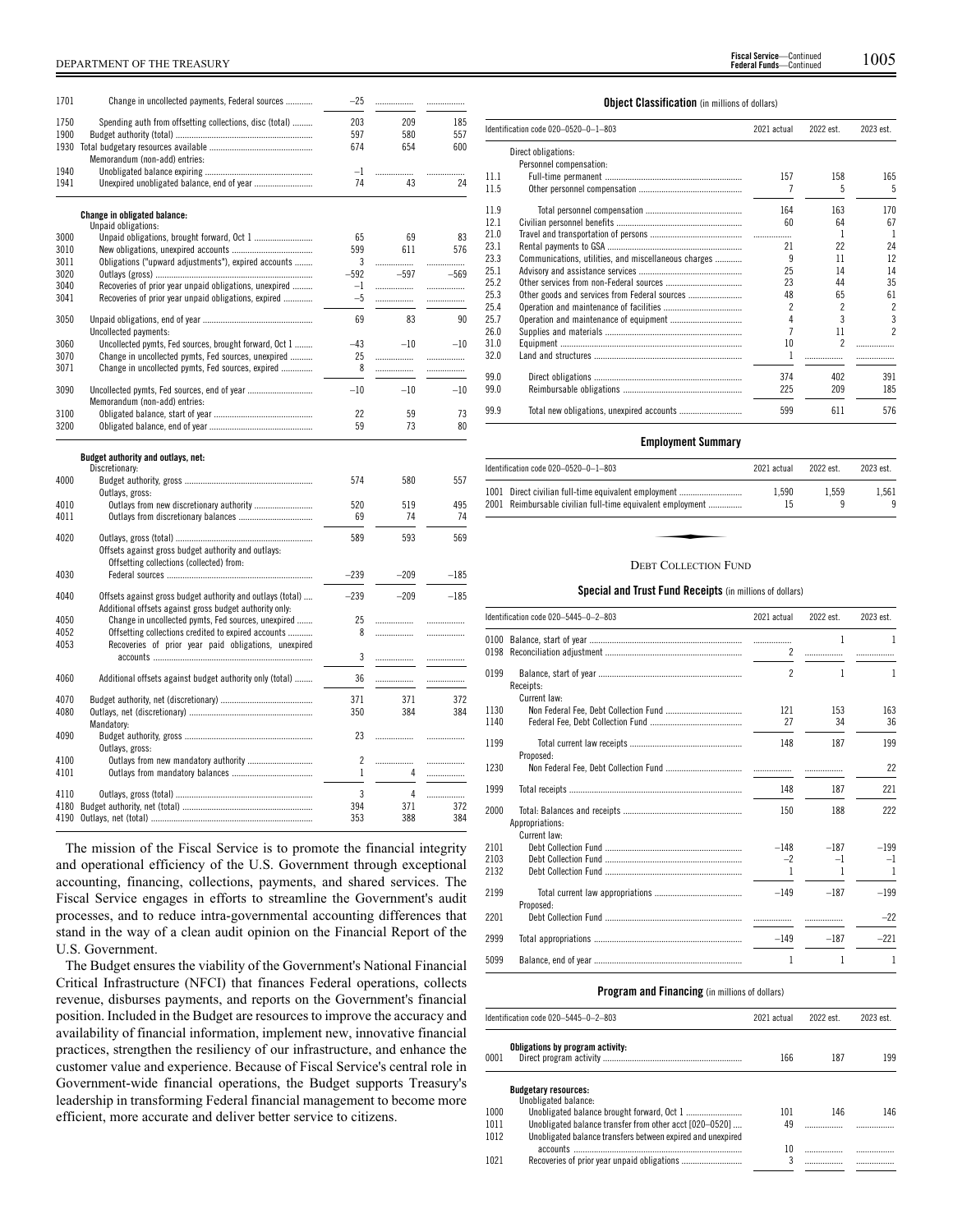# DEBT COLLECTION FUND—Continued

# **Program and Financing**—Continued

|      | Identification code 020-5445-0-2-803                     | 2021 actual              | 2022 est. | 2023 est. |
|------|----------------------------------------------------------|--------------------------|-----------|-----------|
|      | Budget authority:                                        | 163                      | 146       | 146       |
|      | Appropriations, mandatory:                               |                          |           |           |
| 1201 |                                                          | 148                      | 187       | 199       |
| 1203 | Appropriation (previously unavailable)(special or trust) | $\overline{\phantom{a}}$ | 1         | 1         |
| 1232 | Appropriations<br>and/or<br>unobligated<br>balance<br>оf |                          |           |           |
|      |                                                          | $-1$                     | -1        | -1        |
| 1260 |                                                          | 149                      | 187       | 199       |
| 1930 |                                                          | 312                      | 333       | 345       |
|      | Memorandum (non-add) entries:                            |                          |           |           |
| 1941 |                                                          | 146                      | 146       | 146       |
|      | Special and non-revolving trust funds:                   |                          |           |           |
| 1952 |                                                          | 10                       | .         |           |
| 3000 | Change in obligated balance:<br>Unpaid obligations:      | 18                       | 11        | 11        |
| 3010 |                                                          | 166                      | 187       | 199       |
| 3020 |                                                          | $-170$                   | $-187$    | $-192$    |
| 3040 | Recoveries of prior year unpaid obligations, unexpired   | $-3$                     | .         |           |
| 3050 | Memorandum (non-add) entries:                            | 11                       | 11        | 18        |
| 3100 |                                                          | 18                       | 11        | 11        |
| 3200 |                                                          | 11                       | 11        | 18        |
|      | Budget authority and outlays, net:                       |                          |           |           |
|      | Mandatory:                                               |                          |           |           |
| 4090 |                                                          | 149                      | 187       | 199       |
|      | Outlays, gross:                                          |                          |           |           |
| 4100 |                                                          |                          | 68        | 73        |
| 4101 |                                                          | 170                      | 119       | 119       |
| 4110 |                                                          | 170                      | 187       | 192       |
| 4180 |                                                          | 149                      | 187       | 199       |
| 4190 |                                                          | 170                      | 187       | 192       |

# **Summary of Budget Authority and Outlays** (in millions of dollars)

|                                         | 2021 actual | 2022 est | 2023 est |
|-----------------------------------------|-------------|----------|----------|
| Enacted/requested:                      |             |          |          |
|                                         | 149         | 187      | 199      |
|                                         | 170         | 187      | 192      |
| Legislative proposal, subject to PAYGO: |             |          |          |
|                                         |             |          |          |
|                                         |             |          |          |
| Total:                                  |             |          |          |
|                                         | 149         | 187      | 221      |
|                                         | 70          |          |          |

The Debt Collection Fund was authorized in the Debt Collection Improvement Act of 1996 to hold debt collection fee revenue available to cover costs associated with the implementation and operation for such activities, including centralized debt collections services Government-wide, managing the Government's delinquent debt portfolio, and collecting delinquent debts owed to the United States. Delinquent debts are collected in several ways, including offsetting Federal payments, sending demand letters to debtors, entering into payment agreements, withholding wages administratively, referring debts to the Department of Justice for action, reporting credit to bureaus, and contracting for services of private collection agencies.

# **Object Classification** (in millions of dollars)

|      | Identification code 020-5445-0-2-803                 | 2021 actual | 2022 est. | 2023 est. |
|------|------------------------------------------------------|-------------|-----------|-----------|
|      | Direct obligations:<br>Personnel compensation:       |             |           |           |
| 11.1 |                                                      | 33          | 32        | 36        |
| 11.5 |                                                      |             |           |           |
| 119  |                                                      | 34          | 33        | 37        |
| 12.1 |                                                      | 13          | 12        |           |
| 21.0 |                                                      |             | .         |           |
| 23.1 |                                                      |             |           |           |
| 23.3 | Communications, utilities, and miscellaneous charges |             |           |           |
| 25.1 |                                                      | 29          | 38        | 44        |

| 25.2         |     |     |     |
|--------------|-----|-----|-----|
| 25.3         |     |     | 91  |
| 25.7<br>31.0 |     |     |     |
| 99.9         | 166 | 187 | 199 |

# **Employment Summary**

| Identification code 020-5445-0-2-803                 | 2021 actual | 2022 est. | 2023 est. |
|------------------------------------------------------|-------------|-----------|-----------|
| 1001 Direct civilian full-time equivalent employment |             |           | 335       |

# DEBT COLLECTION FUND

(Legislative proposal, subject to PAYGO)

# **Program and Financing** (in millions of dollars)

|      | Identification code 020-5445-4-2-803                                           | 2021 actual | 2022 est. | 2023 est. |
|------|--------------------------------------------------------------------------------|-------------|-----------|-----------|
| 0001 | Obligations by program activity:                                               |             |           | 22        |
|      |                                                                                |             |           | 22        |
|      | <b>Budgetary resources:</b><br>Budget authority:<br>Appropriations, mandatory: |             |           |           |
| 1201 |                                                                                |             |           | 22        |
| 1930 |                                                                                |             |           | 22        |
|      | Change in obligated balance:<br>Unpaid obligations:                            |             |           |           |
| 3010 |                                                                                |             |           | 22        |
| 3020 |                                                                                |             |           | $-22$     |
|      | Budget authority and outlays, net:<br>Mandatory:                               |             |           |           |
| 4090 |                                                                                |             |           | 22        |
|      | Outlays, gross:                                                                |             |           |           |
| 4100 |                                                                                |             |           | 22        |
| 4180 |                                                                                |             |           | 22        |
| 4190 |                                                                                |             |           | 22        |

The Budget proposes legislation to allow Fiscal Service to recover its Costs of collecting delinquent tax debt directly from levy collections, rather<br>than from IRS direct appropriation. This would reduce administrative and<br>overhead costs for both Fiscal Service and the IRS.<br>REIMBURSEMENTS TO than from IRS direct appropriation. This would reduce administrative and overhead costs for both Fiscal Service and the IRS.

# REIMBURSEMENTS TO FEDERAL RESERVE BANKS

| Obligations by program activity:<br>Reimbursements to Federal Reserve Banks (Direct) |                            |        |        |
|--------------------------------------------------------------------------------------|----------------------------|--------|--------|
|                                                                                      | 158                        | 183    | 188    |
| 0900 Total new obligations, unexpired accounts (object class 25.2)                   | 158                        | 183    | 188    |
| <b>Budgetary resources:</b><br>Unobligated balance:                                  |                            |        |        |
| Budget authority:                                                                    | 1                          | .      |        |
|                                                                                      |                            |        |        |
|                                                                                      | 157                        | 183    | 188    |
|                                                                                      | 158                        | 183    | 188    |
| <b>Change in obligated balance:</b><br>Unpaid obligations:                           |                            |        |        |
|                                                                                      | 41                         | 46     | 47     |
|                                                                                      | 158                        | 183    | 188    |
|                                                                                      | $-152$                     | $-182$ | $-187$ |
| Recoveries of prior year unpaid obligations, unexpired                               | $-1$                       |        |        |
| Memorandum (non-add) entries:                                                        | 46                         | 47     | 48     |
|                                                                                      | 41                         | 46     | 47     |
|                                                                                      | 46                         | 47     | 48     |
|                                                                                      | Appropriations, mandatory: |        |        |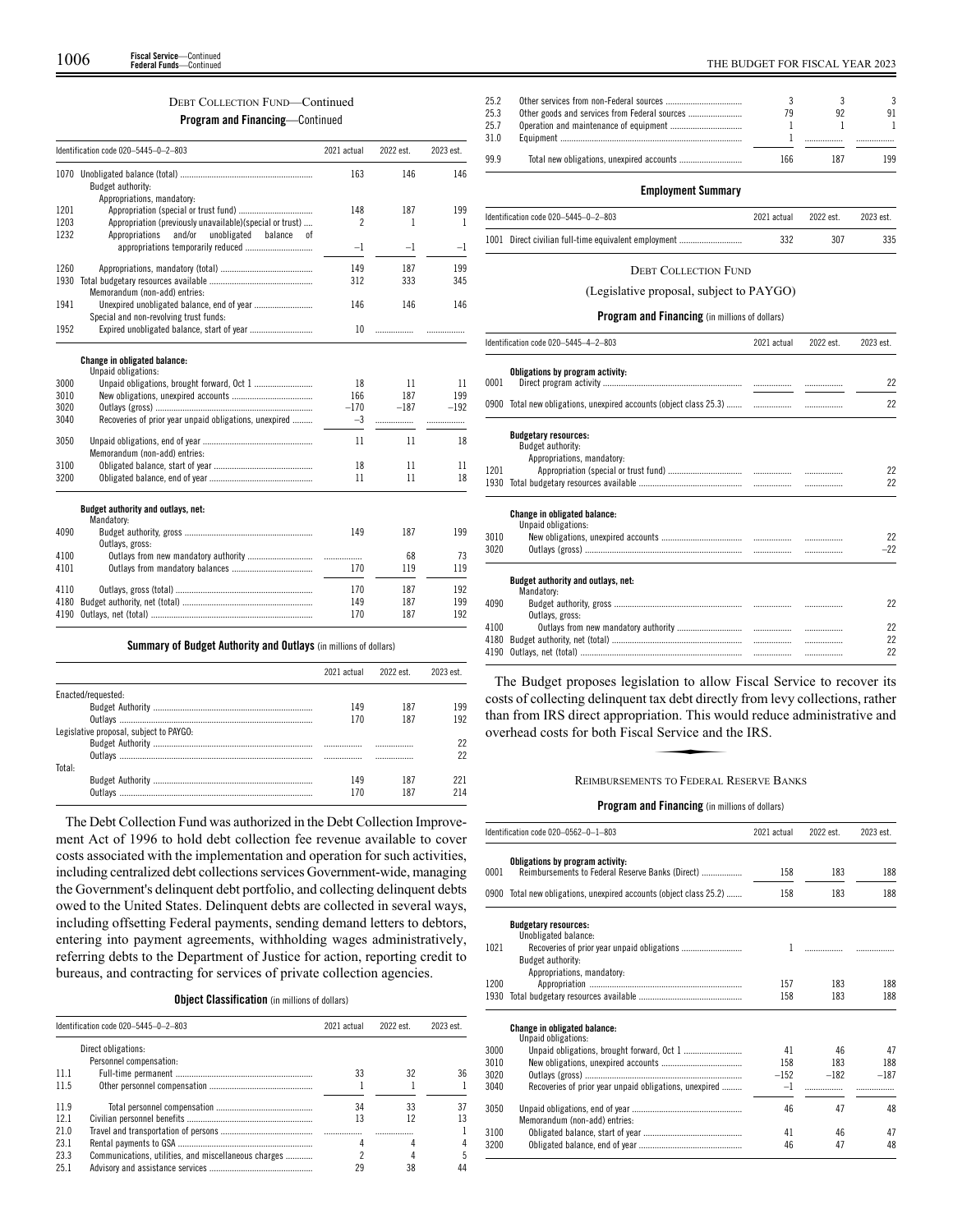**Budget authority and outlays, net:**

|      | Mandatory:      |     |     |     |
|------|-----------------|-----|-----|-----|
| 4090 |                 | 157 | 183 | 188 |
|      | Outlays, gross: |     |     |     |
| 4100 |                 | 111 | 137 | 141 |
| 4101 |                 | 41  | 45  | 46  |
| 4110 |                 | 152 | 182 | 187 |
|      |                 | 157 | 183 | 188 |
|      |                 | 152 | 182 | 187 |
|      |                 |     |     |     |

This Fund was established by the Treasury, Postal Service, and General Government Appropriations Act of 1991 (P.L. 101–509, 104 Stat. 1389, 1394) as a permanent, indefinite appropriation to reimburse the Federal Reserve Banks for acting as fiscal agents of the Federal Government in support of financing the public debt. rict of 1991 (1)<br>inite appropria<br>fiscal agents c<br>c debt.

# PAYMENT TO THE RESOLUTION FUNDING CORPORATION

**Program and Financing** (in millions of dollars)

|      | Identification code 020-1851-0-1-908                                                       | 2021 actual | 2022 est. | 2023 est. |
|------|--------------------------------------------------------------------------------------------|-------------|-----------|-----------|
| 0001 | Obligations by program activity:<br>Payment to the Resolution Funding Corporation (Direct) | 1,367       | 920       | 920       |
|      | 0900 Total new obligations, unexpired accounts (object class 41.0)                         | 1,367       | 920       | 920       |
|      | <b>Budgetary resources:</b><br>Budget authority:<br>Appropriations, mandatory:             |             |           |           |
| 1200 |                                                                                            | 1,367       | 920       | 920       |
| 1930 |                                                                                            | 1.367       | 920       | 920       |
|      | Change in obligated balance:<br>Unpaid obligations:                                        |             |           |           |
| 3010 |                                                                                            | 1.367       | 920       | 920       |
| 3020 |                                                                                            | $-1,367$    | $-920$    | $-920$    |
|      | Budget authority and outlays, net:<br>Mandatory:                                           |             |           |           |
| 4090 | Outlays, gross:                                                                            | 1.367       | 920       | 920       |
| 4100 | Outlays from new mandatory authority                                                       | 1.367       | 920       | 920       |
| 4180 |                                                                                            | 1.367       | 920       | 920       |
| 4190 |                                                                                            | 1.367       | 920       | 920       |

The Financial Institutions Reform, Recovery, and Enforcement Act of 1989 (the Act) authorized and appropriated to the Secretary of the Treasury such sums as may be necessary to cover interest payments on obligations issued by the Resolution Funding Corporation (REFCORP). REFCORP was established under the Act to raise \$31.2 billion for the Resolution Trust Corporation (RTC) in order to resolve savings institution insolvencies. Bonds issued had a 30 year maturity with the last bond maturing in 2030.

Sources of payment for interest due on REFCORP obligations have included REFCORP investment income, proceeds from the sale of assets or warrants acquired by the RTC, and contributions by the Federal Home<br>Loan Banks. Indefinite, mandatory funds appropriated to the Treasury are<br>primarily used to meet any shortfall.<br>Hope RESERVE FUND Loan Banks. Indefinite, mandatory funds appropriated to the Treasury are primarily used to meet any shortfall.

# HOPE RESERVE FUND

**Program and Financing** (in millions of dollars)

|      | Identification code 020-5581-0-2-371                | 2021 actual | 2022 est. | 2023 est |
|------|-----------------------------------------------------|-------------|-----------|----------|
|      | <b>Budgetary resources:</b><br>Unobligated balance: |             |           |          |
| 1000 |                                                     | 86          | 86        | 86       |
| 1930 | Memorandum (non-add) entries:                       | 86          | 86        | 86       |
| 1941 |                                                     | 86          | 86        | 86       |
| 4180 |                                                     | <br>        | .<br>     | .<br>    |

The HOPE Reserve Fund was authorized by section 1337(e) of the Housing and Economic Recovery Act of 2008 (HERA, P.L. 110–289), which directed the account be funded from assessments on Fannie Mae and Freddie Mac.<br>and Freddie Mac.<br>FEDERAL RESERVE BANK REIMBURSEMENT FUND which directed the account be funded from assessments on Fannie Mae and Freddie Mac.

# FEDERAL RESERVE BANK REIMBURSEMENT FUND

# **Program and Financing** (in millions of dollars)

|      | Identification code 020-1884-0-1-803                          | 2021 actual | 2022 est. | 2023 est. |
|------|---------------------------------------------------------------|-------------|-----------|-----------|
|      | Obligations by program activity:                              |             |           |           |
| 0001 |                                                               | 681         | 665       | 685       |
| 0900 | Total new obligations, unexpired accounts (object class 25.2) | 681         | 665       | 685       |
|      | <b>Budgetary resources:</b>                                   |             |           |           |
|      | Unobligated balance:                                          |             |           |           |
| 1021 | Budget authority:                                             | 61          | .         |           |
|      | Appropriations, mandatory:                                    |             |           |           |
| 1200 |                                                               | 620         | 665       | 685       |
| 1930 |                                                               | 681         | 665       | 685       |
|      | <b>Change in obligated balance:</b>                           |             |           |           |
| 3000 | Unpaid obligations:                                           | 161         | 185       | 171       |
| 3010 |                                                               | 681         | 665       | 685       |
| 3020 |                                                               | $-596$      | $-679$    | $-685$    |
| 3040 | Recoveries of prior year unpaid obligations, unexpired        | $-61$       |           |           |
| 3050 | Memorandum (non-add) entries:                                 | 185         | 171       | 171       |
| 3100 |                                                               | 161         | 185       | 171       |
| 3200 |                                                               | 185         | 171       | 171       |
|      | Budget authority and outlays, net:<br>Mandatory:              |             |           |           |
| 4090 | Outlays, gross:                                               | 620         | 665       | 685       |
| 4100 |                                                               | 435         | 499       | 514       |
| 4101 |                                                               | 161         | 180       | 171       |
| 4110 |                                                               | 596         | 679       | 685       |
| 4180 |                                                               | 620         | 665       | 685       |
| 4190 |                                                               | 596         | 679       | 685       |

This Fund was established by the Treasury and General Government Appropriations Act, 1998, Title I (P.L. 105–61, 111 Stat. 1276) as a permanent, indefinite appropriation to reimburse Federal Reserve Banks for services provided, when directed by the Secretary of the Treasury in accord-<br>services provided, when directed by the Secretary of the Treasury in accord-<br>ance with 12 U.S.C. 391, in their capacity as depositaries and fisca ance with 12 U.S.C. 391, in their capacity as depositaries and fiscal agents for the United States.

# PAYMENT OF GOVERNMENT LOSSES IN SHIPMENT

|      | Identification code 020-1710-0-1-803                                           | 2021 actual | 2022 est. | 2023 est.                |
|------|--------------------------------------------------------------------------------|-------------|-----------|--------------------------|
| 0001 | Obligations by program activity:                                               |             | 2         | $\overline{2}$           |
|      | 0900 Total new obligations, unexpired accounts (object class 42.0)             |             | 2         | 2                        |
|      | <b>Budgetary resources:</b><br>Budget authority:<br>Appropriations, mandatory: |             |           |                          |
| 1200 |                                                                                |             |           |                          |
| 1930 |                                                                                |             | 2         |                          |
|      | <b>Change in obligated balance:</b><br>Unpaid obligations:                     |             |           |                          |
| 3000 |                                                                                |             |           |                          |
| 3010 |                                                                                |             |           | $\overline{\phantom{a}}$ |
| 3020 |                                                                                |             | $-1$      |                          |
| 3050 |                                                                                |             |           | 2                        |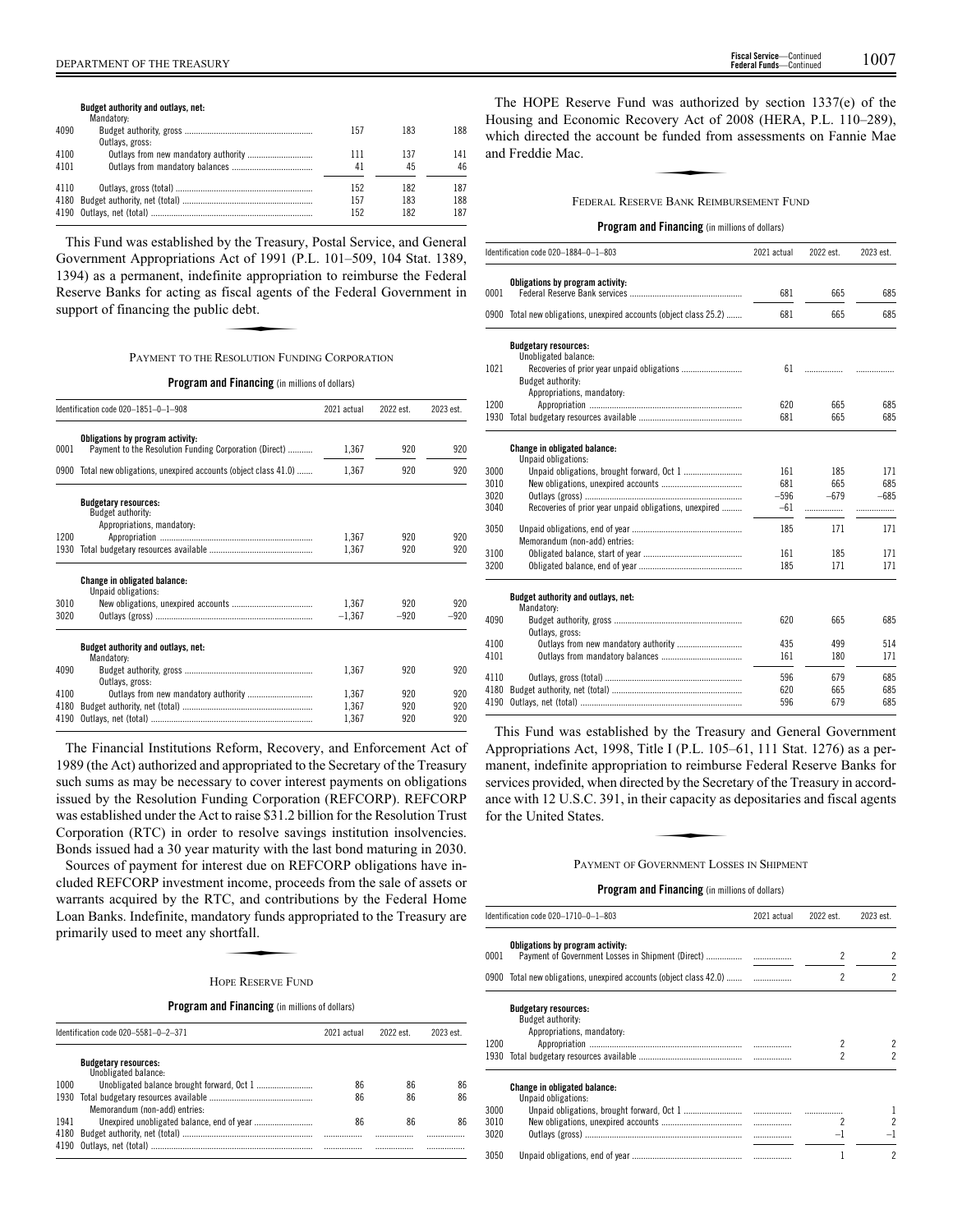# PAYMENT OF GOVERNMENT LOSSES IN SHIPMENT—Continued

# **Program and Financing**—Continued

|      | Identification code 020-1710-0-1-803             | 2021 actual | 2022 est. | 2023 est |
|------|--------------------------------------------------|-------------|-----------|----------|
| 3100 | Memorandum (non-add) entries:                    |             |           |          |
| 3200 |                                                  |             |           |          |
|      | Budget authority and outlays, net:<br>Mandatory: |             |           |          |
| 4090 | Outlays, gross:                                  |             |           |          |
| 4100 |                                                  |             |           |          |
| 4180 |                                                  |             |           |          |
| 4190 |                                                  |             |           |          |

This account was created as self-insurance to cover losses in shipment This account was created as sen-insurance to cover losses in singlinent<br>of Government property such as coins, currency, securities, certain losses<br>incurred by the Postal Service, and losses in connection with the redemptio incurred by the Postal Service, and losses in connection with the redemption of savings bonds. Approximately 1,000 claims are paid annually.

# FINANCIAL AGENT SERVICES

# **Program and Financing** (in millions of dollars)

|              | Identification code 020-1802-0-1-803                          | 2021 actual     | 2022 est.         | 2023 est.      |
|--------------|---------------------------------------------------------------|-----------------|-------------------|----------------|
|              | Obligations by program activity:                              |                 |                   |                |
| 0001         |                                                               | 940             | 1,015             | 1,011          |
| 0900         | Total new obligations, unexpired accounts (object class 25.2) | 940             | 1,015             | 1,011          |
|              | <b>Budgetary resources:</b>                                   |                 |                   |                |
| 1000         | Unobligated balance:                                          |                 | .                 | 15             |
| 1021         |                                                               | 31              | 15                | .              |
|              |                                                               |                 |                   |                |
| 1070         | Budget authority:                                             | 31              | 15                | 15             |
|              | Appropriations, mandatory:                                    |                 |                   |                |
| 1200         |                                                               | 910             | 1.016             | 1,012          |
| 1220         | Appropriations transferred to other accts [020-0126]          | $-1$            | $-1$              | $-1$           |
| 1260         |                                                               | 909             | 1.015             | 1.011          |
| 1930         |                                                               | 940             | 1,030             | 1,026          |
|              | Memorandum (non-add) entries:                                 |                 |                   |                |
| 1941         |                                                               |                 | 15                | 15             |
|              | Change in obligated balance:                                  |                 |                   |                |
|              | Unpaid obligations:                                           |                 |                   |                |
| 3000         |                                                               | 103             | 81                | 76             |
| 3010         |                                                               | 940             | 1.015             | 1.011          |
| 3020<br>3040 | Recoveries of prior year unpaid obligations, unexpired        | $-931$<br>$-31$ | $-1,005$<br>$-15$ | $-1.011$<br>.  |
|              |                                                               |                 |                   |                |
| 3050         |                                                               | 81              | 76                | 76             |
|              | Memorandum (non-add) entries:                                 |                 |                   |                |
| 3100<br>3200 |                                                               | 103<br>81       | 81<br>76          | 76<br>76       |
|              |                                                               |                 |                   |                |
|              | Budget authority and outlays, net:                            |                 |                   |                |
|              | Mandatory:                                                    |                 |                   |                |
| 4090         |                                                               | 909             | 1,015             | 1,011          |
| 4100         | Outlays, gross:                                               | 828             | 924               | 920            |
| 4101         |                                                               | 103             | 81                | 91             |
|              |                                                               |                 |                   |                |
| 4110<br>4180 |                                                               | 931<br>909      | 1,005<br>1.015    | 1,011<br>1.011 |
| 4190         |                                                               | 931             | 1,005             | 1,011          |
|              |                                                               |                 |                   |                |

This permanent, indefinite appropriation was established to reimburse financial institutions for the services they provide as depositaries and financial agents of the Federal Government. The services include the acceptance and processing of deposits of public money, as well as services essential to the disbursement of, and accounting for, public monies. The services provided are authorized under numerous statutes including, but not limited to, 12 U.S.C. 90 and 265. This permanent, indefinite appropriation is authorized by P.L. 108–100, the Check Clearing for the 21st Century Act, and permanently appropriated by P.L. 108–199, the Consolidated Appropriations Act of 2004. Additionally, financial agent administrative and financial analysis costs for the Government Sponsored Enterprise Mortgage Backed Securities Purchase Program and State Housing Finance Agency program are reimbursed from this account. Folding, main<br>Government S<br>Togram and S<br>this account.

# INTEREST ON UNINVESTED FUNDS

# **Program and Financing** (in millions of dollars)

|      | Identification code 020-1860-0-1-908                          | 2021 actual              | 2022 est. | 2023 est. |
|------|---------------------------------------------------------------|--------------------------|-----------|-----------|
|      | Obligations by program activity:                              |                          |           |           |
| 0001 |                                                               | $\overline{c}$           | 9         | 9         |
| 0900 | Total new obligations, unexpired accounts (object class 43.0) | $\overline{2}$           | 9         | 9         |
|      | <b>Budgetary resources:</b>                                   |                          |           |           |
|      | Budget authority:                                             |                          |           |           |
|      | Appropriations, mandatory:                                    |                          |           |           |
| 1200 |                                                               | 2                        | 9         | 9         |
| 1930 |                                                               | $\overline{\phantom{a}}$ | q         | 9         |
|      | <b>Change in obligated balance:</b>                           |                          |           |           |
|      | Unpaid obligations:                                           |                          |           |           |
| 3000 |                                                               | 98                       | 93        | 62        |
| 3010 |                                                               | $\overline{2}$           | 9         | 9         |
| 3020 |                                                               | $-7$                     | $-40$     | $-40$     |
| 3050 |                                                               | 93                       | 62        | 31        |
|      | Memorandum (non-add) entries:                                 |                          |           |           |
| 3100 |                                                               | 98                       | 93        | 62        |
| 3200 |                                                               | 93                       | 62        | 31        |
|      |                                                               |                          |           |           |
|      | Budget authority and outlays, net:<br>Mandatory:              |                          |           |           |
| 4090 |                                                               | $\mathfrak{p}$           | 9         | 9         |
|      | Outlays, gross:                                               |                          |           |           |
| 4100 |                                                               |                          | 9         | 9         |
| 4101 |                                                               | 7                        | 31        | 31        |
| 4110 |                                                               | 7                        | 40        | 40        |
| 4180 |                                                               | $\overline{c}$           | 9         | 9         |
| 4190 |                                                               | 7                        | 40        | 40        |

This account was established for the purpose of paying interest on certain uninvested funds placed in trust in the Treasury in accordance with various statutes (31 U.S.C. 1321; 2 U.S.C. 158 (P.L. 94–289); 20 U.S.C. 74a (P.L. 94–418) and 101; 24 U.S.C. 46 (P.L. 94 –290) and 69 Stat. 533). st in the Treasure<br>S.C. 158 (P.L.<br>6 (P.L. 94–29<br>FREST LIABILITI

# FEDERAL INTEREST LIABILITIES TO STATES

|      | Identification code 020-1877-0-1-908                               | 2021 actual | 2022 est. | 2023 est. |
|------|--------------------------------------------------------------------|-------------|-----------|-----------|
| 0001 | Obligations by program activity:                                   |             |           |           |
|      | 0900 Total new obligations, unexpired accounts (object class 25.2) | 1           | 1         | 1         |
|      | <b>Budgetary resources:</b><br><b>Budget authority:</b>            |             |           |           |
| 1200 | Appropriations, mandatory:                                         |             |           |           |
|      | Spending authority from offsetting collections, mandatory:         |             |           |           |
| 1800 |                                                                    |             |           |           |
| 1900 |                                                                    |             |           |           |
| 1930 |                                                                    |             |           |           |
|      | <b>Change in obligated balance:</b><br>Unpaid obligations:         |             |           |           |
| 3010 |                                                                    |             |           |           |
| 3020 |                                                                    |             |           |           |
|      | Budget authority and outlays, net:<br>Mandatory:                   |             |           |           |
| 4090 |                                                                    | 1           |           |           |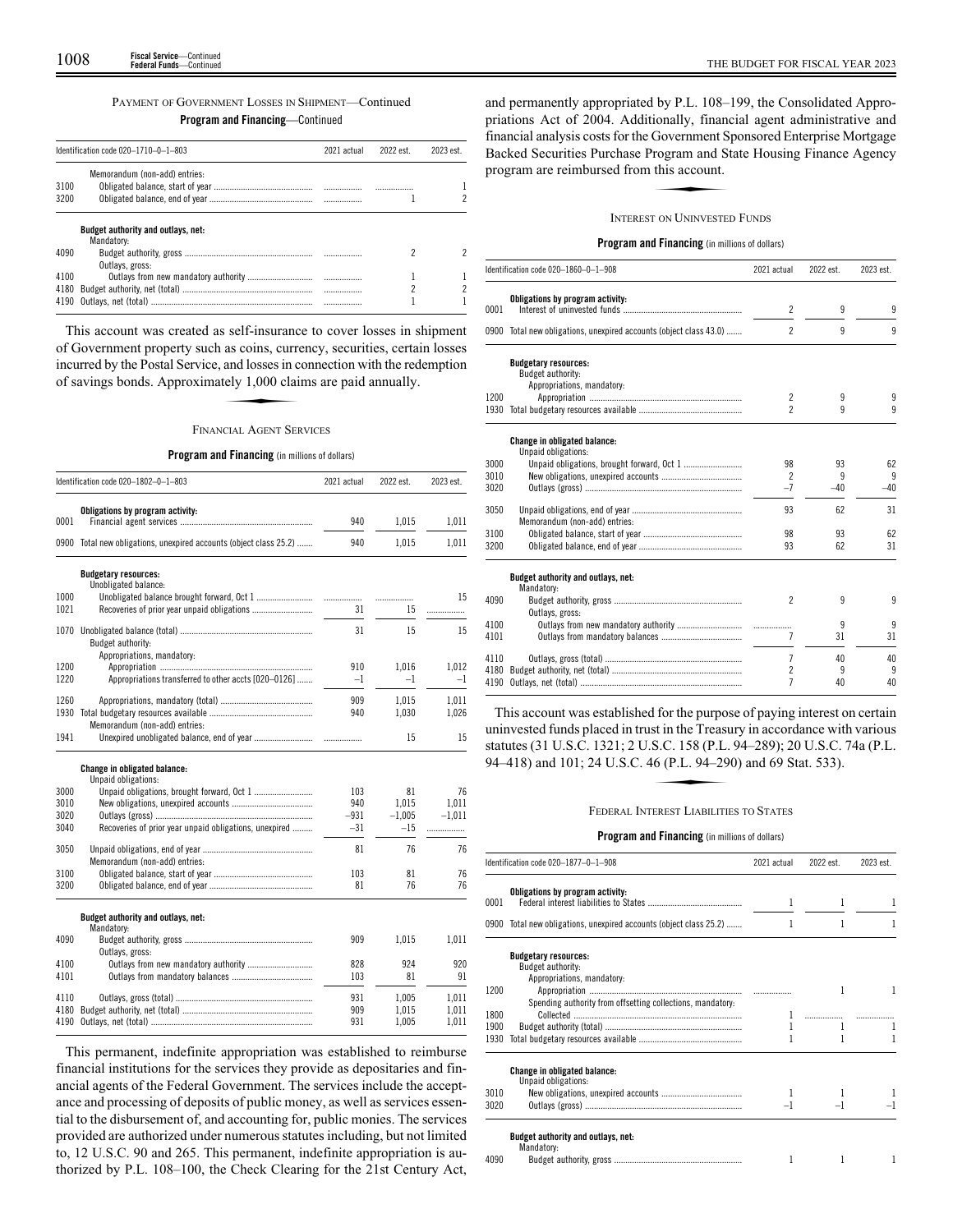| 4100 | Outlays, gross:                                     |  |  |
|------|-----------------------------------------------------|--|--|
|      | Offsets against gross budget authority and outlays: |  |  |
|      | Offsetting collections (collected) from:            |  |  |
| 4120 |                                                     |  |  |
|      |                                                     |  |  |
|      |                                                     |  |  |
|      |                                                     |  |  |

Pursuant to the Cash Management Improvement Act (P.L. 101–453, 104 Stat. 1058) as amended (P.L. 102–589, 106 Stat. 5133), and Treasury reg-<br>Stat. 1058) as amended (P.L. 102–589, 106 Stat. 5133), and Treasury reg-<br>ulations codified at 31 CFR Part 205, under certain circumstances, interest<br> ulations codified at 31 CFR Part 205, under certain circumstances, interest is paid when Federal funds are not transferred to States in a timely manner.

# INTEREST PAID TO CREDIT FINANCING ACCOUNTS

**Program and Financing** (in millions of dollars)

|                      | Identification code 020-1880-0-1-908                                                  | 2021 actual                | 2022 est.                  | 2023 est.                  |
|----------------------|---------------------------------------------------------------------------------------|----------------------------|----------------------------|----------------------------|
| 0001                 | Obligations by program activity:                                                      | 12,762                     | 10,813                     | 13,320                     |
| 0900                 | Total new obligations, unexpired accounts (object class 43.0)                         | 12,762                     | 10,813                     | 13,320                     |
|                      | <b>Budgetary resources:</b><br><b>Budget authority:</b><br>Appropriations, mandatory: |                            |                            |                            |
| 1200<br>1930         |                                                                                       | 12,762<br>12,762           | 10,813<br>10,813           | 13,320<br>13.320           |
|                      | <b>Change in obligated balance:</b><br>Unpaid obligations:                            |                            |                            |                            |
| 3010<br>3020         |                                                                                       | 12,762<br>$-12,762$        | 10,813<br>$-10,813$        | 13,320<br>$-13,320$        |
|                      | Budget authority and outlays, net:<br>Mandatory:                                      |                            |                            |                            |
| 4090                 | Outlays, gross:                                                                       | 12,762                     | 10,813                     | 13.320                     |
| 4100<br>4180<br>4190 |                                                                                       | 12,762<br>12,762<br>12.762 | 10,813<br>10.813<br>10.813 | 13,320<br>13,320<br>13,320 |

This account pays interest on the invested balances of guaranteed and direct loan financing accounts. For guaranteed loan financing accounts, balances result when the accounts receive up-front payments and fees to be held in reserve to make payments on defaults. Direct loan financing accounts normally borrow from Treasury to disburse loans and receive interest and principal payments and other payments from borrowers. Because direct loan financing accounts generally repay borrowing from Treasury at the end of the year, they can build up balances of payments received during the year. Interest on invested balances is paid to the financing accounts from the general fund of the Treasury, in accordance with section 505(c) of the Federal Credit Reform Act of 1990.<br>CLAIMS JUDGMENTS AND RELIE counts from the general fund of the Treasury, in accordance with section 505(c) of the Federal Credit Reform Act of 1990.

# CLAIMS, JUDGMENTS, AND RELIEF ACTS

# **Program and Financing** (in millions of dollars)

|                      | Identification code 020-1895-0-1-808                          | 2021 actual         | 2022 est.             | 2023 est.             |
|----------------------|---------------------------------------------------------------|---------------------|-----------------------|-----------------------|
| 0001<br>0003         | Obligations by program activity:                              | 223                 | 13<br>240             | 240                   |
| 0091<br>0101<br>0102 |                                                               | 225<br>7.435<br>820 | 253<br>1.000<br>1.205 | 242<br>1.300<br>1.205 |
| 0191                 |                                                               | 8.255               | 2.205                 | 2.505                 |
| 0900                 | Total new obligations, unexpired accounts (object class 42.0) | 8.480               | 2.458                 | 2.747                 |

|      |                                                  | 8,480    | 2,458    | 2,747    |
|------|--------------------------------------------------|----------|----------|----------|
|      | <b>Change in obligated balance:</b>              |          |          |          |
|      | Unpaid obligations:                              |          |          |          |
| 3000 |                                                  | 25       | 315      | .        |
| 3010 |                                                  | 8,480    | 2,458    | 2.747    |
| 3020 |                                                  | $-8,190$ | $-2.773$ | $-2.747$ |
| 3050 | Memorandum (non-add) entries:                    | 315      |          |          |
| 3100 |                                                  | 25       | 315      | .        |
| 3200 |                                                  | 315      | .        |          |
|      | Budget authority and outlays, net:<br>Mandatory: |          |          |          |
| 4090 | Outlays, gross:                                  | 8,480    | 2,458    | 2,747    |
| 4100 |                                                  | 8,165    | 2,458    | 2,747    |
| 4101 |                                                  | 25       | 315      | .        |
| 4110 |                                                  | 8.190    | 2.773    | 2.747    |
| 4180 |                                                  | 8.480    | 2.458    | 2.747    |
| 4190 |                                                  | 8,190    | 2.773    | 2.747    |

Funds are made available for cases in which the Federal Government is found by courts to be liable for payment of claims and interest for damages not chargeable to appropriations of individual agencies, and for payment of private and public relief acts. Public Law 95–26 authorized a permanent, indefinite appropriation to pay certain judgments from the general fund of the Treasury.<br>
RESTITUTION OF FORGONE INTEREST indefinite appropriation to pay certain judgments from the general fund of the Treasury.

# RESTITUTION OF FORGONE INTEREST

# **Program and Financing** (in millions of dollars)

|      | Identification code 020-1875-0-1-908                                           | 2021 actual | 2022 est. | 2023 est. |
|------|--------------------------------------------------------------------------------|-------------|-----------|-----------|
| 0001 | Obligations by program activity:                                               |             | 1,135     | .         |
|      | 0900 Total new obligations, unexpired accounts (object class 43.0)             |             |           | $1.135$   |
|      | <b>Budgetary resources:</b><br>Budget authority:<br>Appropriations, mandatory: |             |           |           |
| 1200 |                                                                                |             |           | 1,135     |
| 1930 |                                                                                |             | 1,135     |           |
|      | <b>Change in obligated balance:</b><br>Unpaid obligations:                     |             |           |           |
| 3010 |                                                                                |             |           | 1,135     |
| 3020 |                                                                                |             |           | $-1,135$  |
|      | Budget authority and outlays, net:<br>Mandatory:                               |             |           |           |
| 4090 | Outlays, gross:                                                                |             | 1.135     | .         |
| 4100 |                                                                                |             | 1,135     | .         |
| 4180 |                                                                                |             | 1,135     | .         |
| 4190 |                                                                                |             | 1,135     |           |
|      |                                                                                |             |           |           |

This account provides funds for the payment of interest on investments in Treasury securities that the Secretary of the Treasury has suspended or redeemed. The Secretary is permitted to take such action when Treasury Francement. The Secretary is permitted to take start action when Treasury<br>is constrained by the statutory debt limit and must take extraordinary<br>measures to avoid defaulting. Treasury is required to restore all due interes measures to avoid defaulting. Treasury is required to restore all due interest and principal to the respective investments.

# GUAM WORLD WAR II CLAIMS FUND

| ldentification code 020-5680-0-2-806     | 2021 actual | 2022 est. | 2023 est. |
|------------------------------------------|-------------|-----------|-----------|
| Obligations by program activity:<br>0001 |             |           |           |

| Budgetary resources: |
|----------------------|
| Budget authority:    |

|      | Appropriations, mandatory: |  |    |
|------|----------------------------|--|----|
| 1200 |                            |  | 74 |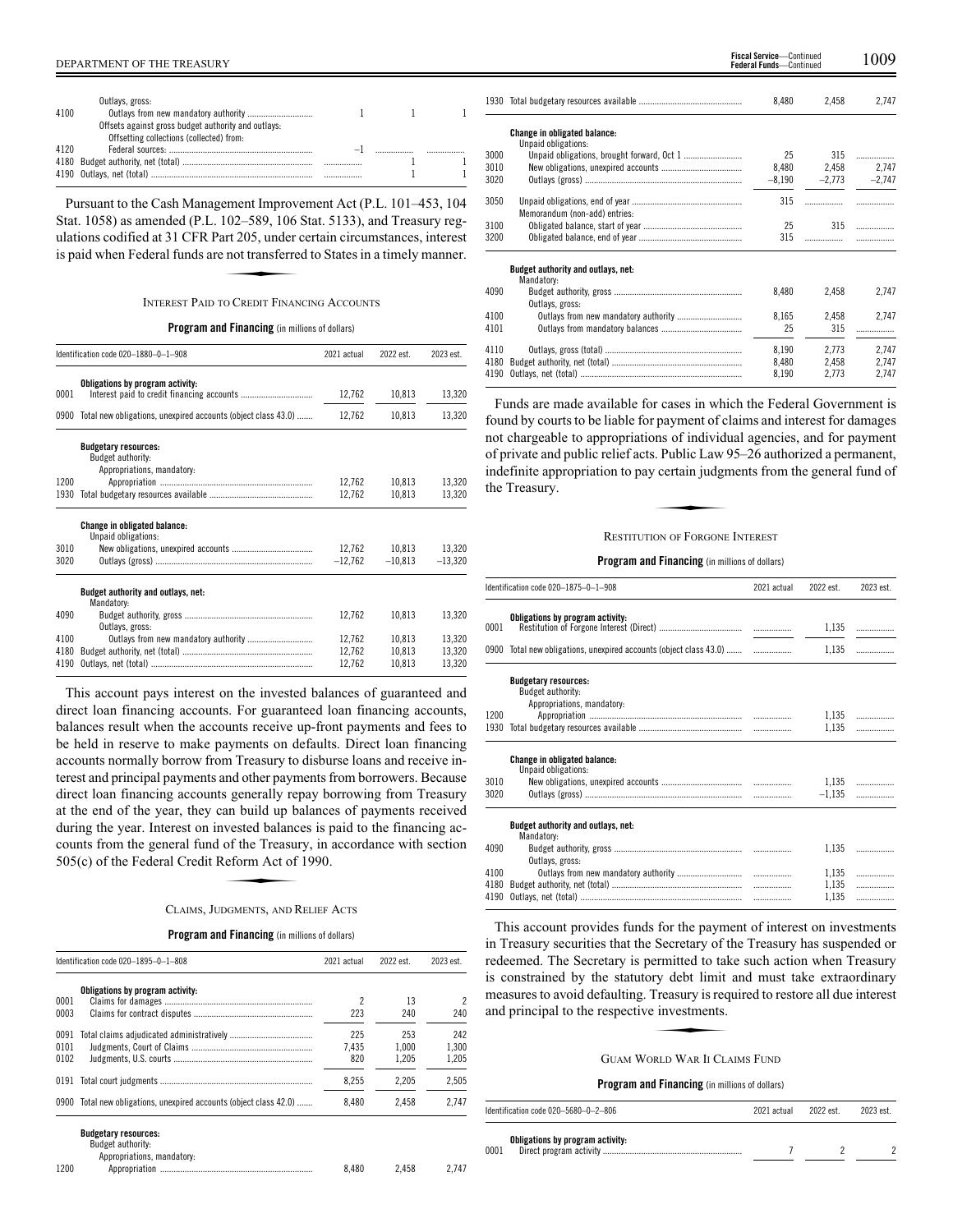# GUAM WORLD WAR II CLAIMS FUND—Continued

**Program and Financing**—Continued

|      | Identification code 020-5680-0-2-806                               | 2021 actual    | 2022 est.                | 2023 est.                |
|------|--------------------------------------------------------------------|----------------|--------------------------|--------------------------|
|      | 0900 Total new obligations, unexpired accounts (object class 42.0) | 7              | $\overline{\phantom{a}}$ | $\overline{\phantom{a}}$ |
|      | <b>Budgetary resources:</b>                                        |                |                          |                          |
| 1000 | Unobligated balance:                                               | 15             | 10                       | 8                        |
| 1020 | Adjustment of unobligated bal brought forward, Oct 1               | $\overline{c}$ |                          |                          |
|      |                                                                    |                |                          |                          |
| 1070 |                                                                    | 17             | 10                       | 8                        |
| 1930 |                                                                    | 17             | 10                       | 8                        |
|      | Memorandum (non-add) entries:                                      |                |                          |                          |
| 1941 |                                                                    | 10             | 8                        | 6                        |
|      |                                                                    |                |                          |                          |
|      | <b>Change in obligated balance:</b><br>Unpaid obligations:         |                |                          |                          |
| 3000 |                                                                    |                | 3                        | 3                        |
| 3010 |                                                                    | 7              | $\overline{c}$           | $\overline{2}$           |
| 3020 |                                                                    | -4             | $-2$                     | -2                       |
|      |                                                                    |                |                          |                          |
| 3050 | Memorandum (non-add) entries:                                      | 3              | 3                        | 3                        |
| 3100 |                                                                    |                | 3                        | 3                        |
| 3200 |                                                                    | 3              | 3                        | 3                        |
|      |                                                                    |                |                          |                          |
|      | Budget authority and outlays, net:                                 |                |                          |                          |
|      | Mandatory:                                                         |                |                          |                          |
|      | Outlays, gross:                                                    |                |                          |                          |
| 4101 |                                                                    | 4              | $\mathfrak{p}$           | 2                        |
| 4180 |                                                                    |                |                          |                          |
| 4190 |                                                                    | 4              | $\mathfrak{p}$           | $\mathfrak{p}$           |

This fund was established by the Guam World War II Loyalty Recognition Act of 2016. It requires the establishment of the "Claims Fund", a special fund for the payment of claims submitted by compensable Guam victims and survivors of compensable Guam decedents. Duties, taxes, and fees collected from Guam in excess of 2014 baseline tax collections for the territory will be deposited annually into the Claims Fund. Funding will be used to compensate residents of Guam for damages resulting from the Imperial Japanese military's occupation of Guam during World War II. SSS of 2011 of<br>
ually into the<br>
s of Guam for<br>
ccupation of C<br>
ULMPING AND SU

# CONTINUED DUMPING AND SUBSIDY OFFSET

# **Special and Trust Fund Receipts** (in millions of dollars)

|                      | Identification code 020-5688-0-2-376                     | 2021 actual | 2022 est. | 2023 est. |
|----------------------|----------------------------------------------------------|-------------|-----------|-----------|
| 0100                 | Receipts:<br>Current law:                                | 3           |           |           |
| 1110                 | Antidumping and Countervailing Duties, Continued Dumping |             | 10        | q         |
| 2000                 | Appropriations:<br>Current law:                          |             | 10        | q         |
| 2101<br>2103<br>2132 |                                                          |             | $-10$     |           |
| 2199                 |                                                          |             | $-10$     | $-9$      |
| 2999                 |                                                          |             | $-10$     | -9        |
| 5099                 |                                                          |             |           |           |

# **Program and Financing** (in millions of dollars)

|      | Identification code 020-5688-0-2-376                               | 2021 actual | 2022 est. | 2023 est. |
|------|--------------------------------------------------------------------|-------------|-----------|-----------|
| 0001 | Obligations by program activity:                                   | 58          |           | 10        |
|      | 0900 Total new obligations, unexpired accounts (object class 41.0) | 58          |           | 10        |
| 1000 | <b>Budgetary resources:</b><br>Unobligated balance:                | 158         | 104       | 113       |

|      | Budget authority:                                          |       |      |       |
|------|------------------------------------------------------------|-------|------|-------|
| 1201 | Appropriations, mandatory:                                 |       | 10   | 9     |
| 1203 | Appropriation (previously unavailable)(special or trust)   | ς     |      | 1     |
| 1232 | Appropriations and/or unobligated balance<br>0Ť            |       |      |       |
|      |                                                            |       | $-1$ | $-1$  |
| 1260 |                                                            | 4     | 10   | 9     |
| 1930 | Memorandum (non-add) entries:                              | 162   | 114  | 122   |
| 1941 |                                                            | 104   | 113  | 112   |
|      | <b>Change in obligated balance:</b><br>Unpaid obligations: |       |      |       |
| 3010 |                                                            | 58    |      | 10    |
| 3020 |                                                            | $-58$ | $-1$ | $-10$ |
|      | Budget authority and outlays, net:<br>Mandatory:           |       |      |       |
| 4090 |                                                            | 4     | 10   | 9     |
|      | Outlays, gross:                                            |       |      |       |
| 4101 |                                                            | 58    | 1    | 10    |
| 4180 |                                                            | 4     | 10   | 9     |
| 4190 |                                                            | 58    |      | 10    |

U.S. Customs and Border Protection, Department of Homeland Security, collects duties assessed pursuant to a countervailing duty order, an antidumping duty order, or a finding under the Antidumping Act of 1921. Under a provision enacted in 2000 CBP, through the Treasury, distributes certain of these duties to affected domestic producers. These distributions provide an additional subsidy to producers that already gain protection from the increased import prices, including tariffs. The authority to distribute assessments on entries made after October 1, 2007, has been repealed. Assessments on entries made before October 1, 2007, will be disbursed as In the authority had not been repealed. Assessments collected on eligible<br>entries are to be disbursed within 60 days of the end of the fiscal year in<br>which they were collected.<br>CHECK FORGERY INSURANCE FUND entries are to be disbursed within 60 days of the end of the fiscal year in which they were collected.

# CHECK FORGERY INSURANCE FUND

|      | Identification code 020-4109-0-3-803                                                            | 2021 actual | 2022 est.    | 2023 est. |
|------|-------------------------------------------------------------------------------------------------|-------------|--------------|-----------|
|      | Obligations by program activity:                                                                |             |              |           |
| 0801 |                                                                                                 | 22          | 1            | 1         |
|      | 0900 Total new obligations, unexpired accounts (object class 42.0)                              | 22          | $\mathbf{1}$ | 1         |
|      | <b>Budgetary resources:</b>                                                                     |             |              |           |
|      | Unobligated balance:                                                                            |             |              |           |
| 1000 | Budget authority:                                                                               | 5           | 4            | 4         |
|      | Spending authority from offsetting collections, mandatory:                                      |             |              |           |
| 1800 |                                                                                                 | 21          | 1            | 1         |
| 1900 |                                                                                                 | 21          | 1            | 1         |
| 1930 |                                                                                                 | 26          | 5            | 5         |
|      | Memorandum (non-add) entries:                                                                   |             |              |           |
| 1941 |                                                                                                 | 4           | 4            | 4         |
|      | Change in obligated balance:<br>Unpaid obligations:                                             |             |              |           |
| 3010 |                                                                                                 | 22          | 1            | 1         |
| 3020 |                                                                                                 | $-22$       | $-1$         | $-1$      |
|      | Budget authority and outlays, net:<br>Mandatory:                                                |             |              |           |
| 4090 | Outlays, gross:                                                                                 | 21          | $\mathbf{1}$ | 1         |
| 4100 | Outlays from new mandatory authority                                                            | 17          | 1            | 1         |
| 4101 |                                                                                                 | 5           |              |           |
| 4110 |                                                                                                 | 22          | $\mathbf{1}$ | 1         |
|      | Offsets against gross budget authority and outlays:<br>Offsetting collections (collected) from: |             |              |           |
| 4123 |                                                                                                 | $-21$       | $-1$         | $-1$      |
| 4180 |                                                                                                 |             | .            |           |
| 4190 |                                                                                                 | 1           | .            | .         |
|      |                                                                                                 |             |              |           |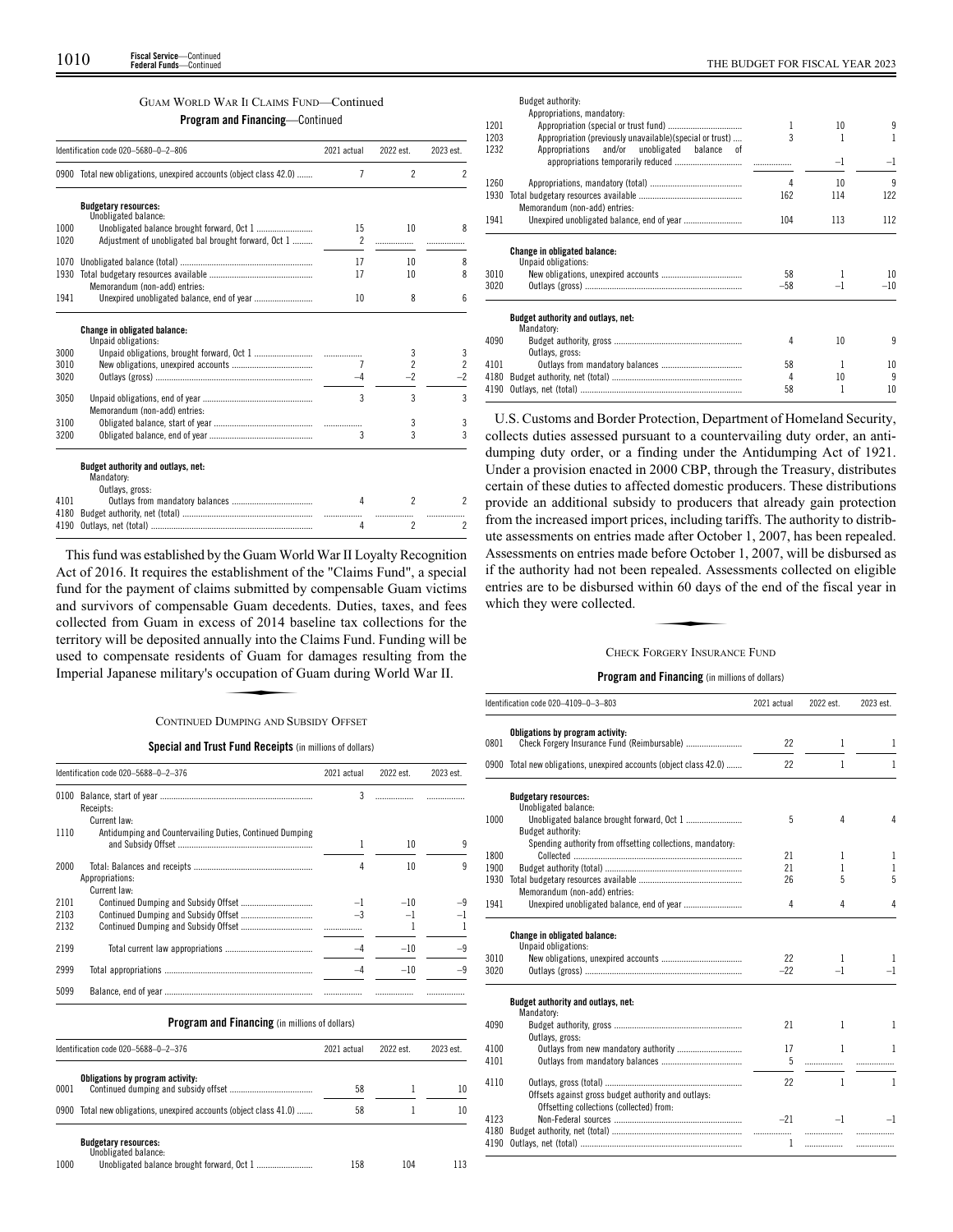This Fund was established as a permanent, indefinite appropriation in order to maintain adequate funding of the Check Forgery Insurance Fund. The Fund facilitates timely payments for replacement Treasury checks necessitated due to a claim of forgery. The Fund recoups disbursements through reclamations made against banks negotiating forged checks.

To reduce hardships sustained by payees of Government checks that have been stolen and forged, settlement is made in advance of the receipt of funds from the endorsers of the checks. If the U.S. Treasury is unable to recover funds through reclamation procedures, the Fund sustains the loss.

Public Law 108–447 expanded the use of the Fund to include payments made via electronic funds transfer. A technical correction to the Fund's statutes to ensure and clarify that the Fund can be utilized as a funding source for relief of administrative disbursing errors was enacted by P.L. 110–161, Division D, section 119. that the Fund<br>that the Fund<br>ative disbursin<br>119.<br>Trust Funds

# *Trust Funds*

CHEYENNE RIVER SIOUX TRIBE TERRESTRIAL WILDLIFE HABITAT RESTORATION TRUST FUND

# **Special and Trust Fund Receipts** (in millions of dollars)

|              | Identification code 020-8209-0-7-306                                                                           | 2021 actual         | 2022 est.           | 2023 est.           |
|--------------|----------------------------------------------------------------------------------------------------------------|---------------------|---------------------|---------------------|
|              |                                                                                                                |                     |                     |                     |
|              | Receipts:<br>Current law:                                                                                      | 60                  | 60                  | 60                  |
| 1140         | Earnings on Investments, Cheyenne River Sioux Tribe<br>Terrestrial Wildlife Habitat Restoration Trust Fund     | 1                   | 1                   | 1                   |
| 2000         | Appropriations:                                                                                                | 61                  | 61                  | 61                  |
| 2101         | Current law:<br>Cheyenne River Sioux Tribe Terrestrial Wildlife Habitat                                        | $-1$                | $-1$                | $^{-1}$             |
| 5099         |                                                                                                                | 60                  | 60                  | 60                  |
|              | Program and Financing (in millions of dollars)                                                                 |                     |                     |                     |
|              | Identification code 020-8209-0-7-306                                                                           | 2021 actual         | 2022 est.           | 2023 est.           |
| 0001         | Obligations by program activity:<br>Cheyenne River Sioux Tribe Terrestrial Wildlife Habitat Restorat           |                     |                     |                     |
|              |                                                                                                                | 1                   | 1                   | $\mathbf 1$         |
|              | 0900 Total new obligations, unexpired accounts (object class 43.0)                                             | 1                   | 1                   | 1                   |
|              | <b>Budgetary resources:</b>                                                                                    |                     |                     |                     |
| 1000         | Unobligated balance:<br>Budget authority:                                                                      | 1                   | 1                   | $\mathbf{1}$        |
|              | Appropriations, mandatory:                                                                                     |                     |                     |                     |
| 1201<br>1930 |                                                                                                                | 1<br>$\overline{c}$ | 1<br>$\overline{c}$ | 1<br>$\overline{c}$ |
|              | Memorandum (non-add) entries:                                                                                  |                     |                     |                     |
| 1941         |                                                                                                                | 1                   | 1                   | 1                   |
|              | Change in obligated balance:<br>Unpaid obligations:                                                            |                     |                     |                     |
| 3010<br>3020 |                                                                                                                | 1<br>$-1$           | 1<br>$-1$           | 1<br>.              |
| 3050         |                                                                                                                |                     | .                   | 1                   |
|              | Memorandum (non-add) entries:                                                                                  |                     |                     |                     |
| 3200         |                                                                                                                |                     |                     | $\mathbf{1}$        |
|              | Budget authority and outlays, net:<br>Mandatory:                                                               |                     |                     |                     |
| 4090         | Outlays, gross:                                                                                                | 1                   | 1                   | 1                   |
| 4101         |                                                                                                                | 1                   | 1<br>1              | .<br>1              |
| 4180<br>4190 |                                                                                                                | 1<br>1              | 1                   | .                   |
|              | Memorandum (non-add) entries:                                                                                  |                     |                     |                     |
| 5000<br>5001 | Total investments, SOY: Federal securities: Par value<br>Total investments, EOY: Federal securities: Par value | 61<br>61            | 61<br>61            | 61<br>61            |

The Water Resources Development Act of 1999 (P.L. 106–53) established trust funds to provide resources for the restoration of terrestrial wildlife habitat lost from flooding related to the Big Bend and Oahe Dam projects along the Missouri River, as part of the Flood Control Act of 1944.

The funds received annual General Fund appropriations beginning in FY 1999 until they became fully capitalized in FY 2010. Once fully capitalized, the interest earnings accumulated from the inception of the funds and all future earnings are available to pay for terrestrial wildlife restoration pro-Figure 2.1 The Restoration Plans of the beneficiaries of the trusts, the Chey-<br>enne River Sioux Tribe Terrestrial Wildlife Restoration Trust Fund and<br>the Lower Brule Sioux Tribe Terrestrial Wildlife Restoration Trust Fund. enne River Sioux Tribe Terrestrial Wildlife Restoration Trust Fund and the Lower Brule Sioux Tribe Terrestrial Wildlife Restoration Trust Fund.

## GULF COAST RESTORATION TRUST FUND

# **Special and Trust Fund Receipts** (in millions of dollars)

|                      | Identification code 020-8625-0-7-452                                       | 2021 actual           | 2022 est.             | 2023 est.             |
|----------------------|----------------------------------------------------------------------------|-----------------------|-----------------------|-----------------------|
|                      | Receipts:                                                                  | 20                    | 17                    | 29                    |
| 1110                 | Current law:<br>Administrative and Civil Penalties, Gulf Coast Restoration | 303                   | 304                   | 303                   |
| 1140                 | Earnings on Investments, Gulf Coast Restoration Trust                      | 11                    | 16                    | 17                    |
| 1199                 |                                                                            | 314                   | 320                   | 320                   |
| 1999                 |                                                                            | 314                   | 320                   | 320                   |
| 2000                 | Appropriations:<br>Current law:                                            | 334                   | 337                   | 349                   |
| 2101<br>2103<br>2132 |                                                                            | $-315$<br>$-20$<br>18 | $-308$<br>$-18$<br>18 | $-309$<br>$-18$<br>18 |
| 2199                 |                                                                            | $-317$                | $-308$                | $-309$                |
| 2999                 |                                                                            | $-317$                | $-308$                | $-309$                |
| 5099                 |                                                                            | 17                    | 29                    | 40                    |

| Identification code 020-8625-0-7-452 |                                                                                                                   | 2021 actual | 2022 est. | 2023 est. |
|--------------------------------------|-------------------------------------------------------------------------------------------------------------------|-------------|-----------|-----------|
|                                      | Obligations by program activity:                                                                                  |             |           |           |
| 0001                                 |                                                                                                                   | 40          | 66        | 65        |
| 0002                                 |                                                                                                                   | 150         | 48        | 57        |
| 0003                                 |                                                                                                                   | 127         | 49        | 75        |
| 0004                                 |                                                                                                                   | 6           | 6         | 8         |
| 0005                                 |                                                                                                                   | .           | 3         | 3         |
| 0900                                 |                                                                                                                   | 323         | 172       | 208       |
|                                      | <b>Budgetary resources:</b><br>Unobligated balance:                                                               |             |           |           |
| 1000                                 | Unobligated balance brought forward, Oct 1                                                                        | 1,080       | 1.075     | 1,218     |
| 1021                                 |                                                                                                                   | 1           | 7         | .         |
| 1070                                 |                                                                                                                   | 1.081       | 1.082     | 1.218     |
|                                      | Budget authority:                                                                                                 |             |           |           |
|                                      | Appropriations, mandatory:                                                                                        |             |           |           |
| 1201                                 |                                                                                                                   | 315         | 308       | 309       |
| 1203<br>1232                         | Appropriation (previously unavailable)(special or trust)<br>Appropriations<br>and/or<br>unobligated balance<br>оf | 20          | 18        | 18        |
|                                      |                                                                                                                   | $-18$       | $-18$     | $-18$     |
| 1260                                 |                                                                                                                   | 317         | 308       | 309       |
| 1900                                 |                                                                                                                   | 317         | 308       | 309       |
| 1930                                 |                                                                                                                   | 1,398       | 1,390     | 1,527     |
|                                      | Memorandum (non-add) entries:                                                                                     |             |           |           |
| 1941                                 |                                                                                                                   | 1,075       | 1,218     | 1,319     |
|                                      | <b>Change in obligated balance:</b>                                                                               |             |           |           |
| 3000                                 | Unpaid obligations:                                                                                               | 570         | 748       | 727       |
| 3010                                 |                                                                                                                   | 323         | 172       | 208       |
| 3020                                 |                                                                                                                   | $-144$      | $-186$    | $-231$    |
| 3040                                 | Recoveries of prior year unpaid obligations, unexpired                                                            | $-1$        | $-7$      | .         |
| 3050                                 |                                                                                                                   | 748         | 727       | 704       |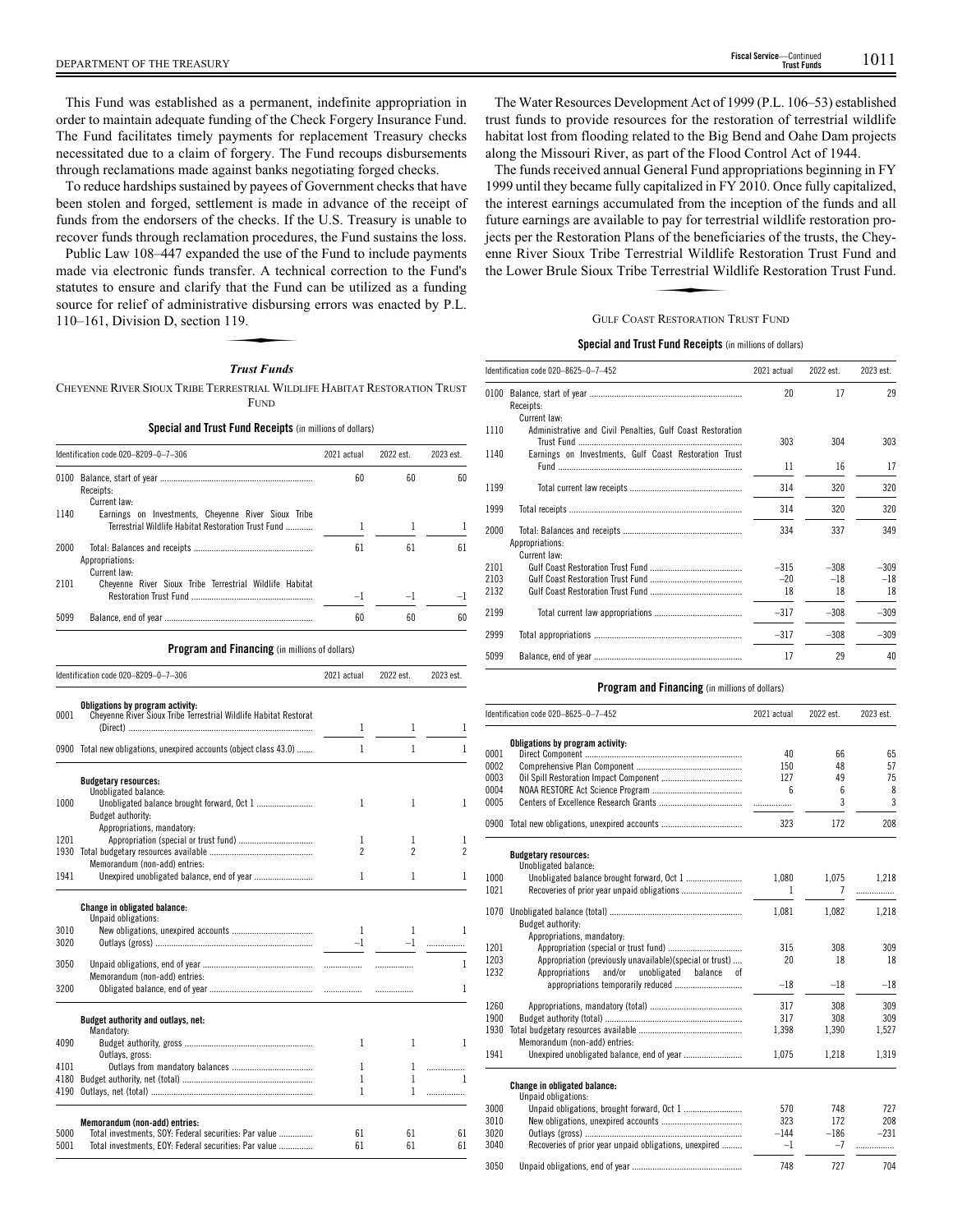# GULF COAST RESTORATION TRUST FUND—Continued

**Program and Financing**—Continued

|      | Identification code 020-8625-0-7-452                  |       | 2022 est. | 2023 est. |
|------|-------------------------------------------------------|-------|-----------|-----------|
|      | Memorandum (non-add) entries:                         |       |           |           |
| 3100 |                                                       | 570   | 748       | 727       |
| 3200 |                                                       | 748   | 727       | 704       |
|      | Budget authority and outlays, net:<br>Mandatory:      |       |           |           |
| 4090 | Outlays, gross:                                       | 317   | 308       | 309       |
| 4101 |                                                       | 144   | 186       | 231       |
| 4180 |                                                       | 317   | 308       | 309       |
| 4190 |                                                       | 144   | 186       | 231       |
|      | Memorandum (non-add) entries:                         |       |           |           |
| 5000 | Total investments, SOY: Federal securities: Par value | 1.681 | 1.843     | 1.965     |
| 5001 | Total investments. EOY: Federal securities: Par value | 1.843 | 1.965     | 2.043     |

This fund was established by the Resources and Ecosystems Sustainability, Tourist Opportunities, and Revived Economies of the Gulf Coast States Act of 2012 (RESTORE Act). It will receive 80 percent of the civil and administrative penalties collected after July 6, 2012, from parties responsible for the *Deepwater Horizon* oil spill. Funding will be used by Federal, State, and local governments for activities to restore and protect the ecosystems and economy of the Gulf Coast region, research and monitoring, and related oversight and management responsibilities. The current estimates represent known settlement amounts; additional funds may become available through future court judgments or settlements.

# **Object Classification** (in millions of dollars)

|              | Identification code 020-8625-0-7-452 | 2021 actual | 2022 est. | 2023 est. |
|--------------|--------------------------------------|-------------|-----------|-----------|
|              | Direct obligations:                  | 46          | 68        |           |
| 41.0<br>94.0 |                                      | 277         | 104       | 68<br>140 |
| 99.9         |                                      | 323         | 172       | 208       |

# **FEDERAL FINANCING BANK**

*Federal Funds*

## FEDERAL FINANCING BANK

**Program and Financing** (in millions of dollars)

|      | Identification code 020-4521-0-4-803                       | 2021 actual | 2022 est. | 2023 est. |
|------|------------------------------------------------------------|-------------|-----------|-----------|
|      | Obligations by program activity:                           |             |           |           |
| 0801 |                                                            | 10          | 12        | 13        |
| 0802 |                                                            | 1.810       | 2.045     | 2.168     |
| 0803 |                                                            | 192         | 157       | 123       |
| 0900 |                                                            | 2.012       | 2,214     | 2,304     |
|      | <b>Budgetary resources:</b>                                |             |           |           |
|      | Unobligated balance:                                       |             |           |           |
| 1000 |                                                            | 3.760       | 3,654     | 3.880     |
| 1023 |                                                            | $-1,209$    | $-1.208$  | $-1.208$  |
| 1046 |                                                            | 911         | 1,088     | 515       |
|      | <b>Budget authority:</b>                                   | 3.462       | 3.534     | 3.187     |
|      | Spending authority from offsetting collections, mandatory: |             |           |           |
| 1800 |                                                            | 2.204       | 2,560     | 2.595     |
| 1930 |                                                            | 5.666       | 6.094     | 5,782     |
|      | Memorandum (non-add) entries:                              |             |           |           |
| 1941 |                                                            | 3,654       | 3,880     | 3,478     |
|      | <b>Change in obligated balance:</b><br>Unpaid obligations: |             |           |           |
| 3010 |                                                            | 2.012       | 2.214     | 2.304     |
| 3020 |                                                            | $-2,012$    | $-2,214$  | $-2.304$  |

|  | THE BUDGET FOR FISCAL TEAT |  |
|--|----------------------------|--|
|  |                            |  |

|      | Mandatory:                                          |          |          |          |
|------|-----------------------------------------------------|----------|----------|----------|
| 4090 |                                                     | 2.204    | 2.560    | 2.595    |
|      | Outlays, gross:                                     |          |          |          |
| 4100 |                                                     | 2.012    | 2214     | 2.304    |
|      | Offsets against gross budget authority and outlays: |          |          |          |
|      | Offsetting collections (collected) from:            |          |          |          |
| 4120 |                                                     | $-2.204$ | $-2.560$ | $-2.595$ |
|      |                                                     |          |          |          |
|      |                                                     | $-192$   | $-346$   | $-291$   |
|      |                                                     |          |          |          |

The Federal Financing Bank (FFB) was created in 1973 to reduce the costs of certain Federal and federally-assisted borrowing and to ensure the coordination of such borrowing from the public in a manner least disruptive to private financial markets and institutions. With the implementation of the Federal Credit Reform Act of 1990 agencies finance such loan programs through direct loan financing accounts that borrow directly from the Treasury. The FFB finances these Federal direct loans to the public which are fully guaranteed by a Federal agency. FFB loans are also used to finance activities of the U.S. Postal Service.

Lending by the FFB may take one of three forms, depending on the authorizing statutes pertaining to a particular agency or program; 1) the FFB may purchase agency financial assets; 2) the FFB may acquire debt securities that the agency is otherwise authorized to issue and 3) the FFB may provide direct loans on behalf of a Federal agency by disbursing loans directly to private borrowers and receiving repayments from the private borrower guaranteed by the agency. Because the law requires that transactions by the FFB be treated as a means of financing agency obligations, the budgetary effect of the third type of transaction is reflected in the Budget in the following sequence: a loan by the FFB to the agency, a loan by the agency to a private borrower, a repayment by a private borrower to the agency, and a repayment by the agency to the FFB.

In 2021, FFB's net inflows were \$59 million. In addition to its authority to borrow from the Treasury (Fiscal Service), the FFB has the statutory authority to borrow up to \$15 billion from other sources. Any such borrowing is exempt from the statutory ceiling on Federal debt. The FFB used this authority most recently in October 2015.

The following tables show (1) the annual net lending by the FFB by agency and program and the amount outstanding at the end of each year and (2) principal repayments from the borrower in excess of principal repaid to the Fiscal Service each year.

# **NET LENDING AND LOANS OUTSTANDING, END OF YEAR**

| (in millions of dollars)                             |             |           |           |  |  |  |
|------------------------------------------------------|-------------|-----------|-----------|--|--|--|
|                                                      | 2021 actual | 2022 est. | 2023 est. |  |  |  |
| A. Department of Agriculture:                        |             |           |           |  |  |  |
| 1. Rural Utilities Service:                          |             |           |           |  |  |  |
|                                                      | 2.089       | 4.525     | 5.134     |  |  |  |
|                                                      | 48.742      | 53.267    | 58,401    |  |  |  |
| B. Department of Education:                          |             |           |           |  |  |  |
| 1. Historically black colleges and universities:     |             |           |           |  |  |  |
|                                                      | $-1,341$    | 183       | 218       |  |  |  |
|                                                      | 160         | 343       | 561       |  |  |  |
| C. Department of Energy:                             |             |           |           |  |  |  |
| 1. Title 17 innovative technology loans:             |             |           |           |  |  |  |
|                                                      | 754         | 183       | 218       |  |  |  |
|                                                      | 15,175      | 15,358    | 15,576    |  |  |  |
| 2. Advanced technology vehicles manufacturing loans: |             |           |           |  |  |  |
|                                                      | $-591$      | $-39$     | 4.192     |  |  |  |
|                                                      | 437         | 397       | 4,589     |  |  |  |
| D. Department of Housing and Urban Development:      |             |           |           |  |  |  |
| 1. Multifamily Risk Share Program:                   |             |           |           |  |  |  |
|                                                      | 266         | $-97$     | $-104$    |  |  |  |
|                                                      | 2.630       | 2.533     | 2,429     |  |  |  |
| E. Department of Transportation:                     |             |           |           |  |  |  |
| 1. MARAD Title XI:                                   |             |           |           |  |  |  |
|                                                      | $-14$       | .         | $-14$     |  |  |  |
|                                                      | 312         | 312       | 298       |  |  |  |
| F. Department of the Treasury:                       |             |           |           |  |  |  |
| 1. CDFI Fund Bond Guarantee Program:                 |             |           |           |  |  |  |
|                                                      | 53          | 124       | 211       |  |  |  |
|                                                      | 1,208       | 1,332     | 1,543     |  |  |  |
| G. Department of Veterans Affairs:                   |             |           |           |  |  |  |
| 1. Transitional housing for homeless veterans:       |             |           |           |  |  |  |
|                                                      |             |           |           |  |  |  |
|                                                      | 4           | 4         | Δ         |  |  |  |
|                                                      |             |           |           |  |  |  |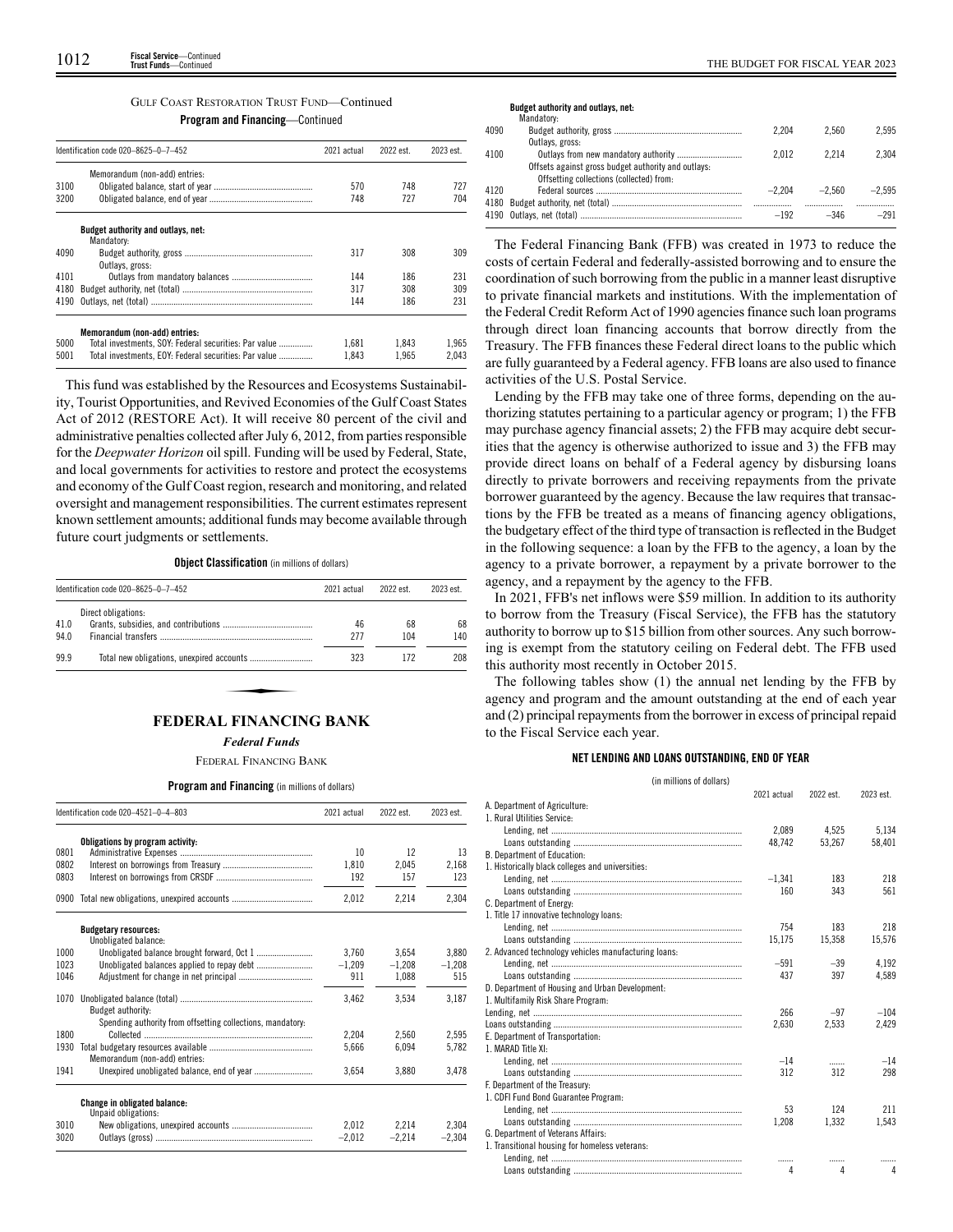| H. General Services Administration:                                            |             |           |           |
|--------------------------------------------------------------------------------|-------------|-----------|-----------|
| 1. Federal buildings fund:                                                     |             |           |           |
|                                                                                | .           | .         | .         |
| I. International Assistance Programs:                                          |             | .         | .         |
| 1. Foreign military sales credit:                                              |             |           |           |
|                                                                                |             |           |           |
|                                                                                | .           | .         | .         |
| J. Postal Service:                                                             | .           | .         | .         |
| 1. Postal Service fund:                                                        |             |           |           |
|                                                                                | $-3,000$    | $-1,000$  | .         |
|                                                                                | 11,000      | 10,000    | 10,000    |
|                                                                                |             |           |           |
| Total lending:                                                                 |             |           |           |
|                                                                                | $-1,784$    | 3,879     | 9,855     |
|                                                                                | 79,667      | 83,546    | 93,401    |
|                                                                                |             |           |           |
| PRINCIPAL REPAYMENTS, END OF YEAR                                              |             |           |           |
|                                                                                | 2021 actual | 2022 est. | 2023 est. |
| Agency or Guaranteed Principal Received:                                       |             |           |           |
| A. Department of Education:                                                    |             |           |           |
| 1. Historically black colleges and universities                                | 520         | .         | .         |
| B. National Credit Union Administration:                                       |             |           |           |
|                                                                                |             | .         | .         |
| C. Department of Agriculture:                                                  |             |           |           |
|                                                                                | 916         | 1,210     | 585       |
| D. Postal Service:                                                             |             |           |           |
|                                                                                | 3,000       | 1,000     | .         |
| E. Department of Veterans Affairs:                                             |             |           |           |
| 1. Transitional housing for homeless veterans                                  | .           | .         | .         |
| Total Agency or Guaranteed Principal Received                                  | 4,436       | 2,210     | 585       |
|                                                                                |             |           |           |
| Principal Repaid to the Fiscal Service:                                        |             |           |           |
| A. Department of Education:<br>1. Historically black colleges and universities | 376         |           |           |
| B. National Credit Union Administration:                                       |             | .         | .         |
|                                                                                |             |           |           |
| C. Department of Agriculture:                                                  | .           | .         |           |
|                                                                                | 149         | 122       | 71        |
| D. Postal Service:                                                             |             |           |           |
|                                                                                | 3,000       | 1,000     | .         |
| E. Department of Veterans Affairs:                                             |             |           |           |
| 1. Transitional housing for homeless veterans                                  | .           | .         | .         |
|                                                                                | 3,525       | 1,122     | 71        |
|                                                                                |             |           |           |
| Agency or guaranteed principal received in excess of principal repaid to       |             |           |           |
| the Fiscal Service                                                             |             |           |           |
| A. Department of Education:                                                    |             |           |           |
| 1. Historically black colleges and universities                                | 144         |           | .         |
| B. National Credit Union Administration:                                       |             |           |           |
|                                                                                | .           | .         | .         |
| C. Department of Agriculture:                                                  |             |           |           |
|                                                                                | 767         | 1.088     | 515       |
| D. Postal Service:                                                             |             |           |           |
|                                                                                | .           | .         | .         |
| E. Department of Veterans Affairs:                                             |             |           |           |
| 1. Transitional housing for homeless veterans                                  | .           | .         | .         |
| Total Agency or guaranteed principal received in excess of principal           |             |           |           |
|                                                                                | 911         | 1,088     | 515       |
|                                                                                |             |           |           |

|      | Identification code 020-4521-0-4-803 | 2021 actual | 2022 est. | 2023 est. |
|------|--------------------------------------|-------------|-----------|-----------|
|      | Reimbursable obligations:            |             |           |           |
| 25.2 |                                      | 10          | 12        | 13        |
| 43.0 |                                      | 2.002       | 2.202     | 2,291     |
| 99.9 |                                      | 2.012       | 2.214     | 2.304     |
|      |                                      |             |           |           |

# *Federal Funds*

# SALARIES AND EXPENSES

*For necessary expenses of carrying out section 1111 of the Homeland Security Act of 2002, including hire of passenger motor vehicles, \$150,863,000; of which \$5,000,000 shall remain available until September 30, 2024; of which not to exceed \$6,000 shall be available for official reception and representation expenses; and of which not to exceed \$50,000 shall be available for cooperative research and development programs for laboratory services; and provision of laboratory assistance to State and local agencies with or without reimbursement.*

Note.—A full-year 2022 appropriation for this account was not enacted at the time the Budget was prepared; therefore, the Budget assumes this account is operating under the Continuing Appropriations Act, 2022 (Division A of Public Law 117–43, as amended). The amounts included for 2022 reflect the annualized level provided by the continuing resolution.

**Program and Financing** (in millions of dollars)

|              | ldentification code 020–1008–0–1–803                                                            | 2021 actual    | 2022 est.  | 2023 est.  |
|--------------|-------------------------------------------------------------------------------------------------|----------------|------------|------------|
| 0001         | Obligations by program activity:                                                                | 71             | 67         | 75         |
| 0002         |                                                                                                 | 54             | 58         | 76         |
|              |                                                                                                 | 125            | 125        | 151        |
| 0799         |                                                                                                 | 125            | 125        | 151        |
| 0801         |                                                                                                 | 3              | 3          | 3          |
| 0802         |                                                                                                 | 4              | 5          | 5          |
|              |                                                                                                 | $\overline{1}$ | 8          | 8          |
|              | 0900 Total new obligations, unexpired accounts                                                  | 132            | 133        | 159        |
|              | <b>Budgetary resources:</b>                                                                     |                |            |            |
| 1000         | Unobligated balance:                                                                            | 4              | 4          | 3          |
|              | Budget authority:                                                                               |                |            |            |
|              | Appropriations, discretionary:                                                                  |                |            |            |
| 1100         |                                                                                                 | 124            | 124        | 151        |
|              | Spending authority from offsetting collections, discretionary:                                  |                |            |            |
| 1700<br>1701 | Change in uncollected payments, Federal sources                                                 | 5<br>3         | 8<br>.     | 8<br>.     |
|              |                                                                                                 |                |            |            |
| 1750         | Spending auth from offsetting collections, disc (total)                                         | 8              | 8          | 8          |
| 1900<br>1930 |                                                                                                 | 132<br>136     | 132<br>136 | 159<br>162 |
|              | Memorandum (non-add) entries:                                                                   |                |            |            |
| 1941         |                                                                                                 | 4              | 3          | 3          |
|              |                                                                                                 |                |            |            |
|              | <b>Change in obligated balance:</b><br>Unpaid obligations:                                      |                |            |            |
| 3000         |                                                                                                 | 27             | 31         | 19         |
| 3010         |                                                                                                 | 132            | 133        | 159        |
| 3011         | Obligations ("upward adjustments"), expired accounts                                            | 2              |            | .          |
| 3020<br>3041 | Recoveries of prior year unpaid obligations, expired                                            | $-128$<br>$-2$ | $-145$<br> | $-153$<br> |
|              |                                                                                                 |                |            |            |
| 3050         | Uncollected payments:                                                                           | 31             | 19         | 25         |
| 3060         | Uncollected pymts, Fed sources, brought forward, Oct 1                                          | -3             | $-3$       | $-3$       |
| 3070         | Change in uncollected pymts, Fed sources, unexpired                                             | -3             |            |            |
| 3071         | Change in uncollected pymts, Fed sources, expired                                               | 3              | .          | .          |
| 3090         |                                                                                                 | $-3$           | $-3$       | $-3$       |
|              | Memorandum (non-add) entries:                                                                   |                |            |            |
| 3100         |                                                                                                 | 24             | 28         | 16         |
| 3200         |                                                                                                 | 28             | 16         | 22         |
|              | Budget authority and outlays, net:<br>Discretionary:                                            |                |            |            |
| 4000         |                                                                                                 | 132            | 132        | 159        |
|              | Outlays, gross:                                                                                 |                |            |            |
| 4010<br>4011 | Outlays from new discretionary authority                                                        | 99<br>29       | 110<br>35  | 132<br>21  |
|              |                                                                                                 |                |            |            |
| 4020         |                                                                                                 | 128            | 145        | 153        |
|              | Offsets against gross budget authority and outlays:<br>Offsetting collections (collected) from: |                |            |            |
| 4030         |                                                                                                 | $-4$           | $-4$       | $-4$       |
| 4033         |                                                                                                 | $-4$           | $-4$       | $-4$       |
| 4040         | Offsets against gross budget authority and outlays (total)                                      | $-8$           | $-8$       | $-8$       |
|              | Additional offsets against gross budget authority only:                                         |                |            |            |
| 4050         | Change in uncollected pymts, Fed sources, unexpired                                             | -3<br>3        | .          | .          |
| 4052         | Offsetting collections credited to expired accounts                                             |                | .          | .          |
| 4070         |                                                                                                 | 124            | 124        | 151        |
| 4080         |                                                                                                 | 120            | 137        | 145        |
| 4180         |                                                                                                 | 124            | 124        | 151        |
| 4190         |                                                                                                 | 120            | 137        | 145        |

The Alcohol and Tobacco Tax and Trade Bureau (TTB) enforces various Federal laws and regulations relating to alcohol and tobacco. TTB collects excise taxes and seeks to eliminate or prevent tax evasion and other criminal conduct, prevent consumer deception relating to alcohol beverages, and ensure that regulated alcohol and tobacco products comply with various Federal commodity, product integrity, and distribution requirements.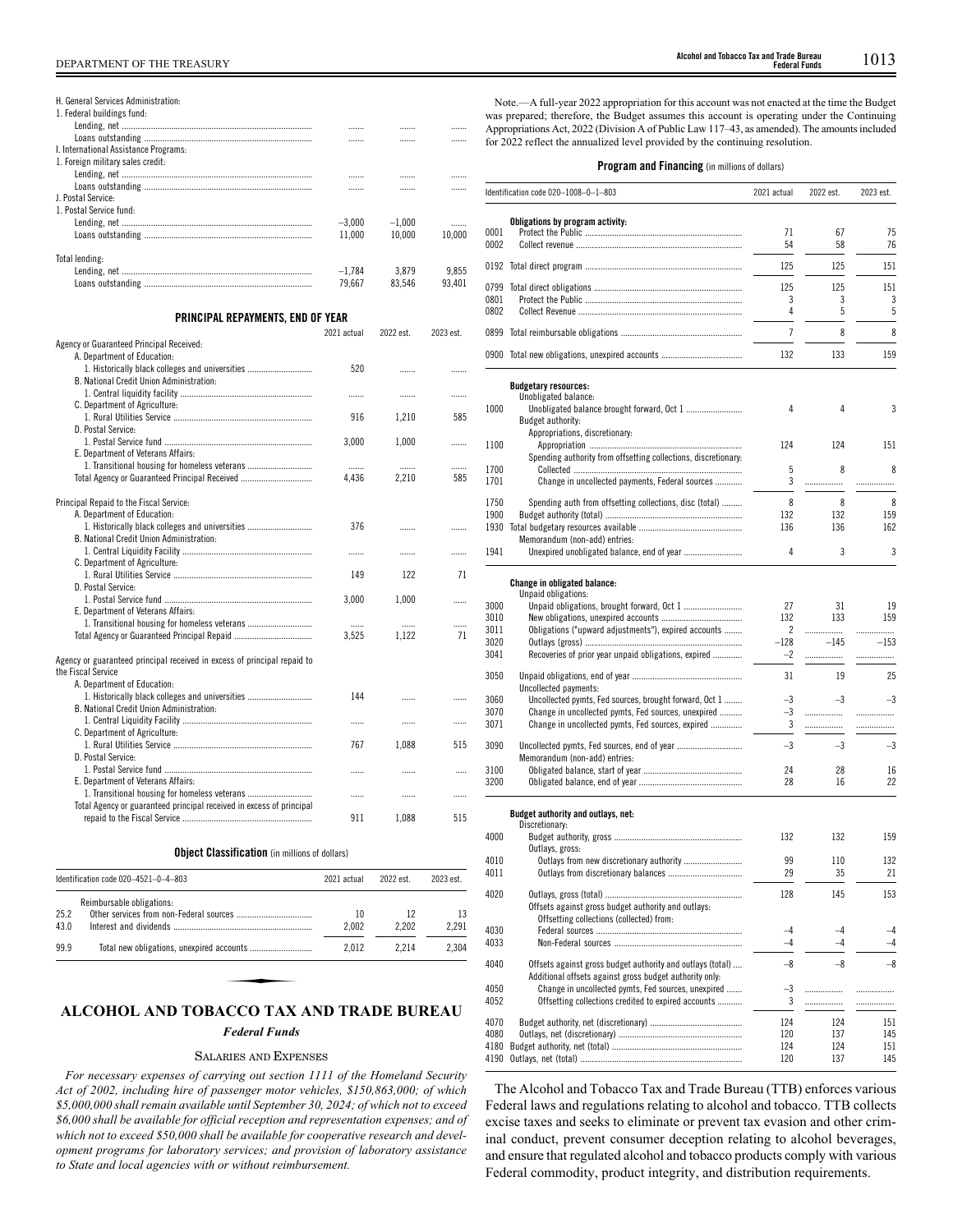# SALARIES AND EXPENSES—Continued

# **Object Classification** (in millions of dollars)

|      | Identification code 020-1008-0-1-803                 | 2021 actual | 2022 est. | 2023 est. |
|------|------------------------------------------------------|-------------|-----------|-----------|
|      | Direct obligations:                                  |             |           |           |
|      | Personnel compensation:                              |             |           |           |
| 111  |                                                      | 53          | 56        | 64        |
| 11.5 |                                                      |             |           | 2         |
| 11.9 |                                                      | 54          | 57        | 66        |
| 12.1 |                                                      | 20          | 21        | 24        |
| 21.0 |                                                      |             |           | 2         |
| 23.1 |                                                      |             |           | 5         |
| 23.3 | Communications, utilities, and miscellaneous charges |             |           |           |
| 25.1 |                                                      |             |           | 20        |
| 25.2 |                                                      | 14          | 15        | 17        |
| 25.3 | Other goods and services from Federal sources        | 9           |           | 10        |
| 25.7 |                                                      | 3           |           | 3         |
| 31.0 |                                                      | 8           |           |           |
| 99.0 |                                                      | 122         | 125       | 151       |
| 99.0 |                                                      | 6           | 8         |           |
| 99.5 |                                                      |             |           |           |
| 99.9 |                                                      | 132         | 133       | 159       |

# **Employment Summary**

|      | Identification code 020-1008-0-1-803                                                                          | 2021 actual | 2022 est. | 2023 est. |
|------|---------------------------------------------------------------------------------------------------------------|-------------|-----------|-----------|
| 1001 | Direct civilian full-time equivalent employment<br>2001 Reimbursable civilian full-time equivalent employment | 487<br>14   | 508<br>12 | 548       |
|      |                                                                                                               |             |           |           |
|      | INTERNAL REVENUE COLLECTIONS FOR PUERTO RICO                                                                  |             |           |           |

**Special and Trust Fund Receipts** (in millions of dollars)

|      | Identification code 020-5737-0-2-806                   | 2021 actual | 2022 est. | 2023 est. |  |
|------|--------------------------------------------------------|-------------|-----------|-----------|--|
| 0100 | Receipts:<br>Current law:                              |             |           |           |  |
| 1110 | Deposits, Internal Revenue Collections for Puerto Rico | 520         | 524       | 451       |  |
| 2000 | Appropriations:<br>Current law:                        | 520         | 524       | 451       |  |
| 2101 |                                                        | $-520$      | $-524$    | -451      |  |
| 5099 |                                                        |             |           |           |  |

# **Program and Financing** (in millions of dollars)

|      | Identification code 020-5737-0-2-806                          | 2021 actual | 2022 est. | 2023 est. |
|------|---------------------------------------------------------------|-------------|-----------|-----------|
| 0001 | Obligations by program activity:                              | 520         | 524       | 451       |
|      |                                                               |             |           |           |
| 0900 | Total new obligations, unexpired accounts (object class 41.0) | 520         | 524       | 451       |
|      | <b>Budgetary resources:</b><br>Budget authority:              |             |           |           |
| 1201 | Appropriations, mandatory:                                    | 520         | 524       | 451       |
| 1930 |                                                               | 520         | 524       | 451       |
|      | <b>Change in obligated balance:</b><br>Unpaid obligations:    |             |           |           |
| 3010 |                                                               | 520         | 524       | 451       |
| 3020 |                                                               | $-520$      | $-524$    | $-451$    |
|      | Budget authority and outlays, net:<br>Mandatory:              |             |           |           |
| 4090 | Outlays, gross:                                               | 520         | 524       | 451       |
| 4100 |                                                               | 520         | 524       | 451       |
| 4180 |                                                               | 520         | 524       | 451       |
| 4190 |                                                               | 520         | 524       | 451       |

Excise taxes collected under the Internal Revenue laws of the United States on articles produced in Puerto Rico and transported to the United

States are covered-over (paid) to Puerto Rico (26 U.S.C. 7652(a)). Excise taxes collected on articles produced in the U.S. Virgin Islands and transported to the United States are covered-over to the U.S. Virgin Islands. (26 U.S.C. 7652(b)). Excise taxes collected on rum imported from everywhere other than Puerto Rico or the U.S. Virgin Islands are also covered-over to<br>the treasuries of Puerto Rico and the U.S. Virgin Islands under a formula<br>set forth in 27 CFR 26.31.<br>**RUPEAU OF ENCRAVING AND PRINTING** the treasuries of Puerto Rico and the U.S. Virgin Islands under a formula set forth in 27 CFR 26.31.

# **BUREAU OF ENGRAVING AND PRINTING**

# *Federal Funds*

BUREAU OF ENGRAVING AND PRINTING FUND

# **Program and Financing** (in millions of dollars)

|              | Identification code 020-4502-0-4-803                           | 2021 actual |            | 2023 est.  |  |
|--------------|----------------------------------------------------------------|-------------|------------|------------|--|
|              | Obligations by program activity:                               |             |            |            |  |
| 0801         |                                                                | 1,213       | 1,067      | 1,140      |  |
| 0803         |                                                                | 2           | 3          | 3          |  |
| 0804         |                                                                | 34          | 12         | 897        |  |
|              | 0900 Total new obligations, unexpired accounts                 | 1,249       | 1,082      | 2,040      |  |
|              | <b>Budgetary resources:</b>                                    |             |            |            |  |
|              | Unobligated balance:                                           | 748         |            |            |  |
| 1000<br>1021 |                                                                | 6           | 603<br>6   | 1,919      |  |
|              |                                                                | 754         | 609        | 1.923      |  |
|              | Budget authority:                                              |             |            |            |  |
|              | Spending authority from offsetting collections, discretionary: |             |            |            |  |
| 1700         |                                                                | 891         | 1,070      | 1,140      |  |
| 1701         | Change in uncollected payments, Federal sources                | 207         | .          | .          |  |
| 1701         | Change in uncollected payments, Federal sources                |             |            |            |  |
|              |                                                                | .           | 1,322      | .          |  |
| 1750         | Spending auth from offsetting collections, disc (total)        | 1.098       | 2,392      | 1.140      |  |
| 1930         |                                                                | 1,852       | 3,001      | 3,063      |  |
|              | Memorandum (non-add) entries:                                  |             |            |            |  |
| 1941         |                                                                | 603         | 1,919      | 1,023      |  |
|              |                                                                |             |            |            |  |
|              | <b>Change in obligated balance:</b><br>Unpaid obligations:     |             |            |            |  |
| 3000         | Unpaid obligations, brought forward, Oct 1                     | 534         | 816        | 781        |  |
| 3010         |                                                                | 1,249       | 1,082      | 2,040      |  |
| 3020         |                                                                | $-961$      | $-1.111$   | $-1,432$   |  |
| 3040         | Recoveries of prior year unpaid obligations, unexpired         | -6          | $-6$       | $-4$       |  |
| 3050         |                                                                | 816         | 781        | 1,385      |  |
|              | Uncollected payments:                                          |             |            |            |  |
| 3060         | Uncollected pymts, Fed sources, brought forward, Oct 1         | $-1,109$    | $-1.316$   | $-2.638$   |  |
| 3070         | Change in uncollected pymts, Fed sources, unexpired            | $-207$      | $-1,322$   | .          |  |
| 3090         | Uncollected pymts, Fed sources, end of year                    | $-1,316$    | $-2,638$   | $-2,638$   |  |
|              | Memorandum (non-add) entries:                                  |             |            |            |  |
| 3100         |                                                                | $-575$      | $-500$     | $-1,857$   |  |
| 3200         |                                                                | $-500$      | $-1,857$   | $-1,253$   |  |
|              | Budget authority and outlays, net:                             |             |            |            |  |
|              | Discretionary:                                                 |             |            |            |  |
| 4000         |                                                                | 1,098       | 2,392      | 1,140      |  |
|              | Outlays, gross:                                                |             |            |            |  |
| 4010<br>4011 | Outlays from new discretionary authority                       | 735<br>226  | 828<br>283 | 855<br>577 |  |
|              |                                                                |             |            |            |  |
| 4020         |                                                                | 961         | 1,111      | 1,432      |  |
|              | Offsets against gross budget authority and outlays:            |             |            |            |  |
|              | Offsetting collections (collected) from:                       |             |            |            |  |
| 4030         |                                                                | .           | $-267$     | $-484$     |  |
| 4033         |                                                                | $-891$      | $-803$     | $-656$     |  |
| 4040         | Offsets against gross budget authority and outlays (total)     | $-891$      | $-1,070$   | $-1,140$   |  |
|              | Additional offsets against gross budget authority only:        |             |            |            |  |
| 4050         | Change in uncollected pymts, Fed sources, unexpired            | $-207$      | $-1.322$   | .          |  |
| 4080         |                                                                | 70          | 41         | 292        |  |
| 4180         |                                                                | .           | .          | .          |  |
| 4190         |                                                                | 70          | 41         | 292        |  |
|              |                                                                |             |            |            |  |

The Bureau of Engraving and Printing (BEP) produces and delivers U.S. currency notes for the Federal Reserve System ordered by the Board of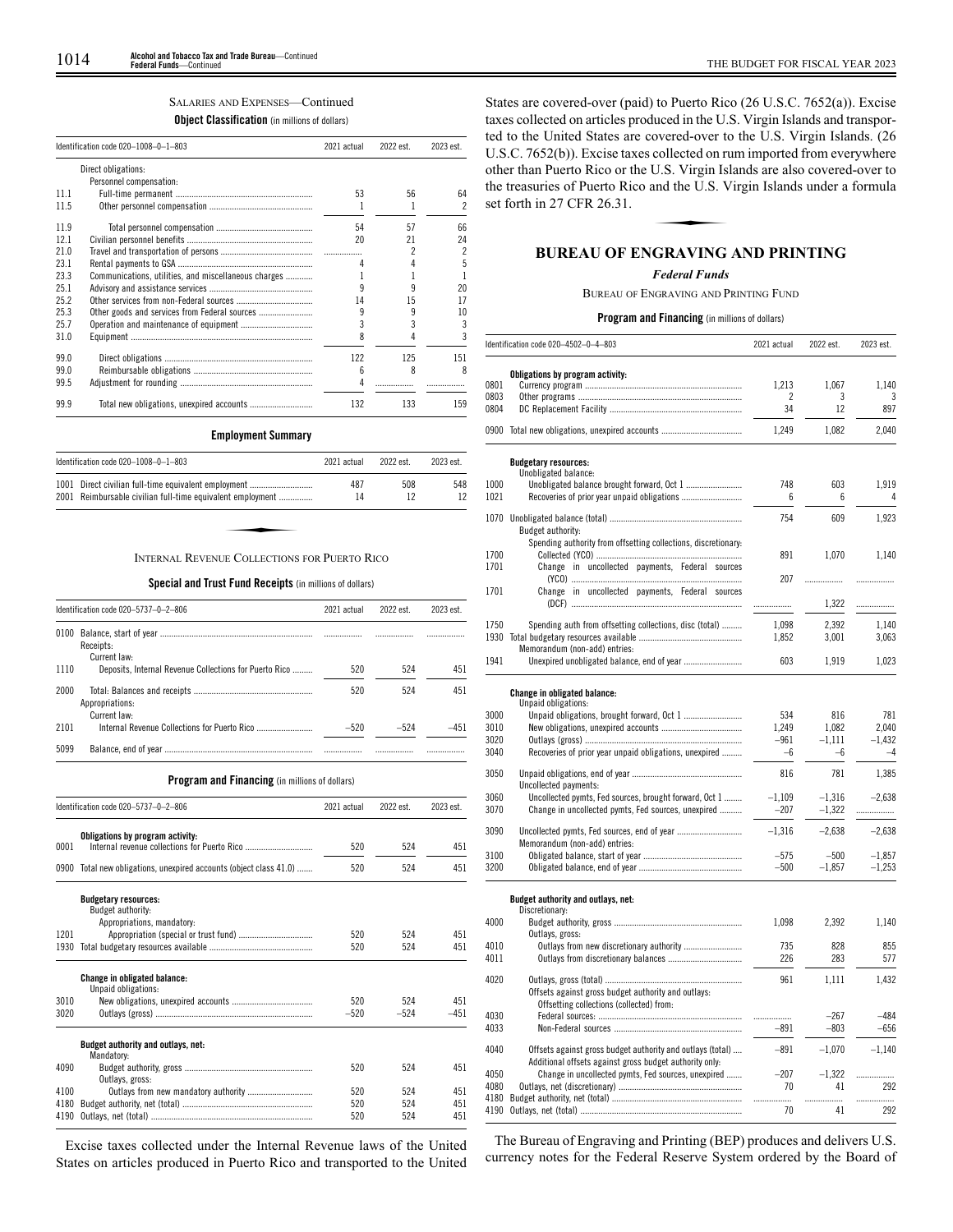Governors of the Federal Reserve and other security products for the Federal Government. BEP began printing currency in 1862 and operates on the basis of authority conferred upon the Secretary of the Treasury by 31 U.S.C. 321(a) (4) to engrave and print currency and other security documents. Operations are financed through a revolving fund established in 1950 in accordance with Public Law 81–656. The fund is reimbursed for direct and indirect costs of operations, including administrative expenses, through product sales. In 1977, Public Law 95–81 authorized BEP to include an amount sufficient to fund capital investment and to meet working capital requirements in the prices charged for products, eliminating the need for appropriations from Congress. In 2019, Public Law 116–6 authorized the use of the revolving fund for acquisition of necessary land for, and construction of, a replacement currency production facility.

The Bureau has three strategic goals: to safely and timely deliver quality products to stakeholders in a cost-effective and environmentally responsible manner; to create innovative designs, processes, and products that exceed stakeholders' expectations and to achieve overall excellence by balanced investment in people, processes, facilities, and technology. Other activities at BEP include engraving plates and dies; manufacturing inks used to print security products; purchasing materials, supplies, equipment; and storing and delivering products in accordance with customer requirements. In addition, BEP provides technical assistance, advice, and production services to other Federal agencies in the development of security documents that require counterfeit deterrent features due to their innate value or other characteristics. BEP supports the Treasury goals to Boost U.S. Economic Growth and Achieve Operational Excellence.

BEP's 2023 priorities include: (1) meeting the needs of the Nation for currency; (2) designing the next family of notes to include security feature development and currency design/development; (3) modernizing facilities, including the new DC Production Facility and Western Currency Facility Expansion; and (4) retooling manufacturing processes with state-of-the-art intaglio printing presses, electronic inspection systems, and finishing equipment. In 2022, the Federal Reserve Board (Board) established a minimum quantity of 6.876 billion notes with a ceiling up to 9.654 billion notes.

# **Object Classification** (in millions of dollars)

|      | Identification code 020-4502-0-4-803                 | 2021 actual | 2022 est. | 2023 est. |  |
|------|------------------------------------------------------|-------------|-----------|-----------|--|
|      | Reimbursable obligations:                            |             |           |           |  |
|      | Personnel compensation:                              |             |           |           |  |
| 11.1 |                                                      | 169         | 190       | 195       |  |
| 11.5 |                                                      | 45          | 39        | 43        |  |
| 11.9 |                                                      | 214         | 229       | 238       |  |
| 12.1 |                                                      | 76          | 84        | 86        |  |
| 21.0 |                                                      |             |           |           |  |
| 22.0 |                                                      | 1           |           |           |  |
| 23.1 |                                                      | 4           | 3         | 3         |  |
| 23.2 |                                                      |             |           |           |  |
| 23.3 | Communications, utilities, and miscellaneous charges | 18          | 19        | 19        |  |
| 25.1 |                                                      | 30          | 31        | 34        |  |
| 25.2 |                                                      | 171         | 198       | 205       |  |
| 25.3 | Other goods and services from Federal sources        | 34          | 35        | 915       |  |
| 25.4 |                                                      | 1           |           |           |  |
| 25.5 |                                                      | 3           | Δ         |           |  |
| 26.0 |                                                      | 579         | 351       | 394       |  |
| 31.0 |                                                      | 84          | 124       | 139       |  |
| 32.0 |                                                      | 33          |           |           |  |
| 99.0 |                                                      | 1,249       | 1.082     | 2.040     |  |
| 99.9 |                                                      | 1,249       | 1,082     | 2.040     |  |

# **Employment Summary**

| Identification code 020-4502-0-4-803                       |       | 2022 est. | 2023 est. |
|------------------------------------------------------------|-------|-----------|-----------|
| 2001 Reimbursable civilian full-time equivalent employment | 1.821 | 1.863     | 1.863     |
|                                                            |       |           |           |
|                                                            |       |           |           |

# **UNITED STATES MINT**

# *Federal Funds*

# UNITED STATES MINT PUBLIC ENTERPRISE FUND

*Pursuant to section 5136 of title 31, United States Code, the United States Mint is provided funding through the United States Mint Public Enterprise Fund for costs associated with the production of circulating coins, numismatic coins, and protective services, including both operating expenses and capital investments: Provided, That the aggregate amount of new liabilities and obligations incurred during fiscal year 2023 under such section 5136 for circulating coinage and protective service capital investments of the United States Mint shall not exceed \$50,000,000.*

Note.—A full-year 2022 appropriation for this account was not enacted at the time the Budget was prepared; therefore, the Budget assumes this account is operating under the Continuing Appropriations Act, 2022 (Division A of Public Law 117–43, as amended). The amounts included for 2022 reflect the annualized level provided by the continuing resolution.

# **Program and Financing** (in millions of dollars)

|      | Identification code 020-4159-0-3-803                                                            | 2021 actual | 2022 est. | 2023 est. |  |
|------|-------------------------------------------------------------------------------------------------|-------------|-----------|-----------|--|
|      | Obligations by program activity:                                                                |             |           |           |  |
| 0806 |                                                                                                 | 4.970       | 3,341     | 3.327     |  |
| 0807 |                                                                                                 | 50          | 50        | 50        |  |
| 0808 |                                                                                                 | 10          | 20        | 20        |  |
|      | 0900 Total new obligations, unexpired accounts                                                  | 5,030       | 3,411     | 3,397     |  |
|      | <b>Budgetary resources:</b><br>Unobligated balance:                                             |             |           |           |  |
| 1000 | Unobligated balance brought forward, Oct 1                                                      | 599         | 886       | 906       |  |
| 1021 | Recoveries of prior year unpaid obligations                                                     | 20          | 20        | 20        |  |
|      |                                                                                                 |             |           |           |  |
| 1070 | Budget authority:                                                                               | 619         | 906       | 926       |  |
|      | Spending authority from offsetting collections, discretionary:                                  |             |           |           |  |
| 1700 |                                                                                                 | 5,297       | 3,411     | 3,397     |  |
| 1930 |                                                                                                 | 5,916       | 4,317     | 4,323     |  |
|      | Memorandum (non-add) entries:                                                                   |             |           |           |  |
| 1941 |                                                                                                 | 886         | 906       | 926       |  |
|      |                                                                                                 |             |           |           |  |
|      | <b>Change in obligated balance:</b><br>Unpaid obligations:                                      |             |           |           |  |
| 3000 |                                                                                                 | 440         | 635       | 238       |  |
| 3010 |                                                                                                 | 5.030       | 3.411     | 3.397     |  |
| 3020 |                                                                                                 | $-4.815$    | $-3,788$  | $-3.400$  |  |
| 3040 | Recoveries of prior year unpaid obligations, unexpired                                          | $-20$       | $-20$     | $-20$     |  |
| 3050 |                                                                                                 | 635         | 238       | 215       |  |
|      | Memorandum (non-add) entries:                                                                   |             |           |           |  |
| 3100 |                                                                                                 | 440         | 635       | 238       |  |
| 3200 |                                                                                                 | 635         | 238       | 215       |  |
|      |                                                                                                 |             |           |           |  |
|      | Budget authority and outlays, net:                                                              |             |           |           |  |
| 4000 | Discretionary:                                                                                  | 5.297       |           |           |  |
|      |                                                                                                 |             | 3,411     | 3,397     |  |
| 4010 | Outlays, gross:                                                                                 | 4.723       | 2.729     | 2.718     |  |
| 4011 |                                                                                                 | 92          | 1,059     | 682       |  |
|      |                                                                                                 |             |           |           |  |
| 4020 |                                                                                                 | 4.815       | 3,788     | 3.400     |  |
|      | Offsets against gross budget authority and outlays:<br>Offsetting collections (collected) from: |             |           |           |  |
| 4033 |                                                                                                 | $-5,297$    | $-3,411$  | $-3,397$  |  |
| 4040 | Offsets against gross budget authority and outlays (total)                                      | $-5,297$    | $-3,411$  | $-3,397$  |  |
| 4180 |                                                                                                 |             | .         |           |  |
| 4190 |                                                                                                 | $-482$      | 377       | 3         |  |
|      |                                                                                                 |             |           |           |  |

The United States Mint mints and issues circulating coins, produces and distributes numismatic items, and provides security and asset protection. Since 1996, the Mint's operations have been funded through the Public Enterprise Fund (PEF) established by section 522 of Public Law 104–52 (31 U.S.C. 5136). The operations of the Mint are divided into two major components, circulating coinage and numismatic products. Finances for the two components are accounted for separately; Receipts from circulating coinage operations are not used to fund numismatic operations and receipts from numismatic operations are not used to fund circulating coinage operations. The Mint generates revenue through the issuance of circulating coins to the Federal Reserve Banks (FRBs) and the sale of numismatic products to the public and bullion coins to authorized purchasers. The Mint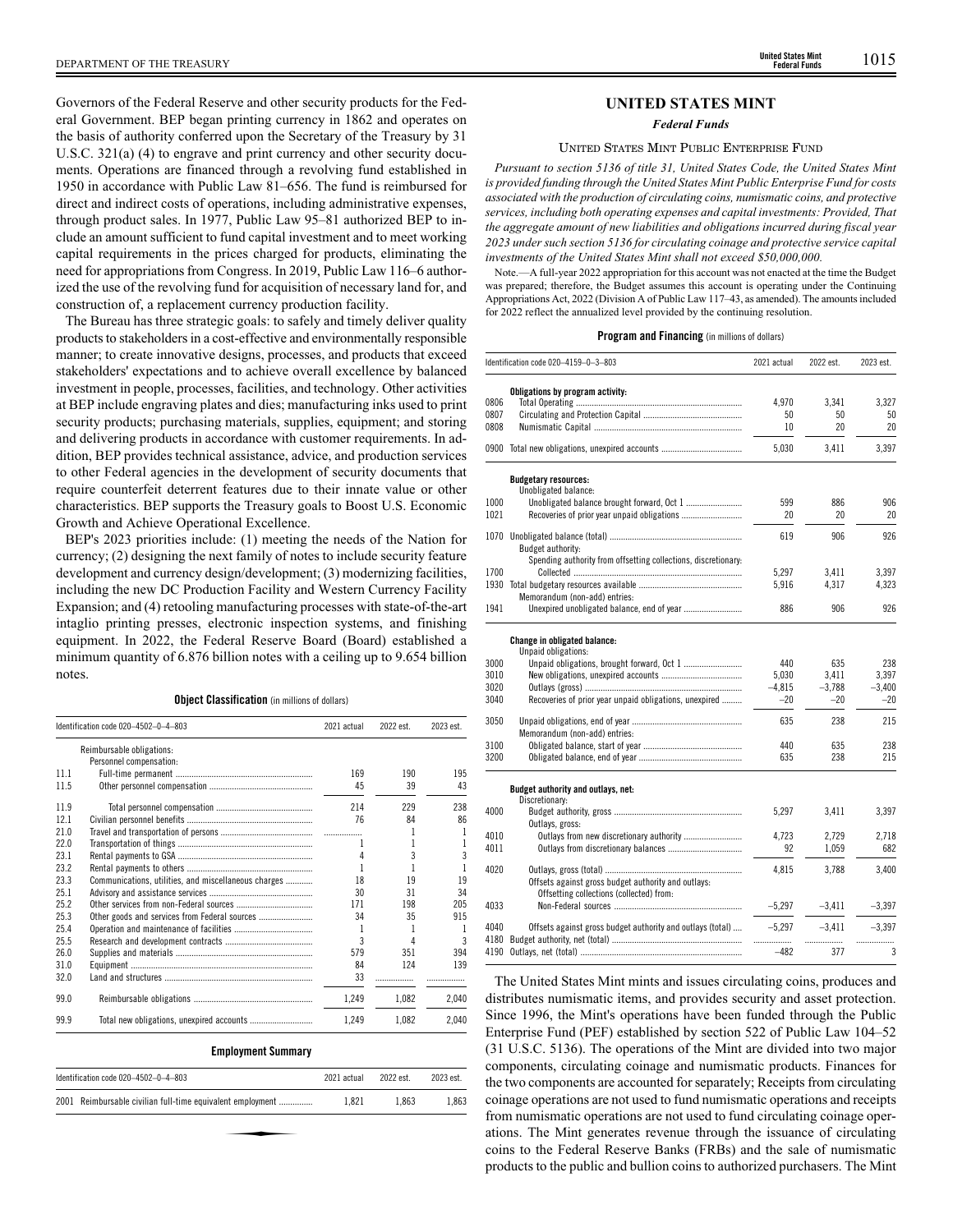# UNITED STATES MINT PUBLIC ENTERPRISE FUND—Continued

submits annual audited financial statements to the Secretary of the Treasury and to the Congress in support of the operations of the PEF. In 2021, the Mint transferred \$ 140 million to the General Fund.

*Circulating Coinage.—* This activity funds the minting and issuance of circulating coins to the FRBs in amounts that the Secretary of the Treasury determines are necessary to meet the needs of the United States. The 2023 Budget reflects production volumes that correspond to expected demand and raw materials costs, which are driven by commodity prices and volumes. The Mint receives funds from the Federal Reserve equal to the face value of the circulating coins shipped to the FRB. The Mint is credited with the full cost of producing and distributing the coins that are put into circulation, including the depreciation of manufacturing facilities and equipment. The difference between the face value of the coins and the full cost of producing the coins is called seigniorage, which is a means of financing the deficit and transferred periodically to the General Fund. The annual appropriations bill includes a statutory cap on Mint expenditures on circulating and protection capital investments. The cap for 2023 is \$50 million.

*Numismatic Items.*— This activity funds the manufacturing of numismatic items, which include collectible coins and sets, medals, bullion coins, and other products for sale to collectors and other members of the public who desire high-quality or investment-grade versions of the Nation's coinage. These products include annual proof and uncirculated sets; investmentgrade silver and gold bullion coins; uncirculated silver and gold coins; proof silver, gold, platinum and palladium coins; and commemorative coins and medals that are authorized to commemorate events, individuals, places, or other subjects. Prices for numismatic products are based on the estimated product cost plus a reasonable margin to assure that the numismatic program operates at no net cost to the taxpayer. Similarly, bullion coins are priced based on the market price of the precious metals plus a premium to cover manufacturing, marketing, and distribution costs. Making numismatic products accessible, available, and affordable to Americans who choose to purchase them is the highest priority of the Mint's numismatic operations.

|  |  |  | <b>Object Classification</b> (in millions of dollars) |  |  |  |  |
|--|--|--|-------------------------------------------------------|--|--|--|--|
|--|--|--|-------------------------------------------------------|--|--|--|--|

|      | Identification code 020-4159-0-3-803                 | 2021 actual | 2022 est. | 2023 est.      |
|------|------------------------------------------------------|-------------|-----------|----------------|
|      | Reimbursable obligations:                            |             |           |                |
|      | Personnel compensation:                              |             |           |                |
| 11.1 |                                                      | 142         | 170       | 180            |
| 11.5 |                                                      | 18          | 16        | 16             |
| 11.9 |                                                      | 160         | 186       | 196            |
| 12.1 |                                                      | 59          | 56        | 57             |
| 13.0 |                                                      |             | 1         | 1              |
| 21.0 |                                                      | .           | 3         | $\overline{3}$ |
| 22.0 |                                                      | 42          | 34        | 34             |
| 23.1 |                                                      | 1           | .         |                |
| 23.2 |                                                      | 16          | 14        | 14             |
| 23.3 | Communications, utilities, and miscellaneous charges | 14          | 19        | 19             |
| 24.0 |                                                      | 1           | 3         | 3              |
| 25.1 |                                                      | 55          | 53        | 53             |
| 25.2 |                                                      | 20          | 21        | 22             |
| 25.3 |                                                      | 22          | 21        | 22             |
| 25.4 |                                                      | q           | 9         | 10             |
| 25.5 |                                                      |             |           | 1              |
| 25.6 |                                                      |             |           | 1              |
| 25.7 |                                                      | q           | 7         | $\overline{7}$ |
| 26.0 |                                                      | 4.560       | 2.909     | 2.880          |
| 31.0 |                                                      | 42          | 60        | 61             |
| 32.0 |                                                      | 19          | 13        | 13             |
| 99.0 |                                                      | 5.030       | 3.411     | 3.397          |
| 99.9 |                                                      | 5.030       | 3.411     | 3.397          |

|  | <b>Employment Summary</b> |  |
|--|---------------------------|--|
|--|---------------------------|--|

| Identification code 020-4159-0-3-803                       | 2021 actual | 2022 est | 2023 est |  |
|------------------------------------------------------------|-------------|----------|----------|--|
| 2001 Reimbursable civilian full-time equivalent employment | 1.566       | 1.705    | 1.705    |  |
|                                                            |             |          |          |  |
| <b>INTERNAL REVENUE SERVICE</b>                            |             |          |          |  |

The Internal Revenue Service (IRS) collects the revenue that funds the Government and administers the Nation's tax laws. During 2021, the IRS processed 269 million tax forms and collected \$4.1 trillion in taxes (gross receipts before tax refunds), totaling 96 percent of Federal Government receipts. The IRS taxpayer service program assists millions of taxpayers in understanding and meeting their tax obligations. The IRS tax enforcement and compliance program deters taxpayers inclined to evade their responsibilities while pursuing those who violate tax laws.

The 2023 Budget provides \$14.1 billion for the IRS to administer the tax code and implement key strategic priorities.

*Taxpayer Service Account*.— The Budget includes funding for Taxpayer Services that will allow the IRS to continue delivering services to taxpayers using a variety of in-person, telephone, and web-based methods. These tools help taxpayers understand their obligations, correctly file their returns, and pay taxes due in a timely manner with as little burden as possible. In fiscal year 2021, the IRS processed more than 155 million individual tax returns and issued more than 112 million federal tax refunds totaling more than \$320.8 billion.

*Enforcement Account*.— The Enforcement account funds activities that protect revenue by identifying fraud and preventing issuance of questionable refunds including those related to identity theft; increase compliance by addressing offshore tax evasion; strengthen examination and collection programs, including return preparer; and address compliance issues in the tax-exempt sector. During 2021, the IRS achieved 2,766 criminal convictions with a conviction rate of 89.4 percent.

*Operations Support Account*.— The Budget includes funding for the overall planning, direction, operations and critical infrastructure activities, including the IT and cybersecurity that keep tax systems running and protect taxpayer data, the financial management activities that ensure effective stewardship of the Nation's revenues, and the physical infrastructure of IRS facilities. For example, in 2021, the IRS reduced the percentage of aged hardware within the IT environment from 16 percent at the end of 2020 to 9.3 percent through refreshing employee workstations, upgrading aged server operating systems and related aged hardware, and phasing out old equipment.

*Business Systems Modernization Account*.— IRS modernization efforts focus on building and deploying advanced information technology systems, processes, and tools to improve efficiency and enhance productivity. Modernizing is necessary to maintain the integrity of the Nation's voluntary tax system and collect trillions of dollars in tax revenue. With improved online services, taxpayers will be able to receive notifications, check their account balance, set up payment plans, and connect with an IRS representative through a single, online session. Other projects will help the IRS<br>ative through a single, online session. Other projects will help the IRS<br>manage its caseload, increase productivity of its workforce, and ensure the<br> manage its caseload, increase productivity of its workforce, and ensure the security of taxpayer information.

# *Federal Funds*

# TAXPAYER SERVICES

*For necessary expenses of the Internal Revenue Service to provide taxpayer services, including pre-filing assistance and education, filing and account services, taxpayer advocacy services, associated support costs, and other services as authorized by 5 U.S.C. 3109, at such rates as may be determined by the Commissioner, \$3,684,593,000; of which not to exceed \$100,000,000 shall remain available until September 30, 2024; of which not less than \$11,000,000 shall be for the Tax Counseling for the Elderly Program; of which not less than \$26,000,000 shall be available for low-income taxpayer clinic grants, including grants to individual clinics of up*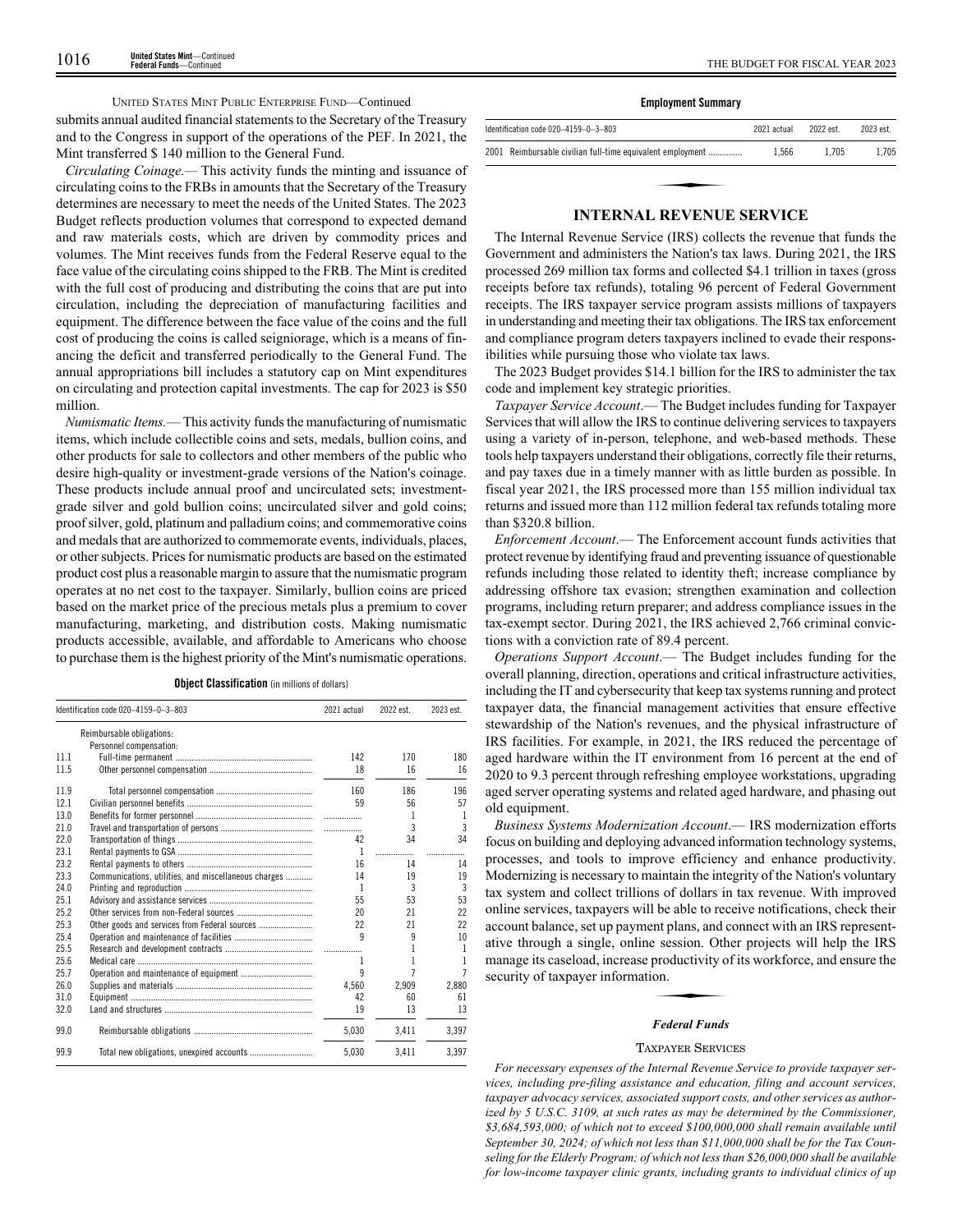*to \$200,000; of which not less than \$30,000,000, to remain available until September 30, 2024, shall be available for the Community Volunteer Income Tax Assistance Matching Grants Program for tax return preparation assistance; and of which not less than \$235,000,000 shall be available for operating expenses of the Taxpayer Advocate Service: Provided, That of the amounts made available for the Taxpayer Advocate Service, not less than \$5,500,000 shall be for identity theft and refund fraud casework.*

Note.—A full-year 2022 appropriation for this account was not enacted at the time the Budget was prepared; therefore, the Budget assumes this account is operating under the Continuing Appropriations Act, 2022 (Division A of Public Law 117–43, as amended). The amounts included for 2022 reflect the annualized level provided by the continuing resolution.

**Program and Financing** (in millions of dollars)

|      | Identification code 020-0912-0-1-803                           |          | 2022 est. | 2023 est. |
|------|----------------------------------------------------------------|----------|-----------|-----------|
|      |                                                                |          |           |           |
| 0001 | Obligations by program activity:                               | 674      | 691       | 867       |
| 0002 |                                                                | 2,535    | 2,428     | 2,901     |
|      |                                                                |          |           |           |
| 0100 |                                                                | 3,209    | 3,119     | 3,768     |
| 0799 |                                                                | 3,209    | 3,119     | 3.768     |
| 0801 |                                                                | 39       | 45        | 47        |
|      | 0900 Total new obligations, unexpired accounts                 | 3,248    | 3,164     | 3,815     |
|      |                                                                |          |           |           |
|      | <b>Budgetary resources:</b><br>Unobligated balance:            |          |           |           |
| 1000 |                                                                | 176      | 280       | 8         |
| 1011 | Unobligated balance transfer from other acct [020-5432]        | 63       | 30        | 30        |
| 1011 | Unobligated balance transfer from other acct [020-0913]        | 4        |           | .         |
| 1012 |                                                                |          |           |           |
|      | Unobligated balance transfers between expired and unexpired    |          |           |           |
|      |                                                                | 11       | .         | .         |
| 1020 | Adjustment of unobligated bal brought forward, Oct 1           |          | $-3$      |           |
| 1021 |                                                                | 22       | 7         | 7         |
|      |                                                                |          |           |           |
|      |                                                                | 276      | 314       | 45        |
|      | Budget authority:                                              |          |           |           |
|      | Appropriations, discretionary:                                 |          |           |           |
| 1100 |                                                                | 2,556    | 2,556     | 3,685     |
| 1100 | Appropriation [PL 116-260 Div. N - EIP #2]                     | 178      | .         |           |
| 1121 | Appropriations transferred from other acct [020-0913]          | 50       | 208       |           |
| 1121 | Appropriations transferred from other acct [020-5432]          | 2        | 49        | 49        |
|      |                                                                |          |           |           |
| 1160 |                                                                | 2,786    | 2,813     | 3,734     |
|      | Appropriations, mandatory:                                     |          |           |           |
| 1200 | Appropriation [ARP Child Tax Credit]                           | 206      | .         |           |
| 1200 |                                                                | 216      |           | .         |
| 1260 |                                                                | 422      |           |           |
|      |                                                                |          | .         | .         |
|      | Spending authority from offsetting collections, discretionary: |          |           |           |
| 1700 |                                                                | 42       | 45        | 47        |
| 1701 | Change in uncollected payments, Federal sources                | 4        | .         | .         |
|      |                                                                |          |           |           |
| 1750 | Spending auth from offsetting collections, disc (total)        | 46       | 45        | 47        |
| 1900 |                                                                | 3,254    | 2,858     | 3,781     |
|      |                                                                | 3,530    | 3,172     | 3,826     |
|      | Memorandum (non-add) entries:                                  |          |           |           |
| 1940 |                                                                | $-2$     |           | .         |
| 1941 |                                                                | 280      | 8         | 11        |
|      |                                                                |          |           |           |
|      | Change in obligated balance:<br>Unpaid obligations:            |          |           |           |
| 3000 |                                                                | 308      | 295       | 278       |
| 3010 |                                                                | 3,248    | 3,164     | 3,815     |
| 3011 | Obligations ("upward adjustments"), expired accounts           | 42       | .         |           |
|      |                                                                |          |           | .         |
| 3020 |                                                                | $-3,256$ | $-3,156$  | $-3,697$  |
| 3040 | Recoveries of prior year unpaid obligations, unexpired         | $-22$    | $-7$      | $-7$      |
| 3041 | Recoveries of prior year unpaid obligations, expired           | $-25$    | $-18$     | $-18$     |
| 3050 |                                                                | 295      | 278       | 371       |
|      | Uncollected payments:                                          |          |           |           |
| 3060 | Uncollected pymts, Fed sources, brought forward, Oct 1         | $-20$    | $-4$      | $-4$      |
|      |                                                                |          |           |           |
| 3070 | Change in uncollected pymts, Fed sources, unexpired            | $-4$     | .         | .         |
| 3071 | Change in uncollected pymts, Fed sources, expired              | 20       |           | .         |
| 3090 |                                                                | $-4$     | $-4$      | $-4$      |
|      | Memorandum (non-add) entries:                                  |          |           |           |
| 3100 |                                                                | 288      | 291       | 274       |
| 3200 |                                                                | 291      | 274       | 367       |
|      |                                                                |          |           |           |
|      | Budget authority and outlays, net:                             |          |           |           |
|      | Discretionary:                                                 |          |           |           |
| 4000 |                                                                | 2,832    | 2,858     | 3,781     |
|      | Outlays, gross:                                                |          |           |           |

4010 Outlays from new discretionary authority .......................... 2,579 2,621 3,464

|                                                                                                                       | 3.120  | 2.885 | 3.685 |
|-----------------------------------------------------------------------------------------------------------------------|--------|-------|-------|
| Offsets against gross budget authority and outlays:                                                                   |        |       |       |
| Offsetting collections (collected) from:                                                                              |        |       |       |
|                                                                                                                       | $-66$  | $-58$ | $-60$ |
|                                                                                                                       | $-38$  | $-22$ | $-22$ |
| Offsets against gross budget authority and outlays (total)<br>Additional offsets against gross budget authority only: | $-104$ | $-80$ | $-82$ |
| Change in uncollected pymts, Fed sources, unexpired                                                                   | $-4$   |       |       |
| Offsetting collections credited to expired accounts                                                                   | 62     | 35    | 35    |
| Additional offsets against budget authority only (total)                                                              | 58     | 35    | 35    |
|                                                                                                                       | 2.786  | 2,813 | 3,734 |
| Mandatory:                                                                                                            | 3,016  | 2,805 | 3,603 |
| Outlays, gross:                                                                                                       | 422    |       |       |
|                                                                                                                       | 136    |       |       |
|                                                                                                                       |        | 271   | 12    |
|                                                                                                                       | 136    | 271   | 12    |
|                                                                                                                       | 3.208  | 2,813 | 3,734 |
|                                                                                                                       |        |       |       |

4011 Outlays from discretionary balances ................................. 541 264 221

This account primarily funds staffing for the processing of tax returns and related documents, and assistance for taxpayers in filing returns and paying taxes in a timely manner. It also supports a number of other activities, including forms, publications, and taxpayer advocacy services.

4190 Outlays, net (total) ........................................................................ 3,152 3,076 3,615

The 2023 Budget proposes changes to IRS appropriation language that allow the IRS to move certain support activities from the Operations Support appropriation to charge the full cost of mission activities to the Taxpayer Services and Enforcement appropriations. In the 2023 Budget, the IRS proposes to move \$266 million in rent and \$33 million in CFO expenses to Taxpayer Services from Operations Support.

# **Object Classification** (in millions of dollars)

|      | ldentification code 020–0912–0–1–803                 | 2021 actual    | 2022 est. | 2023 est.      |
|------|------------------------------------------------------|----------------|-----------|----------------|
|      | Direct obligations:                                  |                |           |                |
|      | Personnel compensation:                              |                |           |                |
| 11.1 |                                                      | 1.748          | 1,714     | 2,069          |
| 11.3 |                                                      | 55             | 63        | 70             |
| 11.5 |                                                      | 230            | 172       | 167            |
| 11.8 |                                                      |                | 11        | 10             |
| 11.9 |                                                      | 2.033          | 1.960     | 2.316          |
| 12.1 |                                                      | 745            | 745       | 794            |
| 13.0 |                                                      | 17             | 13        | 14             |
| 21.0 |                                                      |                | 6         | 11             |
| 22.0 |                                                      | $\overline{1}$ | 1         | 1              |
| 23.1 |                                                      |                | .         | 266            |
| 23.3 | Communications, utilities, and miscellaneous charges | 1              | 1         | 1              |
| 24.0 |                                                      | 9              | 10        | 11             |
| 25.1 |                                                      | 171            | 211       | 142            |
| 25.2 |                                                      | 106            | 42        | 50             |
| 25.3 | Other goods and services from Federal sources        | 68             | 71        | 80             |
| 25.6 |                                                      |                | .         | 15             |
| 26.0 |                                                      | 4              | 4         | $\overline{4}$ |
| 41.0 |                                                      | 54             | 54        | 63             |
| 42.0 |                                                      |                | 1         |                |
| 99.0 |                                                      | 3,209          | 3.119     | 3.768          |
| 99.0 |                                                      | 39             | 45        | 47             |
| 99.9 |                                                      | 3.248          | 3.164     | 3,815          |

# **Employment Summary**

| Identification code 020-0912-0-1-803                                                                                                                                       | 2021 actual   | 2022 est.           | 2023 est.           |
|----------------------------------------------------------------------------------------------------------------------------------------------------------------------------|---------------|---------------------|---------------------|
| 1001 Direct civilian full-time equivalent employment<br>1001 Direct civilian full-time equivalent employment<br>2001 Reimbursable civilian full-time equivalent employment | 31.440<br>514 | 33.707<br>71<br>429 | 33.961<br>71<br>450 |
| п.                                                                                                                                                                         |               |                     |                     |

# **ENFORCEMENT**

*For necessary expenses for tax enforcement activities of the Internal Revenue Service to determine and collect owed taxes, to provide legal and litigation support,*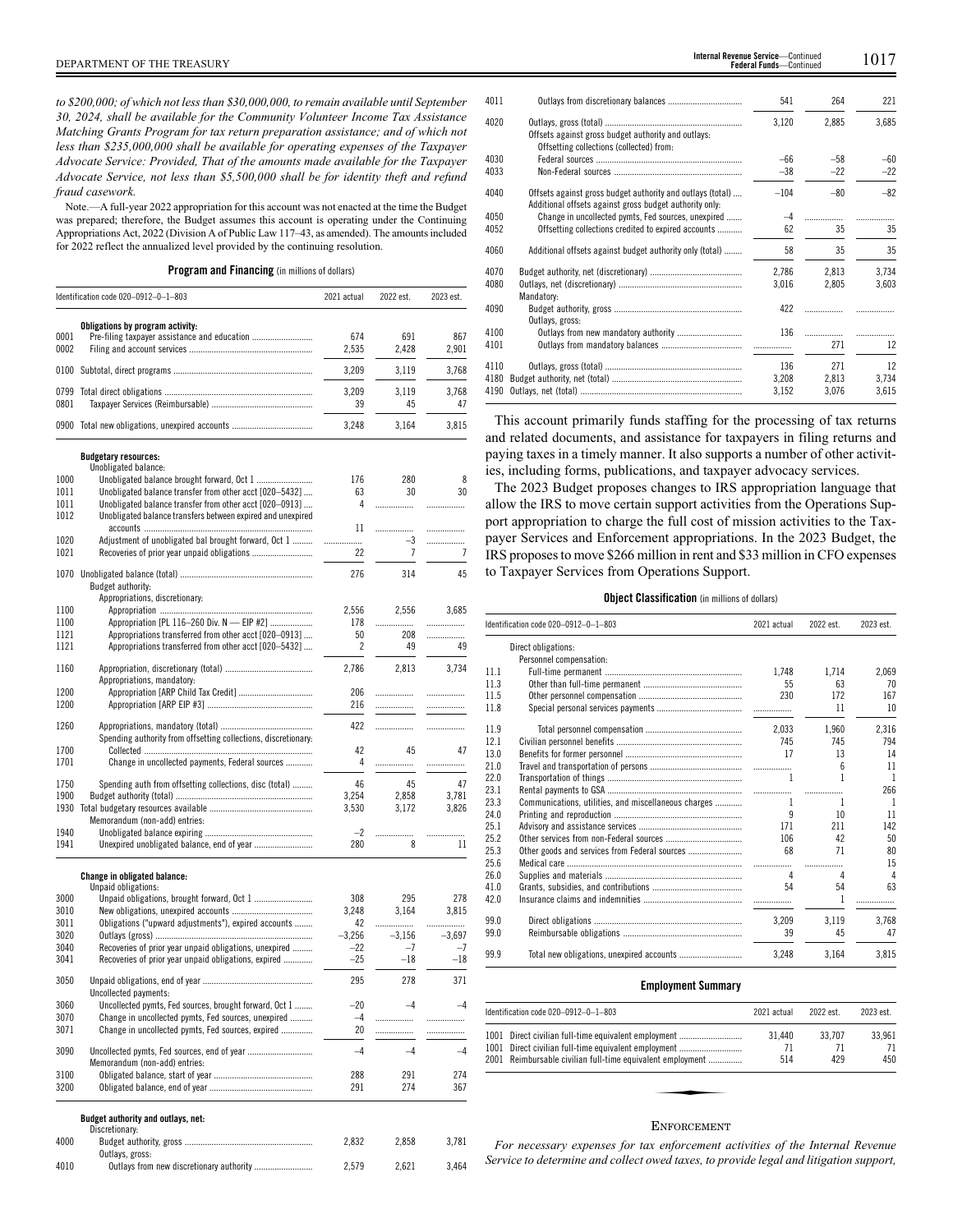# ENFORCEMENT—Continued

*to conduct criminal investigations, to enforce criminal statutes related to violations of internal revenue laws and other financial crimes, to purchase and hire passenger motor vehicles (31 U.S.C. 1343(b)), associated support costs, and to provide other services as authorized by 5 U.S.C. 3109, at such rates as may be determined by the Commissioner, \$6,272,313,000; of which not to exceed \$250,000,000 shall remain available until September 30, 2024; of which not less than \$60,257,000 shall be for the Interagency Crime and Drug Enforcement program; and of which not to exceed \$21,000,000 shall be for investigative technology for the Criminal Investigation Division: Provided, That the amount made available for investigative technology for the Criminal Investigation Division shall be in addition to amounts made available for the Criminal Investigation Division under the "Operations Support" heading.*

Note.—A full-year 2022 appropriation for this account was not enacted at the time the Budget was prepared; therefore, the Budget assumes this account is operating under the Continuing Appropriations Act, 2022 (Division A of Public Law 117–43, as amended). The amounts included for 2022 reflect the annualized level provided by the continuing resolution.

# **Program and Financing** (in millions of dollars)

|      | Identification code 020-0913-0-1-999                           | 2021 actual | 2022 est. | 2023 est. |
|------|----------------------------------------------------------------|-------------|-----------|-----------|
|      | Obligations by program activity:                               |             |           |           |
| 0001 |                                                                | 681         | 708       | 852       |
| 0002 |                                                                | 4,187       | 4,351     | 5,230     |
| 0003 |                                                                | 159         | 201       | 205       |
| 0100 |                                                                | 5,027       | 5,260     | 6,287     |
| 0799 |                                                                | 5,027       | 5,260     | 6.287     |
| 0801 |                                                                | 43          | 57        | 60        |
|      |                                                                |             |           |           |
|      | 0900 Total new obligations, unexpired accounts                 | 5.070       | 5.317     | 6.347     |
|      | <b>Budgetary resources:</b>                                    |             |           |           |
|      | Unobligated balance:                                           |             |           |           |
| 1000 |                                                                | 276         | 252       | 11        |
| 1001 | Discretionary unobligated balance brought fwd, Oct 1           | 273         | .         | .         |
| 1010 | Unobligated balance transfer to other accts [020-0912]         | $-4$        | .         | .         |
| 1010 | Unobligated balance transfer to other accts [020–0919]         | $-16$       |           | .         |
| 1012 | Unobligated balance transfers between expired and unexpired    |             |           |           |
|      |                                                                | 1           | .         |           |
| 1021 |                                                                | 1           | 1         | 2         |
| 1033 |                                                                | 3           | 4         | 3         |
|      |                                                                |             |           |           |
| 1070 | Budget authority:                                              | 261         | 257       | 16        |
|      | Appropriations, discretionary:                                 |             |           |           |
| 1100 |                                                                | 5,212       | 5,212     | 6,272     |
| 1100 | Appropriation (PL 116-260 Div. N - EIP #2)                     | 58          | .         | .         |
| 1120 | Appropriations transferred to other acct [020-0919]            | $-216$      | .         | .         |
| 1120 | Appropriations transferred to other acct [020-0912]            | $-50$       | $-208$    | .         |
| 1160 |                                                                | 5,004       | 5,004     | 6,272     |
|      | Spending authority from offsetting collections, discretionary: |             |           |           |
| 1700 |                                                                | 24          | 29        | 31        |
| 1701 | Change in uncollected payments, Federal sources                | 43          | 38        | 40        |
| 1750 | Spending auth from offsetting collections, disc (total)        | 67          | 67        | 71        |
| 1900 |                                                                | 5,071       | 5,071     | 6,343     |
| 1930 |                                                                | 5,332       | 5,328     | 6,359     |
|      | Memorandum (non-add) entries:                                  |             |           |           |
| 1940 |                                                                | $-10$       | .         | .         |
| 1941 |                                                                | 252         | 11        | 12        |
|      |                                                                |             |           |           |
|      | Change in obligated balance:<br>Unpaid obligations:            |             |           |           |
| 3000 | Unpaid obligations, brought forward, Oct 1                     | 500         | 590       | 613       |
| 3010 |                                                                | 5,070       | 5,317     | 6,347     |
| 3011 | Obligations ("upward adjustments"), expired accounts           | 31          | .         | .         |
| 3020 |                                                                | $-4.984$    | $-5,273$  | $-6,214$  |
| 3040 | Recoveries of prior year unpaid obligations, unexpired         | $-1$        | $-1$      | $-2$      |
| 3041 | Recoveries of prior year unpaid obligations, expired           | $-26$       | $-20$     | $-20$     |
| 3050 | Uncollected payments:                                          | 590         | 613       | 724       |
| 3060 | Uncollected pymts, Fed sources, brought forward, Oct 1         | $-32$       | $-45$     | $-83$     |
| 3070 | Change in uncollected pymts, Fed sources, unexpired            | $-43$       | $-38$     | $-40$     |
| 3071 | Change in uncollected pymts, Fed sources, expired              | 30          |           |           |
|      |                                                                |             | .         | .         |
| 3090 | Memorandum (non-add) entries:                                  | -45         | $-83$     | $-123$    |
| 3100 |                                                                | 468         | 545       | 530       |
| 3200 |                                                                | 545         | 530       | 601       |
|      |                                                                |             |           |           |

# **Budget authority and outlays, net:**

|      | Discretionary:                                                                                                        |                |       |       |
|------|-----------------------------------------------------------------------------------------------------------------------|----------------|-------|-------|
| 4000 | Outlays, gross:                                                                                                       | 5,071          | 5,071 | 6,343 |
| 4010 | Outlays from new discretionary authority                                                                              | 4,413          | 4,651 | 5,823 |
| 4011 |                                                                                                                       | 570            | 622   | 391   |
| 4020 | Offsets against gross budget authority and outlays:<br>Offsetting collections (collected) from:                       | 4,983          | 5,273 | 6,214 |
| 4030 |                                                                                                                       | $-56$          | $-60$ | -61   |
| 4033 |                                                                                                                       | $-13$          | $-17$ | $-17$ |
| 4040 | Offsets against gross budget authority and outlays (total)<br>Additional offsets against gross budget authority only. | $-69$          | $-77$ | $-78$ |
| 4050 | Change in uncollected pymts, Fed sources, unexpired                                                                   | $-43$          | $-38$ | $-40$ |
| 4052 | Offsetting collections credited to expired accounts                                                                   | 42             | 44    | 44    |
| 4053 | Recoveries of prior year paid obligations, unexpired                                                                  |                |       |       |
|      |                                                                                                                       | 3              | 4     | 3     |
| 4060 | Additional offsets against budget authority only (total)                                                              | $\mathfrak{p}$ | 10    | 7     |
| 4070 |                                                                                                                       | 5.004          | 5,004 | 6,272 |
| 4080 |                                                                                                                       | 4,914          | 5,196 | 6,136 |
|      | Mandatory:<br>Outlays, gross:                                                                                         |                |       |       |
| 4101 |                                                                                                                       |                | .     |       |
| 4180 |                                                                                                                       | 5,004          | 5.004 | 6,272 |
| 4190 |                                                                                                                       | 4,915          | 5,196 | 6,136 |

This account primarily funds staffing for: the examination of tax returns, both domestic and international; the administrative and judicial settlement of taxpayer appeals of examination findings; technical rulings; monitoring employee pension plans; determining qualifications of organizations seeking tax-exempt status; examining the tax returns of exempt organizations; enforcing statutes relating to detection and investigation of criminal violations of the internal revenue laws and other financial crimes; identifying underreporting of tax obligations; securing unfiled tax returns; and collecting unpaid accounts.

The 2023 Budget proposes changes to IRS appropriation language that allow the IRS to move certain support activities from the Operations Support appropriation to charge the full cost of mission activities to the Taxpayer Services and Enforcement appropriations. In the 2023 Budget, the IRS proposes to move \$369 million in rent and \$42 million in CFO expenses to Enforcement from Operations Support.

# **Object Classification** (in millions of dollars)

|      | Identification code 020-0913-0-1-999                 | 2021 actual    | 2022 est. | 2023 est.                |
|------|------------------------------------------------------|----------------|-----------|--------------------------|
|      | Direct obligations:                                  |                |           |                          |
|      | Personnel compensation:                              |                |           |                          |
| 11.1 |                                                      | 3.162          | 3.216     | 3.653                    |
| 11.3 |                                                      | 25             | 22        | 23                       |
| 11.5 |                                                      | 153            | 142       | 163                      |
| 11.8 |                                                      | 49             | 36        | 39                       |
| 11.9 |                                                      | 3.389          | 3,416     | 3.878                    |
| 12.1 |                                                      | 1.312          | 1.370     | 1,574                    |
| 21.0 |                                                      | 8              | 58        | 119                      |
| 22.0 |                                                      | 9              | 9         | 21                       |
| 23.1 |                                                      |                | .         | 369                      |
| 23.3 | Communications, utilities, and miscellaneous charges | 5              | 6         | 6                        |
| 24.0 |                                                      | $\mathfrak{p}$ | 3         | $\overline{7}$           |
| 25.1 |                                                      | 171            | 243       | 124                      |
| 25.2 |                                                      | 28             | 43        | 76                       |
| 25.3 | Other goods and services from Federal sources        | 42             | 54        | 42                       |
| 25.6 |                                                      |                | .         | 9                        |
| 25.7 |                                                      | 2              | 2         | 8                        |
| 26.0 |                                                      | 24             | 29        | 24                       |
| 31.0 |                                                      | 25             | 10        | 16                       |
| 32.0 |                                                      | 1              | .         | $\overline{\phantom{a}}$ |
| 42.0 |                                                      | $\mathfrak{p}$ | 1         | 12                       |
| 91.0 |                                                      | 7              | 16        | .                        |
| 99.0 |                                                      | 5.027          | 5.260     | 6.287                    |
| 99.0 |                                                      | 43             | 57        | 60                       |
| 99.9 |                                                      | 5.070          | 5,317     | 6,347                    |
|      |                                                      |                |           |                          |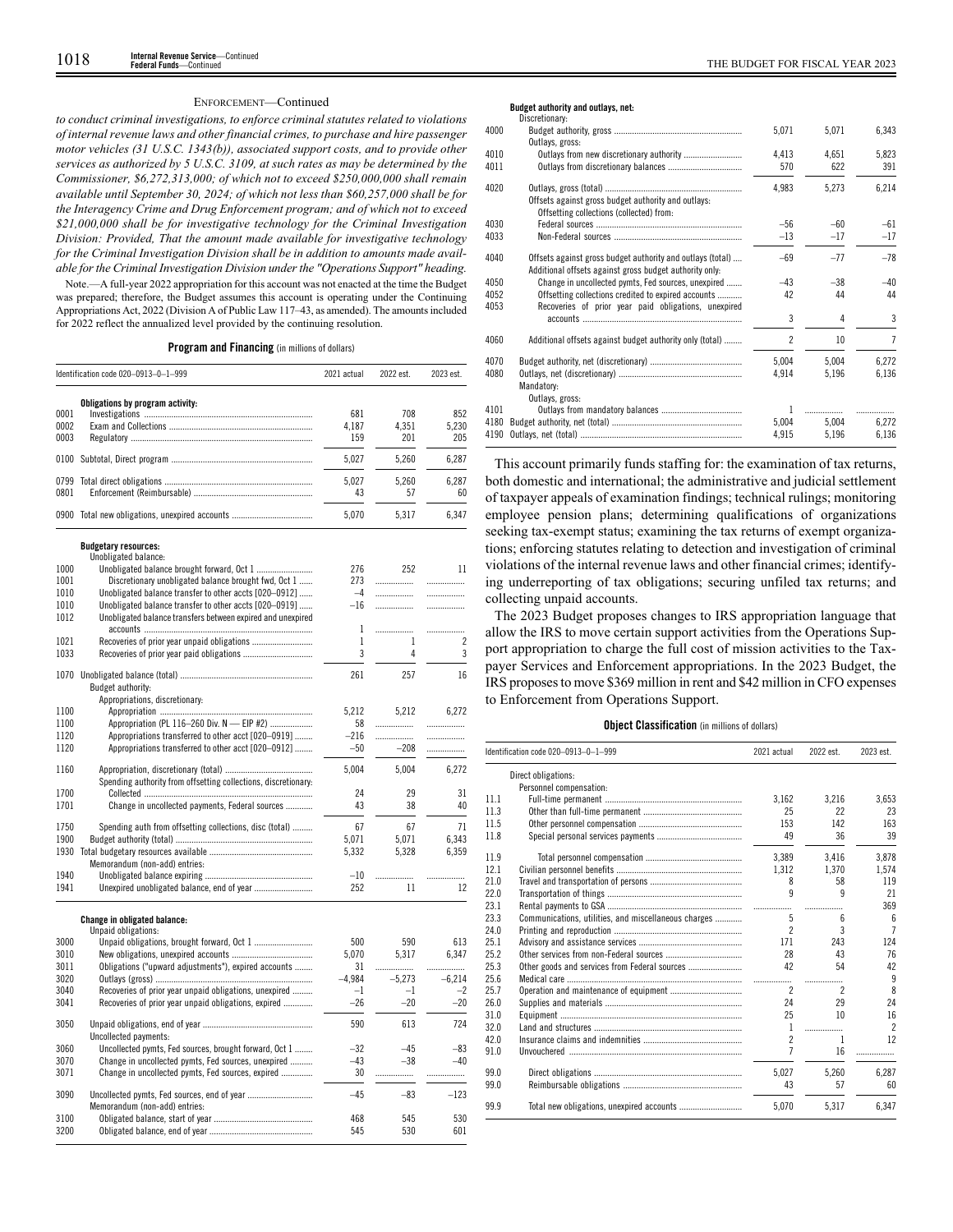| <b>Employment Summary</b> |                                                                                                               |               |              |              |
|---------------------------|---------------------------------------------------------------------------------------------------------------|---------------|--------------|--------------|
|                           | Identification code 020-0913-0-1-999                                                                          | 2021 actual   | 2022 est.    | 2023 est.    |
| 1001                      | Direct civilian full-time equivalent employment<br>2001 Reimbursable civilian full-time equivalent employment | 35.060<br>101 | 34.118<br>80 | 38.831<br>84 |
|                           |                                                                                                               |               |              |              |
|                           | $\Omega$ = = = = = = = = $\Omega$ = = = = = = =                                                               |               |              |              |

# OPERATIONS SUPPORT

*For necessary expenses to operate the Internal Revenue Service, including headquarters; the hire of passenger motor vehicles (31 U.S.C. 1343(b)); the operations of the Internal Revenue Service Oversight Board; and other services as authorized by 5 U.S.C. 3109, at such rates as may be determined by the Commissioner; \$3,833,734,000; of which not to exceed \$275,000,000 shall remain available until September 30, 2024; of which not to exceed \$10,000,000 shall remain available until expended for acquisition of equipment and construction, repair and renovation of facilities; of which not to exceed \$1,000,000 shall remain available until September 30, 2025, for research; and of which not to exceed \$20,000 shall be for official reception and representation expenses: Provided, That not later than 30 days after the end of each quarter, the Internal Revenue Service shall submit a report to the Committees on Appropriations of the House of Representatives and the Senate and the Comptroller General of the United States detailing major information technology investments in the Internal Revenue Service Integrated Modernization Business Plan portfolio, including detailed, plain language summaries on the status of plans, costs, and results; prior results and actual expenditures of the prior quarter; upcoming deliverables and costs for the fiscal year; risks and mitigation strategies associated with ongoing work; reasons for any cost or schedule variances; and total expenditures by fiscal year: Provided further, That the Internal Revenue Service shall include, in its budget justification for fiscal year 2024, a summary of cost and schedule performance information for its major information technology systems.*

Note.—A full-year 2022 appropriation for this account was not enacted at the time the Budget was prepared; therefore, the Budget assumes this account is operating under the Continuing Appropriations Act, 2022 (Division A of Public Law 117–43, as amended). The amounts included for 2022 reflect the annualized level provided by the continuing resolution.

**Program and Financing** (in millions of dollars)

|                      | Identification code 020-0919-0-1-803           | 2021 actual           | 2022 est.             | 2023 est.             |
|----------------------|------------------------------------------------|-----------------------|-----------------------|-----------------------|
| 0002<br>0003<br>0004 | Obligations by program activity:               | 917<br>1.377<br>2.823 | 900<br>1.160<br>2.701 | 406<br>1.126<br>2.778 |
|                      |                                                | 5.117                 | 4.761                 | 4.310                 |
| 0801                 |                                                | 5.117<br>55           | 4.761<br>55           | 4.310<br>58           |
|                      | 0900 Total new obligations, unexpired accounts | 5.172                 | 4.816                 | 4.368                 |

**Budgetary resources:**

|      | Unobligated balance:                                           |       |       |          |
|------|----------------------------------------------------------------|-------|-------|----------|
| 1000 |                                                                | 163   | 841   | 361      |
| 1011 | Unobligated balance transfer from other acct [020-5432]        | 178   | 156   | 80       |
| 1011 | Unobligated balance transfer from other acct [020-0913]        | 16    | .     | .        |
| 1012 | Unobligated balance transfers between expired and unexpired    |       |       |          |
|      |                                                                | 4     | .     | .        |
| 1020 | Adjustment of unobligated bal brought forward, Oct 1           | .     | 3     | .        |
| 1021 |                                                                | 22    | 15    | 15       |
| 1070 |                                                                | 383   | 1,015 | 456      |
|      | <b>Budget authority:</b>                                       |       |       |          |
|      | Appropriations, discretionary:                                 |       |       |          |
| 1100 |                                                                | 3,928 | 3,928 | 3.834    |
| 1100 | Appropriation [PL 116-260 Div. N - EIP #2]                     | 273   | .     |          |
| 1121 |                                                                | 226   | 179   | .<br>181 |
| 1121 | Appropriations transferred from other acct [020-5432]          |       |       |          |
|      | Appropriations transferred from other acct [020-0913]          | 216   | .     | .        |
| 1160 |                                                                | 4.643 | 4,107 | 4,015    |
|      | Appropriations, mandatory:                                     |       |       |          |
| 1200 |                                                                | 191   | .     | .        |
| 1200 |                                                                | 249   | .     | .        |
| 1200 |                                                                | 500   | .     |          |
|      |                                                                |       |       |          |
| 1260 |                                                                | 940   | .     | .        |
|      | Spending authority from offsetting collections, discretionary: |       |       |          |
| 1700 |                                                                | 49    | 55    | 58       |
| 1701 | Change in uncollected payments, Federal sources                | 6     | .     |          |
|      |                                                                |       |       |          |
| 1750 | Spending auth from offsetting collections, disc (total)        | 55    | 55    | 58       |

| 1900 |                                                            | 5,638    | 4,162    | 4,073    |
|------|------------------------------------------------------------|----------|----------|----------|
|      |                                                            | 6,021    | 5,177    | 4,529    |
|      | Memorandum (non-add) entries:                              |          |          |          |
| 1940 |                                                            | $-8$     | .        | .        |
| 1941 |                                                            | 841      | 361      | 161      |
|      | <b>Change in obligated balance:</b>                        |          |          |          |
|      | Unpaid obligations:                                        |          |          |          |
| 3000 | Unpaid obligations, brought forward, Oct 1                 | 1,140    | 1.394    | 1,195    |
| 3010 |                                                            | 5,172    | 4,816    | 4,368    |
| 3011 | Obligations ("upward adjustments"), expired accounts       | 20       |          |          |
| 3020 |                                                            | $-4,852$ | $-4.944$ | $-4.431$ |
| 3040 | Recoveries of prior year unpaid obligations, unexpired     | $-22$    | $-15$    | $-15$    |
| 3041 | Recoveries of prior year unpaid obligations, expired       | $-64$    | $-56$    | $-56$    |
| 3050 |                                                            | 1,394    | 1,195    | 1,061    |
|      | Uncollected payments:                                      |          |          |          |
| 3060 | Uncollected pymts, Fed sources, brought forward, Oct 1     | $-15$    | $-6$     | $-6$     |
| 3070 | Change in uncollected pymts, Fed sources, unexpired        | $-6$     |          | .        |
| 3071 | Change in uncollected pymts, Fed sources, expired          | 15       | .        | .        |
| 3090 |                                                            | $-6$     | $-6$     | $-6$     |
|      | Memorandum (non-add) entries:                              |          |          |          |
| 3100 |                                                            | 1,125    | 1,388    | 1,189    |
| 3200 |                                                            | 1,388    | 1,189    | 1,055    |
|      |                                                            |          |          |          |
|      | Budget authority and outlays, net:<br>Discretionary:       |          |          |          |
| 4000 |                                                            | 4,698    | 4,162    | 4,073    |
|      | Outlays, gross:                                            |          |          |          |
| 4010 | Outlays from new discretionary authority                   | 3,607    | 3,225    | 3,155    |
| 4011 |                                                            | 1,117    | 1,210    | 1,020    |
|      |                                                            |          |          |          |
| 4020 |                                                            | 4,724    | 4,435    | 4,175    |
|      | Offsets against gross budget authority and outlays:        |          |          |          |
|      | Offsetting collections (collected) from:                   |          |          |          |
| 4030 |                                                            | $-60$    | $-61$    | $-64$    |
| 4033 |                                                            | $-14$    | $-10$    | $-10$    |
| 4040 | Offsets against gross budget authority and outlays (total) | $-74$    | $-71$    | $-74$    |
|      | Additional offsets against gross budget authority only:    |          |          |          |
| 4050 | Change in uncollected pymts, Fed sources, unexpired        | $-6$     | .        |          |
| 4052 | Offsetting collections credited to expired accounts        | 25       | 16       | 16       |
| 4060 | Additional offsets against budget authority only (total)   | 19       | 16       | 16       |
| 4070 |                                                            | 4,643    | 4,107    | 4,015    |
| 4080 |                                                            | 4,650    | 4,364    | 4,101    |
|      | Mandatory:                                                 |          |          |          |
| 4090 |                                                            | 940      | .        | .        |
|      | Outlays, gross:                                            |          |          |          |
| 4100 | Outlays from new mandatory authority                       | 128      | .        | .        |
| 4101 |                                                            |          | 509      | 256      |
|      |                                                            |          |          |          |
| 4110 |                                                            | 128      | 509      | 256      |
| 4180 |                                                            | 5,583    | 4.107    | 4,015    |
| 4190 |                                                            | 4,778    | 4,873    | 4,357    |

**Federal Funds**—Continue

This account provides resources for overall planning, direction, operations, and critical infrastructure activities for the IRS. These activities include IT and cybersecurity that keep tax systems running and protect taxpayer data, the financial management activities that ensure effective stewardship of the nation's revenues, and the physical infrastructure that help IRS employees serve customers in office, campus, and Taxpayer Assistance Center sites. Telecommunications, human resource, and communications infrastructure are also critical components of this appropriation and are vital to maintaining adequate levels of customer service and the post-filing processes necessary for the tax system to properly function.

The 2023 Budget proposes changes to IRS appropriation language that allow the IRS to move certain support activities from the Operations Support appropriation to charge the full cost of mission activities to the Taxpayer Services and Enforcement appropriations. In the 2023 Budget, the IRS proposes to move \$635 million in rent and \$75 million in CFO expenses from Operations Support to Taxpayer Services and Enforcement.

# **Object Classification** (in millions of dollars)

| Identification code 020-0919-0-1-803           | 2021 actual | 2022 est. | 2023 est. |
|------------------------------------------------|-------------|-----------|-----------|
| Direct obligations:<br>Personnel compensation: |             |           |           |
| 11.1<br>11.3                                   | 1.304       | 1.478     | 1.395     |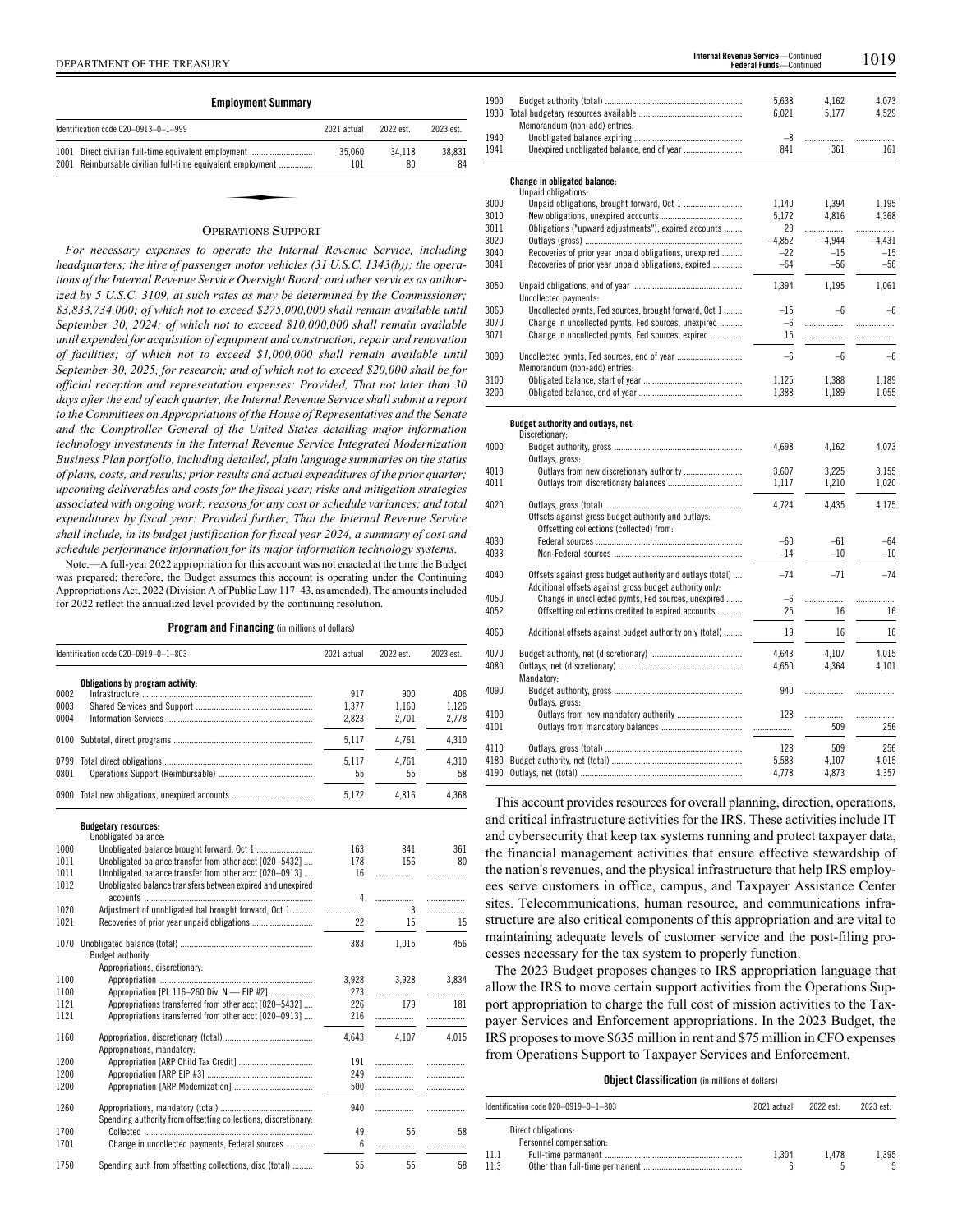# OPERATIONS SUPPORT—Continued

**Object Classification**—Continued

|      | Identification code 020-0919-0-1-803                 | 2021 actual | 2022 est. | 2023 est. |
|------|------------------------------------------------------|-------------|-----------|-----------|
| 11.5 |                                                      | 33          | 44        | 43        |
| 11.8 |                                                      |             | 1         | 1         |
| 11.9 |                                                      | 1.343       | 1,528     | 1.444     |
| 12.1 |                                                      | 483         | 538       | 523       |
| 21.0 |                                                      | 2           | 9         | 12        |
| 22.0 |                                                      | 13          | 14        | 16        |
| 23.1 |                                                      | 580         | 609       | .         |
| 23.2 |                                                      | 5           | .         | .         |
| 23.3 | Communications, utilities, and miscellaneous charges | 558         | 309       | 339       |
| 24.0 |                                                      | 59          | 33        | 22        |
| 25.1 |                                                      | 1,191       | 938       | 1,031     |
| 25.2 |                                                      | 42          | 26        | 50        |
| 25.3 |                                                      | 71          | 65        | 69        |
| 25.4 |                                                      | 195         | 203       | 224       |
| 25.6 |                                                      | 15          | 14        | 20        |
| 25.7 |                                                      | 71          | 44        | 54        |
| 26.0 |                                                      | 7           | ĥ         | 7         |
| 31.0 |                                                      | 422         | 396       | 420       |
| 32.0 |                                                      | 60          | 28        | 78        |
| 42.0 |                                                      |             | 1         | 1         |
| 99.0 |                                                      | 5,117       | 4.761     | 4,310     |
| 99.0 |                                                      | 55          | 55        | 58        |
| 99.9 |                                                      | 5,172       | 4,816     | 4,368     |

| Identification code 020-0919-0-1-803                       | 2021 actual | 2022 est. | 2023 est. |
|------------------------------------------------------------|-------------|-----------|-----------|
| 1001 Direct civilian full-time equivalent employment       | 11.775      | 12.092    | 11.564    |
| 1001 Direct civilian full-time equivalent employment       | 10          | 15        |           |
| 2001 Reimbursable civilian full-time equivalent employment | 79          | 76        | 80        |
|                                                            |             |           |           |

# BUSINESS SYSTEMS MODERNIZATION

*For necessary expenses of the Internal Revenue Service's business systems modernization program, \$310,027,000, to remain available until September 30, 2025, for the capital asset acquisition of information technology systems, including management and related contractual costs of said acquisitions, including related Internal Revenue Service labor costs, and contractual costs associated with operations authorized by 5 U.S.C. 3109: Provided, That not later than 30 days after the end of each quarter, the Internal Revenue Service shall submit a report to the Committees on Appropriations of the House of Representatives and the Senate and the Comptroller General of the United States detailing major information technology investments in the Internal Revenue Service Integrated Modernization Business Plan portfolio, including detailed, plain language summaries on the status of plans, costs, and results; prior results and actual expenditures of the prior quarter; upcoming deliverables and costs for the fiscal year; risks and mitigation strategies associated with ongoing work; reasons for any cost or schedule variances; and total expenditures by fiscal year.*

Note.—A full-year 2022 appropriation for this account was not enacted at the time the Budget was prepared; therefore, the Budget assumes this account is operating under the Continuing Appropriations Act, 2022 (Division A of Public Law 117–43, as amended). The amounts included for 2022 reflect the annualized level provided by the continuing resolution.

**Program and Financing** (in millions of dollars)

|      | Identification code 020-0921-0-1-803                   | 2021 actual | 2022 est. | 2023 est. |
|------|--------------------------------------------------------|-------------|-----------|-----------|
| 0001 | Obligations by program activity:                       | 348         | 462       | 512       |
|      | <b>Budgetary resources:</b><br>Unobligated balance:    |             |           |           |
| 1000 |                                                        | 30          | 437       | 204       |
| 1001 | Discretionary unobligated balance brought fwd. Oct 1   | 30          |           |           |
| 1010 | Unobligated balance transfer to other accts [020-5432] | $-1$        |           |           |
| 1021 |                                                        | 4           | 6         |           |
| 1070 | Budget authority:<br>Appropriations, discretionary:    | 33          | 443       | 207       |
| 1100 |                                                        | 223         | 223       | 310       |

| 1121 | Appropriations transferred from other acct [020-5432]  | 29     |        |        |
|------|--------------------------------------------------------|--------|--------|--------|
| 1160 | Appropriations, mandatory:                             | 252    | 223    | 310    |
| 1200 |                                                        | 500    | .      | .      |
| 1900 |                                                        | 752    | 223    | 310    |
|      |                                                        | 785    | 666    | 517    |
|      | Memorandum (non-add) entries:                          |        |        |        |
| 1941 |                                                        | 437    | 204    | 5      |
|      | <b>Change in obligated balance:</b>                    |        |        |        |
|      | Unpaid obligations:                                    |        |        |        |
| 3000 |                                                        | 161    | 201    | 256    |
| 3010 |                                                        | 348    | 462    | 512    |
| 3020 |                                                        | $-302$ | $-399$ | $-425$ |
| 3040 | Recoveries of prior year unpaid obligations, unexpired | $-4$   | $-6$   | $-3$   |
| 3041 | Recoveries of prior year unpaid obligations, expired   | $-2$   | $-2$   | $-2$   |
| 3050 |                                                        | 201    | 256    | 338    |
|      | Memorandum (non-add) entries:                          |        |        |        |
| 3100 |                                                        | 161    | 201    | 256    |
| 3200 |                                                        | 201    | 256    | 338    |
|      | Budget authority and outlays, net:                     |        |        |        |
|      | Discretionary:                                         |        |        |        |
| 4000 | Outlays, gross:                                        | 252    | 223    | 310    |
| 4010 |                                                        | 137    | 88     | 122    |
| 4011 |                                                        | 151    | 86     | 78     |
| 4020 |                                                        | 288    | 174    | 200    |
| 4090 | Mandatory:                                             | 500    | .      |        |
|      | Outlays, gross:                                        |        |        |        |
| 4100 |                                                        | 14     |        | .      |
| 4101 |                                                        |        | 225    | 225    |
| 4110 |                                                        | 14     | 225    | 225    |
| 4180 |                                                        | 752    | 223    | 310    |
| 4190 |                                                        | 302    | 399    | 425    |
|      |                                                        |        |        |        |

This account provides resources for the planning and capital asset acquisition of information technology to modernize key tax administration systems based on the IRS's multi-year plan to transform the taxpayer experience and modernize the core tax processing systems while enhancing information technology and taxpayer protections. It provides funding to support the Customer Account Data Engine (CADE2); cybersecurity; IT infrastructure; the Enterprise Case Management system; and taxpayers' online experience and secure digital communications and capabilities.

# **Object Classification** (in millions of dollars)

|      | Identification code 020-0921-0-1-803 | 2021 actual | 2022 est. | 2023 est. |
|------|--------------------------------------|-------------|-----------|-----------|
|      | Direct obligations:                  |             |           |           |
|      | Personnel compensation:              |             |           |           |
| 11 1 |                                      | 42          | 45        | 62        |
| 11.5 |                                      |             |           |           |
| 119  |                                      | 43          | 46        | 63        |
| 12.1 |                                      | 15          | 16        | 21        |
| 21.0 |                                      |             |           |           |
| 25.1 |                                      | 243         | 274       | 327       |
| 25.2 |                                      | 22          | 61        | 43        |
| 257  |                                      |             |           |           |
| 31.0 |                                      | 25          | 64        | 56        |
| 99.0 |                                      | 348         | 462       | 512       |
| 99.9 |                                      | 348         | 462       | 512       |

# **Employment Summary**

| 2021 actual                                          | 2022 est. | 2023 est. |
|------------------------------------------------------|-----------|-----------|
| 305                                                  | 324       | 412       |
|                                                      |           |           |
|                                                      |           |           |
| 1001 Direct civilian full-time equivalent employment |           |           |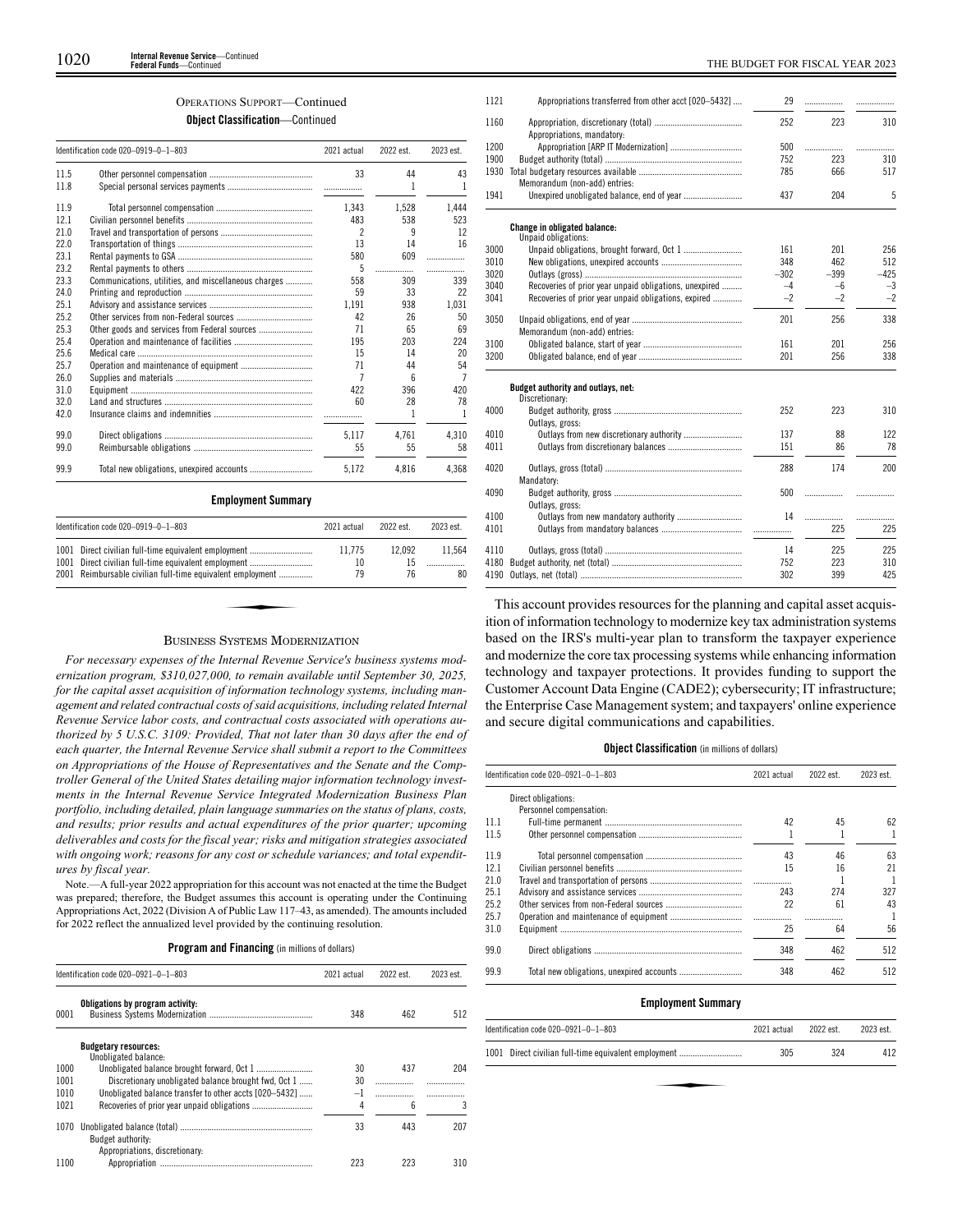# BUILD AMERICA BOND PAYMENTS, RECOVERY ACT

**Program and Financing** (in millions of dollars)

|      | Identification code 020-0935-0-1-806                                                   | 2021 actual | 2022 est. | 2023 est. |
|------|----------------------------------------------------------------------------------------|-------------|-----------|-----------|
| 0001 | Obligations by program activity:<br>Build America Bond Payments, Recovery Act (Direct) | 3,012       | 2.614     | 2,587     |
| 0900 | Total new obligations, unexpired accounts (object class 41.0)                          | 3,012       | 2,614     | 2,587     |
|      | <b>Budgetary resources:</b><br>Budget authority:                                       |             |           |           |
| 1200 | Appropriations, mandatory:                                                             | 3,199       | 2.772     | 2,743     |
| 1230 | Appropriations and/or unobligated<br>balance<br>0f                                     | $-187$      | $-158$    | $-156$    |
| 1260 |                                                                                        | 3,012       | 2,614     | 2,587     |
| 1930 |                                                                                        | 3.012       | 2.614     | 2,587     |
|      | <b>Change in obligated balance:</b><br>Unpaid obligations:                             |             |           |           |
| 3010 |                                                                                        | 3.012       | 2.614     | 2.587     |
| 3020 |                                                                                        | $-3,012$    | $-2,614$  | $-2,587$  |
|      | Budget authority and outlays, net:<br>Mandatory:                                       |             |           |           |
| 4090 | Outlays, gross:                                                                        | 3.012       | 2.614     | 2.587     |
| 4100 |                                                                                        | 3.012       | 2.614     | 2.587     |
| 4180 |                                                                                        | 3.012       | 2.614     | 2,587     |
| 4190 |                                                                                        | 3,012       | 2,614     | 2,587     |

The American Recovery and Reinvestment Act of 2009 (P.L. 111–5), section 1531, allows State and local governments to issue Build America Bonds through December 31, 2010. These tax credit bonds, which include Recovery Zone Bonds, differ from tax-exempt governmental obligation bonds in two principal ways: 1) interest paid on tax credit bonds is taxable; and 2) a portion of the interest paid on tax credit bonds takes the form of a Federal tax credit. The bond issuer may elect to receive a direct payment<br>in the amount of the tax credit for obligations issued before January 1,<br>2011. This account reflects the continuing interest payments over time.<br>P in the amount of the tax credit for obligations issued before January 1, 2011. This account reflects the continuing interest payments over time.

PAYMENT WHERE EARNED INCOME CREDIT EXCEEDS LIABILITY FOR TAX

# **Program and Financing** (in millions of dollars)

|              | Identification code 020-0906-0-1-609                          | 2021 actual      | 2022 est.        | 2023 est.        |
|--------------|---------------------------------------------------------------|------------------|------------------|------------------|
|              | Obligations by program activity:                              |                  |                  |                  |
| 0001         | Payment Where Earned Income Credit Exceeds Liability for Tax  | 60,757           | 67.719           | 56,321           |
| 0002         | Payment where Earned Income Tax Credit Exceeds Liability for  |                  | 734              | 749              |
| 0900         | Total new obligations, unexpired accounts (object class 41.0) | 60.757           | 68.453           | 57.070           |
|              | <b>Budgetary resources:</b>                                   |                  |                  |                  |
|              | Budget authority:                                             |                  |                  |                  |
|              | Appropriations, mandatory:                                    |                  |                  |                  |
| 1200<br>1930 |                                                               | 60,757<br>60.757 | 68.453<br>68.453 | 57,070<br>57.070 |
|              |                                                               |                  |                  |                  |
|              | <b>Change in obligated balance:</b><br>Unpaid obligations:    |                  |                  |                  |
| 3010         |                                                               | 60.757           | 68.453           | 57.070           |
| 3020         |                                                               | $-60.757$        | $-68.453$        | $-57.070$        |
|              | Budget authority and outlays, net:<br>Mandatory:              |                  |                  |                  |
| 4090         | Outlays, gross:                                               | 60.757           | 68.453           | 57.070           |
| 4100         |                                                               | 60.757           | 68.453           | 57.070           |
| 4180         |                                                               | 60.757           | 68.453           | 57,070           |
| 4190         |                                                               | 60.757           | 68.453           | 57,070           |

**Summary of Budget Authority and Outlays** (in millions of dollars)

|                                         | 2021 actual | 2022 est. | 2023 est. |
|-----------------------------------------|-------------|-----------|-----------|
| Enacted/requested:                      |             |           |           |
|                                         | 60.757      | 68.453    | 57.070    |
|                                         | 60.757      | 68.453    | 57.070    |
| Legislative proposal, subject to PAYGO: |             |           |           |
|                                         |             |           | 65        |
|                                         |             |           | 65        |
| Total:                                  |             |           |           |
|                                         | 60.757      | 68.453    | 57.135    |
|                                         | 60.757      | 68.453    | 57.135    |
|                                         |             |           |           |

The Earned Income Tax Credit (EITC) was enacted by the Tax Reduction Act of 1975 (P.L. 94–12) and made permanent by the Revenue Act of 1978 (P.L. 95–600). The amount of EITC a taxpayer may receive depends on, among other factors, the number of qualifying children the taxpayer has. The amount of EITC a taxpayer may receive initially increases as the taxpayer earns more income, then remains constant over a range of income, and then decreases as income increases further. The credit phases out based on the greater of (1) earned income and (2) adjusted gross income. As provided by law, there are instances where the EITC exceeds the amount of tax liability owed through the individual income tax system, resulting in a potential refund to the taxpayer.

Sections 9621 through 9626 of the American Rescue Plan Act of 2021, (P.L. 117–2) (American Rescue Plan) modified the EITC. For Tax Year 2021 only, the American Rescue Plan, generally, (i) reduced from 25 to 19 the general minimum age to claim the EITC with no qualifying children (Childless EITC); (ii) eliminated the upper-age limit for the Childless EITC; (iii) increased the credit amount and the phaseout percentages for the Childless EITC; and (iv) allowed individuals to use their earned income from Tax Year 2019 instead of their earned income from Tax Year 2021, if earned income from Tax Year 2021 is less, for purposes of calculating the EITC for Tax Year 2021. The American Rescue Plan also permanently modified the rules, beginning in 2021, regarding (i) children who fail to meet certain identification requirements, (ii) separated spouses, (iii) the disqualified investment income test, and (iv) the application of the EITC to the U.S. territories.

# PAYMENT WHERE EARNED INCOME CREDIT EXCEEDS LIABILITY FOR TAX

# (Legislative proposal, subject to PAYGO)

# **Program and Financing** (in millions of dollars)

|              | Identification code 020-0906-4-1-609                                                             | 2021 actual | 2022 est. | 2023 est.   |
|--------------|--------------------------------------------------------------------------------------------------|-------------|-----------|-------------|
| 0001         | Obligations by program activity:<br>Payment Where Earned Income Credit Exceeds Liability for Tax |             |           |             |
|              |                                                                                                  |             |           | 65          |
|              | 0900 Total new obligations, unexpired accounts (object class 41.0)                               |             | .         | 65          |
|              | <b>Budgetary resources:</b><br><b>Budget authority:</b><br>Appropriations, mandatory:            |             |           |             |
| 1200         |                                                                                                  |             |           | 65          |
| 1930         |                                                                                                  |             | .         | 65          |
|              | <b>Change in obligated balance:</b>                                                              |             |           |             |
|              | Unpaid obligations:                                                                              |             |           |             |
| 3010<br>3020 |                                                                                                  |             |           | 65<br>$-65$ |
|              |                                                                                                  |             |           |             |
|              | Budget authority and outlays, net:<br>Mandatory:                                                 |             |           |             |
| 4090         | Outlays, gross:                                                                                  |             |           | 65          |
| 4100         |                                                                                                  |             | .         | 65          |
| 4180         |                                                                                                  |             | .         | 65          |
| 4190         |                                                                                                  |             | .         | 65          |

The Budget proposes the following that have an impact on EITC: increase the amount of the tax penalties that apply to paid tax return preparers for willful, reckless, or unreasonable understatements, and other forms of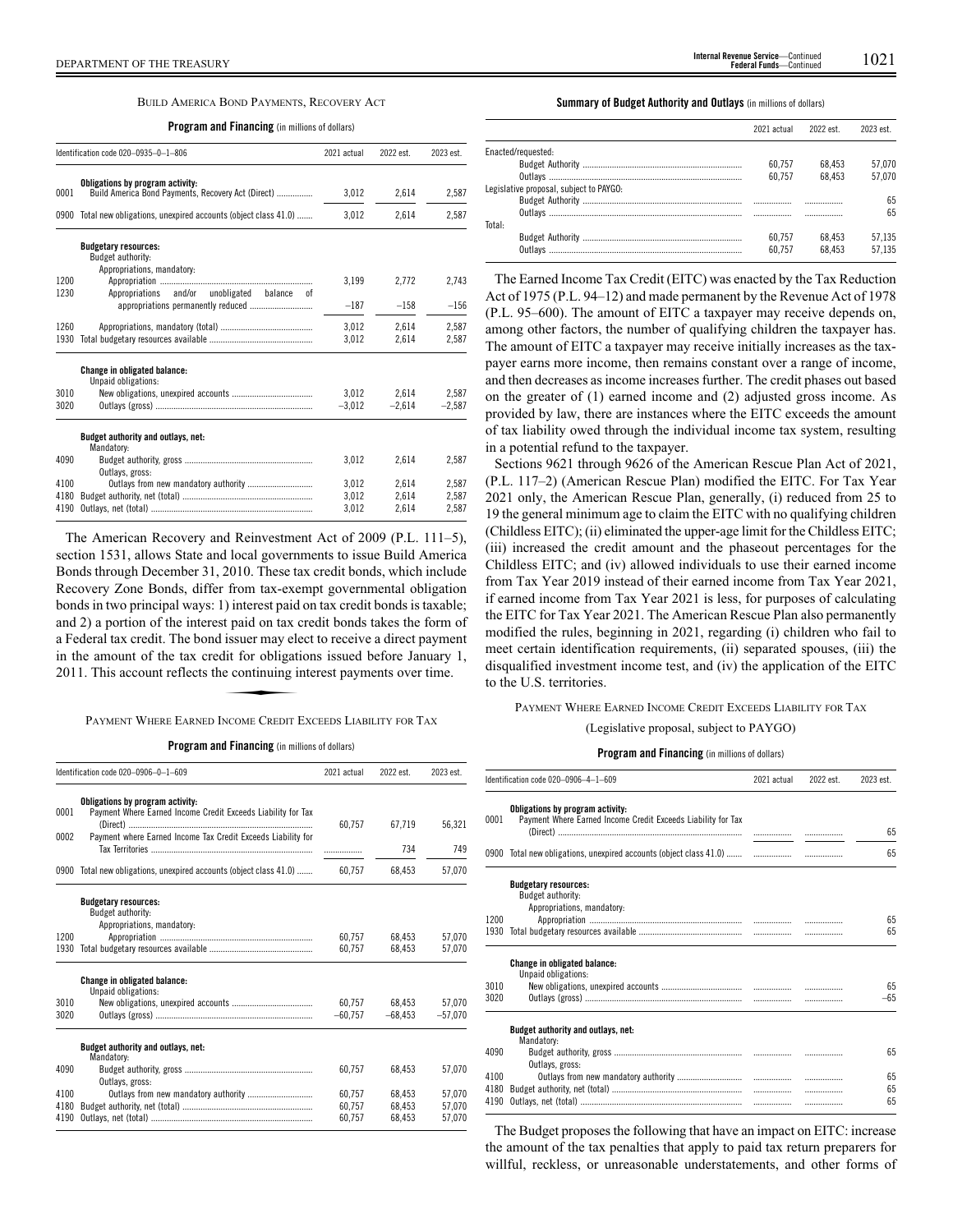PAYMENT WHERE EARNED INCOME CREDIT EXCEEDS LIABILITY FOR TAX—Continued noncompliance; establish new penalties for the appropriation of Preparer Tax Identification Numbers and Electronic Filing Identification Numbers and for failing to disclose the use of a paid tax return preparer, increases the time period during which the penalty may be assessed to six years for a failure to furnish the preparer's identifying number, and provide the Secretary of the Treasury with explicit authority to regulate all paid pre-<br>
Secretary of the Treasury with explicit authority to regulate all paid pre-<br>
parers of Federal tax returns; permanently exclude certain discharge parers of Federal tax returns; permanently exclude certain discharged student loan amounts from gross income; and various health reforms.

# U.S. CORONAVIRUS PAYMENTS

## **Program and Financing** (in millions of dollars)

|      | Identification code 020-0905-0-1-609                               | 2021 actual    | 2022 est. | 2023 est. |
|------|--------------------------------------------------------------------|----------------|-----------|-----------|
|      | Obligations by program activity:                                   |                |           |           |
| 0001 |                                                                    | 431            | .         | .         |
| 0002 |                                                                    | $\overline{2}$ | .         | .         |
| 0003 |                                                                    | 140,385        | .         | .         |
| 0004 | Economic Impact Payments, Territories 2nd                          | 984            | 15        | .         |
| 0005 |                                                                    | 23,403         | 1,198     | .         |
| 0006 |                                                                    | 400,188        | 3,102     | .         |
| 0007 |                                                                    | 4,115          | 25        | .         |
| 0008 |                                                                    | .              | 2,264     | 24        |
|      | 0900 Total new obligations, unexpired accounts (object class 41.0) | 569,508        | 6.604     | 24        |
|      | <b>Budgetary resources:</b>                                        |                |           |           |
|      | Budget authority:                                                  |                |           |           |
|      | Appropriations, mandatory:                                         |                |           |           |
| 1200 |                                                                    | 433            |           | .         |
| 1200 |                                                                    | 141.369        | 15        | .         |
| 1200 | Appropriation [Recovery Rebates (CARES Act and                     |                |           |           |
|      |                                                                    | 23,403         | 1,198     | .         |
| 1200 |                                                                    | 404,303        | 5,391     | 24        |
| 1260 |                                                                    | 569,508        | 6,604     | 24        |
| 1930 |                                                                    | 569,508        | 6,604     | 24        |
|      | <b>Change in obligated balance:</b><br>Unpaid obligations:         |                |           |           |
| 3010 |                                                                    | 569.508        | 6.604     | 24        |
| 3020 |                                                                    | $-569,508$     | $-6,604$  | $-24$     |
|      | Budget authority and outlays, net:<br>Mandatory:                   |                |           |           |
| 4090 | Outlays, gross:                                                    | 569,508        | 6,604     | 24        |
| 4100 |                                                                    | 569,508        | 6,604     | 24        |
| 4180 |                                                                    | 569,508        | 6.604     | 24        |
| 4190 |                                                                    | 569,508        | 6,604     | 24        |

This account includes the 2020 and 2021 recovery rebate credits, including the advance Economic Impact Payments of those credits, enacted in Section 2201(a) of the Coronavirus Aid, Relief, and Economic Security Act (CARES Act) (P.L. 116–136), Section 272(a) of the COVID-related Tax Relief Act of 2020, enacted in Subtitle B of Title II of Division N of the<br>
Consolidated Appropriations Act, 2021 (P.L. 116–260), and Section 9601(a)<br>
of the American Rescue Plan Act of 2021 (P.L. 117–2).<br>
PAYMENT WHERE CH Consolidated Appropriations Act, 2021 (P.L. 116–260), and Section 9601(a) of the American Rescue Plan Act of 2021 (P.L. 117 –2).

PAYMENT WHERE CHILD TAX CREDIT EXCEEDS LIABILITY FOR TAX

| <b>Program and Financing</b> (in millions of dollars) |  |
|-------------------------------------------------------|--|
|-------------------------------------------------------|--|

|      | Identification code 020-0922-0-1-609                               | 2021 actual | 2022 est. | 2023 est. |
|------|--------------------------------------------------------------------|-------------|-----------|-----------|
|      | Obligations by program activity:                                   |             |           |           |
| 0001 | Payment Where Child Tax Credit Exceeds Liability for Tax           |             |           |           |
|      |                                                                    | 32.755      | 51.407    | 28.816    |
| 0002 | Payment Where Child Tax Credit Exceeds Liability for Tax Territory |             |           |           |
|      |                                                                    | 59          | 192       | 248       |
| 0003 |                                                                    | 45.950      | 46.902    |           |
| 0004 | Payment for the Advanced Child Tax Credit (Territory               |             |           |           |
|      |                                                                    | 195         |           |           |

|      | 0900 Total new obligations, unexpired accounts (object class 41.0) | 78.959    | 98.501    | 29.064    |
|------|--------------------------------------------------------------------|-----------|-----------|-----------|
|      | <b>Budgetary resources:</b><br><b>Budget authority:</b>            |           |           |           |
|      | Appropriations, mandatory:                                         |           |           |           |
| 1200 |                                                                    | 78.959    | 98.501    | 29.064    |
| 1930 |                                                                    | 78.959    | 98.501    | 29.064    |
|      | Change in obligated balance:<br>Unpaid obligations:                |           |           |           |
| 3010 |                                                                    | 78.959    | 98.501    | 29.064    |
| 3020 |                                                                    | $-78,959$ | $-98.501$ | $-29.064$ |
|      | Budget authority and outlays, net:<br>Mandatory:                   |           |           |           |
| 4090 | Outlays, gross:                                                    | 78.959    | 98.501    | 29.064    |
| 4100 |                                                                    | 78.959    | 98.501    | 29.064    |
| 4180 |                                                                    | 78.959    | 98.501    | 29.064    |
| 4190 |                                                                    | 78.959    | 98.501    | 29.064    |
|      |                                                                    |           |           |           |

# **Summary of Budget Authority and Outlays** (in millions of dollars)

|                                         | 2021 actual | 2022 est. | 2023 est. |
|-----------------------------------------|-------------|-----------|-----------|
| Enacted/requested:                      |             |           |           |
|                                         | 78.959      | 98.501    | 29.064    |
|                                         | 78.959      | 98.501    | 29.064    |
| Legislative proposal, subiect to PAYGO: |             |           |           |
|                                         |             |           | 48        |
|                                         |             |           | 48        |
| Total:                                  |             |           |           |
|                                         | 78.959      | 98.501    | 29.112    |
|                                         | 78.959      | 98.501    | 29.112    |
|                                         |             |           |           |

The Child Tax Credit (CTC) was enacted by the Taxpayer Relief Act of 1997 (P.L. 105–34). The Tax Cuts and Jobs Act (P.L. 115–97) (TCJA) increased the credit to \$2,000 per qualifying child under age 17 for tax years 2018–2025. The CTC phases out for higher-income taxpayers. Taxpayers with insufficient tax liability to claim the entire CTC may receive up to \$1,400 in a refundable credit, known as the Additional Child Tax Credit (ACTC). TCJA also provided that, in order to receive the CTC and/or ACTC, a taxpayer must include a Social Security number for each qualifying child for whom the credit is claimed on the tax return.

Sections 9611 and 9612 of the American Rescue Plan Act of 2021 (P.L. 117–2) (American Rescue Plan) amended the Internal Revenue Code (Code) to modify the CTC generally for 2021 only. Section 9611 of the American Rescue Plan amended Section 24 of the Code to make the entire amount of the CTC refundable and extended the CTC to cover qualifying children 17 years old and younger. The legislation also increased the amount of the CTC from \$2,000 to \$3,600 for qualifying children under age 6, and \$3,000 for other qualifying children under age 18. The amount of this increase in the CTC (that is, \$1,600 in the case of qualifying children under age 6 and \$1,000 in the case of other qualifying children under age 18) is reduced by \$50 for each \$1,000 (or fraction thereof) by which the taxpayer's modified adjusted gross income exceeds certain thresholds. These thresholds are (i) \$150,000 for joint filers and surviving spouses, (ii) \$112,500 for heads of household, and (iii) \$75,000 in all other cases. In addition, the American Rescue Plan amended the Code to require advance payments of the CTC to be made periodically throughout 2021, beginning after July 1, based on the taxpayer's 2020 or 2019 tax returns, in an aggregate amount equal to 50 percent of the estimated amount of the taxpayer's refundable CTC. Section 9612 of the American Rescue Plan amended Section 24 of the Code to remove the requirement for bona fide residents of Puerto Rico to have three qualifying children to claim the CTC. For 2021 and years thererafter, bona fide residents of Puerto Rico need only one qualifying child to claim the CTC. In addition, section 9612 of the American Rescue Plan amended Section 24 of the Code to provide that certain residents of American Samoa, the Commonwealth of the Northern Mariana Islands, Guam, or the U.S. Virgin Islands, may have been eligible to receive from their territory tax agency advance Child Tax Credit payments under the expanded, refundable CTC for 2021.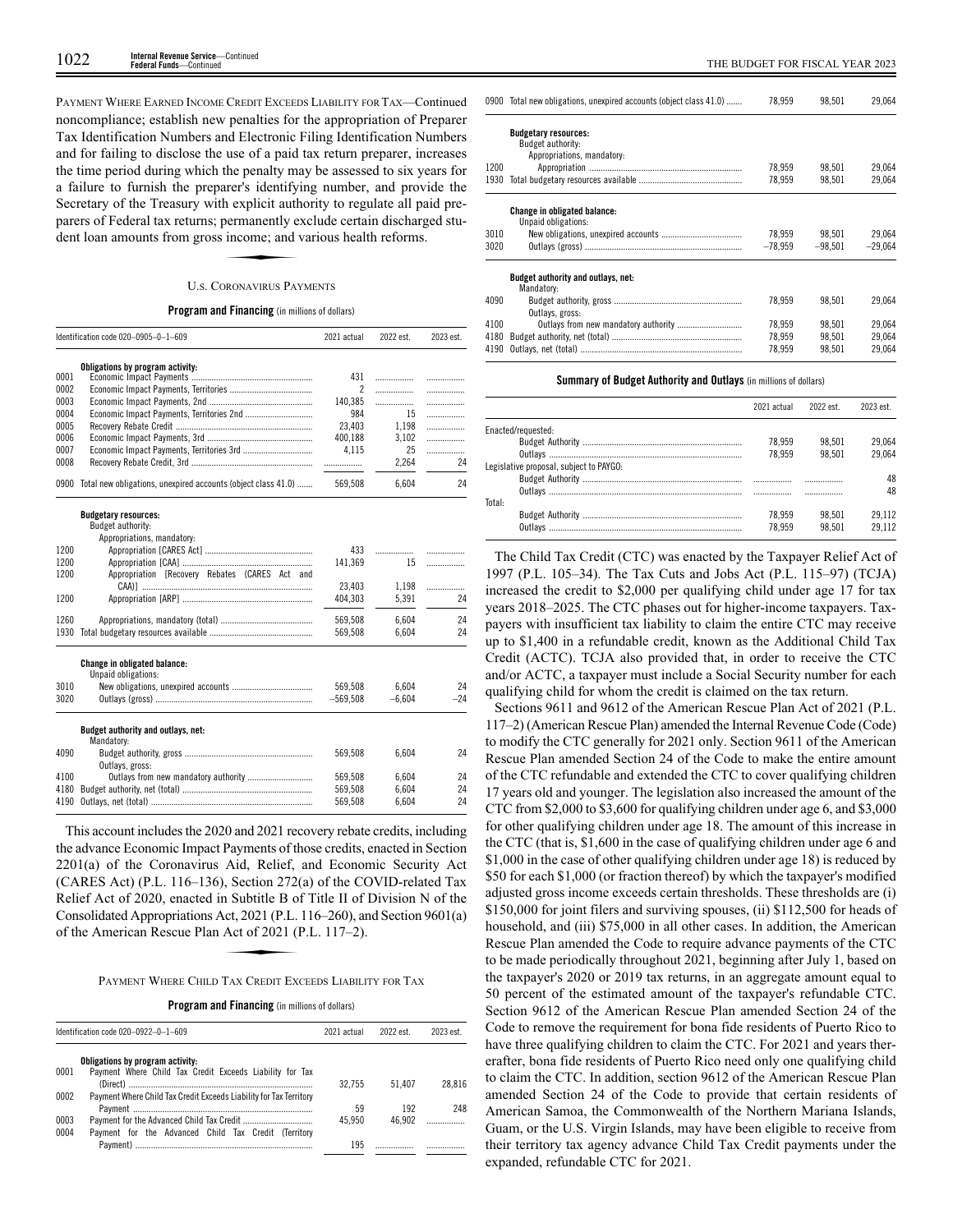PAYMENT WHERE CHILD TAX CREDIT EXCEEDS LIABILITY FOR TAX (Legislative proposal, subject to PAYGO)

**Program and Financing** (in millions of dollars)

|      | Identification code 020-0922-4-1-609                                                                                                |  | 2022 est. | 2023 est. |
|------|-------------------------------------------------------------------------------------------------------------------------------------|--|-----------|-----------|
| 0001 | Obligations by program activity:<br>Payment Where Child Tax Credit Exceeds Liability for Tax<br>(Direct) …………………………………………………………………… |  |           | 48        |
|      |                                                                                                                                     |  |           |           |
|      | 0900 Total new obligations, unexpired accounts (object class 41.0)                                                                  |  | .         | 48        |
|      | <b>Budgetary resources:</b><br>Budget authority:<br>Appropriations, mandatory:                                                      |  |           |           |
| 1200 |                                                                                                                                     |  |           | 48        |
| 1930 |                                                                                                                                     |  |           | 48        |
|      | <b>Change in obligated balance:</b><br>Unpaid obligations:                                                                          |  |           |           |
| 3010 |                                                                                                                                     |  |           | 48        |
| 3020 |                                                                                                                                     |  |           | $-48$     |
|      | Budget authority and outlays, net:<br>Mandatory:                                                                                    |  |           |           |
| 4090 | Outlavs, gross:                                                                                                                     |  |           | 48        |
| 4100 |                                                                                                                                     |  |           | 48        |
| 4180 |                                                                                                                                     |  |           | 48        |
| 4190 |                                                                                                                                     |  |           | 48        |

The Budget proposes the following that have an impact on CTC: increase the amount of the tax penalties that apply to paid tax return preparers for willful, reckless, or unreasonable understatements, and other forms of noncompliance; establish new penalties for the appropriation of Preparer Tax Identification Numbers and Electronic Filing Identification Numbers and for failing to disclose the use of a paid tax return preparer, increases the time period during which the penalty may be assessed to six years for a failure to furnish the preparer's identifying number, and provide the Secretary of the Treasury with explicit authority to regulate all paid preparers of Federal tax returns; permanently exclude certain discharged student loan amounts from gross income; and various health reforms. ther s definity.<br>h explicit authorized<br>permanently e<br>income; and

PAYMENT WHERE HEALTH COVERAGE TAX CREDIT EXCEEDS LIABILITY FOR TAX

**Program and Financing** (in millions of dollars)

|      | Identification code 020-0923-0-1-551                                                               | 2021 actual | 2022 est. | 2023 est. |
|------|----------------------------------------------------------------------------------------------------|-------------|-----------|-----------|
| 0001 | Obligations by program activity:<br>Payment Where Health Coverage Tax Credit Exceeds Liability for |             |           |           |
|      |                                                                                                    | 23          | 20        | .         |
| 0900 | Total new obligations, unexpired accounts (object class 41.0)                                      | 23          | 20        |           |
|      | <b>Budgetary resources:</b><br>Budget authority:<br>Appropriations, mandatory:                     |             |           |           |
| 1200 |                                                                                                    | 23          | 20        |           |
| 1930 |                                                                                                    | 23          | 20        | .         |
|      | <b>Change in obligated balance:</b><br>Unpaid obligations:                                         |             |           |           |
| 3010 |                                                                                                    | 23          |           |           |
| 3020 |                                                                                                    | $-23$       | $-20$     |           |
|      | Budget authority and outlays, net:<br>Mandatory:                                                   |             |           |           |
| 4090 | Outlays, gross:                                                                                    | 23          | 20        |           |
| 4100 |                                                                                                    | 23          | 20        | .         |
| 4180 |                                                                                                    | 23          | 20        | .         |
| 4190 |                                                                                                    | 23          | 20        | .         |

The Health Coverage Tax Credit (HCTC) is a refundable tax credit that pays 72.5% of qualified health insurance premiums for eligible individuals and their families (as provided in IRC 35(a)). Those eligible include certain recipients of Trade Adjustment Assistance (TAA) and beneficiaries of the Pension Benefit Guaranty Corporation who are aged 55 through 64. Individuals cannot claim both HCTC and a premium tax credit for the same coverage. The credit can be paid in advance. The HCTC was created in the Trade Act of 2002 (P.L. 107–210), subsequently extended, temporarily eliminated in 2014 (P.L. 112–40, section 241), then later reinstated through December 31, 2019 (P.L. 114–27, section 407). The Further Consolidated Appropriations Act, 2020 (P.L. 116–94, section 146) extended the credit through December 31, 2020, and the Consolidated Appropriations Act,<br>
2021 (P.L. 116–260, section 134) extended the credit though December<br>
31, 2021.<br>
Us CORONAVIRUS REFUNDARLE CREDITS 2021 (P.L. 116–260, section 134) extended the credit though December 31, 2021.

## U.S. CORONAVIRUS REFUNDABLE CREDITS

# **Program and Financing** (in millions of dollars)

|                      | Identification code 020-0936-0-1-609                                           | 2021 actual         | 2022 est.           | 2023 est.    |
|----------------------|--------------------------------------------------------------------------------|---------------------|---------------------|--------------|
| 0001<br>0003<br>0005 | Obligations by program activity:                                               | 689<br>9.280<br>174 | 750<br>7.800<br>450 | .<br>20<br>. |
|                      | 0900 Total new obligations, unexpired accounts (object class 41.0)             | 10,143              | 9.000               | 20           |
|                      | <b>Budgetary resources:</b><br>Budget authority:<br>Appropriations, mandatory: |                     |                     |              |
| 1200                 |                                                                                | 10,143              | 9.000               | 20           |
| 1930                 |                                                                                | 10.143              | 9.000               | 20           |
|                      | <b>Change in obligated balance:</b><br>Unpaid obligations:                     |                     |                     |              |
| 3010                 |                                                                                | 10,143              | 9.000               | 20           |
| 3020                 |                                                                                | $-10.143$           | $-9.000$            | $-20$        |
|                      | Budget authority and outlays, net:<br>Mandatory:                               |                     |                     |              |
| 4090                 | Outlavs, gross:                                                                | 10.143              | 9.000               | 20           |
| 4100                 | Outlays from new mandatory authority                                           | 10.143              | 9.000               | 20           |
| 4180                 |                                                                                | 10,143              | 9,000               | 20           |
| 4190                 |                                                                                | 10,143              | 9,000               | 20           |

*Employee Retention Credit.—*Section 2301 of the Coronavirus Aid, Relief, and Economic Security Act (CARES Act, P.L. 116–136) created the employee retention credit, a refundable tax credit against certain employment taxes equal to 50 percent of the qualified wages certain businesses and taxexempt employers pay to employees (up to \$10,000 per employee) after March 12, 2020, and before January 1, 2021. Eligible employers could get immediate access to the credit by reducing employment tax deposits they were otherwise required to make and by requesting an advance of the credit.

Section 206 of the Taxpayer Certainty and Disaster Tax Relief Act of 2020, enacted as Division EE of the Consolidated Appropriations Act, 2021 (P.L. 116–260) amended and made technical changes to section 2301 of the CARES Act retroactive to the section 2301's original effective date including permitting an employer that received a Paycheck Protection Program (PPP) loan to be eligible to claim an employee retention credit under section 2301, provided the wages reported in support of the forgiveness of the PPP loan are not the same wages for which the credit is claimed.

Section 207 of the Taxpayer Certainty and Disaster Tax Relief Act of 2020 extended the employee retention credit to qualified wages paid after December 31, 2020 and before July 1, 2021; increased the maximum credit amount that may be claimed per employee (making it equal to 70 percent of \$10,000 of qualified wages paid to an employee per calendar quarter); limited eligibility for and amount of the credit advance; and expanded the category of employers that may be entitled to claim the credit, among other technical amendments.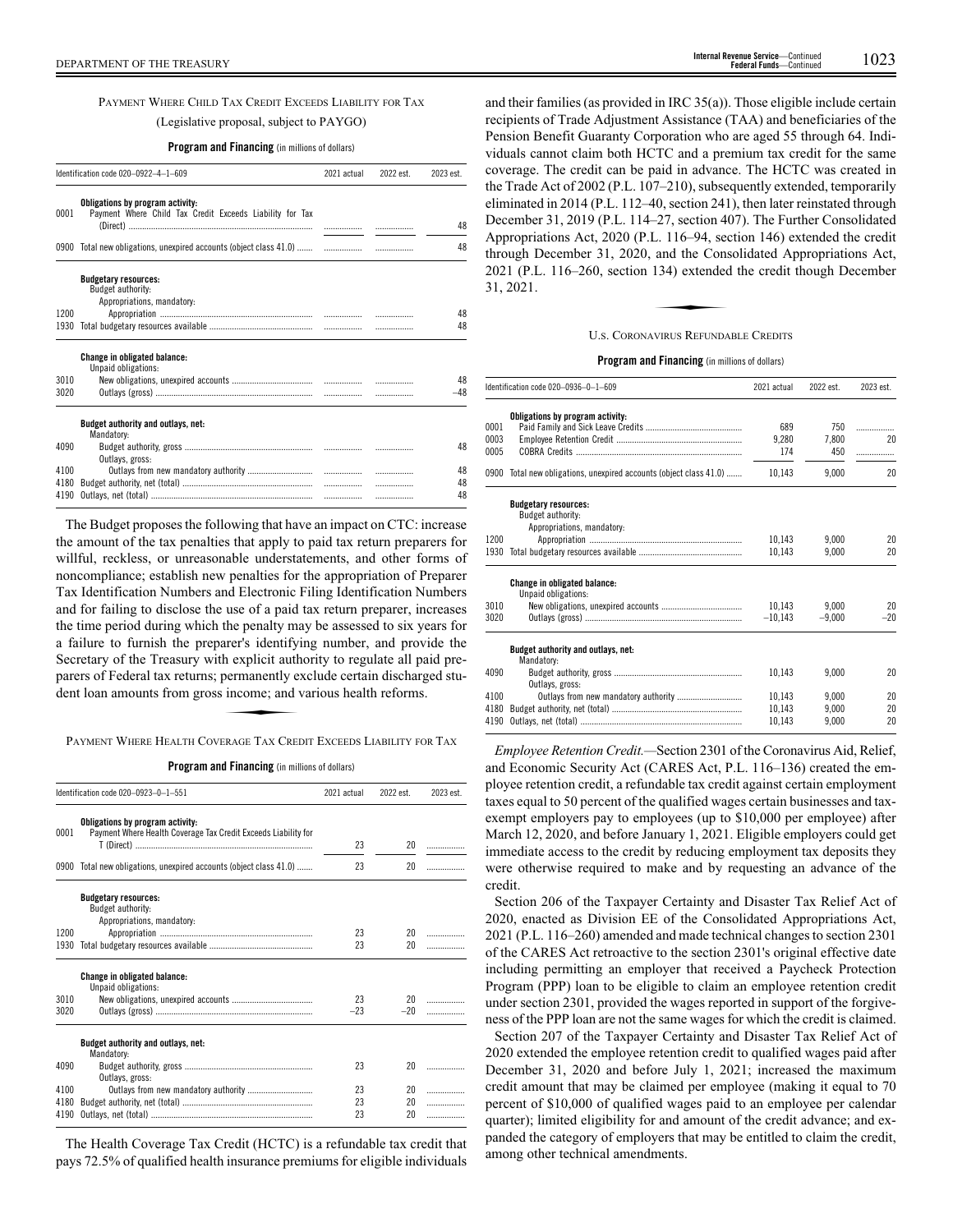# U.S. CORONAVIRUS REFUNDABLE CREDITS—Continued

Section 9651 of the American Rescue Plan (ARP) Act of 2021 (P.L. 117–2) enacted section 3134 of the Internal Revenue Code of 1986, which extended the availability of the employee retention credit to wages paid after June 30, 2021, and before January 1, 2022. Section 3134 generally maintained the structure of the employee retention credit as provided under section 2301 of the CARES Act, as amended, with certain changes.

Employers in a U.S. Territory that otherwise qualify for the employee retention credit can claim the credit. Payments of wages by employers in U.S. Territories are wages within the meaning of section 3121(a) and therefore employers eligible to claim the credit include employers in the U.S. Territories that pay qualified wages and otherwise meet the requirements for the credit.

Section 80604 of the Infrastructure Investment and Jobs Act of 2021 (P.L. 117–58) amended section 3134 of the Internal Revenue Code to provide that the employee retention credit under section 3134 shall apply only to wages paid after June 30, 2021, and before October 1, 2021 (or, in the case of wages paid by an eligible employer which is a recovery startup business, January 1, 2022).

*Paid Leave Credits.*—Sections 7001 and 7003 of Division G of the Families First Coronavirus Response Act (FFCRA, P.L. 116–127) created refundable tax credits against certain employment taxes for small and midsize employers to reimburse them for the cost of providing required paid sick and family leave wages to their employees for leave related to COVID-19 as set forth under Division E, the Emergency Paid Sick Leave Act (EPSLA) and Division C, the Emergency Family and Medical Leave Expansion Act (Expanded FMLA) of the FFCRA. Sections 7002 and 7004 of the FFCRA created similar credits for certain self-employed persons in similar COVID-related circumstances. An employer is eligible for credits for qualified sick leave wages up to \$511 per day and \$5,110 in the aggregate (for up to 10 days of leave) and up to \$200 per day and \$10,000 in the aggregate (for up to 10 weeks of leave) for qualifying COVID-related leave reasons. Eligible employers could get immediate access to the credit by reducing employment tax deposits they are otherwise required to make and by requesting an advance of the credit. The requirement to provide leave under the EPSLA and Expanded FMLA expired on December 31, 2020, but the credits for paid leave that otherwise would have satisfied the requirements under the EPSLA and Expanded FMLA were later extended through September 30, 2021.

Sections 286, 287 and 288 of the COVID-related Tax Relief Act of 2020, enacted under Division N of the Consolidated Appropriations Act, 2021 (P.L. 116–260) extended the credits for periods of leave from January 1, 2021, through March 31, 2021, and made certain technical improvements to the FFCRA credit provisions.

Section 9641 of the ARP enacted sections 3131, 3132, and 3133 of the Internal Revenue Code to extend the credits through the period from April 1, 2021 through September 30, 2021; expand the category of employers eligible for the credit; reset the limitations on the amount of qualified wages that may be taken into account for purposes of the credits (and increased the aggregate cap for paid family leave wages from \$10,000 to \$12,000); expand the category of qualifying reasons for paid leave wages eligible for the credits (including leave to receive and recover from a COVID-19 vaccine), and make other technical amendments. (Sections 9642 and 9643 of the ARP amended and extended the equivalent tax credits for certain selfemployed individuals for April 1, 2021, through September 30, 2021.)

Employers in a U.S. Territory that otherwise qualify for the paid leave credits can claim the credit. Payments of wages by employers in U.S. Territories are wages within the meaning of section 3121(a) and therefore employers eligible to claim the credit include employers in the U.S. Territories that pay qualified wages and otherwise meet the requirements for the credit.

*COBRA Credit.*—Section 9501 of the ARP required certain employers to offer free Consolidated Omnibus Budget Reconciliation Act (COBRA) coverage to certain qualified individuals for periods of coverage from April

1, 2021 through September 30, 2021. The ARP provided tax credits to employers to offset the cost of the COBRA coverage. The ARP provision subsidized 100 percent of COBRA premiums for six months for individuals who lost employment involuntarily or had reduced hours. 30, 2021. The<br>f the COBRA<br>BRA premiums<br>tarily or had r

PAYMENT WHERE SMALL BUSINESS HEALTH INSURANCE TAX CREDIT EXCEEDS LIABILITY FOR TAX

# **Program and Financing** (in millions of dollars)

|      | Identification code 020-0951-0-1-551                | 2021 actual | 2022 est. | 2023 est. |
|------|-----------------------------------------------------|-------------|-----------|-----------|
|      | Change in obligated balance:<br>Unpaid obligations: |             |           |           |
| 3000 |                                                     |             |           |           |
| 3050 | Memorandum (non-add) entries:                       |             |           |           |
| 3100 |                                                     |             |           |           |
| 3200 |                                                     |             |           |           |
| 4180 |                                                     |             | .         | .         |
|      |                                                     |             | .         |           |

The Patient Protection and Affordable Care Act (P.L. 111–148), section 1421, allows certain small employers (including small tax-exempt employers) to claim a credit when they pay at least half of the health care premiums for single health insurance coverage for their employees. Small employers can claim the credit for 2010 through 2013 and after that for the first two consecutive years of having coverage purchased through the small business health options program. Generally, employers that have no more than 25 full-time equivalent employees and pay wages averaging less than \$50,000 per employee per year may qualify for the credit.

This account includes state innovation waiver pass-through payments in lieu of the Small Business Health Insurance Tax Credit to qualifying states under section 1332(a)(3) of the PPACA. admy for the composition<br>alth Insurance<br>the PPACA.<br>CREDITS EXCEEL

PAYMENT WHERE CERTAIN TAX CREDITS EXCEED LIABILITY FOR CORPORATE TAX

# **Program and Financing** (in millions of dollars)

|                      | Identification code 020-0931-0-1-376                                                                 | 2021 actual             | 2022 est.               | 2023 est.      |
|----------------------|------------------------------------------------------------------------------------------------------|-------------------------|-------------------------|----------------|
| 0001                 | Obligations by program activity:<br>Payment Where Certain Tax Credits Exceed Liability for Corporate | 190                     | .                       |                |
| 0002                 | Credit for Prior Year Minimum Tax Liability of Corporations                                          | 8,970                   | 1,294                   | 10             |
| 0900                 | Total new obligations, unexpired accounts (object class 41.0)                                        | 9,160                   | 1.294                   | 10             |
|                      | <b>Budgetary resources:</b><br>Budget authority:<br>Appropriations, mandatory:                       |                         |                         |                |
| 1200<br>1930         |                                                                                                      | 9.160<br>9,160          | 1,294<br>1,294          | 10<br>10       |
|                      | <b>Change in obligated balance:</b><br>Unpaid obligations:                                           |                         |                         |                |
| 3010<br>3020         |                                                                                                      | 9.160<br>$-9.160$       | 1.294<br>$-1.294$       | 10<br>$-10$    |
|                      | Budget authority and outlays, net:<br>Mandatory:                                                     |                         |                         |                |
| 4090                 | Outlays, gross:                                                                                      | 9.160                   | 1.294                   | 10             |
| 4100<br>4180<br>4190 |                                                                                                      | 9.160<br>9.160<br>9,160 | 1.294<br>1.294<br>1.294 | 10<br>10<br>10 |

This account shows the outlays for the provision that allows certain businesses to accelerate the recognition of a portion of certain other credits in lieu of taking bonus depreciation. The Housing and Economic Recovery Act of 2008 (P.L. 110–289), section 3081, amended section 168(k) of the Internal Revenue Code (Code) to allow certain businesses to accelerate the recognition of a portion of their unused pre–2006 alternative minimum tax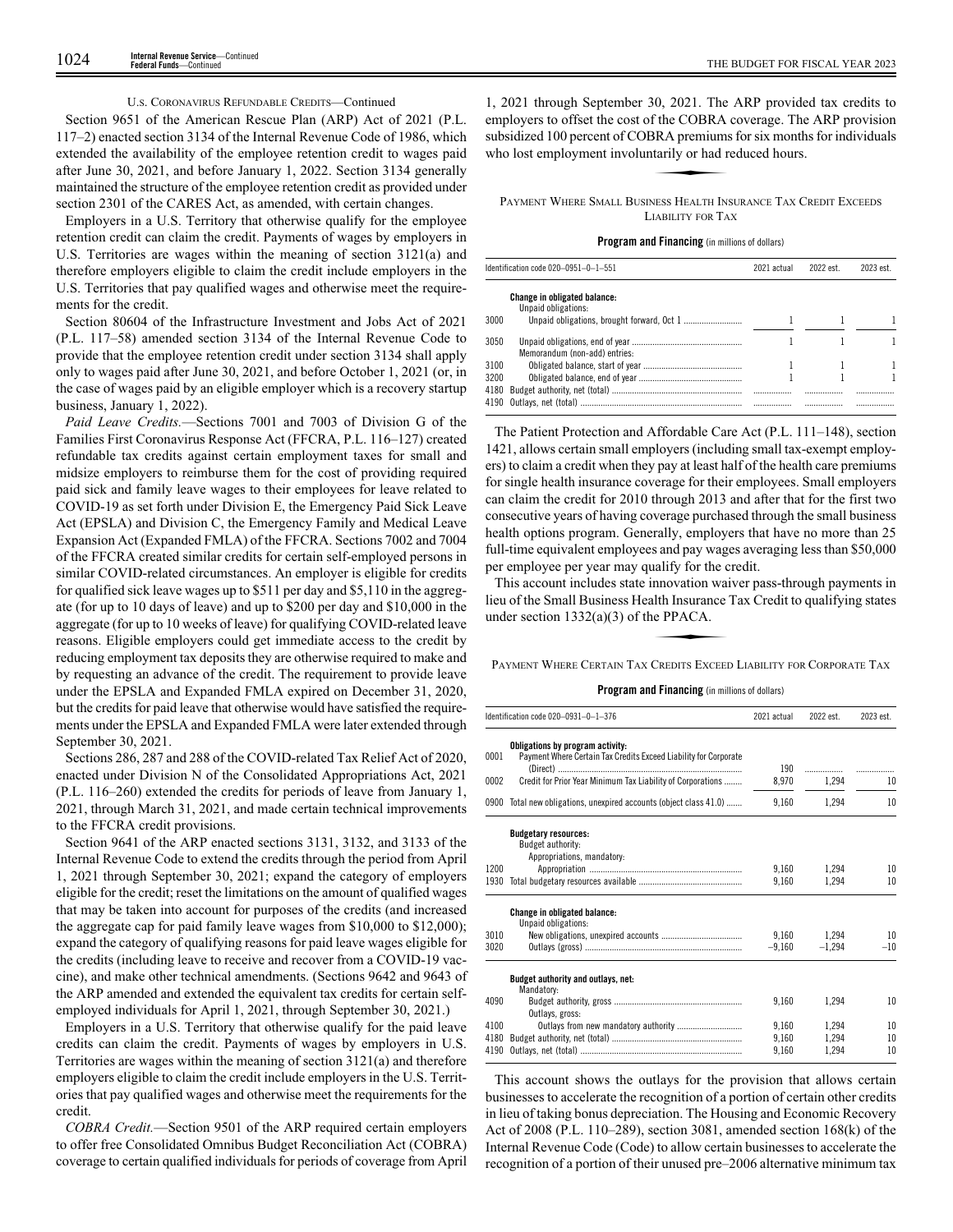(AMT) or research and development (R&D) credits in lieu of taking bonus depreciation. The portion of the unused credit that can be accelerated under this provision is capped at the lesser of \$30 million or 6 percent of eligible AMT and R&D credits. The accelerated credit amount is refundable. The American Recovery and Reinvestment Act of 2009 (P.L. 111–5), section 1201(b), extended this temporary benefit through 2009. The Tax Relief, Unemployment Insurance Reauthorization, and Job Creation Act of 2010 (P.L. 111–312), section 401(c), extended this temporary benefit through the end of 2012, but only with respect to AMT credits. The American Taxpayer Relief Act of 2012 (P.L. 112–240), section 331(c), extended this temporary benefit through 2013 only with respect to AMT credits. The Tax Increase Prevention Act, Title I—Certain Expiring Provisions (P.L. 113–295), section 125(c), extended this temporary benefit through 2014 only with respect to AMT credits. The Protecting Americans from Tax Hikes (PATH) Act of 2015 (P.L. 114–113), extended this provision through 2015 only with respect to AMT credits. The PATH Act also extended and

credits. The Tax Cuts and Jobs Act (P.L. 115–97) (TCJA) repealed the corporate alternative minimum tax. To conform to this repeal, the election to accelerate AMT credits in lieu of taking bonus depreciation was repealed, effective for property placed in service after September 27, 2017. Further, the TCJA amended the AMT credit limitation in section 53 of the Code to allow unused AMT credits to fully offset the regular federal income tax liability for any taxable year beginning after 2017. The TCJA also added section 53(e) to the Code to treat unused AMT credits as refundable for any taxable year beginning after 2017 and before 2022 in an amount equal to 50 percent (100 percent in the case of taxable years beginning in 2021) of the excess of the unused AMT credit as of the beginning of the taxable year over the amount of the credit allowable for the year against regular federal income tax liability. The Coronavirus Aid, Relief, and Economic Security Act (P.L. 116–136) (CARES Act) retroactively amended section 53(e) of the Code to allow unused AMT credits to be fully refunded in tax years beginning in 2018 or 2019. The refundable corporate minimum tax credit claimed under sections 53 and  $168(k)(4)$  of the Code as in effect for taxable years beginning before Jan. 1, 2018, is not direct spending under the Balanced<br>Budget and Deficit Control Act, as amended, and thus is not subject to se-<br>questration.<br>CHILD AND DEPENDENT CARE TAX CREDIT Budget and Deficit Control Act, as amended, and thus is not subject to sequestration.

modified this provision for 2016 through 2019 only with respect to AMT

# CHILD AND DEPENDENT CARE TAX CREDIT

**Program and Financing** (in millions of dollars)

|              | Identification code 020-0943-0-1-609                                                                                                                   | 2021 actual | 2022 est. | 2023 est. |
|--------------|--------------------------------------------------------------------------------------------------------------------------------------------------------|-------------|-----------|-----------|
| 0001<br>0002 | Obligations by program activity:<br>Payment Where CDCTC Exceeds Liability for Tax (Direct)<br>Payment Where CDCTC Exceeds Liability for Tax (Territory |             | 7,577     | 50        |
|              |                                                                                                                                                        |             | 53        | .         |
|              | 0900 Total new obligations, unexpired accounts (object class 41.0)                                                                                     |             | 7.630     | 50        |
|              | <b>Budgetary resources:</b>                                                                                                                            |             |           |           |
|              | Budget authority:                                                                                                                                      |             |           |           |
|              | Appropriations, mandatory:                                                                                                                             |             |           |           |
| 1200         |                                                                                                                                                        |             | 7.630     | 50        |
| 1930         |                                                                                                                                                        |             | 7.630     | 50        |
|              | <b>Change in obligated balance:</b><br>Unpaid obligations:                                                                                             |             |           |           |
| 3010         |                                                                                                                                                        |             | 7,630     | 50        |
| 3020         |                                                                                                                                                        |             | $-7.630$  | $-50$     |
|              | Budget authority and outlays, net:<br>Mandatory:                                                                                                       |             |           |           |
| 4090         | Outlays, gross:                                                                                                                                        |             | 7,630     | 50        |
| 4100         |                                                                                                                                                        |             | 7.630     | 50        |
| 4180         |                                                                                                                                                        |             | 7.630     | 50        |
| 4190         |                                                                                                                                                        |             | 7.630     | 50        |

Section 9631(a) of the American Rescue Plan Act of 2021 (P.L. 117–2) (American Rescue Plan) amended Section 21 of the Internal Revenue Code (Code) to provide special rules for the Child and Dependent Care Tax Credit (CDCTC) solely for Tax Year 2021. Specifically, the American Rescue Plan made the CDCTC fully refundable. In addition, the maximum credit rate of the CDCTC increased from 35 percent to 50 percent. The amount of expenses that are eligible for the CDCTC was increased from \$3,000 to \$8,000 for one qualifying dependent (from \$6,000 to \$16,000 for two or more qualifying dependents). The American Rescue Plan increased the phase-out threshold of the CDCTC from \$15,000 of AGI to \$125,000. The credit rate is phased down, but not below 20 percent, by 1 percentage point for each \$2,000 (or fraction thereof) by which the taxpayer's adjusted gross income (AGI) exceeds this threshold. The American Rescue Plan further phased down the credit rate of 20 percent by 1 percentage point for each \$2,000 (or fraction thereof) by which the taxpayer's AGI exceeds \$400,000. Section 9631(b) of the American Rescue Plan amended Section 21 of the Code to authorize payments to U.S. territories with mirror code tax systems and to U.S. territories with non-mirror code tax systems.

Section 9632(a) of the American Rescue Plan Act amended Section  $129(a)(2)$  of the Code to increase, for Tax Year 2021 only, the maximum amount of employer-provided dependent care assistance that may be excluded from gross income. This increase doubles the generally applicable amounts that is, \$5,000 (or \$2,500 in the case of a married individual filing a separate return) such that an eligible employee for Tax Year 2021 can receive an exclusion of \$10,500 (or \$5,250 in the case of a married individual filing a separate return). 900 in the case<br>
n eligible emp<br>
00 (or \$5,250).<br>
PPORTUNITY CRE

PAYMENT WHERE AMERICAN OPPORTUNITY CREDIT EXCEEDS LIABILITY FOR TAX

**Program and Financing** (in millions of dollars)

|      | Identification code 020-0932-0-1-502                                                            | 2021 actual | 2022 est. | 2023 est. |
|------|-------------------------------------------------------------------------------------------------|-------------|-----------|-----------|
| 0001 | Obligations by program activity:<br>Payment Where American Opportunity Credit Exceeds Liability |             |           |           |
|      |                                                                                                 | 3,967       | 3,250     | 3,105     |
| 0900 | Total new obligations, unexpired accounts (object class 41.0)                                   | 3,967       | 3.250     | 3,105     |
|      | <b>Budgetary resources:</b><br>Budget authority:<br>Appropriations, mandatory:                  |             |           |           |
| 1200 |                                                                                                 | 3.967       | 3.250     | 3.105     |
| 1930 |                                                                                                 | 3.967       | 3.250     | 3,105     |
|      | <b>Change in obligated balance:</b><br>Unpaid obligations:                                      |             |           |           |
| 3010 |                                                                                                 | 3.967       | 3.250     | 3.105     |
| 3020 |                                                                                                 | $-3.967$    | $-3,250$  | $-3,105$  |
|      | Budget authority and outlays, net:<br>Mandatory:                                                |             |           |           |
| 4090 | Outlays, gross:                                                                                 | 3.967       | 3.250     | 3.105     |
| 4100 |                                                                                                 | 3.967       | 3.250     | 3.105     |
| 4180 |                                                                                                 | 3.967       | 3.250     | 3,105     |
| 4190 |                                                                                                 | 3,967       | 3,250     | 3,105     |

# **Summary of Budget Authority and Outlays** (in millions of dollars)

|                                         | 2021 actual | 2022 est. | 2023 est. |
|-----------------------------------------|-------------|-----------|-----------|
| Enacted/requested:                      |             |           |           |
|                                         | 3.967       | 3.250     | 3.105     |
|                                         | 3.967       | 3.250     | 3.105     |
| Legislative proposal, subject to PAYGO: |             |           |           |
|                                         |             |           |           |
|                                         |             |           | ς         |
| Total:                                  |             |           |           |
|                                         | 3.967       | 3.250     | 3.108     |
|                                         | 3.967       | 3.250     | 3.108     |

The American Opportunity Tax Credit (AOTC) was enacted by the American Recovery and Reinvestment Act of 2009 (Public Law 111–5),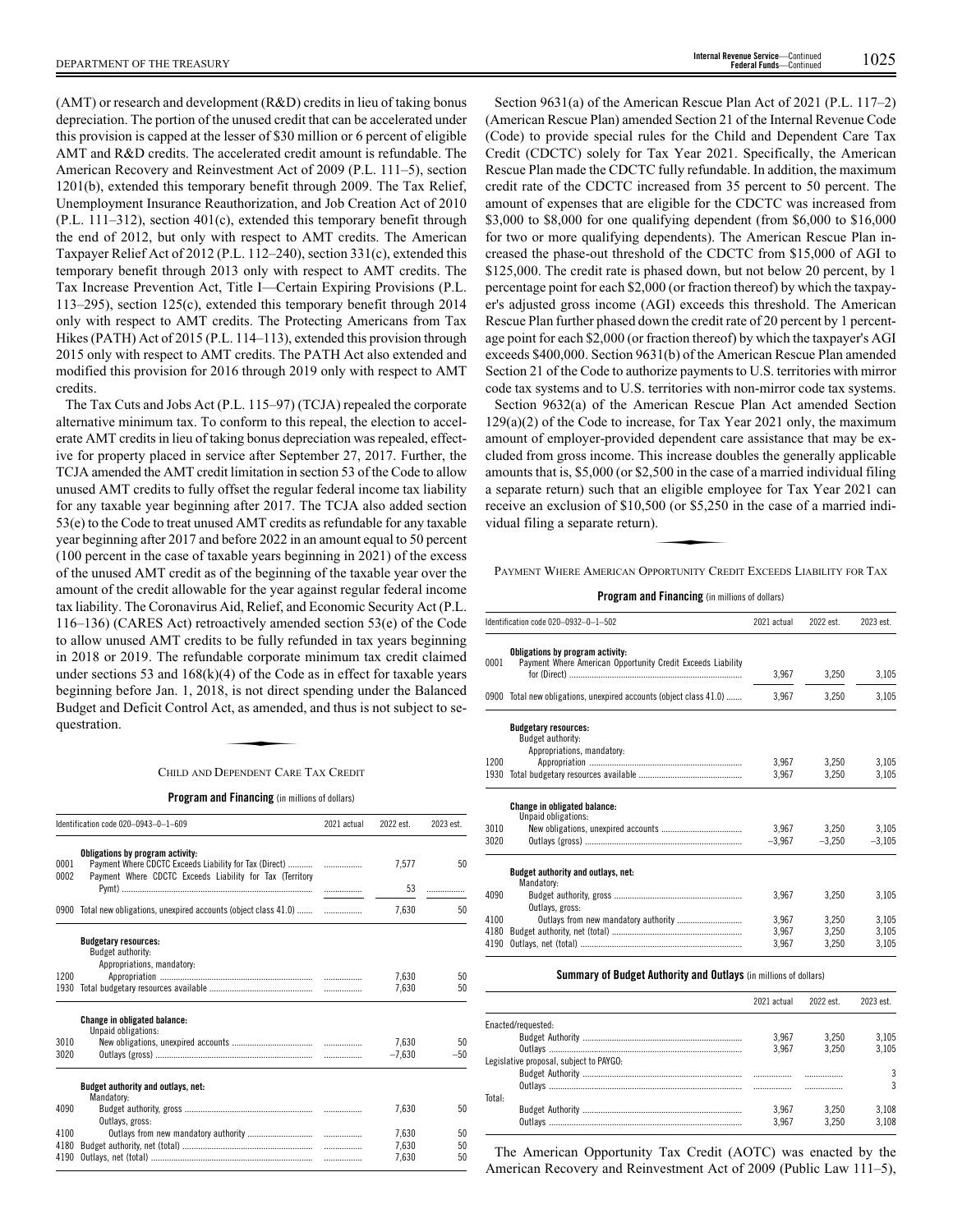PAYMENT WHERE AMERICAN OPPORTUNITY CREDIT EXCEEDS LIABILITY FOR TAX—Continued

was extended temporarily by Public Laws 111–312 and 112–240, and was made permanent by Public Law 114–113. A taxpayer may claim an AOTC of 100 percent of the first \$2,000 of qualified tuition, fees, and course materials paid by the taxpayer for each eligible student or dependent and 25 percent of the next \$2,000 of these qualifying expenses. Up to 40 percent of the otherwise eligible credit is refundable. The AOTC may be claimed only for the first four years of post-secondary education per student. The AOTC phases out for higher income taxpayers as the taxpayer's income increases.

PAYMENT WHERE AMERICAN OPPORTUNITY CREDIT EXCEEDS LIABILITY FOR TAX

# (Legislative proposal, subject to PAYGO)

**Program and Financing** (in millions of dollars)

| Identification code 020-0932-4-1-502<br>2022 est.<br>2021 actual |                                                                                                 |   |  |      |  |
|------------------------------------------------------------------|-------------------------------------------------------------------------------------------------|---|--|------|--|
| 0001                                                             | Obligations by program activity:<br>Payment Where American Opportunity Credit Exceeds Liability |   |  | 3    |  |
|                                                                  | 0900 Total new obligations, unexpired accounts (object class 41.0)                              | . |  | 3    |  |
|                                                                  | <b>Budgetary resources:</b><br>Budget authority:<br>Appropriations, mandatory:                  |   |  |      |  |
| 1200                                                             |                                                                                                 |   |  | 3    |  |
| 1930                                                             |                                                                                                 |   |  | 3    |  |
|                                                                  | <b>Change in obligated balance:</b><br>Unpaid obligations:                                      |   |  |      |  |
| 3010                                                             |                                                                                                 |   |  | 3    |  |
| 3020                                                             |                                                                                                 |   |  | $-3$ |  |
|                                                                  | Budget authority and outlays, net:<br>Mandatory:                                                |   |  |      |  |
| 4090                                                             | Outlays, gross:                                                                                 |   |  | 3    |  |
| 4100                                                             |                                                                                                 |   |  | 3    |  |
| 4180                                                             |                                                                                                 |   |  | 3    |  |
| 4190                                                             |                                                                                                 |   |  | 3    |  |

The Budget proposes to improve access and coverage for behavioral health. This proposal impacts the American Opportunity Tax Credit. **Example 18 Approve access**<br>the American<br>PUALIFIED ENFRO

PAYMENT TO ISSUER OF QUALIFIED ENERGY CONSERVATION BONDS

**Program and Financing** (in millions of dollars)

| 43<br>43 | 35<br>35 | 35<br>35 |
|----------|----------|----------|
|          |          |          |
|          |          |          |
|          |          |          |
|          |          |          |
|          |          | 37       |
|          |          |          |
| $-3$     | $-2$     | $-2$     |
| 43       | 35       | 35       |
| 43       | 35       | 35       |
|          |          |          |
| 43       | 35       | 35       |
| $-43$    | $-35$    | $-35$    |
|          |          |          |
| 43       | 35       | 35       |
|          | 46       | 37       |

|      | Outlays, gross: |    |     |
|------|-----------------|----|-----|
| 4100 |                 | 13 | 35  |
|      |                 |    | 35  |
|      |                 |    | 35. |

The Emergency Economic Stabilization Act of 2008 (P.L. 110–343), section 301, created Qualified Energy Conservation Bonds; and the American Recovery and Reinvestment Act of 2009 (P.L. 111–5), section 1112, increased the limitation on issuance of qualified energy conservation bonds from \$800 million to \$3.2 billion.

The Hiring Incentives to Restore Employment Act (P.L. 111–147), section 301, amended section 6431 of the Internal Revenue Code of 1986 by allowing issuers of Qualified Energy Conservation Bonds to irrevocably elect to issue the bonds as specified tax credit bonds with a direct-pay subsidy. The issuer of such qualifying bonds receives a direct interest payment subsidy from the Federal Government. Bondholders receive a taxable interest payment from the issuer in lieu of a tax credit. g bonds received<br>g bonds receivernment. Bon<br>r in lieu of a ta<br>NEW CLEAN REN

PAYMENT TO ISSUER OF NEW CLEAN RENEWABLE ENERGY BONDS

# **Program and Financing** (in millions of dollars)

|      | Identification code 020-0947-0-1-271                                                      |       | 2022 est. | 2023 est. |
|------|-------------------------------------------------------------------------------------------|-------|-----------|-----------|
| 0001 | Obligations by program activity:<br>Payment to Issuer of New Clean Renewable Energy Bonds | 57    | 41        | 40        |
|      | 0900 Total new obligations, unexpired accounts (object class 41.0)                        | 57    | 41        | 40        |
|      | <b>Budgetary resources:</b><br>Budget authority:                                          |       |           |           |
| 1200 | Appropriations, mandatory:                                                                | 60    | 43        | 42        |
| 1230 | Appropriations and/or unobligated<br>balance<br>0f                                        |       |           |           |
|      |                                                                                           | $-3$  | $-2$      | $-2$      |
| 1260 |                                                                                           | 57    | 41        | 40        |
| 1930 |                                                                                           | 57    | 41        | 40        |
|      | <b>Change in obligated balance:</b><br>Unpaid obligations:                                |       |           |           |
| 3010 |                                                                                           | 57    | 41        | 40        |
| 3020 |                                                                                           | $-57$ | $-41$     | $-40$     |
|      | Budget authority and outlays, net:<br>Mandatory:                                          |       |           |           |
| 4090 | Outlays, gross:                                                                           | 57    | 41        | 40        |
| 4100 |                                                                                           | 57    | 41        | 40        |
| 4180 |                                                                                           | 57    | 41        | 40        |
| 4190 |                                                                                           | 57    | 41        | 40        |

The Emergency Economic Stabilization Act of 2008 (P.L. 110–343), section 107, created New Clean Renewable Energy Bonds, and the American Recovery and Reinvestment Act of 2009 (P.L. 111–5), section 1111, increased the limitation on issuance of New Clean Renewable Energy Bonds to a total limitation of \$2.4 billion.

The Hiring Incentives to Restore Employment Act (P.L. 111–147), section 301, amended section 6431 of the Internal Revenue Code of 1986 by adding a new subsection (f) allowing issuers of New Clean Renewable Energy Bonds to irrevocably elect to issue the bonds as specified tax credit bonds bonds to increasily creed to issue the bonds as specified that event bonds<br>with a direct-pay subsidy. The issuer of such qualifying bonds receives a<br>direct interest payment subsidy from the Federal Government. Bondholders<br> direct interest payment subsidy from the Federal Government. Bondholders receive a taxable interest payment from the issuer in lieu of a tax credit.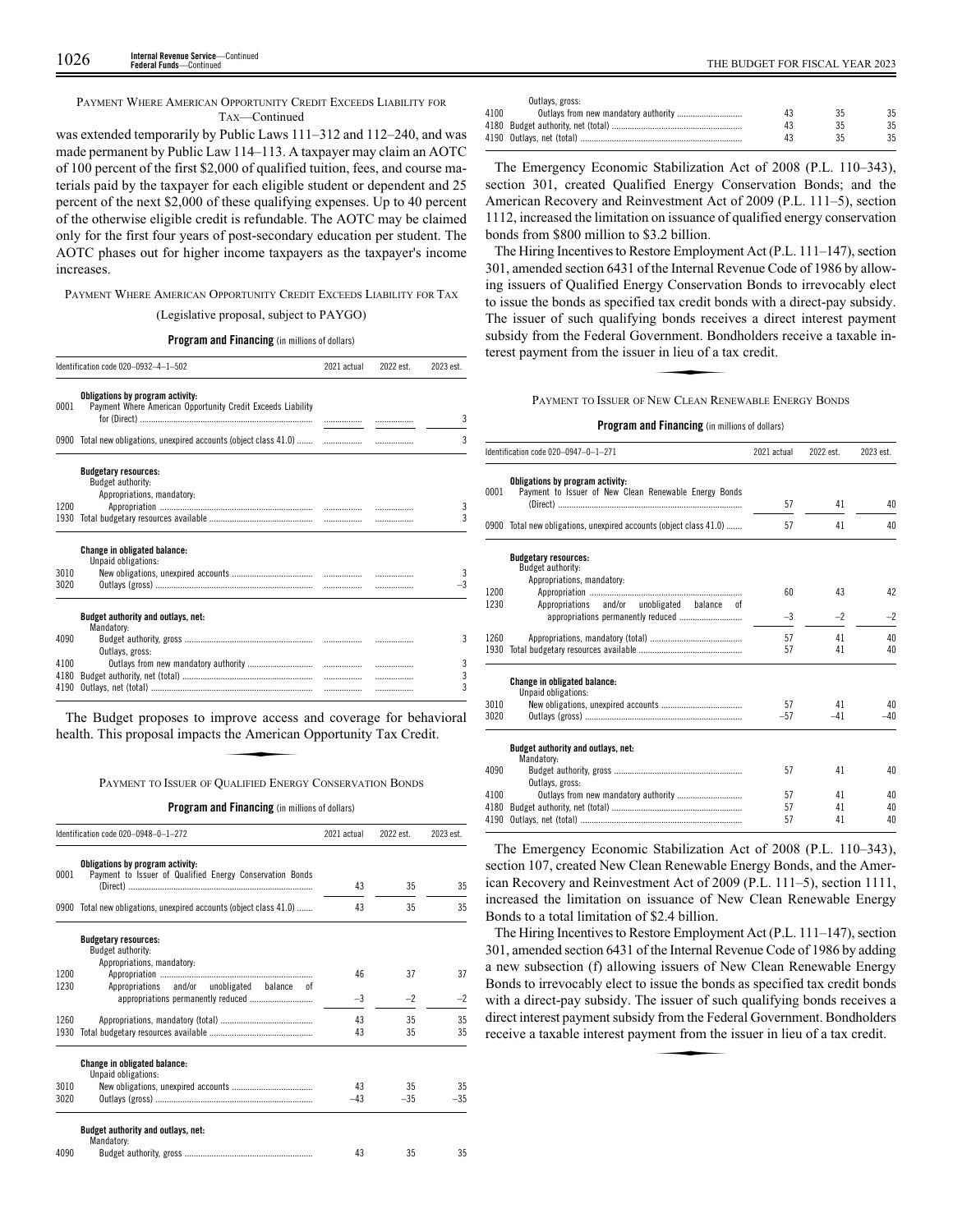PAYMENT TO ISSUER OF QUALIFIED SCHOOL CONSTRUCTION BONDS

|  |  |  | <b>Program and Financing</b> (in millions of dollars) |
|--|--|--|-------------------------------------------------------|
|--|--|--|-------------------------------------------------------|

|      | Identification code 020-0946-0-1-501                                                         | 2021 actual | 2022 est. | 2023 est. |
|------|----------------------------------------------------------------------------------------------|-------------|-----------|-----------|
| 0001 | Obligations by program activity:<br>Payment to Issuer of Qualified School Construction Bonds |             |           |           |
|      |                                                                                              | 797         | 563       | 559       |
| 0900 | Total new obligations, unexpired accounts (object class 41.0)                                | 797         | 563       | 559       |
|      | <b>Budgetary resources:</b><br>Budget authority:                                             |             |           |           |
| 1200 | Appropriations, mandatory:                                                                   | 846         | 597       | 593       |
| 1230 | Appropriations<br>and/or unobligated<br>balance<br>0f                                        |             |           |           |
|      |                                                                                              | $-49$       | $-34$     | $-34$     |
| 1260 |                                                                                              | 797         | 563       | 559       |
| 1930 |                                                                                              | 797         | 563       | 559       |
|      | <b>Change in obligated balance:</b><br>Unpaid obligations:                                   |             |           |           |
| 3010 |                                                                                              | 797         | 563       | 559       |
| 3020 |                                                                                              | $-797$      | $-563$    | $-559$    |
|      | Budget authority and outlays, net:<br>Mandatory:                                             |             |           |           |
| 4090 | Outlays, gross:                                                                              | 797         | 563       | 559       |
| 4100 | Outlays from new mandatory authority                                                         | 797         | 563       | 559       |
| 4180 |                                                                                              | 797         | 563       | 559       |
| 4190 |                                                                                              | 797         | 563       | 559       |

The American Recovery and Reinvestment Act of 2009 (P.L. 111–5), section 1521, created Qualified School Construction Bonds with a calendar year limitation of \$11 billion for 2009 and 2010, and zero after 2010.

The Hiring Incentives to Restore Employment Act (P.L. 111–147), section 301, amended section 6431 of the Internal Revenue Code of 1986 by adding a new subsection (f) allowing issuers of Qualified School Construction Bonds to irrevocably elect to issue the bonds as specified tax credit bonds Bonds to increasily creet to issue the bonds as specified that event bonds<br>with a direct-pay subsidy. The issuer of such qualifying bonds receives a<br>direct interest payment subsidy from the Federal Government. Bondholders<br> direct interest payment subsidy from the Federal Government. Bondholders receive a taxable interest payment from the issuer in lieu of a tax credit.

PAYMENT TO ISSUER OF QUALIFIED ZONE ACADEMY BONDS

**Program and Financing** (in millions of dollars)

|              | Identification code 020-0945-0-1-501                                                           | 2021 actual | 2022 est. | 2023 est. |
|--------------|------------------------------------------------------------------------------------------------|-------------|-----------|-----------|
| 0001         | Obligations by program activity:<br>Payment to Issuer of Qualified Zone Academy Bonds (Direct) | 54          | 40        | 40        |
| 0900         | Total new obligations, unexpired accounts (object class 41.0)                                  | 54          | 40        | 40        |
|              | <b>Budgetary resources:</b><br>Budget authority:<br>Appropriations, mandatory:                 |             |           |           |
| 1200<br>1230 | Appropriations and/or unobligated balance<br>nt                                                | 57          | 42        | 42        |
|              | appropriations permanently reduced                                                             | $-3$        | $-2$      | $-2$      |
| 1260         |                                                                                                | 54          | 40        | 40        |
| 1930         |                                                                                                | 54          | 40        | 40        |
|              | <b>Change in obligated balance:</b><br>Unpaid obligations:                                     |             |           |           |
| 3010         |                                                                                                | 54          | 40        | 40        |
| 3020         |                                                                                                | $-54$       | $-40$     | $-40$     |
|              | Budget authority and outlays, net:<br>Mandatory:                                               |             |           |           |
| 4090         | Outlays, gross:                                                                                | 54          | 40        | 40        |
| 4100         |                                                                                                | 54          | 40        | 40        |
| 4180         |                                                                                                | 54          | 40        | 40        |
| 4190         |                                                                                                | 54          | 40        | 40        |

The American Recovery and Reinvestment Act of 2009 (P.L. 111–5), section 1522, extended and expanded the calendar year limitation for Qualified Zone Academy Bonds to \$1.4 billion for 2009 and 2010. The Tax Relief, Unemployment Insurance Reauthorization, and Job Creation Act of 2010 (P.L. 111–312), section 758, extended the Qualified Zone Academy Bonds for 2011 and reduced the calendar year limitation to \$400 million. The American Taxpayer Relief Act of 2012 (P.L. 112–240), section 310, extended the calendar year limitation of \$400 million through tax year 2013 (a two-year extension). The Tax Increase Prevention Act, Title I—Certain Expiring Provisions (P.L. 113–295), section 120, extended the calendar year limitation of \$400 million through tax year 2014 (a one-year extension). The Protecting Americans from Tax Hikes Act of 2015 (P.L. 114–113), extended the calendar year limitation of \$400 million through tax year 2016 (a two-year extension).

The Hiring Incentives to Restore Employment Act (P.L. 111–147), section 301, amended section 6431 of the Internal Revenue Code of 1986 by adding a new subsection (f) allowing issuers of Qualified Zone Academy Bonds to irrevocably elect to issue the bonds as specified tax credit bonds with a direct-pay subsidy. The issuer of such qualifying bonds receives a direct interest payment subsidy from the Federal Government. Bondholders receive a taxable interest payment from the issuer in lieu of a tax credit.

The Tax Relief, Unemployment Insurance Reauthorization and Job Creation Act of 2010 (P.L. 111–312) amended section  $6431(f)(3)(A)(iii)$  to provide that direct pay treatment for Qualified Zone Academy Bonds is<br>provide that direct pay treatment for Qualified Zone Academy Bonds is<br>not available for Qualified Zone Academy Bond allocations from the 2011<br>national l not available for Qualified Zone Academy Bond allocations from the 2011 national limitation or any carry forward of the 2011 allocation.

PAYMENT TO UNITED STATES VIRGIN ISLANDS AND PUERTO RICO FOR DISASTER TAX RELIEF

|  |  |  | <b>Program and Financing</b> (in millions of dollars) |
|--|--|--|-------------------------------------------------------|
|--|--|--|-------------------------------------------------------|

|                      | Identification code 020-0159-0-1-609<br>2021 actual                            |  | 2022 est.      | 2023 est.   |
|----------------------|--------------------------------------------------------------------------------|--|----------------|-------------|
| 0001                 | Obligations by program activity:                                               |  | 51             | .           |
|                      | 0900 Total new obligations, unexpired accounts (object class 41.0)             |  | 51             | .           |
| 1200<br>1930         | <b>Budgetary resources:</b><br>Budget authority:<br>Appropriations, mandatory: |  | 51<br>51       |             |
| 3010<br>3020         | <b>Change in obligated balance:</b><br>Unpaid obligations:                     |  | $-51$          | 51          |
| 4090                 | Budget authority and outlays, net:<br>Mandatory:                               |  | 51             |             |
| 4100<br>4180<br>4190 | Outlays, gross:                                                                |  | 51<br>51<br>51 | .<br>.<br>. |

The Disaster Tax Relief and Airport and Airway Extension Act of 2017 (P.L. 115–63) amended the Internal Revenue Code to allow various tax credits, deductions, and modifications to existing rules for individuals and businesses affected by Hurricanes Harvey, Irma, and Maria. Section 504(d) provided that the Department of the Treasury pay: (1) to the U.S. Virgin Islands amounts equal to the loss in revenues to the U.S. Virgin Islands by reason of the provisions of this title, and (2) to the Commonwealth of Puerto Rico amounts equal to the aggregate benefits that would have been provided<br>to residents of Puerto Rico by reason of the provisions of this title if a<br>mirror code tax system had been in effect in Puerto Rico. to residents of Puerto Rico by reason of the provisions of this title if a mirror code tax system had been in effect in Puerto Rico.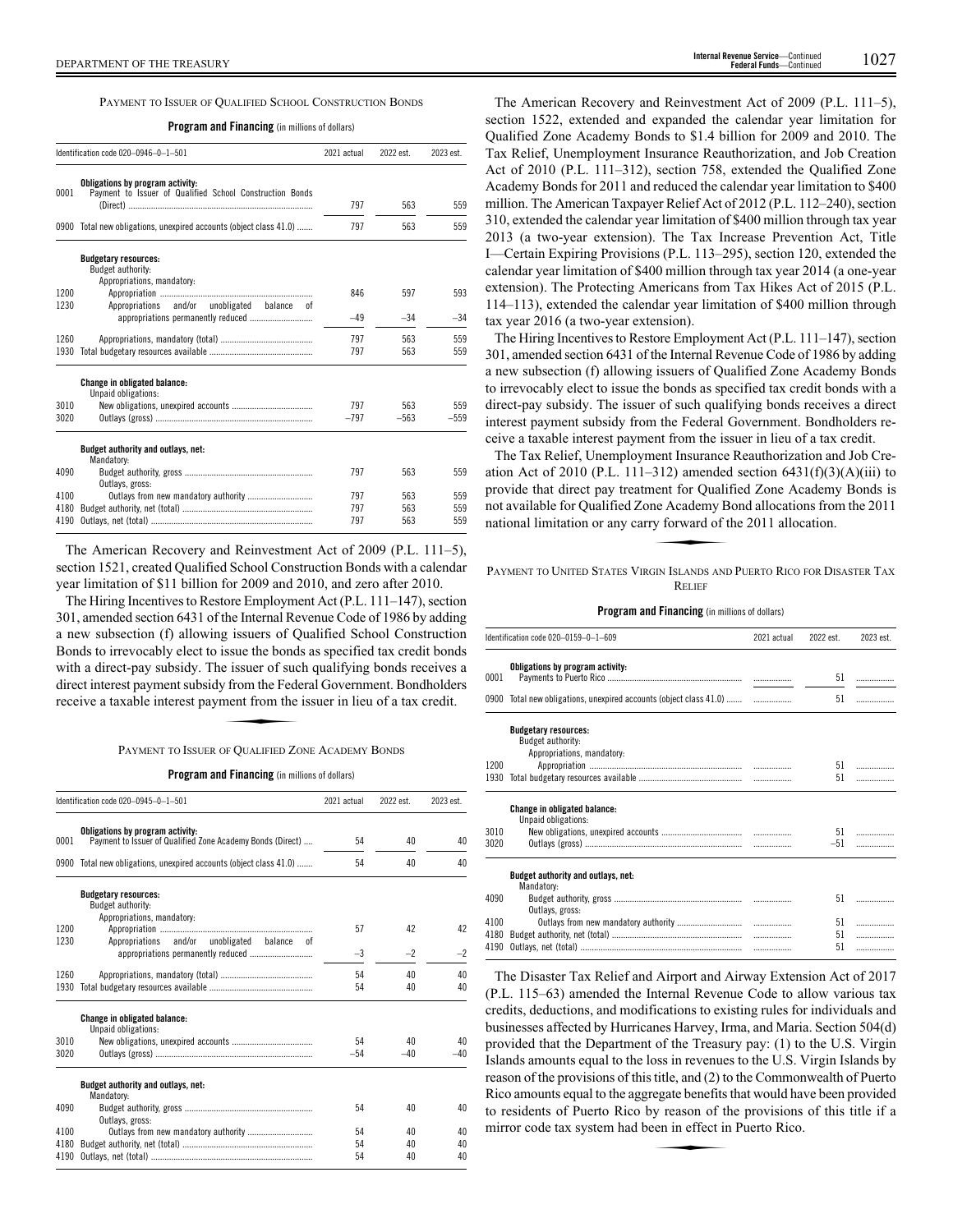# REFUNDING INTERNAL REVENUE COLLECTIONS, INTEREST

# **Program and Financing** (in millions of dollars)

|      | Identification code 020-0904-0-1-908                                                          | 2021 actual | 2022 est. | 2023 est. |
|------|-----------------------------------------------------------------------------------------------|-------------|-----------|-----------|
| 0001 | Obligations by program activity:<br>Refunding Internal Revenue Collections, Interest (Direct) | 3.033       | 3.022     | 2,169     |
|      |                                                                                               |             |           |           |
| 0900 | Total new obligations, unexpired accounts (object class 43.0)                                 | 3.033       | 3.022     | 2.169     |
|      | <b>Budgetary resources:</b><br>Budget authority:                                              |             |           |           |
|      | Appropriations, mandatory:                                                                    |             |           |           |
| 1200 |                                                                                               | 3.033       | 3.022     | 2,169     |
| 1930 |                                                                                               | 3.033       | 3.022     | 2.169     |
|      | <b>Change in obligated balance:</b><br>Unpaid obligations:                                    |             |           |           |
| 3010 |                                                                                               | 3,033       | 3.022     | 2.169     |
| 3020 |                                                                                               | $-3.033$    | $-3.022$  | $-2.169$  |
|      | Budget authority and outlays, net:<br>Mandatory:                                              |             |           |           |
| 4090 | Outlays, gross:                                                                               | 3.033       | 3.022     | 2.169     |
| 4100 |                                                                                               | 3.033       | 3.022     | 2,169     |
| 4180 |                                                                                               | 3.033       | 3.022     | 2.169     |
| 4190 |                                                                                               | 3.033       | 3,022     | 2.169     |

Under certain circumstances, as provided in 26 U.S.C. 6611, interest is paid on Internal Revenue collections that must be refunded. The Tax Equity and Fiscal Responsibility Act of 1982 (P.L. 97–248) provides for daily compounding of interest. Under the Tax Reform Act of 1986 (P.L. 99–514), Exploring of interest. Onder the Tax Reform Tect of 1960 (F.E. 99-914), interest paid on Internal Revenue collections will equal the Federal short-<br>term rate plus three percentage points (two percentage points in the case<br> term rate plus three percentage points (two percentage points in the case of a corporation), with such rate to be adjusted quarterly.

# REFUNDABLE PREMIUM TAX CREDIT

# **Program and Financing** (in millions of dollars)

|      | Identification code 020-0949-0-1-551                          | 2021 actual | 2022 est. | 2023 est. |
|------|---------------------------------------------------------------|-------------|-----------|-----------|
|      | Obligations by program activity:                              |             |           |           |
| 0001 |                                                               | 59,948      | 52,099    | 37,150    |
| 0003 |                                                               | 7,031       | 8,392     | 6,760     |
| 0004 |                                                               | 1,742       | 2,181     | 1,803     |
| 0900 | Total new obligations, unexpired accounts (object class 41.0) | 68,721      | 62,672    | 45,713    |
|      | <b>Budgetary resources:</b><br>Unobligated balance:           |             |           |           |
| 1033 |                                                               | 3.641       | .         |           |
| 1037 | Unobligated balance of appropriations withdrawn               | $-3.641$    | .         |           |
|      | Budget authority:                                             |             |           |           |
|      | Appropriations, mandatory:                                    |             |           |           |
| 1200 |                                                               | 68,721      | 62.672    | 45,713    |
| 1900 |                                                               | 68.721      | 62.672    | 45.713    |
| 1930 |                                                               | 68,721      | 62,672    | 45,713    |
|      | Change in obligated balance:<br>Unpaid obligations:           |             |           |           |
| 3000 |                                                               | 1.611       | 2.057     | 2.057     |
| 3010 |                                                               | 68.721      | 62.672    | 45,713    |
| 3020 |                                                               | $-68.275$   | $-62.672$ | $-45.713$ |
| 3050 | Memorandum (non-add) entries:                                 | 2,057       | 2,057     | 2,057     |
| 3100 |                                                               | 1.611       | 2.057     | 2.057     |
| 3200 |                                                               | 2.057       | 2,057     | 2,057     |
|      | Budget authority and outlays, net:<br>Mandatory:              |             |           |           |
| 4090 | Outlays, gross:                                               | 68,721      | 62,672    | 45,713    |
| 4100 |                                                               | 67,009      | 60,615    | 43,941    |
| 4101 |                                                               | 1.266       | 2,057     | 1.772     |
| 4110 |                                                               | 68,275      | 62.672    | 45,713    |

|      | Offsets against gross budget authority and outlays:<br>Offsetting collections (collected) from: |        |        |        |
|------|-------------------------------------------------------------------------------------------------|--------|--------|--------|
| 4123 |                                                                                                 |        |        |        |
|      | Additional offsets against gross budget authority only.                                         |        |        |        |
| 4143 | Recoveries of prior year paid obligations, unexpired                                            |        |        |        |
|      |                                                                                                 | 3.641  |        |        |
| 4160 |                                                                                                 | 68.721 | 62.672 | 45.713 |
| 4170 |                                                                                                 | 64.634 | 62.672 | 45.713 |
| 4180 |                                                                                                 | 68.721 | 62.672 | 45.713 |
|      |                                                                                                 | 64.634 | 62.672 | 45.713 |
|      |                                                                                                 |        |        |        |

# **Summary of Budget Authority and Outlays** (in millions of dollars)

|                                         | 2021 actual | 2022 est. | 2023 est. |
|-----------------------------------------|-------------|-----------|-----------|
| Enacted/requested:                      |             |           |           |
|                                         | 68.721      | 62.672    | 45.713    |
|                                         | 64.634      | 62.672    | 45.713    |
| Legislative proposal, subject to PAYGO: |             |           |           |
|                                         |             |           | 522       |
|                                         |             |           | 522       |
| Total:                                  |             |           |           |
|                                         | 68.721      | 62.672    | 46.235    |
|                                         | 64.634      | 62.672    | 46 235    |
|                                         |             |           |           |

The Patient Protection and Affordable Care Act (PPACA) of 2010 (P.L. 111–148) established the Premium Tax Credit. This credit is an advanceable, refundable tax credit designed to help eligible individuals and families with low or moderate income afford health insurance purchased through a Health Insurance Exchange, beginning in 2014. The credit can be paid in advance to the taxpayer's insurance company to lower the monthly premiums, or it can be claimed when a taxpayer files their income tax return for the year. If the credit is paid in advance, the taxpayer must reconcile the advance credit payments with the actual credit computed on the tax return and repay any excess advance credit payments, subject to certain caps.

The American Rescue Plan Act of 2021 (P.L. 117–2) increased the Premium Tax Credit in three ways. For 2021 and 2022, the legislation increased the Premium Tax Credit for currently eligible individuals and families, providing access to free plans for those earning 100 to 150 percent of the Federal poverty level, and expanded eligibility to newly include individuals and families with income above 400 percent of the federal poverty level. The legislation also expanded eligibility in 2021 to individuals who receive unemployment insurance for any week in 2021. The legislation also eliminated the requirement for individuals to repay any excess advance payments of the Premium Tax Credit for 2020.

This account includes state innovation waiver pass-through payments in lieu of the Premium Tax Credit to qualifying states under section 1332(a)(3) of the PPACA, as well as payments to states under the Basic Health Program established under section 1331 of PPACA.

# REFUNDABLE PREMIUM TAX CREDIT

(Legislative proposal, subject to PAYGO)

|      | Identification code 020-0949-4-1-551                          | 2021 actual | 2022 est. | 2023 est. |
|------|---------------------------------------------------------------|-------------|-----------|-----------|
|      | Obligations by program activity:                              |             |           |           |
| 0001 |                                                               |             |           | 512       |
| 0003 |                                                               |             |           | 10        |
| 0900 | Total new obligations, unexpired accounts (object class 41.0) |             |           | 522       |
|      | <b>Budgetary resources:</b>                                   |             |           |           |
|      | Budget authority:                                             |             |           |           |
|      | Appropriations, mandatory:                                    |             |           |           |
| 1200 |                                                               |             |           | 522       |
| 1900 |                                                               |             | .         | 522       |
| 1930 |                                                               |             |           | 522       |
|      | <b>Change in obligated balance:</b>                           |             |           |           |
|      | Unpaid obligations:                                           |             |           |           |
| 3010 |                                                               |             |           | 522       |
| 3020 |                                                               |             |           | $-522$    |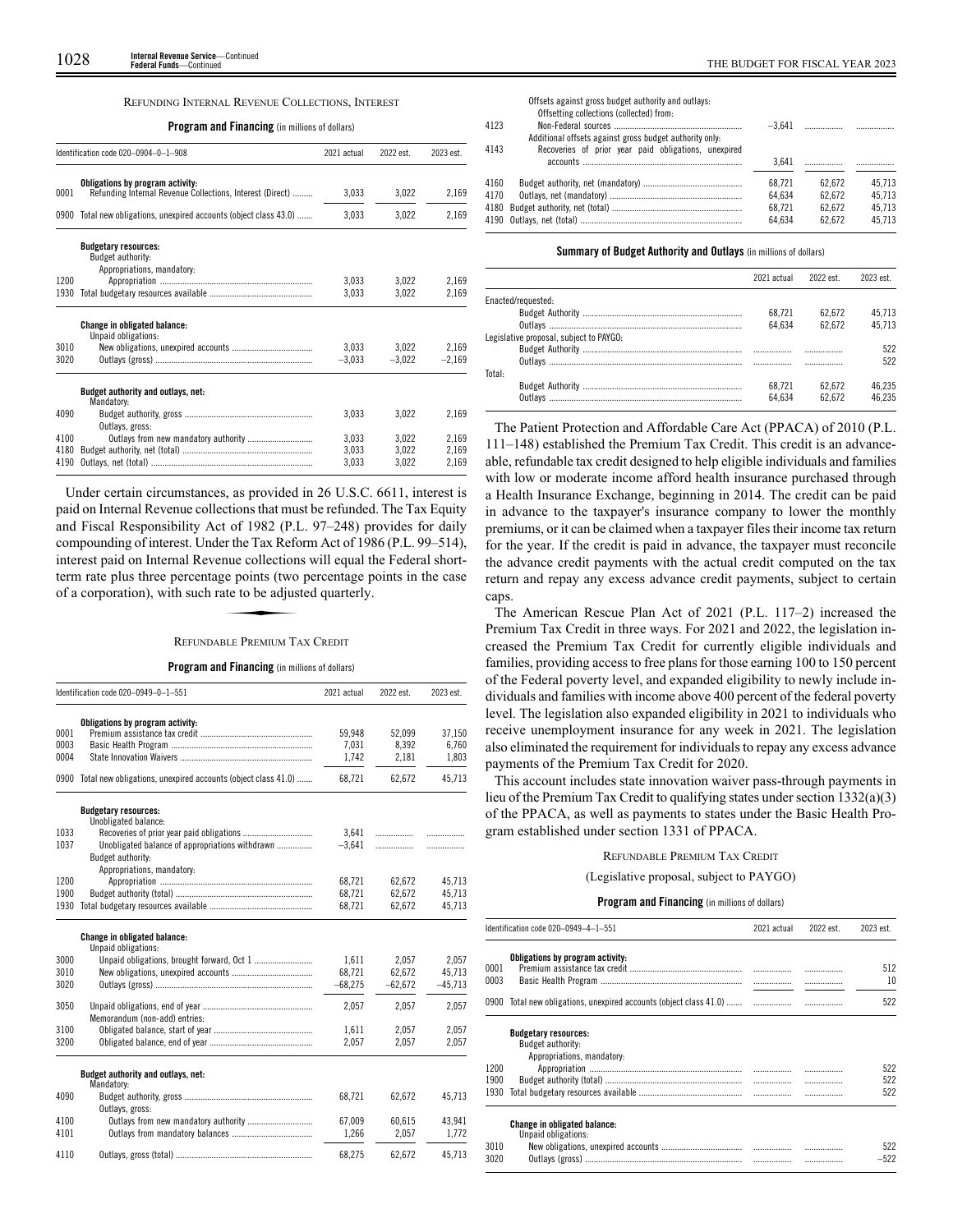# DEPARTMENT OF THE TREASURY 1029 **Internal Revenue Service**—Continued **Federal Funds**—Continued

**Budget authority and outlays, net:**

|      | Mandatory:      |      |     |
|------|-----------------|------|-----|
| 4090 |                 | .    | 522 |
|      | Outlays, gross: |      |     |
| 4100 |                 |      | 522 |
|      |                 |      | 522 |
|      |                 | <br> | 522 |
|      |                 |      |     |

The proposals build on existing consumer protections and improve access to behavioral health services by doing the following: requiring coverage of mental health and substance use disorder benefits for all plans and issuers; requiring coverage of three behavioral health visits and three primary care visits without cost-sharing; limiting utilization management controls for behavioral health; amending MHPAEA to authorize the Secretaries to regulate behavioral health network adequacy for all plans and issuers; and<br>regulate behavioral health network adequacy for all plans and issuers; and<br>creating a new standard for parity in behavioral health based on compara creating a new standard for parity in behavioral health based on comparative analysis of reimbursement rates.

IRS MISCELLANEOUS RETAINED FEES

# **Special and Trust Fund Receipts** (in millions of dollars)

|              | Identification code 020-5432-0-2-803                                                                              | 2021 actual | 2022 est. | 2023 est. |
|--------------|-------------------------------------------------------------------------------------------------------------------|-------------|-----------|-----------|
| 0100         | Receipts:                                                                                                         |             |           |           |
|              | Current law:                                                                                                      |             |           |           |
| 1110         | Enrolled Agent Fee Increase, IRS Miscellaneous Retained                                                           | 8           | 8         | 12        |
| 1110         | Tax Preparer Registration Fees, IRS Miscellaneous Retained                                                        | 16          | 16        | 16        |
| 1130         | New Installment Agreements, IRS Miscellaneous Retained                                                            | 124         | 124       | 124       |
| 1130         | Restructured Installment Agreements, IRS Miscellaneous                                                            | 73          | 73        | 73        |
| 1130<br>1130 | General User Fees, IRS Miscellaneous Retained Fees<br>Photocopying and Historical Conservation Easement Fees, IRS | 166         | 128       | 122       |
|              |                                                                                                                   | 6           | 4         | 3         |
| 1199         |                                                                                                                   | 393         | 353       | 350       |
| 1999         |                                                                                                                   | 393         | 353       | 350       |
| 2000         | Appropriations:<br>Current law:                                                                                   | 393         | 353       | 350       |
| 2101         |                                                                                                                   | $-393$      | $-353$    | $-350$    |
| 5099         |                                                                                                                   |             |           |           |

**Program and Financing** (in millions of dollars)

|      | Identification code 020-5432-0-2-803                               | 2021 actual    | 2022 est. | 2023 est. |
|------|--------------------------------------------------------------------|----------------|-----------|-----------|
| 0001 | Obligations by program activity:                                   | 3              | 3         | 3         |
|      | 0900 Total new obligations, unexpired accounts (object class 44.0) | $\overline{3}$ | 3         | 3         |
|      | <b>Budgetary resources:</b><br>Unobligated balance:                |                |           |           |
| 1000 |                                                                    | 395            | 288       | 224       |
| 1010 | Unobligated balance transfer to other accts [020-0919]             | $-178$         | $-156$    | $-80$     |
| 1010 | Unobligated balance transfer to other accts [020-0912]             | $-63$          | $-30$     | $-30$     |
| 1011 | Unobligated balance transfer from other acct [020-0921]            | 1              |           |           |
| 1070 | Budget authority:                                                  | 155            | 102       | 114       |
|      | Appropriations, discretionary:                                     |                |           |           |
| 1120 | Appropriations transferred to other accts [020-0919]               | $-226$         | $-179$    | $-181$    |
| 1120 | Appropriations transferred to other accts [020-0921]               | $-29$          | .         | .         |
| 1120 | Appropriations transferred to other accts [020-0912]               | $-2$           | $-49$     | $-49$     |
| 1160 | Appropriations, mandatory:                                         | $-257$         | $-228$    | $-230$    |
| 1201 |                                                                    | 393            | 353       | 350       |
| 1900 |                                                                    | 136            | 125       | 120       |
| 1930 | Memorandum (non-add) entries:                                      | 291            | 227       | 234       |
| 1941 |                                                                    | 288            | 224       | 231       |

**Change in obligated balance:**

|      | Unpaid obligations:                |        |        |        |
|------|------------------------------------|--------|--------|--------|
| 3010 |                                    |        |        | 3      |
| 3020 |                                    | $-3$   |        | $-3$   |
|      | Budget authority and outlays, net: |        |        |        |
|      | Discretionary:                     |        |        |        |
| 4000 |                                    | $-257$ | $-228$ | $-230$ |
|      | Mandatory:                         |        |        |        |
| 4090 |                                    | 393    | 353    | 350    |
|      | Outlays, gross:                    |        |        |        |
| 4101 |                                    |        |        | 3      |
| 4180 |                                    | 136    | 125    | 120    |
|      |                                    |        |        | 3      |

As provided by law (26 U.S.C. 7801), the Secretary of the Treasury may establish new fees or raise existing fees for services provided by the IRS to recover the value of the service provided, where such fees are authorized by another law, and may spend the new or increased fee receipts to suppleby aboute faw, and may spend the new of mercused tee receipts to suppre-<br>ment appropriations made available to the IRS appropriations accounts.<br>Funds in this account are transferred to other IRS appropriations accounts<br>for Funds in this account are transferred to other IRS appropriations accounts for expenditure.

GIFTS TO THE UNITED STATES FOR REDUCTION OF THE PUBLIC DEBT

# **Special and Trust Fund Receipts** (in millions of dollars)

|      | Identification code 020-5080-0-2-808                   | 2021 actual | 2022 est. | 2023 est. |
|------|--------------------------------------------------------|-------------|-----------|-----------|
| 0100 | Receipts:<br>Current law:                              |             |           |           |
| 1130 | Gifts to the United States for Reduction of the Public |             | 3         | 3         |
| 2000 | Appropriations:<br>Current law:                        |             |           | 3         |
| 2101 | Gifts to the United States for Reduction of the Public | -1          |           |           |
| 5099 |                                                        |             |           |           |

# **Program and Financing** (in millions of dollars)

|      | Identification code 020-5080-0-2-808             |  | 2022 est. | 2023 est. |
|------|--------------------------------------------------|--|-----------|-----------|
|      | <b>Budgetary resources:</b><br>Budget authority: |  |           |           |
|      | Appropriations, mandatory:                       |  |           |           |
| 1201 |                                                  |  |           | 3         |
| 1236 |                                                  |  | -3        | $-3$      |
| 4180 |                                                  |  |           |           |
|      |                                                  |  |           |           |

As provided by law (31 U.S.C. 3113), the Secretary of the Treasury is<br>
uthorized to accept conditional gifts to the United States for the purpose<br>
freducing the public debt.<br>
PRIVATE COLLECTION AGENT PROGRAM authorized to accept conditional gifts to the United States for the purpose of reducing the public debt.

# PRIVATE COLLECTION AGENT PROGRAM

# **Special and Trust Fund Receipts** (in millions of dollars)

|      | Identification code 020-5510-0-2-803 | 2021 actual | 2022 est. | 2023 est. |
|------|--------------------------------------|-------------|-----------|-----------|
|      |                                      | 9           | 13        | 8         |
|      | Receipts:<br>Current law:            |             |           |           |
| 1110 |                                      | 221         | 145       | 171       |
| 2000 |                                      | 230         | 158       | 179       |
|      | Appropriations:<br>Current law:      |             |           |           |
| 2101 |                                      | $-221$      | $-145$    | $-171$    |
| 2103 |                                      | $-9$        | $-13$     | $-8$      |
| 2132 |                                      | 13          | 8         | 10        |
| 2199 |                                      | $-217$      | $-150$    | $-169$    |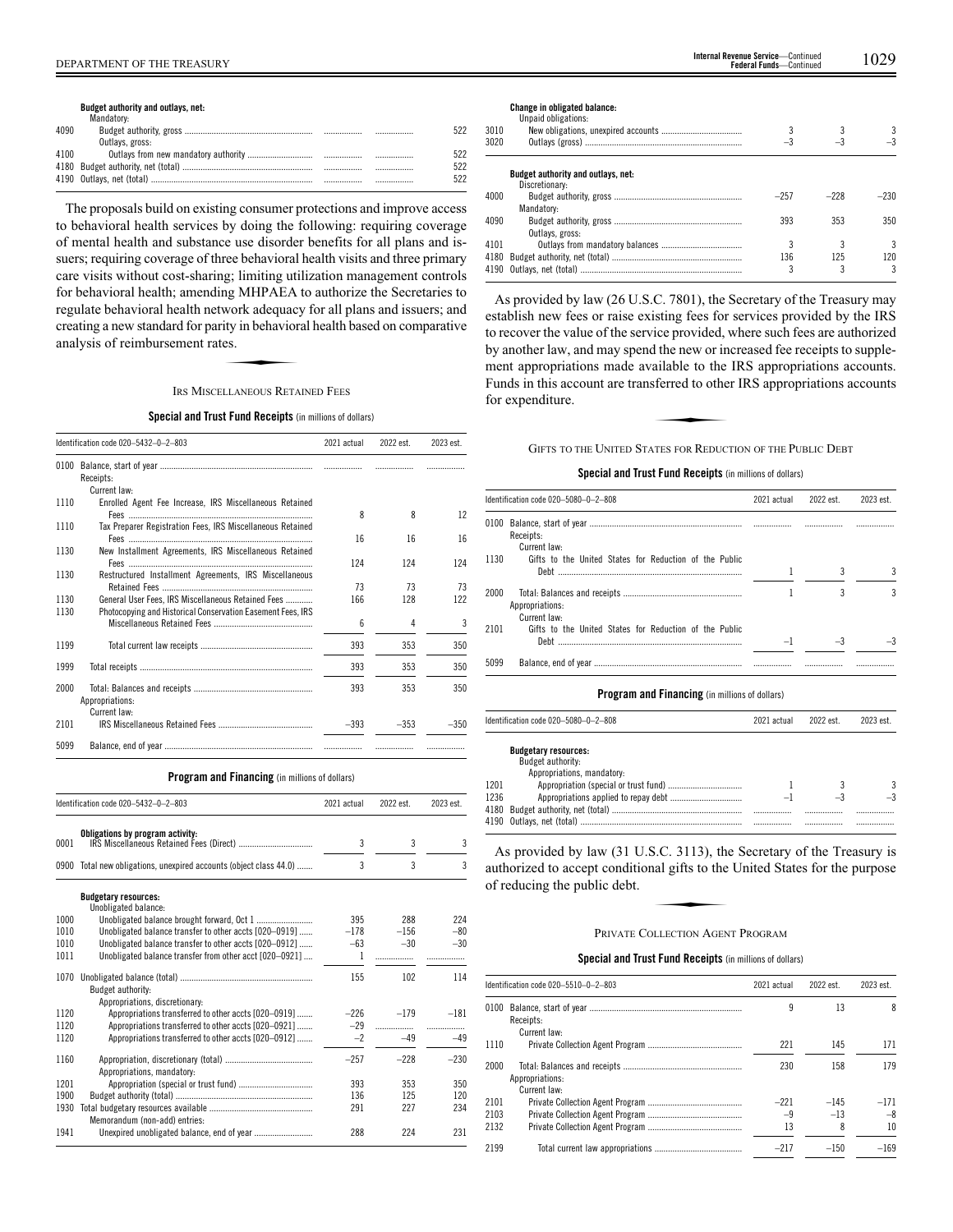# PRIVATE COLLECTION AGENT PROGRAM—Continued **Special and Trust Fund Receipts**—Continued

| 2999 | $-217$<br>$-150$ | $-169$ |
|------|------------------|--------|
| 5099 | 13               | 10     |

**Program and Financing** (in millions of dollars)

|      | Identification code 020-5510-0-2-803                     | 2021 actual | 2022 est. | 2023 est. |
|------|----------------------------------------------------------|-------------|-----------|-----------|
|      | Obligations by program activity:                         |             |           |           |
| 0002 |                                                          | 87          | 46        | 55        |
| 0003 |                                                          | 51          | 71        | 91        |
|      | 0900 Total new obligations, unexpired accounts           | 138         | 117       | 146       |
|      | <b>Budgetary resources:</b><br>Unobligated balance:      |             |           |           |
| 1000 |                                                          | 104         | 183       | 216       |
|      | Budget authority:                                        |             |           |           |
|      | Appropriations, mandatory:                               |             |           |           |
| 1201 |                                                          | 221         | 145       | 171       |
| 1203 | Appropriation (previously unavailable)(special or trust) | 9           | 13        | 8         |
| 1232 | Appropriations<br>and/or<br>unobligated<br>balance<br>оf |             |           |           |
|      |                                                          | $-13$       | -8        | $-10$     |
| 1260 |                                                          | 217         | 150       | 169       |
| 1930 |                                                          | 321         | 333       | 385       |
|      | Memorandum (non-add) entries:                            |             |           |           |
| 1941 |                                                          | 183         | 216       | 239       |
|      | Change in obligated balance:<br>Unpaid obligations:      |             |           |           |
| 3000 |                                                          | 10          | 8         | 12        |
| 3010 |                                                          | 138         | 117       | 146       |
| 3020 |                                                          | $-140$      | $-113$    | $-129$    |
| 3050 | Memorandum (non-add) entries:                            | 8           | 12        | 29        |
| 3100 |                                                          | 10          | 8         | 12        |
| 3200 |                                                          | 8           | 12        | 29        |
|      | Budget authority and outlays, net:                       |             |           |           |
|      | Mandatory:                                               |             |           |           |
| 4090 |                                                          | 217         | 150       | 169       |
|      | Outlays, gross:                                          |             |           |           |
| 4100 |                                                          | 123         | 71<br>42  | 123       |
| 4101 |                                                          | 17          |           | 6         |
| 4110 |                                                          | 140         | 113       | 129       |
| 4180 |                                                          | 217         | 150       | 169       |
| 4190 |                                                          | 140         | 113       | 129       |

This account reflects the funds that the IRS is allowed to retain and expend for qualified tax collection contracts with private collection agents and the special compliance personnel program. The American Jobs Creation Act of 2004 (P.L. 108–357) allowed the IRS to use private collection contractors to supplement its own collection staff efforts to ensure that all taxpayers pay what they owe. The statute authorized the Treasury to retain and use an amount not in excess of 25 percent of the amount collected under any qualified tax collection contract for payments to private collection agents, and an amount not in excess of 25 percent of the amount collected for enforcement activities of the IRS (26 U.S.C. 6306). The IRS used this authority to contract with several private debt collection agencies starting in 2006. In March 2009, the IRS allowed its private debt collection contracts to expire, thereby administratively terminating the program in accordance with Omnibus Appropriations Act, 2009 Administrative Provisions — Internal Revenue Service, Section 106 (P.L. 111–8). This provision stated that none of the funds made available in this Act maybe used to enter into, renew, extend, administer, implement, enforce, or provide oversight of any qualified tax collection contract as defined in section 6306 of the Internal Revenue Code of 1986.

Section 32102(a) of the Fixing America's Surface Transportation Act of 2015 (P.L. 114–94), amended section 6306 of the Internal Revenue Code (IRC) and requires the Secretary of the Treasury to enter into one or more

qualified tax collection contracts for the collection of all outstanding inactive tax receivables. These agreements are applicable to tax receivables as identified by the Secretary after December 4, 2015. Section 6306 of the IRC prohibits the payment of fees for all services in excess of 25 percent of the amount collected under a tax collection contract for payments to private collection agents. In addition, up to 25 percent of the amount collected may be used to fund the special compliance personnel program account under section 6307.

Inactive tax receivables, as redefined by the Taxpayer First Act (P.L. 116–25), are defined as any tax receivable: 1) removed from the active inventory for lack of resources or inability to locate the taxpayer; 2) for which more than two years has passed since assessment and no IRS employee has been assigned to collect the receivable; or 3) for which a receivable has been assigned for collection but more than 365 days have passed without interaction with the taxpayer or a third party for purposes of furthering the collection. Tax receivables are defined as any outstanding assessment that the IRS includes in potentially collectible inventory. The Taxpayer First Act also made certain receivables of individual taxpayers ineligible for collection, including taxpayers whose income substantially consists of disability insurance benefits or supplemental security income benefits or whose adjusted gross income does not exceed 200 percent of the applicable federal poverty level.

## **Object Classification** (in millions of dollars)

|      | Identification code 020-5510-0-2-803                 | 2021 actual | 2022 est. | 2023 est. |
|------|------------------------------------------------------|-------------|-----------|-----------|
|      | Direct obligations:                                  |             |           |           |
|      | Personnel compensation:                              |             |           |           |
| 11.1 |                                                      | 18          | 29        | 36        |
| 11.5 |                                                      |             | 3         | 4         |
| 11.9 |                                                      | 19          | 32        | 40        |
| 12.1 |                                                      |             | 11        | 14        |
| 23.1 |                                                      | 20          | 25        | 34        |
| 23.3 | Communications, utilities, and miscellaneous charges |             |           |           |
| 25.1 |                                                      | 90          | 48        | 57        |
| 25.3 |                                                      |             |           |           |
| 99.0 |                                                      | 138         | 117       | 146       |
| 99.9 |                                                      | 138         | 117       | 146       |

# **Employment Summary**

| Identification code 020-5510-0-2-803                 | 2021 actual | 2022 est. | 2023 est. |
|------------------------------------------------------|-------------|-----------|-----------|
| 1001 Direct civilian full-time equivalent employment | 334         | 460       | 821       |
|                                                      |             |           |           |
| <b>INFORMANT PAYMENTS</b>                            |             |           |           |

# **Special and Trust Fund Receipts** (in millions of dollars)

|              | Identification code 020-5433-0-2-803 | 2021 actual | 2022 est.  | 2023 est. |
|--------------|--------------------------------------|-------------|------------|-----------|
| 0100         | Receipts:                            |             |            | 5         |
| 1140         | Current law:                         | 26          | 85         | 85        |
| 2000         | Appropriations:<br>Current law:      | 26          | 85         | 90        |
| 2101<br>2132 |                                      | $-26$       | $-85$<br>5 | -85<br>5  |
| 2199         |                                      | $-26$       | $-80$      | $-80$     |
| 2999         |                                      | $-26$       | $-80$      | $-80$     |
| 5099         |                                      |             | 5          | 10        |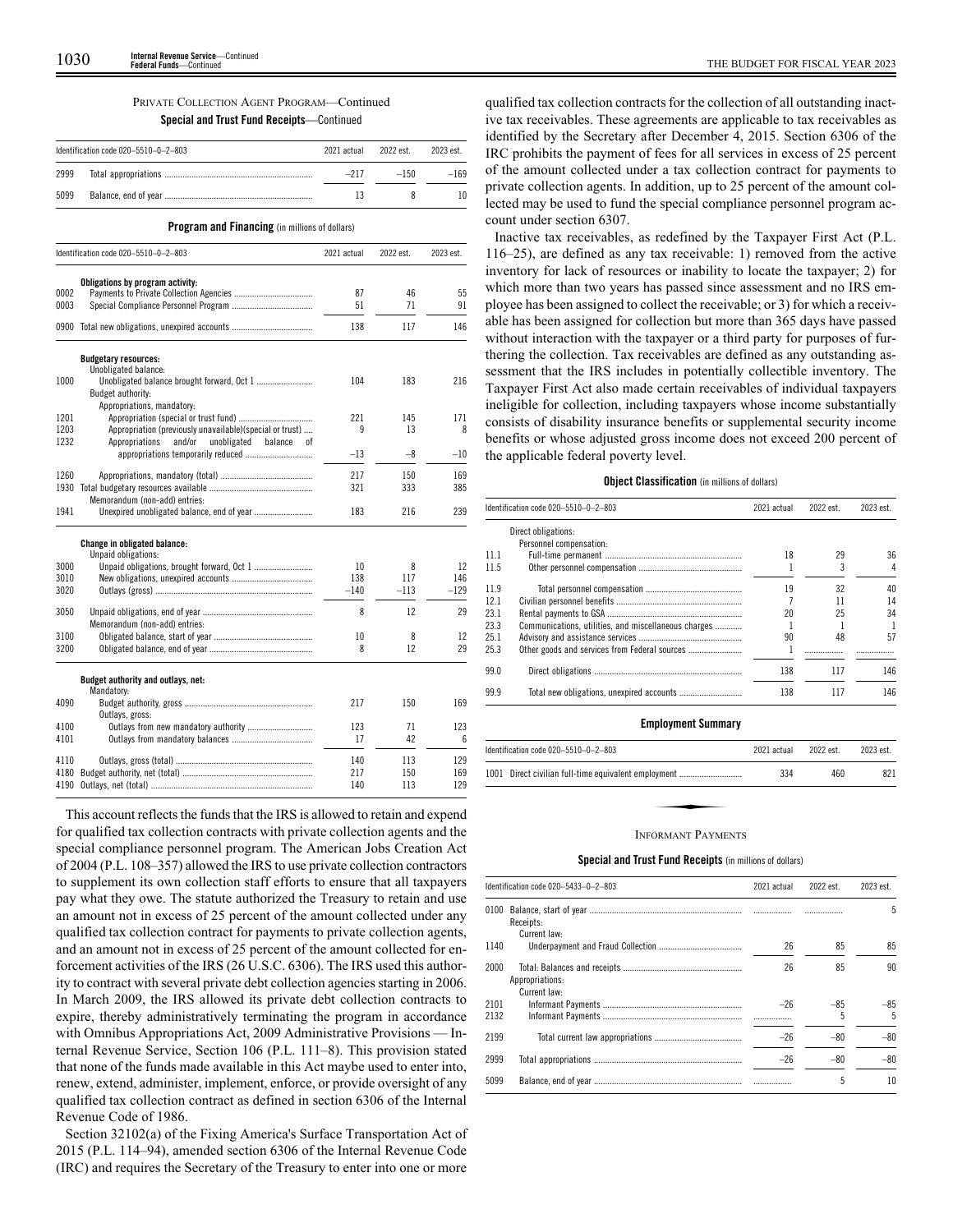**Program and Financing** (in millions of dollars)

|              | Identification code 020-5433-0-2-803                                           |       | 2022 est. | 2023 est. |
|--------------|--------------------------------------------------------------------------------|-------|-----------|-----------|
| 0001         | Obligations by program activity:                                               | 26    | 80        | 80        |
| 0900         | Total new obligations, unexpired accounts (object class 91.0)                  | 26    | 80        | 80        |
|              | <b>Budgetary resources:</b><br>Budget authority:<br>Appropriations, mandatory: |       |           |           |
| 1201<br>1232 | Appropriations and/or<br>unobligated balance<br>0Ť                             | 26    | 85        | 85        |
|              |                                                                                |       | $-5$      | -5        |
| 1260         |                                                                                | 26    | 80        | 80        |
| 1930         |                                                                                | 26    | 80        | 80        |
|              | <b>Change in obligated balance:</b><br>Unpaid obligations:                     |       |           |           |
| 3010         |                                                                                | 26    | 80        | 80        |
| 3020         |                                                                                | $-26$ | $-80$     | $-80$     |
|              | Budget authority and outlays, net:<br>Mandatory:                               |       |           |           |
| 4090         | Outlays, gross:                                                                | 26    | 80        | 80        |
| 4100         |                                                                                | 26    | 80        | 80        |
| 4180         |                                                                                | 26    | 80        | 80        |
| 4190         |                                                                                | 26    | 80        | 80        |

As provided by law (26 U.S.C. 7623), the Secretary of the Treasury may make payments to individuals who provide information that leads to the collection of Internal Revenue taxes. The Taxpayer Bill of Rights of 1996 (P.L. 104–168) provides for payments of such sums to individuals from the proceeds of amounts collected by reason of the information provided, and any amount collected shall be available for such payments. This information must lead to the detection of underpayments of taxes, or detection and bringing to trial and punishment of persons guilty of violating the Internal Revenue laws. This provision was further amended by the Tax Relief and Health Care Act of 2006 (P.L. 109–432) to provide for mandatory payments in certain circumstances and to encourage use of the program. A reward payment typically ranges between 15 and 30 percent of the collected proceeds for cases where the amount of collected proceeds exceeds \$2 million. Lower payments are allowed in certain circumstances, including cases in which information is provided that was already available from another source. Section 41108 of the Bipartisan Budget Act of 2018 (P.L. 115–123) expanded the definition of proceeds to include proceeds arising from the laws for which the Internal Revenue Service is authorized to administer, enforce, or investigate. Section 41108 further provides that the expanded definition of proceeds shall be used to determine eligibility for a mandatory award under section 7623(b)(5) and states that the amount of proceeds are to be determined without regard to whether such proceeds are available to the Secretary. Extra Small Ce as<br>
ion 7623(b)(5)<br>
d without rega<br>
NAX LIEN REVOL

# FEDERAL TAX LIEN REVOLVING FUND

# **Program and Financing** (in millions of dollars)

|      | Identification code 020-4413-0-3-803                               | 2021 actual | 2022 est. | 2023 est. |
|------|--------------------------------------------------------------------|-------------|-----------|-----------|
| 0001 | Obligations by program activity:                                   |             |           | 3         |
|      | 0900 Total new obligations, unexpired accounts (object class 32.0) |             |           | 3         |
|      | <b>Budgetary resources:</b><br>Unobligated balance:                |             |           |           |
| 1000 | Budget authority:                                                  |             |           |           |
|      | Spending authority from offsetting collections, mandatory:         |             |           |           |
| 1800 | Collected                                                          |             |           | 3         |
| 1930 |                                                                    | 8           | 10        | 10        |

| 1941         | Memorandum (non-add) entries:                                                                   |   |   |
|--------------|-------------------------------------------------------------------------------------------------|---|---|
|              | Change in obligated balance:<br>Unpaid obligations:                                             |   |   |
| 3010         |                                                                                                 |   |   |
| 3020         |                                                                                                 |   |   |
| 4090         | Budget authority and outlays, net:<br>Mandatory:<br>Outlays, gross:                             | 3 | 3 |
| 4101         | Offsets against gross budget authority and outlays:<br>Offsetting collections (collected) from: | 3 | 3 |
| 4123         |                                                                                                 |   |   |
| 4180<br>4190 |                                                                                                 |   |   |

This revolving fund was established pursuant to section 112(a) of the Federal Tax Lien Act of 1966, to serve as the source of financing the redemption of real property by the United States. During the process of col-Lecting unpaid taxes, the Government may place a tax lien on real estate<br>
in order to protect the Government's interest and this account provides the<br>
resources to administer the program.<br>
PAYMENT WHERE ADOPTION CREDIT EXC in order to protect the Government's interest and this account provides the resources to administer the program.

# PAYMENT WHERE ADOPTION CREDIT EXCEEDS LIABILITY FOR TAX

# (Legislative proposal, subject to PAYGO)

The Budget proposes to make the adoption credit fully refundable. In addition, taxpayers with unused carryforward amounts from eligible expenses from earlier adoptions would be able to claim the full amount of any unused carryforward on their 2023 tax return. The proposal would also allow families who enter into a guardianship relationship with a child that<br>allow families who enter into a guardianship relationship with a child that<br>meets certain requirements to claim a refundable credit for the expens meets certain requirements to claim a refundable credit for the expenses related to establishing the guardianship relationship.

# INTERNAL REVENUE SERVICE OVERSIGHT BOARD

The Internal Revenue Service Restructuring and Reform Act of 1998 (P.L. 105–206) directs the IRS Oversight Board to provide an annual budget request for the IRS. The Oversight Board's request shall be submitted to the President by the Secretary without revision, and the President shall submit the request, without revision, to Congress together with the President's Budget request for the IRS. The Board did not make a recommendation<br>for 2023 as it currently lacks a quorum. The Board will reconvene once it<br>has enough Senate-confirmed members to make a quorum.<br>ADMINISTRATIVE PROVI for 2023 as it currently lacks a quorum. The Board will reconvene once it has enough Senate-confirmed members to make a quorum.

# ADMINISTRATIVE PROVISIONS—INTERNAL REVENUE SERVICE

# (INCLUDING TRANSFER OF FUNDS)

*SEC. 101. Not to exceed 4 percent of the appropriation made available in this Act to the Internal Revenue Service under the "Enforcement" heading, and not to exceed 5 percent of any other appropriation made available in this Act to the Internal Revenue Service, may be transferred to any other Internal Revenue Service appropriation upon advance notice to the Committees on Appropriations of the House of Representatives and the Senate: Provided, That an additional 2 percent of the appropriation made available in this Act to the Internal Revenue Service under the "Enforcement"heading may be transferred to the appropriation made available in this Act to the Internal Revenue Service under the "Taxpayer Services" heading upon advance notice to the Committees on Appropriations of the House of Representatives and the Senate.*

*SEC. 102. The Internal Revenue Service shall maintain an employee training program, which shall include the following topics: taxpayers' rights, dealing courteously with taxpayers, cross-cultural relations, ethics, and the impartial application of tax law.*

*SEC. 103. The Internal Revenue Service shall institute and enforce policies and procedures that will safeguard the confidentiality of taxpayer information and protect taxpayers against identity theft.*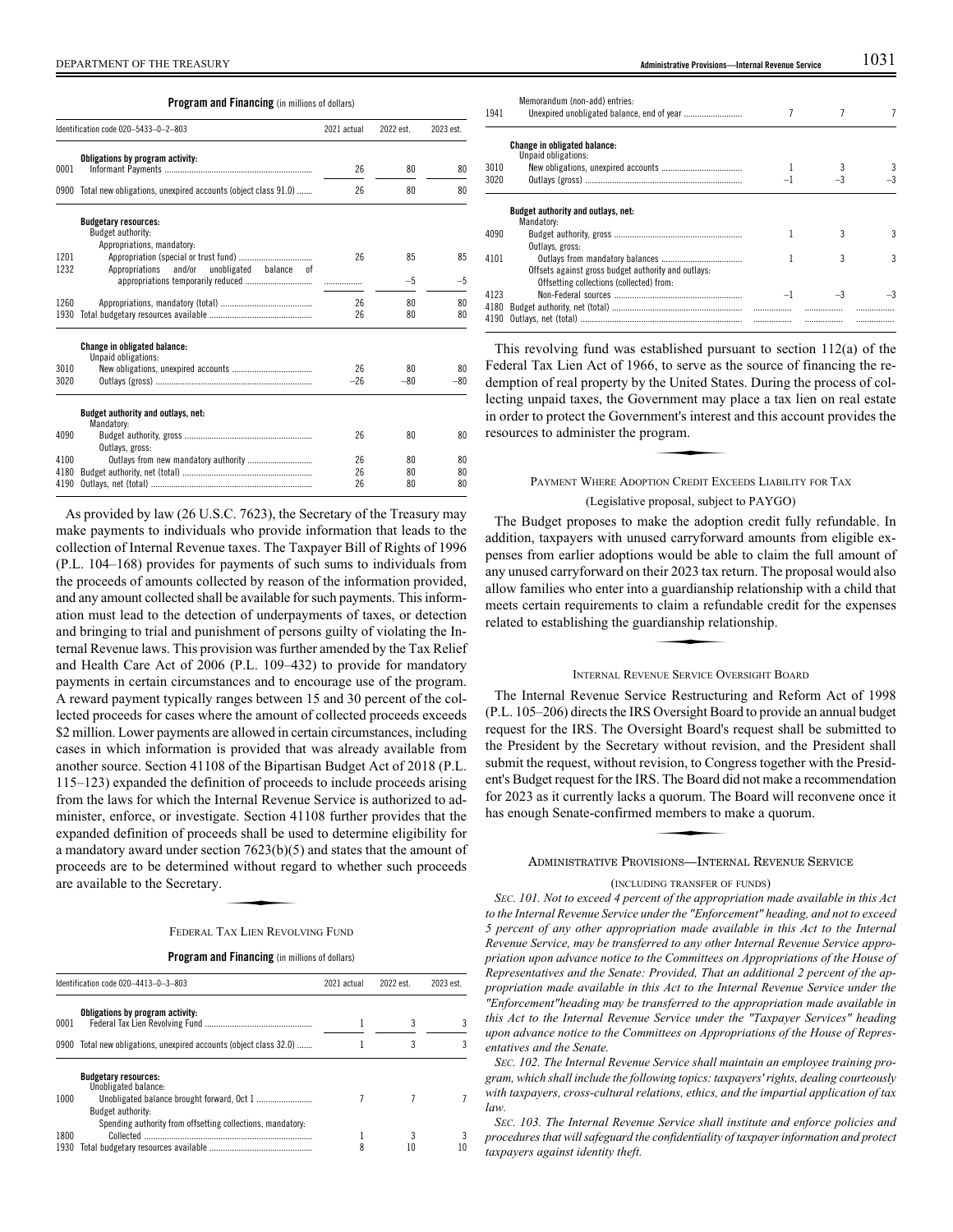*SEC. 104. Funds made available by this or any other Act to the Internal Revenue Service shall be available for improved facilities and increased staffing to provide sufficient and effective 1–800 help line service for taxpayers. The Commissioner shall continue to make improvements to the Internal Revenue Service 1–800 help line service a priority and allocate resources necessary to enhance the response time to taxpayer communications, particularly with regard to victims of tax-related crimes.*

*SEC. 105. The Internal Revenue Service shall issue a notice of confirmation of any address change relating to an employer making employment tax payments, and such notice shall be sent to both the employer's former and new address and an officer or employee of the Internal Revenue Service shall give special consideration to an offer-in-compromise from a taxpayer who has been the victim of fraud by a third party payroll tax preparer.*

*SEC. 106. None of the funds made available under this Act may be used by the Internal Revenue Service to target citizens of the United States for exercising any right guaranteed under the First Amendment to the Constitution of the United States.*

*SEC. 107. None of the funds made available in this Act may be used by the Internal Revenue Service to target groups for regulatory scrutiny based on their ideological beliefs.*

*SEC. 108. None of funds made available by this Act to the Internal Revenue Service shall be obligated or expended on conferences that do not adhere to the procedures, verification processes, documentation requirements, and policies issued by the Chief Financial Officer, Human Capital Office, and Agency-Wide Shared Services as a result of the recommendations in the report published on May 31, 2013, by the Treasury Inspector General for Tax Administration entitled "Review of the August 2010 Small Business/Self-Employed Division's Conference in Anaheim, California" (Reference Number 2013–10–037).*

*SEC. 109. None of the funds made available in this Act to the Internal Revenue Service may be obligated or expended—*

*(1) to make a payment to any employee under a bonus, award, or recognition program; or*

*(2) under any hiring or personnel selection process with respect to re-hiring a former employee;*

*unless such program or process takes into account the conduct and Federal tax compliance of such employee or former employee.*

*SEC. 110. None of the funds made available by this Act may be used in contravention of section 6103 of the Internal Revenue Code of 1986 (relating to confidentiality and disclosure of returns and return information).*

*SEC. 111. Notwithstanding any Congressional notification requirements for a reprogramming of funds in this Act, funds provided in this Act for the Internal Revenue Service shall be available for obligation and expenditure through a reprogramming of funds that augments or reduces existing programs, projects, or activities by up to \$10,000,000 without prior Congressional notification of such action. funds provided i*<br>gation and exper<br>is existing progr<br>gressional notif<br>**FR OF TH** 

# **COMPTROLLER OF THE CURRENCY**

# *Trust Funds*

ASSESSMENT FUNDS

# **Program and Financing** (in millions of dollars)

|      | Identification code 020-8413-0-8-373                       |       | 2022 est. | 2023 est. |
|------|------------------------------------------------------------|-------|-----------|-----------|
| 0881 | Obligations by program activity:                           | 1,112 | 1,217     | 1,225     |
|      | <b>Budgetary resources:</b><br>Unobligated balance:        |       |           |           |
| 1000 |                                                            | 1,656 | 1,718     | 1,692     |
| 1021 |                                                            | 8     |           |           |
| 1070 | <b>Budget authority:</b>                                   | 1.664 | 1.718     | 1.692     |
|      | Spending authority from offsetting collections, mandatory. |       |           |           |
| 1800 |                                                            | 1.167 | 1,191     | 1,191     |
| 1801 | Change in uncollected payments, Federal sources            | $-1$  | .         |           |
| 1850 | Spending auth from offsetting collections, mand (total)    | 1,166 | 1.191     | 1,191     |
| 1930 | Memorandum (non-add) entries:                              | 2,830 | 2,909     | 2,883     |
| 1941 |                                                            | 1,718 | 1,692     | 1,658     |
|      | <b>Change in obligated balance:</b><br>Unpaid obligations: |       |           |           |
| 3000 |                                                            | 328   | 380       | 416       |
| 3010 |                                                            | 1.112 | 1.217     | 1,225     |

| 3020 |                                                                                                                       | $-1,052$ | $-1.181$ | $-1,188$ |
|------|-----------------------------------------------------------------------------------------------------------------------|----------|----------|----------|
| 3040 | Recoveries of prior year unpaid obligations, unexpired                                                                | $-8$     | .        |          |
| 3050 | Uncollected payments:                                                                                                 | 380      | 416      | 453      |
| 3060 | Uncollected pymts, Fed sources, brought forward, Oct 1                                                                | $-9$     | $-8$     | $-8$     |
| 3070 | Change in uncollected pymts, Fed sources, unexpired                                                                   | 1        |          |          |
| 3090 | Memorandum (non-add) entries:                                                                                         | $-8$     | $-8$     | $-8$     |
| 3100 |                                                                                                                       | 319      | 372      | 408      |
| 3200 |                                                                                                                       | 372      | 408      | 445      |
|      | Budget authority and outlays, net:<br>Mandatory:                                                                      |          |          |          |
| 4090 | Outlays, gross:                                                                                                       | 1,166    | 1,191    | 1,191    |
| 4100 | Outlays from new mandatory authority                                                                                  | 354      | 402      | 404      |
| 4101 |                                                                                                                       | 698      | 779      | 784      |
| 4110 |                                                                                                                       | 1,052    | 1,181    | 1,188    |
|      | Offsets against gross budget authority and outlays:<br>Offsetting collections (collected) from:                       |          |          |          |
| 4120 |                                                                                                                       | $-19$    | $-14$    | $-14$    |
| 4121 |                                                                                                                       | $-17$    | $-18$    | $-18$    |
| 4123 |                                                                                                                       | $-1,131$ | $-1.159$ | $-1,159$ |
| 4130 | Offsets against gross budget authority and outlays (total)<br>Additional offsets against gross budget authority only: | $-1.167$ | $-1,191$ | $-1.191$ |
| 4140 | Change in uncollected pymts, Fed sources, unexpired                                                                   | 1        |          | .        |
| 4170 |                                                                                                                       | $-115$   | $-10$    | $-3$     |
| 4180 |                                                                                                                       |          |          | .        |
| 4190 |                                                                                                                       | $-115$   | $-10$    | $-3$     |
|      | Memorandum (non-add) entries:                                                                                         |          |          |          |
| 5000 | Total investments, SOY: Federal securities: Par value                                                                 | 1,983    | 2,090    | 2,114    |
| 5001 | Total investments, EOY: Federal securities: Par value                                                                 | 2,090    | 2,114    | 2,139    |
| 5010 | Total investments, SOY: non-Fed securities: Market value                                                              | 5        | 5        | 5        |
| 5011 | Total investments, EOY, non-Eed securities, Market value                                                              | 5        | 5        | 5        |

The Office of the Comptroller of the Currency (OCC) was created by Congress to charter national banks; oversee a nationwide system of banking institutions; and ensure national banks are safe and sound, competitive and profitable, and capable of serving in the best possible manner the banking needs of their customers. The National Currency Act of 1863 (12 U.S.C. 1 et seq., 12 Stat. 665), rewritten and reenacted as the National Bank Act of 1864, provided for the chartering and supervising functions of the OCC. Income of the OCC is derived principally from assessments paid by national banks and interest on investments in U.S. Government securities. The OCC receives no appropriated funds from Congress.

As of September 30, 2021, the OCC supervised 797 national bank charters, 52 Federal branches of foreign banks, and 269 Federal savings associations. In total, the OCC supervises approximately \$14.9 trillion in financial institution assets.

As of September 30, 2021, the net position of the OCC was \$1,642.5 million. The OCC allocates a significant portion of the net position to its financial reserves to cover undelivered orders and capital investments. Financial reserves are integral to the effective stewardship of the OCCs resources, and the OCC has a disciplined process for reviewing its reserve balances and allocating funds appropriately to support its ability to accomplish the agency's mission. The OCCs financial reserves are available to reduce the impact on the OCCs operations in the event of a significant fluctuation in revenues or expenses. In 2018, the OCC established a new receivership contingency fund of \$86.6 million within its financial reserves to facilitate the conduct of receiverships of uninsured federal branches or agencies of a foreign banking organization. In 2017, the OCC established a contingency of \$100 million within its reserves to act as receiver of those national trust banks which are not FDIC-insured.

# **Object Classification** (in millions of dollars)

|      | Identification code 020-8413-0-8-373                 | 2021 actual | 2022 est. | 2023 est. |
|------|------------------------------------------------------|-------------|-----------|-----------|
|      | Reimbursable obligations:<br>Personnel compensation: |             |           |           |
| 11.1 |                                                      | 550         | 580       | 586       |
| 11.3 |                                                      |             |           |           |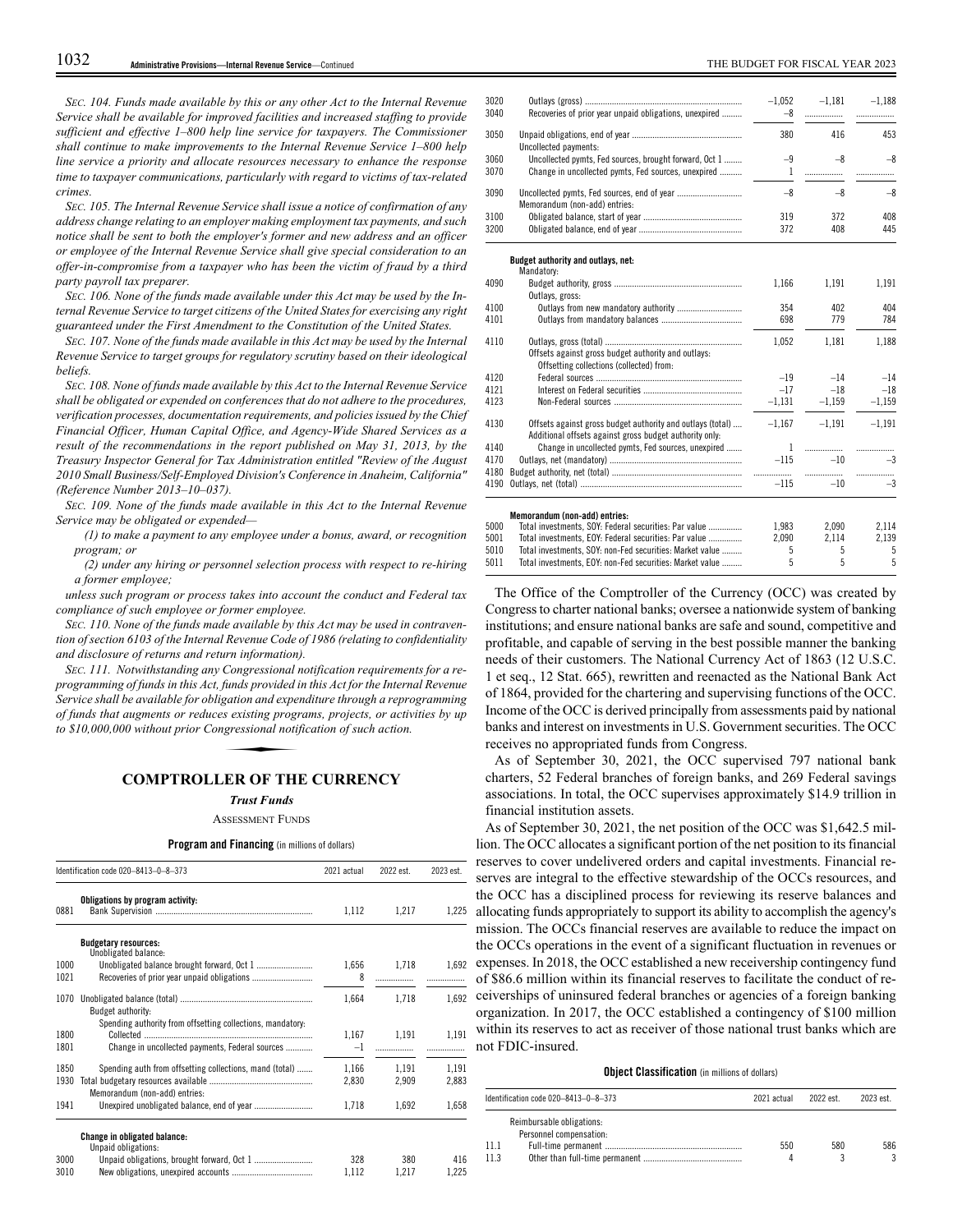| 11.5 |                                                      | 4     | 4     |       |
|------|------------------------------------------------------|-------|-------|-------|
| 11.9 |                                                      | 558   | 587   | 593   |
| 12.1 |                                                      | 260   | 267   | 269   |
| 21.0 |                                                      | 5     | 23    | 23    |
| 22.0 |                                                      | 3     |       |       |
| 23.2 |                                                      | 66    | 66    | 66    |
| 23.3 | Communications, utilities, and miscellaneous charges | 23    | 16    | 16    |
| 25.1 |                                                      | 26    | 40    | 40    |
| 25.2 |                                                      | 31    | 36    | 36    |
| 25.3 | Other goods and services from Federal sources        | q     | q     | q     |
| 25.4 |                                                      | ĥ     | 8     | 8     |
| 25.7 |                                                      | 77    | 108   | 108   |
| 26.0 |                                                      | 5     |       |       |
| 31.0 |                                                      | 29    | 36    | 36    |
| 32.0 |                                                      | 13    | 10    | 10    |
| 42.0 |                                                      |       |       |       |
| 99.0 |                                                      | 1.112 | 1.217 | 1.225 |
| 99.9 |                                                      | 1.112 | 1.217 | 1.225 |

# **Employment Summary**

| Identification code 020-8413-0-8-373                       | 2021 actual | 2022 est | 2023 est |  |
|------------------------------------------------------------|-------------|----------|----------|--|
| 2001 Reimbursable civilian full-time equivalent employment | 3.491       | 3.555    | 3.555    |  |
|                                                            |             |          |          |  |
|                                                            |             |          |          |  |
| <b>INTEREST ON THE PUBLIC DEBT</b>                         |             |          |          |  |

# *Federal Funds*

INTEREST ON TREASURY DEBT SECURITIES (GROSS)

# **Program and Financing** (in millions of dollars)

| Identification code 020-0550-0-1-901 |                                                               | 2021 actual        | 2022 est.          | 2023 est.          |
|--------------------------------------|---------------------------------------------------------------|--------------------|--------------------|--------------------|
|                                      | Obligations by program activity:                              |                    |                    |                    |
| 0001                                 |                                                               | 562,388            | 561,817            | 576,776            |
| 0900                                 | Total new obligations, unexpired accounts (object class 43.0) | 562,388            | 561,817            | 576,776            |
|                                      | <b>Budgetary resources:</b>                                   |                    |                    |                    |
|                                      | Budget authority:                                             |                    |                    |                    |
| 1200                                 | Appropriations, mandatory:                                    |                    |                    |                    |
| 1930                                 |                                                               | 562,388<br>562.388 | 561,817<br>561.817 | 576,776<br>576.776 |
|                                      |                                                               |                    |                    |                    |
|                                      | Change in obligated balance:                                  |                    |                    |                    |
|                                      | Unpaid obligations:                                           |                    |                    |                    |
| 3010                                 |                                                               | 562.388            | 561.817            | 576.776            |
| 3020                                 |                                                               | $-562,388$         | $-561,817$         | $-576,776$         |
|                                      | Budget authority and outlays, net:                            |                    |                    |                    |
|                                      | Mandatory:                                                    |                    |                    |                    |
| 4090                                 | Outlays, gross:                                               | 562,388            | 561.817            | 576.776            |
| 4100                                 |                                                               | 562.388            | 561.817            | 576.776            |
| 4180                                 |                                                               | 562.388            | 561.817            | 576,776            |
| 4190                                 |                                                               | 562.388            | 561.817            | 576.776            |

Such amounts are appropriated as may be necessary to pay the interest each year on the public debt (31 U.S.C. 1305, 3123). Interest on Government account series securities is generally calculated on a cash basis. Interest is generally calculated on an accrual basis for all other types of securities.

# INTEREST ON TREASURY DEBT SECURITIES (GROSS)

(Legislative proposal, not subject to PAYGO)

# **Program and Financing** (in millions of dollars)

| Identification code 020-0550-2-1-901 |  | 2021 actual 2022 est. | 2023 est. |
|--------------------------------------|--|-----------------------|-----------|
|                                      |  | <br><br>              |           |
|                                      |  |                       |           |
|                                      |  |                       |           |

# **GENERAL FUND RECEIPT ACCOUNTS**

(in millions of dollars)

|                          |                                                                                                            | 2021 actual  | 2022 est.        | 2023 est.         |
|--------------------------|------------------------------------------------------------------------------------------------------------|--------------|------------------|-------------------|
| Governmental receipts:   |                                                                                                            |              |                  |                   |
| 010-086400               |                                                                                                            | 39           | 39               | 39                |
| 020-015800<br>020-015800 | Transportation Fuels Tax: Legislative proposal, subject to                                                 | $-6,036$     | $-4,692$         | $-2,427$          |
| 020-065000               | Deposit of Earnings, Federal Reserve System                                                                | .<br>100,054 | .<br>107,749     | 5<br>75,625       |
| 020-085000               | Registration, Filing, and Transaction Fees                                                                 | 4            | 4                | 4                 |
| 020-086900               | Fees for Legal and Judicial Services, not Otherwise                                                        | 34           | 34               | 34                |
| 020-089100               | Miscellaneous Fees for Regulatory and Judicial Services,                                                   |              |                  |                   |
| 020-101000               | Fines, Penalties, and Forfeitures, Agricultural Laws                                                       | 629<br>3     | 615<br>3         | 615<br>3          |
| 020-104000               | Fines, Penalties, and Forfeitures, Customs, Commerce,                                                      |              |                  |                   |
| 020-105000               | Fines, Penalties, and Forfeitures, Narcotic Prohibition and                                                | 649          | 3.115            | 3,115             |
|                          |                                                                                                            | 10           | 34               | 34                |
| 020-106000<br>020-108000 | Forfeitures of Unclaimed Money and Property<br>Fines, Penalties, and Forfeitures, Federal Coal Mine Health | 34           | 24               | 24                |
|                          |                                                                                                            | 34           | 40               | 40                |
| 020-109600               | Penalties on Employers Who Do not Offer Health Coverage                                                    |              |                  |                   |
| 020-241100               | or Delay Eligibility for New Employees                                                                     | .<br>3       | 170<br>3         | 217<br>3          |
| 020-249200               | Premiums, Terrorism Risk Insurance Program                                                                 | .            | .                | 38                |
| 020-309400               | Recovery from Airport and Airway Trust Fund for Refunds                                                    |              |                  |                   |
| 020-309500               | Recovery from Leaking Underground Storage Tank Trust                                                       | 13           | 18               | 19                |
|                          |                                                                                                            | 7            | 6                | 6                 |
| 020-309990               | Refunds of Moneys Erroneously Received and Recovered                                                       |              |                  |                   |
| 021-103000               | Fines, Penalties, and Forfeitures, Immigration and Labor                                                   | -17          | $-17$            | -17               |
|                          |                                                                                                            | 172          | 184              | 184               |
| 050-085015<br>220-109900 | Registration, Filing, and Transaction Fees, SEC<br>Fines, Penalties, and Forfeitures, not Otherwise        | 783          | 825              | 846               |
|                          |                                                                                                            | 5,588        | 4,514            | 4.674             |
| 901-011050               |                                                                                                            | 2,044,132    | 2,257,051        | 2,305,216         |
| 901-011050               | Individual Income Taxes: Legislative proposal, not subject                                                 |              | .                | $-21$             |
| 901-011050               | Individual Income Taxes: Legislative proposal, subject to                                                  |              |                  |                   |
| 999-011100               | Corporation Income and Excess Profits Taxes                                                                | .<br>371,831 | 6.124<br>382,560 | 39,794<br>411,806 |
| 999-011100               | Corporation Income and Excess Profits Taxes: Legislative                                                   |              |                  |                   |
| 999-011100               | Corporation Income and Excess Profits Taxes: Legislative                                                   |              | .                | $-7$              |
|                          |                                                                                                            |              | .                | 89,113            |
| 901-015250               |                                                                                                            | $-320$       | 1,843            | 1,918             |
| 901-015250               | Other Federal Fund Excise Taxes: Legislative proposal,                                                     | .            | .                | 16                |
| 999-015300               |                                                                                                            | 27,140       | 25,742           | 24,802            |
| 999-015300               | Estate and Gift Taxes: Legislative proposal, subject to                                                    |              | .                | 625               |
| 901-015500               |                                                                                                            | <br>12,136   | 11,549           | 11,732            |
| 901-015600               |                                                                                                            | 10,274       | 10,598           | 10,751            |
| 901-015700               |                                                                                                            | 321          | 235              | 191               |
| 901-015913               |                                                                                                            | 206          | .                | .                 |
| 901-015914<br>901-015915 | Excise Tax on Medical Device Manufacturers                                                                 | 70<br>$-3$   | 64               | 59                |
| 901-031050               |                                                                                                            | 52,558       | .<br>62,832      | .<br>35,701       |
|                          |                                                                                                            | 2,620,348    | 2,871,266        | 3,014,777         |
|                          | Offsetting receipts from the public:                                                                       |              |                  |                   |
| 020-129900               | Gifts to the United States, not Otherwise Classified                                                       | 3            | 3                | 3                 |
| 020-143500               | General Fund Proprietary Interest Receipts, not Otherwise                                                  |              |                  |                   |
| 020-145000               | Interest Payments from States, Cash Management                                                             | 2            | 2                | 2                 |
|                          |                                                                                                            | 25           | 32               | 32                |
| 020-146310               | Interest on Quota in International Monetary Fund                                                           | 22           | 22               | 22                |
| 020-146320<br>020-149900 | Interest on Loans to International Monetary Fund<br>Interest Received from Credit Financing Accounts       | 1<br>47,401  | 1<br>51,726      | 1<br>45,903       |
| 020-168200               | Gain by Exchange on Foreign Currency Denominated Public                                                    |              |                  |                   |
|                          |                                                                                                            | 8            | .                | .                 |
| 020-248500<br>020-267710 | GSE Fees Pursuant to P.L. 112-78 Sec. 401<br>Community Development Financial Institutions Fund,            | 4,930        | 5.606            | 5.906             |
|                          |                                                                                                            | 3            | .                | .                 |
| 020-269130               | Economic Stabilization, Downward Reestimates of                                                            |              |                  |                   |
| 020-276330               | Community Development Financial Institutions Fund,                                                         | 14,030       | 4,415            | .                 |
|                          | Downward Re-estimate of Subsidies                                                                          | 10           | 17               | .                 |
| 020-278430               | Small Business Lending Fund Direct Loans, Downward                                                         | 1            | 5                | .                 |
| 020-279030               | GSE Mortgage-backed Securities Direct Loans, Downward                                                      |              |                  |                   |
| 020-279230               | Troubled Asset Relief Program, Downward Reestimates                                                        | 173          | 140              | .                 |
| 020-289700               | Proceeds, Air Carrier Equity Related Transactions                                                          | 4<br>220     | 4<br>145         | .<br>145          |
|                          |                                                                                                            |              |                  |                   |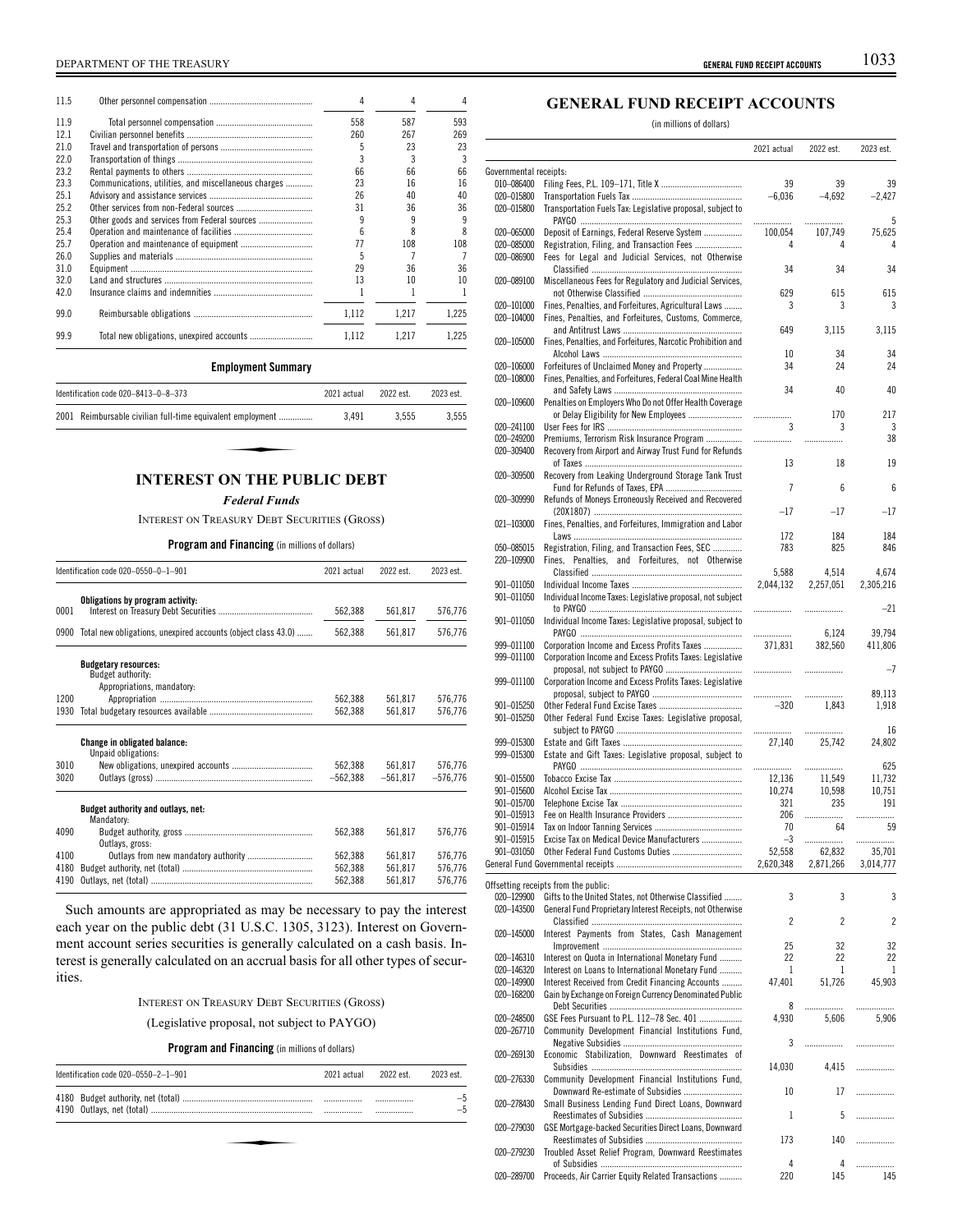**General Fund Receipt Accounts**—Continued

|                          |                                                                    | 2021 actual    | 2022 est.                | 2023 est.      |
|--------------------------|--------------------------------------------------------------------|----------------|--------------------------|----------------|
| 020-322000<br>020-387500 | All Other General Fund Proprietary Receipts                        | 571<br>$-466$  | 485<br>                  | 485<br>.       |
| 086-289100               | Proceeds, Grants for Emergency Mortgage Relief Derived             |                |                          |                |
|                          | from Emergency Homeowners' Relief Fund                             | $\mathfrak{p}$ | 2                        | 2              |
|                          |                                                                    | 66,940         | 62,605                   | 52,501         |
|                          | Intragovernmental payments:                                        |                |                          |                |
| 020-133800               |                                                                    | $\overline{2}$ | $\overline{\phantom{a}}$ | $\overline{c}$ |
| 020-135100               |                                                                    | 147            | 149                      | 151            |
| 020-136000               | Western Area<br>$\mathsf{t}_0$<br>Power<br>Interest<br>0n<br>Loans |                |                          |                |
|                          |                                                                    | $\overline{c}$ | 3                        | 7              |
| 020-136300               | Interest on Loans for College Housing and Academic                 |                |                          |                |
|                          |                                                                    | 1              | 1                        | 1              |
| 020-140100               | Interest on Loans to Commodity Credit Corporation                  | 13             | 49                       | 104            |
| 020-141500               | Interest on Loans to Federal Deposit Insurance                     |                |                          |                |
|                          |                                                                    | .              | q                        | 51             |
| 020-141800               | Interest on Loans to Federal Financing Bank                        | 1.810          | 2,045                    | 2,168          |
| 020-143300               | Interest on Loans to National Flood Insurance Fund,                | 357            | 289                      | 322            |
| 020-149500               | Interest Payments on Repayable Advances to the Black               |                |                          |                |
|                          |                                                                    | 95             | 105                      | 128            |
| 020-149700               | Payment of Interest on Advances to the Railroad                    |                |                          |                |
|                          |                                                                    | 100            | 92                       | 109            |
| 020-150110               | Interest on Loans or Advances to the Extended                      |                |                          |                |
|                          | Unemployment Compensation Account                                  | 117            | 210                      | 150            |
| 020-150120               | Interest on Loans and Repayable Advances to the Federal            |                |                          |                |
|                          |                                                                    | 981            | 810                      | 520            |
| 020-241600               | Charges for Administrative Expenses of Social Security             |                |                          |                |
|                          |                                                                    | 770            | 854                      | 890            |
| 020-310100               | Recoveries from Federal Agencies for Settlement of Claims          |                |                          |                |
|                          |                                                                    | 55             | 55                       | 55             |
| 020-311200               | Reimbursement from Federal Agencies for Payments Made              |                |                          |                |
|                          | As a Result of Discriminatory Conduct                              | 56             | 56                       | 56             |
| 020-388500               | Undistributed<br>Intragovernmental Payments<br>and                 |                |                          |                |
|                          |                                                                    | 659            | .                        |                |
|                          |                                                                    | 5,165          | 4,729                    | 4,714          |

# ADMINISTRATIVE PROVISIONS—DEPARTMENT OF THE TREASURY

# (INCLUDING TRANSFERS OF FUNDS)

*SEC. 111. Appropriations to the Department of the Treasury in this Act shall be available for uniforms or allowances therefor, as authorized by law (5 U.S.C. 5901), including maintenance, repairs, and cleaning; purchase of insurance for official motor vehicles operated in foreign countries; purchase of motor vehicles without regard to the general purchase price limitations for vehicles purchased and used overseas for the current fiscal year; entering into contracts with the Department of State for the furnishing of health and medical services to employees and their dependents serving in foreign countries; and services authorized by 5 U.S.C. 3109.*

*SEC. 112. Not to exceed 2 percent of any appropriations in this title made available under the headings "Departmental Offices—Salaries and Expenses", "Office of Inspector General", "Special Inspector General for the Troubled Asset Relief Program", "Financial Crimes Enforcement Network", "Bureau of the Fiscal Service", and "Alcohol and Tobacco Tax and Trade Bureau" may be transferred between such appropriations upon the advance notification of the Committees on Appropriations of the House of Representatives and the Senate: Provided, That no transfer under this section may increase or decrease any such appropriation by more than 2 percent.*

*SEC. 113. Not to exceed 2 percent of any appropriation made available in this Act to the Internal Revenue Service may be transferred to the Treasury Inspector General for Tax Administration's appropriation upon the advance notification of the Committees on Appropriations of the House of Representatives and the Senate: Provided, That no transfer may increase or decrease any such appropriation by more than 2 percent.*

*SEC. 114. None of the funds appropriated in this Act or otherwise available to the Department of the Treasury or the Bureau of Engraving and Printing may be used to redesign the \$1 Federal Reserve note.*

*SEC. 115. The Secretary of the Treasury may transfer funds from the "Bureau of the Fiscal Service—Salaries and Expenses" to the Debt Collection Fund as necessary to cover the costs of debt collection: Provided, That such amounts shall be reimbursed to such salaries and expenses account from debt collections received in the Debt Collection Fund.*

*SEC. 116. None of the funds appropriated or otherwise made available by this or any other Act may be used by the United States Mint to construct or operate any museum without the prior notification of the Committees on Appropriations of the*

*House of Representatives and the Senate, the House Committee on Financial Services, and the Senate Committee on Banking, Housing, and Urban Affairs.*

*SEC. 117. None of the funds appropriated or otherwise made available by this or any other Act or source to the Department of the Treasury, the Bureau of Engraving and Printing, and the United States Mint, individually or collectively, may be used to consolidate any or all functions of the Bureau of Engraving and Printing and the United States Mint without the prior notification of the House Committee on Financial Services; the Senate Committee on Banking, Housing, and Urban Affairs; and the Committees on Appropriations of the House of Representatives and the Senate.*

*SEC. 118. Funds appropriated by this Act, or made available by the transfer of funds in this Act, for the Department of the Treasury's intelligence or intelligence related activities are deemed to be specifically authorized by the Congress for purposes of section 504 of the National Security Act of 1947 (50 U.S.C. 414) during fiscal year 2023 until the enactment of the Intelligence Authorization Act for Fiscal Year 2023.*

*SEC. 119. Not to exceed \$5,000 shall be made available from the Bureau of Engraving and Printing's Industrial Revolving Fund for necessary official reception and representation expenses.*

*SEC. 120. Within 45 days after the date of enactment of this Act, the Secretary of the Treasury shall submit an itemized report to the Committees on Appropriations of the House of Representatives and the Senate on the amount of total funds charged to each office by the Franchise Fund including the amount charged for each service provided by the Franchise Fund to each office, a detailed description of the services, a detailed explanation of how each charge for each service is calculated, and a description of the role customers have in governing in the Franchise Fund.*

*SEC. 121. During fiscal year 2023—*

*(1) none of the funds made available in this or any other Act may be used by the Department of the Treasury, including the Internal Revenue Service, to issue, revise, or finalize any regulation, revenue ruling, or other guidance not limited to a particular taxpayer relating to the standard which is used to determine whether an organization is operated exclusively for the promotion of social welfare for purposes of section 501(c)(4) of the Internal Revenue Code of 1986 (including the proposed regulations published at 78 Fed. Reg. 71535 (November 29, 2013)); and*

*(2) the standard and definitions as in effect on January 1, 2010, which are used to make such determinations shall apply after the date of the enactment of this Act for purposes of determining status under section 501(c)(4) of such Code of organizations created on, before, or after such date.*

*SEC. 122. (a) Not later than 60 days after the end of each quarter, the Office of Financial Research shall submit reports on their activities to the Committees on Appropriations of the House of Representatives and the Senate, the Committee on Financial Services of the House of Representatives and the Senate Committee on Banking, Housing, and Urban Affairs.*

*(b) The reports required under subsection (a) shall include—*

*(1) the obligations made during the previous quarter by object class, office, and activity;*

*(2) the estimated obligations for the remainder of the fiscal year by object class, office, and activity;*

*(3) the number of full-time equivalents within each office during the previous quarter;*

*(4) the estimated number of full-time equivalents within each office for the remainder of the fiscal year; and*

*(5) actions taken to achieve the goals, objectives, and performance measures of each office.*

*(c) At the request of any such Committees specified in subsection (a), the Office of Financial Research shall make officials available to testify on the contents of the reports required under subsection (a).*

*SEC. 123. Notwithstanding any other provision of law, the unobligated balances from amounts made available to the Secretary of the Treasury for administrative expenses pursuant to sections 4003(f) and 4112(b) of the Coronavirus Aid, Relief, and Economic Security Act (Public Law 116–136); section 421(f)(2) of Division N of the Consolidated Appropriations Act, 2021 (Public Law 116–260); sections 3201(a)(2)(B), 3206(d)(1)(A), and 7301(b)(5) of the American Rescue Plan Act of 2021 (Public Law 117–2); and section 602(a)(2) of the Social Security Act, as added by section 9901 of the American Rescue Plan Act of 2021 (Public Law 117–2), shall be available for any administrative expenses determined by the Secretary of the Treasury to be necessary to respond to the coronavirus, including but not limited to expenses necessary to implement any provision of the Coronavirus Aid, Relief, and Economic Security Act (Public Law 116–136), Division N of the Consolidated Appropriations Act, 2021 (Public Law 116–260), the American Rescue Plan Act (Public Law 117–2), or title VI of the Social Security Act: Provided, That such un-*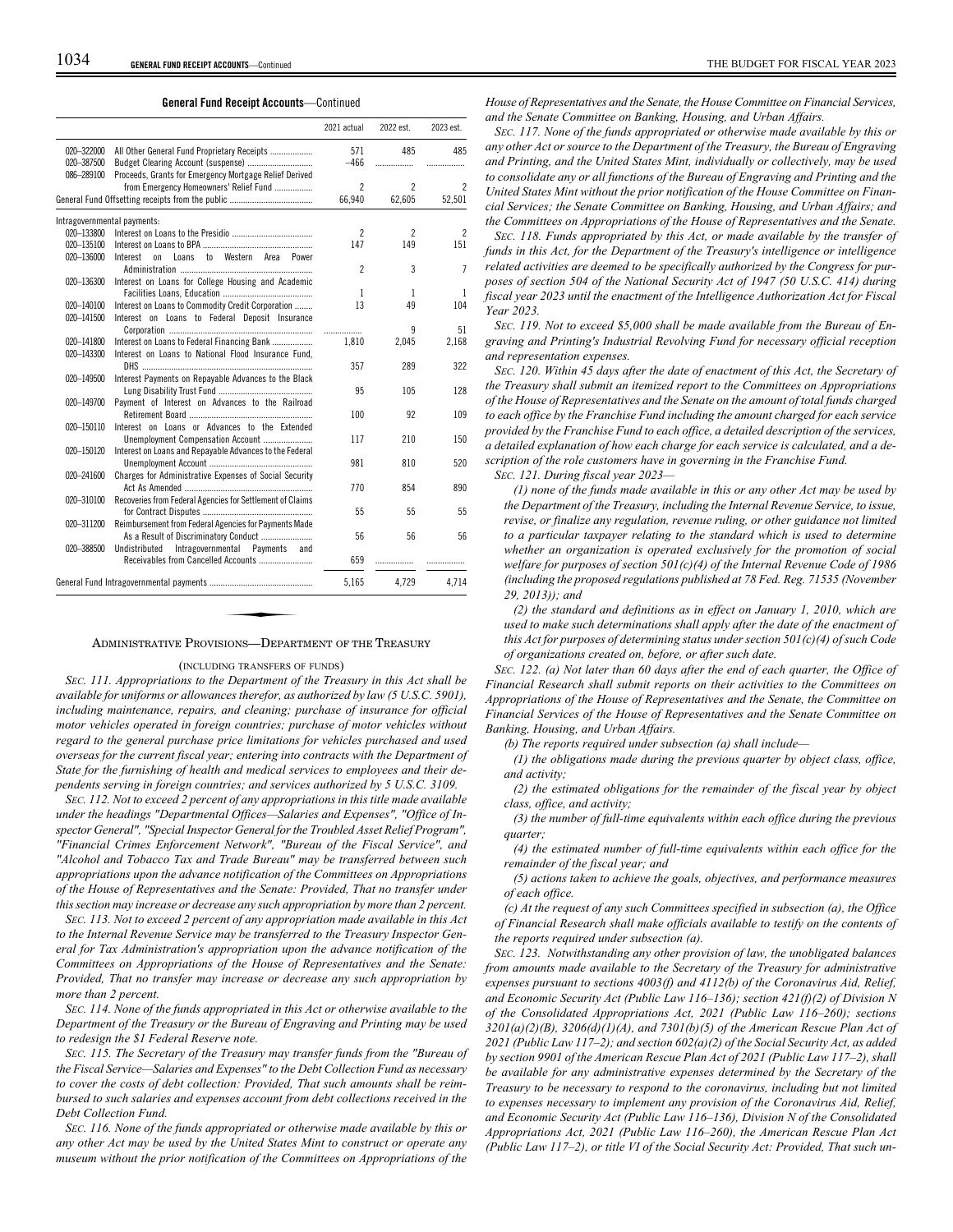*obligated balances shall be available in addition to any other appropriations provided for such purposes.*

*SEC. 124. Section 121 of the Emergency Economic Stabilization Act of 2008 (12 U.S.C. 5231) is amended in subsection (e)(1)(B)(ii) by striking "subparagraph" and all that follows through the period at the end and inserting "subparagraph, the Special Inspector General may not make any appointment that exceeds 18 months or that extends beyond the date on which the Special Inspector General terminates under subsection (k).".*

*SEC. 125. Not to exceed 5 percent of any appropriation made available in this Act for the Department of the Treasury may be transferred to the Department's information technology system modernization and working capital fund (IT WCF), as authorized by section 1077(b)(1) of title X of division A of the National Defense Authorization Act for Fiscal Year 2018, for the purposes specified in section 1077(b)(3) of such Act, upon the prior notification of the Committees on Appropriations of the House of Representatives and the Senate: Provided, That amounts transferred to the IT WCF under this section shall remain available for obligation through September 30, 2026.* prior notificatio.<br>tatives and the<br>this section sha.<br>**EENERAL** 

# **TITLE VI—GENERAL PROVISIONS**

*SEC. 601. None of the funds in this Act shall be used for the planning or execution of any program to pay the expenses of, or otherwise compensate, non-Federal parties intervening in regulatory or adjudicatory proceedings funded in this Act.*

*SEC. 602. None of the funds appropriated in this Act shall remain available for obligation beyond the current fiscal year, nor may any be transferred to other appropriations, unless expressly so provided herein.*

*SEC. 603. The expenditure of any appropriation under this Act for any consulting service through procurement contract pursuant to 5 U.S.C. 3109 shall be limited to those contracts where such expenditures are a matter of public record and available for public inspection, except where otherwise provided under existing law, or under existing Executive order issued pursuant to existing law.*

*SEC. 604. None of the funds made available by this Act shall be available for any activity or for paying the salary of any Government employee where funding an activity or paying a salary to a Government employee would result in a decision, determination, rule, regulation, or policy that would prohibit the enforcement of section 307 of the Tariff Act of 1930 (19 U.S.C. 1307).*

*SEC. 605. No funds appropriated pursuant to this Act may be expended by an entity unless the entity agrees that in expending the assistance the entity will comply with chapter 83 of title 41, United States Code.*

*SEC. 606. No funds appropriated or otherwise made available under this Act shall be made available to any person or entity that has been convicted of violating chapter 83 of title 41, United States Code.*

*SEC. 607. Except as otherwise provided in this Act, none of the funds provided in this Act, provided by previous appropriations Acts to the agencies or entities funded in this Act that remain available for obligation or expenditure in fiscal year 2023, or provided from any accounts in the Treasury derived by the collection of fees and available to the agencies funded by this Act, shall be available for obligation or expenditure through a reprogramming of funds that: (1) creates a new program; (2) eliminates a program, project, or activity; (3) increases funds or personnel for any program, project, or activity for which funds have been denied or restricted by the Congress; (4) proposes to use funds directed for a specific activity by the Committee on Appropriations of either the House of Representatives or the Senate for a different purpose; (5) augments existing programs, projects, or activities in excess of \$5,000,000 or 10 percent, whichever is less; (6) reduces existing programs, projects, or activities by \$5,000,000 or 10 percent, whichever is less; or (7) creates or reorganizes offices, programs, or activities unless advance notification is provided to the Committees on Appropriations of the House of Representatives and the Senate: Provided, That prior to any significant reorganization, restructuring, relocation, or closing of offices, programs, or activities, each agency or entity funded in this Act shall notify the Committees on Appropriations of the House of Representatives and the Senate: Provided further, That not later than 60 days after the date of enactment of this Act, each agency funded by this Act shall submit a report to the Committees on Appropriations of the House of Representatives and the Senate to establish the baseline for application of reprogramming and transfer authorities for the current fiscal year: Provided further, That at a minimum the report shall include: (1) a table for each appropriation, detailing both full-time employee equivalents and budget authority, with separate columns to display the prior year enacted level, the President's budget request, adjustments made by Congress, adjustments due to enacted rescissions, if appropriate, and the fiscal year enacted level; (2) a delineation in the table for each appropriation and its respective prior year enacted level by object class and program, project, and activity as detailed in this Act, in the accompanying report, or in the budget appendix for the respective appropriation, whichever is*

*more detailed, and which shall apply to all items for which a dollar amount is specified and to all programs for which new budget authority is provided, as well as to discretionary grants and discretionary grant allocations; and (3) an identification of items of special congressional interest.*

*SEC. 608. Except as otherwise specifically provided by law, not to exceed 50 percent of unobligated balances remaining available at the end of fiscal year 2023 from appropriations made available for salaries and expenses for fiscal year 2023 in this Act, shall remain available through September 30, 2024, for each such account for the purposes authorized: Provided, That notice thereof shall be provided to the Committees on Appropriations of the House of Representatives and the Senate prior to the expenditure of such funds.*

*SEC. 609. (a) None of the funds made available in this Act may be used by the Executive Office of the President to request—*

*(1) any official background investigation report on any individual from the Federal Bureau of Investigation; or*

*(2) a determination with respect to the treatment of an organization as described in section 501(c) of the Internal Revenue Code of 1986 and exempt from taxation under section 501(a) of such Code from the Department of the Treasury or the Internal Revenue Service.*

*(b) Subsection (a) shall not apply—*

*(1) in the case of an official background investigation report, if such individual has given express written consent for such request not more than 6 months prior to the date of such request and during the same presidential administration; or*

*(2) if such request is required due to extraordinary circumstances involving national security.*

*SEC. 610. The cost accounting standards promulgated under chapter 15 of title 41, United States Code shall not apply with respect to a contract under the Federal Employees Health Benefits Program established under chapter 89 of title 5, United States Code.*

*SEC. 611. For the purpose of resolving litigation and implementing any settlement agreements regarding the nonforeign area cost-of-living allowance program, the Office of Personnel Management may accept and utilize (without regard to any restriction on unanticipated travel expenses imposed in an Appropriations Act) funds made available to the Office of Personnel Management pursuant to court approval.*

*SEC. 612. No funds appropriated by this Act shall be available to pay for an abortion, or the administrative expenses in connection with any health plan under the Federal employees health benefits program which provides any benefits or coverage for abortions.*

*SEC. 613. The provision of section 612 shall not apply where the life of the mother would be endangered if the fetus were carried to term, or the pregnancy is the result of an act of rape or incest.*

*SEC. 614. In order to promote Government access to commercial information technology, the restriction on purchasing nondomestic articles, materials, and supplies set forth in chapter 83 of title 41, United States Code (popularly known as the Buy American Act), shall not apply to the acquisition by the Federal Government of information technology (as defined in section 11101 of title 40, United States Code), that is a commercial item (as defined in section 103 of title 41, United States Code).*

*SEC. 615. Notwithstanding section 1353 of title 31, United States Code, no officer or employee of any regulatory agency or commission funded by this Act may accept on behalf of that agency, nor may such agency or commission accept, payment or reimbursement from a non-Federal entity for travel, subsistence, or related expenses for the purpose of enabling an officer or employee to attend and participate in any meeting or similar function relating to the official duties of the officer or employee when the entity offering payment or reimbursement is a person or entity subject to regulation by such agency or commission, or represents a person or entity subject to regulation by such agency or commission, unless the person or entity is an organization described in section 501(c)(3) of the Internal Revenue Code of 1986 and exempt from tax under section 501(a) of such Code.*

*SEC. 616. (a)(1) Notwithstanding any other provision of law, an Executive agency covered by this Act otherwise authorized to enter into contracts for either leases or the construction or alteration of real property for office, meeting, storage, or other space must consult with the General Services Administration before issuing a solicitation for offers of new leases or construction contracts, and in the case of succeeding leases, before entering into negotiations with the current lessor.*

*(2) Any such agency with authority to enter into an emergency lease may do so during any period declared by the President to require emergency leasing authority with respect to such agency.*

*(b) For purposes of this section, the term "Executive agency covered by this Act" means any Executive agency provided funds by this Act, but does not include the General Services Administration or the United States Postal Service.*